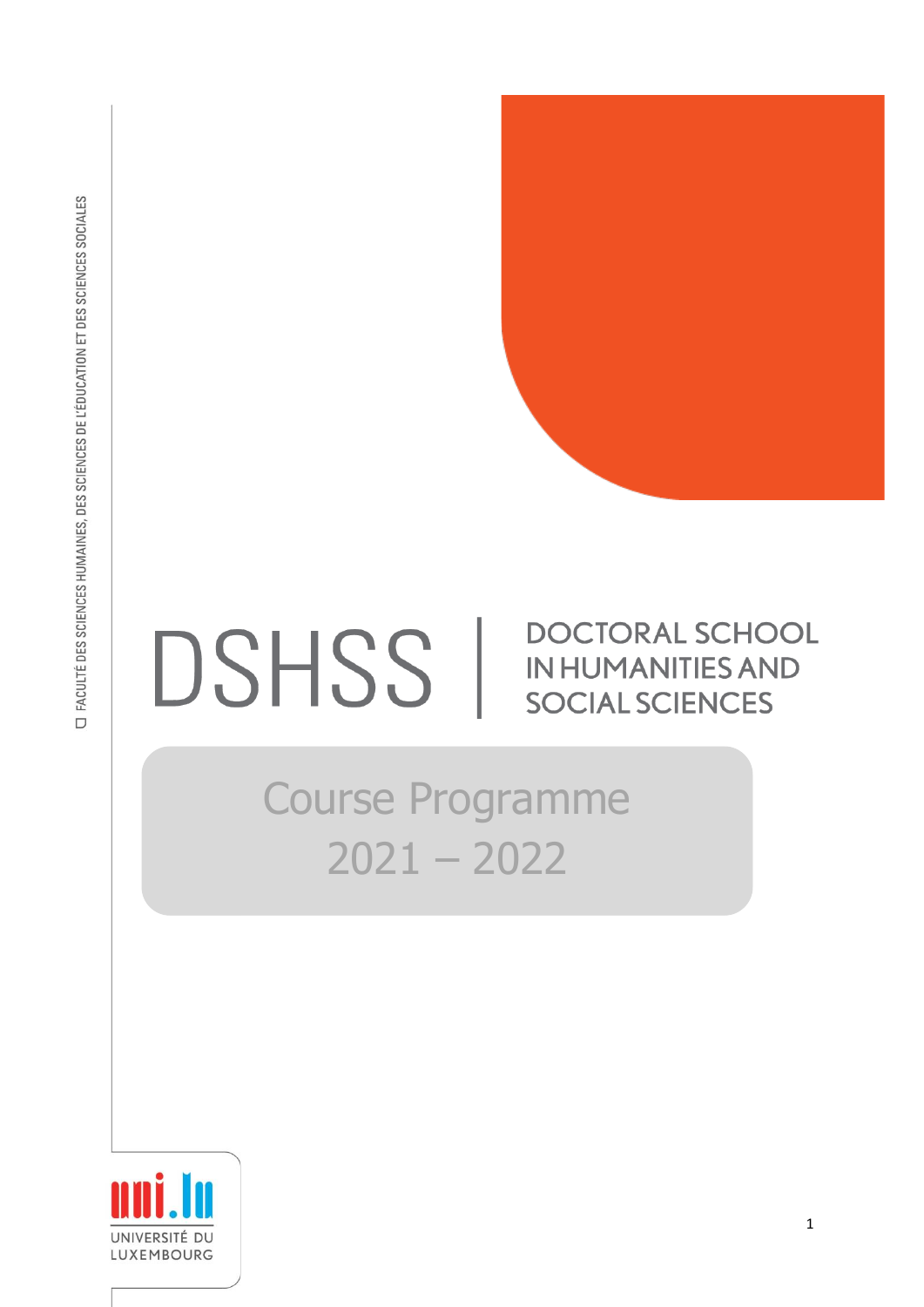CONTENTS

| 1.1. |                                                                                                    |  |  |
|------|----------------------------------------------------------------------------------------------------|--|--|
| 1.2. |                                                                                                    |  |  |
| 1.3. |                                                                                                    |  |  |
| 1.4. |                                                                                                    |  |  |
| 1.5. |                                                                                                    |  |  |
| 1.6. |                                                                                                    |  |  |
| 1.7. |                                                                                                    |  |  |
|      |                                                                                                    |  |  |
| 2.1. |                                                                                                    |  |  |
|      |                                                                                                    |  |  |
| 2.2. |                                                                                                    |  |  |
| 2.3. |                                                                                                    |  |  |
|      |                                                                                                    |  |  |
|      |                                                                                                    |  |  |
|      |                                                                                                    |  |  |
| 1.1. |                                                                                                    |  |  |
| 1.2. |                                                                                                    |  |  |
| 1.3. |                                                                                                    |  |  |
| 1.4. |                                                                                                    |  |  |
|      |                                                                                                    |  |  |
|      | 2.1. 2022 Summer School on inequality and poverty measurement - Jointly organized UL-LIS-LISER  26 |  |  |
|      |                                                                                                    |  |  |
| 2.3. |                                                                                                    |  |  |
| 2.4. |                                                                                                    |  |  |
| 2.5. |                                                                                                    |  |  |
| 2.6. |                                                                                                    |  |  |
| 2.7. |                                                                                                    |  |  |
| 2.8. | Sustainable Development in Macro and Micro Regions: Conceptual and Methodological Training  34     |  |  |
| 2.9. |                                                                                                    |  |  |
|      |                                                                                                    |  |  |
|      |                                                                                                    |  |  |
| 1.1. |                                                                                                    |  |  |
| 1.2. |                                                                                                    |  |  |
| 1.3. |                                                                                                    |  |  |
|      |                                                                                                    |  |  |
|      |                                                                                                    |  |  |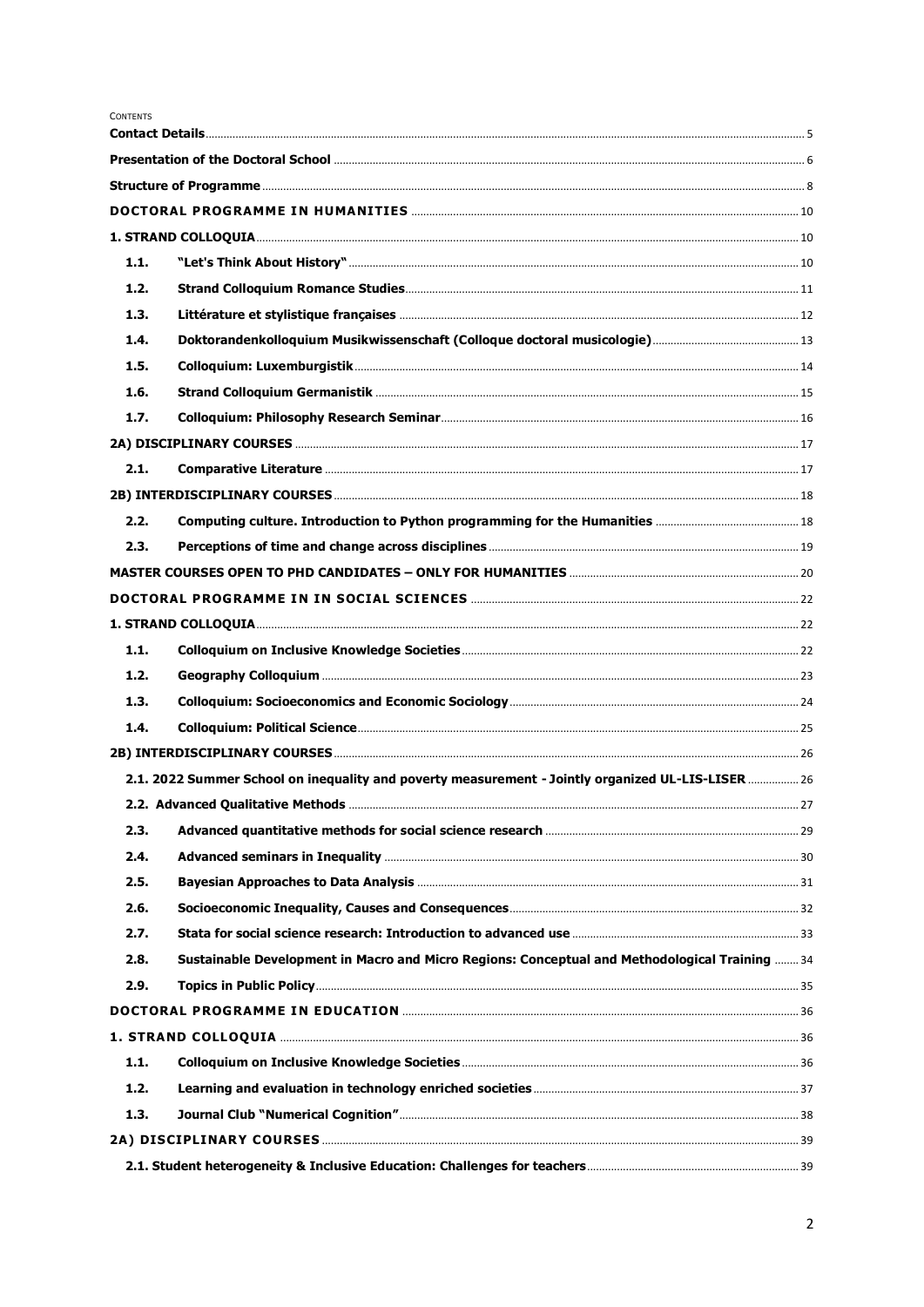|                    | 2.7. Strategies of non-formal education in the life course - from early childhood through adolescence and into |  |
|--------------------|----------------------------------------------------------------------------------------------------------------|--|
|                    |                                                                                                                |  |
|                    |                                                                                                                |  |
| 1.1.               | Colloquium: Psychological approaches in health, human development and learning processes  48                   |  |
|                    |                                                                                                                |  |
| 2.1.               |                                                                                                                |  |
|                    |                                                                                                                |  |
| 2.2.               | Is the self special? Psychological, neuroscientific and philosophical perspectives on our sense of self        |  |
| 2.3.               |                                                                                                                |  |
| 2.4.               | 5th Annual Summer School on Cultural Psychology: Cultural Psychology and Intergenerational Family              |  |
| 2.5.<br>Science 54 | Academic Science Communication - Understanding Scientific Discourse and New Directions in                      |  |
|                    | 3. INTERDISCIPLINARY COURSES OFFERED BY MORE THAN ONE DOCTORAL PROGRAMME 56                                    |  |
|                    |                                                                                                                |  |
|                    |                                                                                                                |  |
|                    |                                                                                                                |  |
|                    |                                                                                                                |  |
| 3.5.               |                                                                                                                |  |
| 3.6.               |                                                                                                                |  |
| 3.7.               |                                                                                                                |  |
|                    |                                                                                                                |  |
| 4.1.               |                                                                                                                |  |
| 4.2.               |                                                                                                                |  |
| 4.3.               |                                                                                                                |  |
| 4.4.               |                                                                                                                |  |
| 4.5.               |                                                                                                                |  |
| 4.6.               |                                                                                                                |  |
| 4.7.               |                                                                                                                |  |
| 4.8.               |                                                                                                                |  |
|                    |                                                                                                                |  |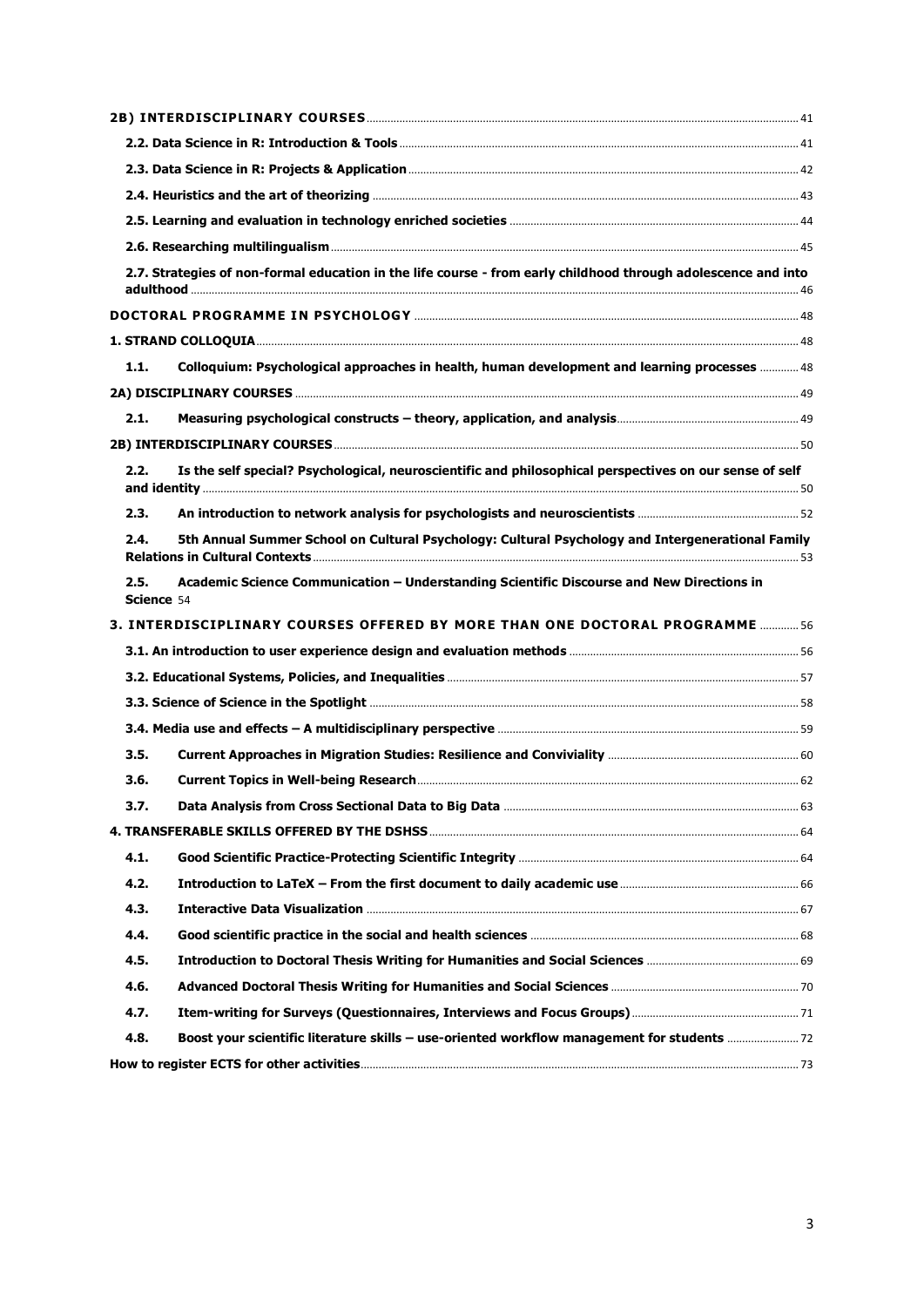### **Welcome address**

We are proud to present the fifth annual programme of the Doctoral School in Humanities and Social Sciences (DSHSS)! As in prior years, the Programme Directors have put together a broad and diverse range of courses – and as usual, additional courses will be announced throughout the course of the year.

In the past academic year, we gathered important feedback from you: The Rectorate launched the Employee Satisfaction Survey with some specific questions for Doctoral candidates. As follow-ups, we conducted the DSHSS Doctoral Student Questionnaire last fall and a Needs Assessment Survey this spring. From this feedback, we have understood at least three things:

1. Many of you consider the course offer in Transversal Skills an essential part of Doctoral training – and many of you would like this course offer to be more extensive and better organised.

2. There is a lack of Disciplinary courses, particularly in the Doctoral Programme of Humanities.

3. The differentiation between courses in the Disciplinary and the Interdisciplinary Section is not always clear. This year's programme tries to respond to these points:

1. We will continue to offer our own courses in Transferable Skills. As you have seen, we have already announced new offers in teaching skills training. There is also going to be a slightly modified offer for academic writing skills. And we are also going to hold courses on research ethics, item-writing for surveys, LaTex, Doctoral thesis writing, and scientific literature skills.

2. **In the Doctoral Programme of Humanities, a considerable number of courses offered by different Master Programmes are now open for a limited number of Doctoral candidates.** These courses will count as Disciplinary, as most of them are more specifically tailored to the very diverse disciplines that are covered by Humanities.

3. There are now more disciplinary courses offered by the different Doctoral programmes. **If you take a disciplinary course in a Doctoral Programme that is not your own, this course will count for the Interdisciplinary section.**

As you know, we are also always open to suggestions from you. If you have any additional great ideas for fostering research connections and networking between doctoral candidates within our Faculty, come and let us know, as we are very motivated to work with you on making good things happen. More particularly, if you feel that there is a need for some kind of learning activity that might be interesting for a group of at least five doctoral students, please do not hesitate to contact me or one of the Programme Directors.

The Moodle page for the coming academic year is now live, so please make your way there to enroll in any courses you wish to select from this programme. Enrolments for courses in the winter semester 2021/2022 are due by 15 September 2021 and for the summer semester 2021/2022 by 15 January 2022. We also continue to encourage you to look outside the University of Luxembourg to find relevant course offers at other academic institutions, for which we can grant you ECTS on a case-by-case basis. Of course, what will really make our doctoral school a success is your active involvement in making it what you want it to be. We are always happy to hear your suggestions, and encourage you to contact us with ideas of how we might best meet your needs and support you in your research.

We do not yet know if courses are going to be held on campus, remotely or in hybrid format. This depends on the development of the pandemic. We strive, however, to return to the usual format as soon as possible as we believe in the utter importance of immediate interaction in academia.

Wishing you all the best for a productive and enjoyable academic year,

Till Dembeck and Samuel Greiff

Head and Vice-Head of the DSHSS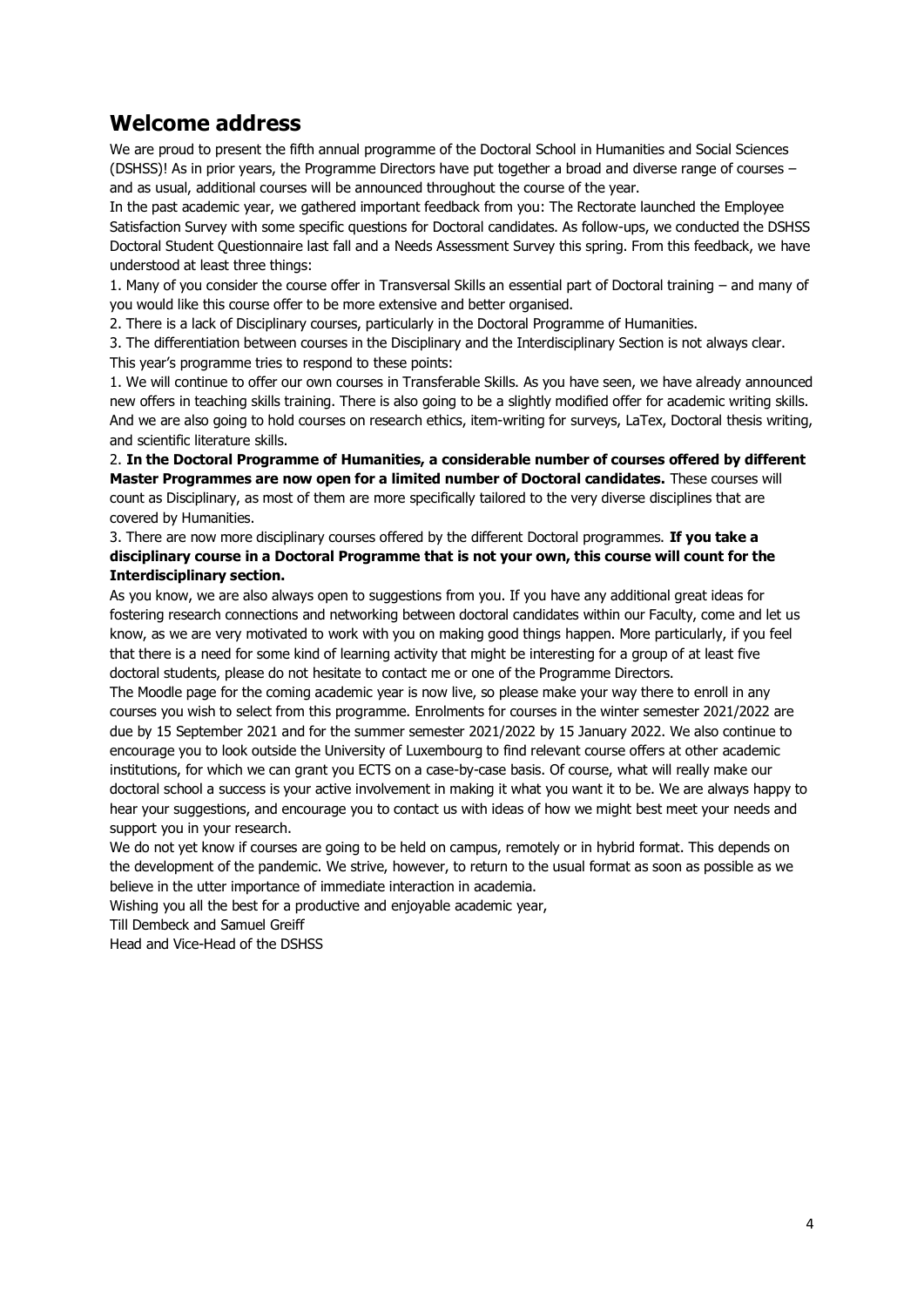#### <span id="page-4-0"></span>**CONTACT DETAILS**



Faculty of Humanities, Education and **Social Sciences** 









**Campus Belval** 11. Porte des Sciences L-4366 Esch-sur-Alzette

**Head of DSHSS Till DEMBECK**, Associate Professor Campus Belval, Maison des Sciences Humaines MSH, E02 35-090 (+352) 46 66 44 9606 till.dembeck@uni.lu

**Vice-Head of DSHSS Samuel GREIFF**, Full Professor Campus Belval, Maison des Sciences Humaines MSH, E03 25-340 (+352) 46 66 44 9245 [samuel.greiff@uni.lu](mailto:samuel.greiff@uni.lu)

**DSHSS Administration Sanda CUTURIC** Campus Belval, Maison des Sciences Humaines MSH, M00 25-180 (+352) 46 66 44 9677 [sanda.cuturic@uni.lu](mailto:sanda.cuturic@uni.lu)

**DSHSS Administration Laura SPADON** Campus Belval, Maison des Sciences Humaines MSH, M00 25-180 (+352) 46 66 44 9750 [laura.spadon@uni.lu](mailto:laura.spadon@uni.lu)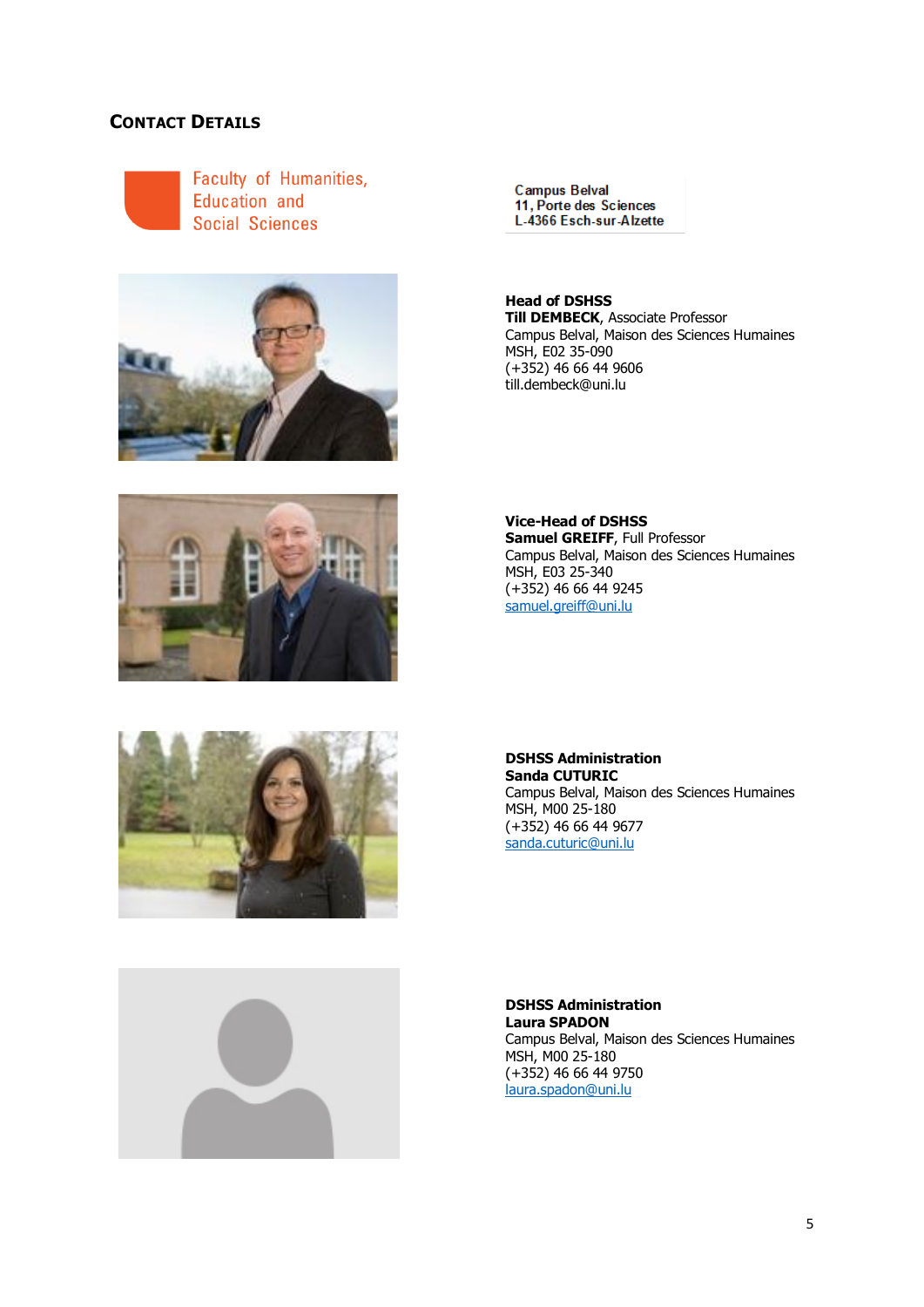#### <span id="page-5-0"></span>**PRESENTATION OF THE DOCTORAL SCHOOL**

The Doctoral School in Humanities and Social Sciences (DSHSS) provides quality doctoral training in research areas central to the work of the FHSE: psychology, social sciences, humanities and education. The DSHSS offers an extensive postgraduate programme leading to PhD degrees in educational sciences, psychology, sociology, social sciences, geography and architecture, history, literature, philosophy, political science, humanities, literature, the arts, and linguistics. The aim of the school is to train junior researchers in the theoretical, methodological, and transferable skills necessary for successful careers in both the academic and applied labour markets.

#### **ECTS**

To graduate from the DSHSS, doctoral candidates are required to complete at least 20 ECTS by the end of their degree. This is separated into 6 ECTS for disciplinary training, 8 ECTS for interdisciplinary training, and 6 ECTS for transferable skills training. The current programme proposes courses in the categories of disciplinary and interdisciplinary training, offered by instructors within our Faculty. **(Please note: If you complete disciplinary courses offered by another Doctoral programme than the one you are following, you will be granted ECTS in interdisciplinary training.)** Transferable skills training is mainly offered centrally by the University, with a current programme accessible via the doctoral education section of Moodle. However, you will also see some further transferable skills training offers in the current programme that are open exclusively for doctoral students of DSHSS. In addition to the training available within the Faculty and University, we strongly encourage you to seek out relevant courses offered in other academic institutions, which can be credited to your doctoral school transcript if they meet our training requirements (see below).

#### **Programmes**

The DSHSS focuses its training within four Doctoral Programmes and two DTUs. Candidates are encouraged to choose from across the course offers developed within any programme of the doctoral school, depending on their research topic and in consultation with their supervisor and dissertation supervisory committee (CET). Education

#### Programme Director: Ineke Pit Ten Cate

The research programme "Education" focuses on understanding and fostering learning. Students will gain insights into the complex interplay of the multiple factors that can influence learning processes. The programme scrutinizes learning processes from both a systems' and a learner's perspective. Concretely, different educational systems will be presented, critically compared and analyzed according to various criteria (e.g., structure, performance) using diverse data sources (e.g., internal and external evaluations) and methodologies. Further, current challenges of educational systems such as multilingualism (teaching languages, family languages), heterogeneity (based on students´ sociodemographic, educational, behavioral, or linguistic profiles) and the use of digital learning/assessment tools will be addressed. The programme also offers possibilities to focus on specific topics by actively participating in the offered reading groups (e.g. numerical cognition). Crucially, the programme offers numerous methodological courses on measurement theory (test/questionnaire design), qualitative and quantitative data analysis as well as theorizing and manuscript preparation.

Overall the programme will help students to develop theoretical knowledge in their specific research domains, be able to position their projects at the meso and macro level, acquire differential methodological and analytical skills and practice in presenting scientific research.

#### **Humanities**

#### Programme Director: Peter Gilles

The Humanities consist of those scholarly disciplines that study and reproduce the archive of human culture. In doing this, they are also a motor of cultural innovation. This is why they are a core area of teaching and research at the University of Luxembourg, and this is why our scholars are very present in public discourse in the country. Of course, some implications of the designation 'Humanities' – even more so of the German equivalent, Geisteswissenschaften - may be debatable: We can question if the Humanities still build upon humanist ideals of society, culture and *Bildung*. But it is precisely this kind of self-reflexivity, this way of assessing the preconditions and implications of language, of texts, of historical structures and events that makes the Humanities indispensable. In looking back on the archive of humanity, they make us aware of the cultural and social alternatives to what we, now and here, take for granted. This is why the Humanities, not only in their conceptual, but also in their historically focused dimension, are truly creative and future-oriented.

Doctoral training plays a central role in this context, as it guarantees the continuity of disciplinary and interdisciplinary evolution. The disciplines that contribute to the programme of the Humanities strand of the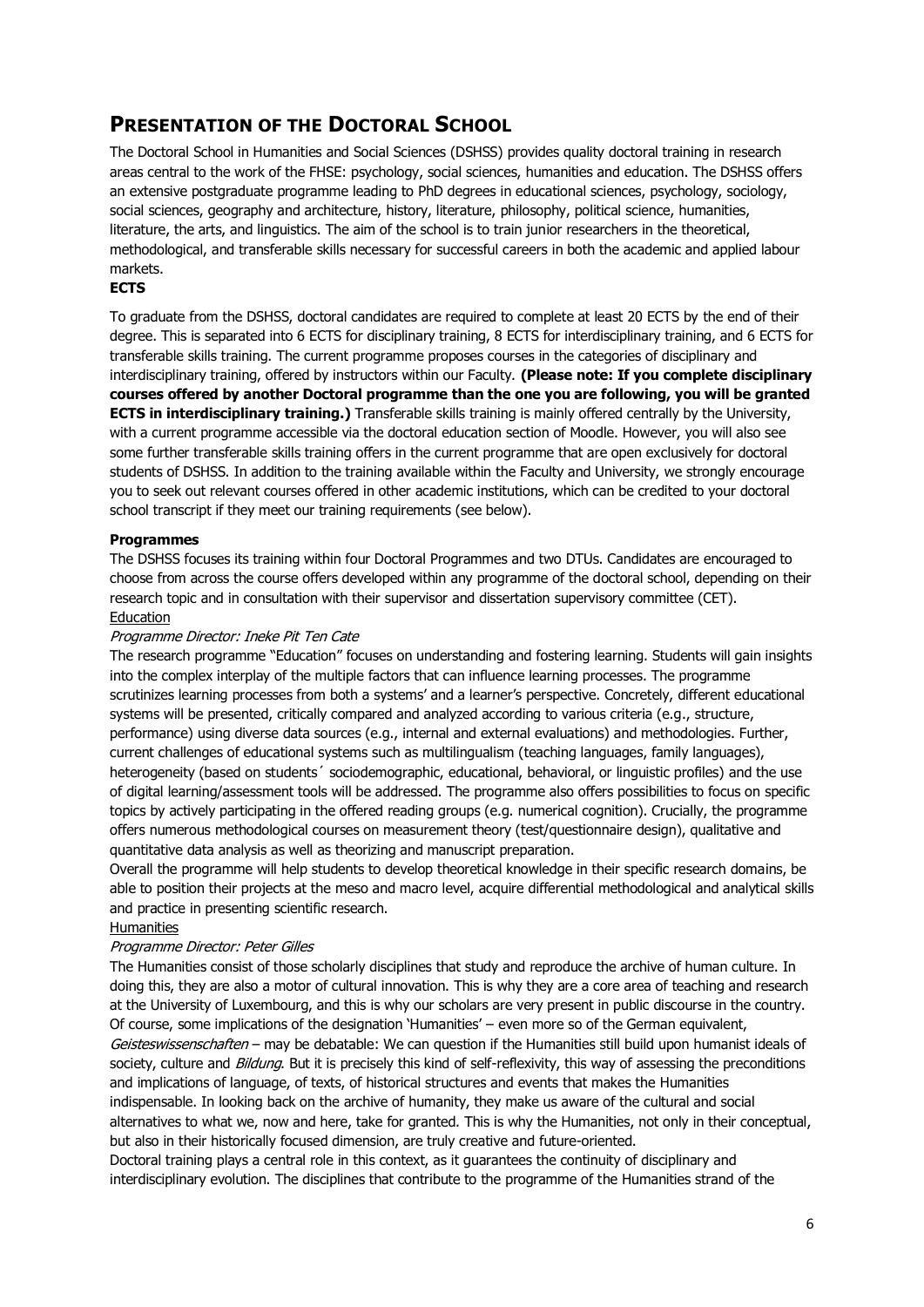Doctoral School are literary studies and linguistics of English, French, German and Luxembourgish, history and philosophy, but the programme remains open to neighbouring disciplines as well. The interdisciplinary course offers put emphasis on methodological as well as conceptual matters, including the history of thinking about culture, language, and society.

Social Sciences

#### Programme Director: Louis Chauvel

Societal challenges are evolving rapidly and our doctoral program "Social Sciences" gives a more synergetic, interdisciplinary perspective on this matter. Social science is a set of disciplines (notably demography, political sciences, policies, geography, sociology, socioeconomics, education, etc.) that offer methods, measurements, understandings, as well as new solutions to social issues. We propose a range of courses for junior researchers and PhD candidates that highlight the important position of social sciences in our young but highly successful international university.

The research domains of the Social Science disciplines at the University of Luxembourg explore overlapping themes including the impact of inequalities, migration, the socioeconomic consequences of labour market transformation, changes in financial institutions, youth integration, the impact of social difficulties on populations' health, comparative ageing, and public health policies. We must mention also crucial topics: spatial development and urban planning issues, the consequences of educational reforms, the dynamics of European political and economic integration, and social policies and their consequences for the sustainability of welfare regimes or wellbeing.

We support active collaboration with Luxembourg research institutes inside and outside the faculty (Robert Schumann Institute, LISER, etc.) to share advanced training opportunities for a new generation of social scientists with a highly competitive profile for international universities and public or private research institutions, official and NGOs.

#### Psychology

#### Programme Director: Georges Steffgen

The doctoral programme in Psychology provides an overview and in-depth training in contemporary theory and research in the behavioural sciences, primarily focusingon three areas: health, human development and learning processes.

In the area of *health* we address determinants and mediators of health behaviours, and interventions to improve health through modifying behaviour or personal relationships. The domain of human development is viewed from a life-span developmental perspective with particular emphasis on analysis and promoting positive aging (e.g., autonomy, coping with care dependency) and on the role of cultural and cross-cultural factors for human development. In the field of *learning processes* higher-order cognitive processes (e.g. numeracy, language) and their development are highlighted as well as cognitive adjustment and learning strategies. In the sub-area of teacher and student learning, we examine teaching practices, and theories and practices of educational measurement, assessment and evaluation. Educational technology will be explored from the perspective of computer-based assessment.

In summary, the programme aims to deepen students' theoretical and methodological understanding, and stimulate critical and constructive thinking on current topics in psychological research. Students are provided with the necessary skills and knowledge to understand, critically compare, further develop, and apply the different approaches of psychological research.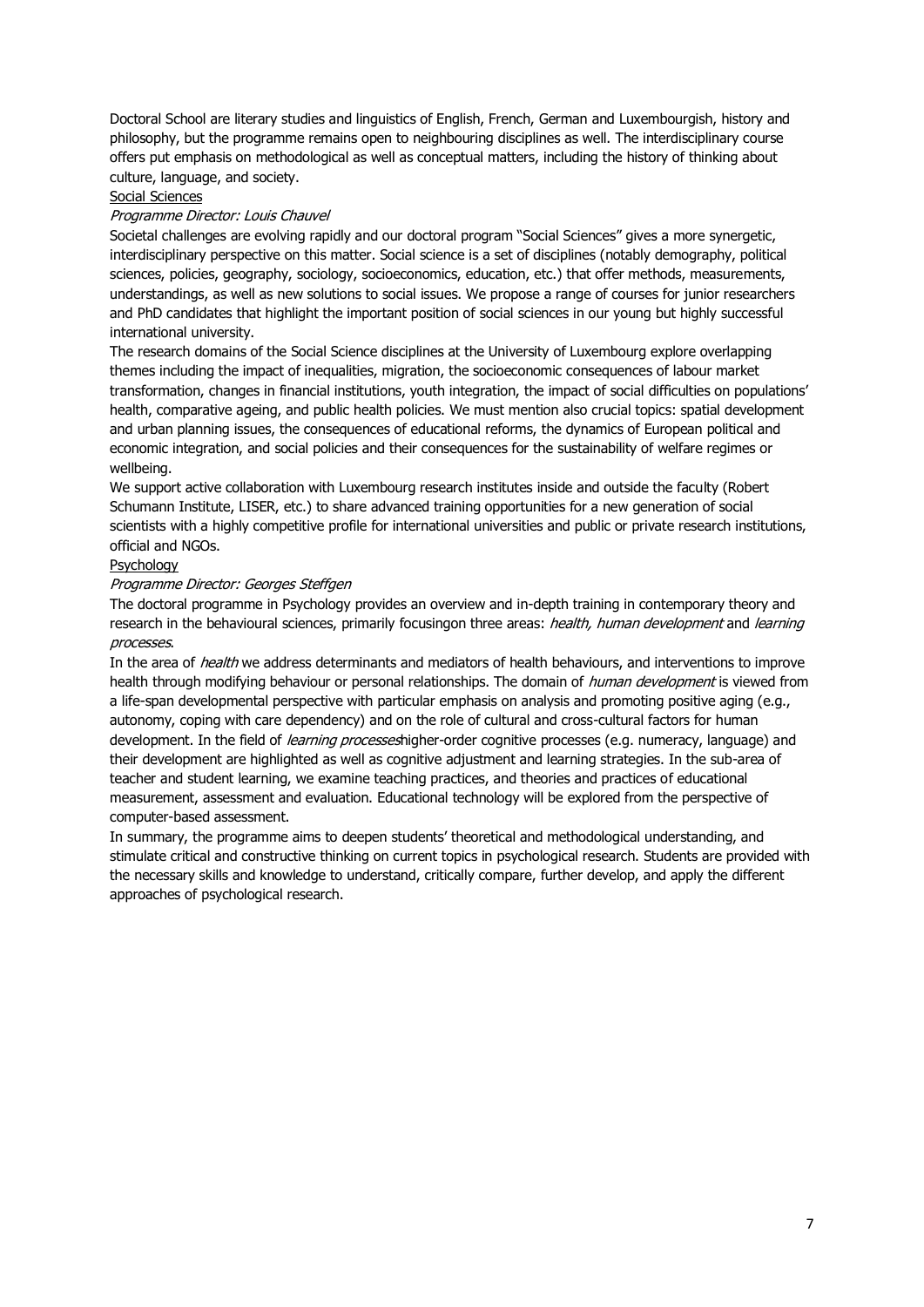### <span id="page-7-0"></span>**STRUCTURE OF PROGRAMME**

Candidates need to acquire a total of 20 ECTS across the course of their degree to graduate from the doctoral school, this being made up of at least 6 ECTS in disciplinary training, 8 ECTS in interdisciplinary training and 6 ECTS in transferable skills training.

Disciplinary training

Each DSHSS programme offers training in disciplinary topics relevant to the programme. This includes:

- One or more **colloquia** for candidates within the programme, at which candidates will present their work regularly over the course of their degree. Attendance at one of these colloquia **is compulsory** as part of doctoral school enrolment. In cases of doubt, it is up to the CET to decide which colloquium should be chosen. Credits for the attendance of the colloquium are attributed at the very end of the course of study;
- Optional **disciplinary courses**.

#### Interdisciplinary training

Each programme develops an offer of interdisciplinary courses in a varied range of formats (reading groups, traditional courses, intensive courses, lecture series, etc.). These course offers are designed for candidates within the relevant programme, but, being interdisciplinary in nature, are also open to candidates from other programmes. **Please note: If you complete disciplinary courses offered by another Doctoral programme than the one you are following, you will be granted ECTS in interdisciplinary training.**

#### Transferable skills training

Transferable skills training helps candidates to develop general academic core skills (e.g. scientific writing, grant applications, university teaching, etc.) and professional skills (e.g. project management, moderation and presentation techniques, etc.). Training offers are developed by the Central Administration, and candidates can enrol in these courses via the transferable skills programme page on Moodle under "Doctoral Education". A selection of further transferable skills courses targeted specifically to the needs of FHSE candidates are sometimes organized by the DSHSS. **Thus, all doctoral candidates will be required to take one transferable skills course in research ethics during the course of their degree**.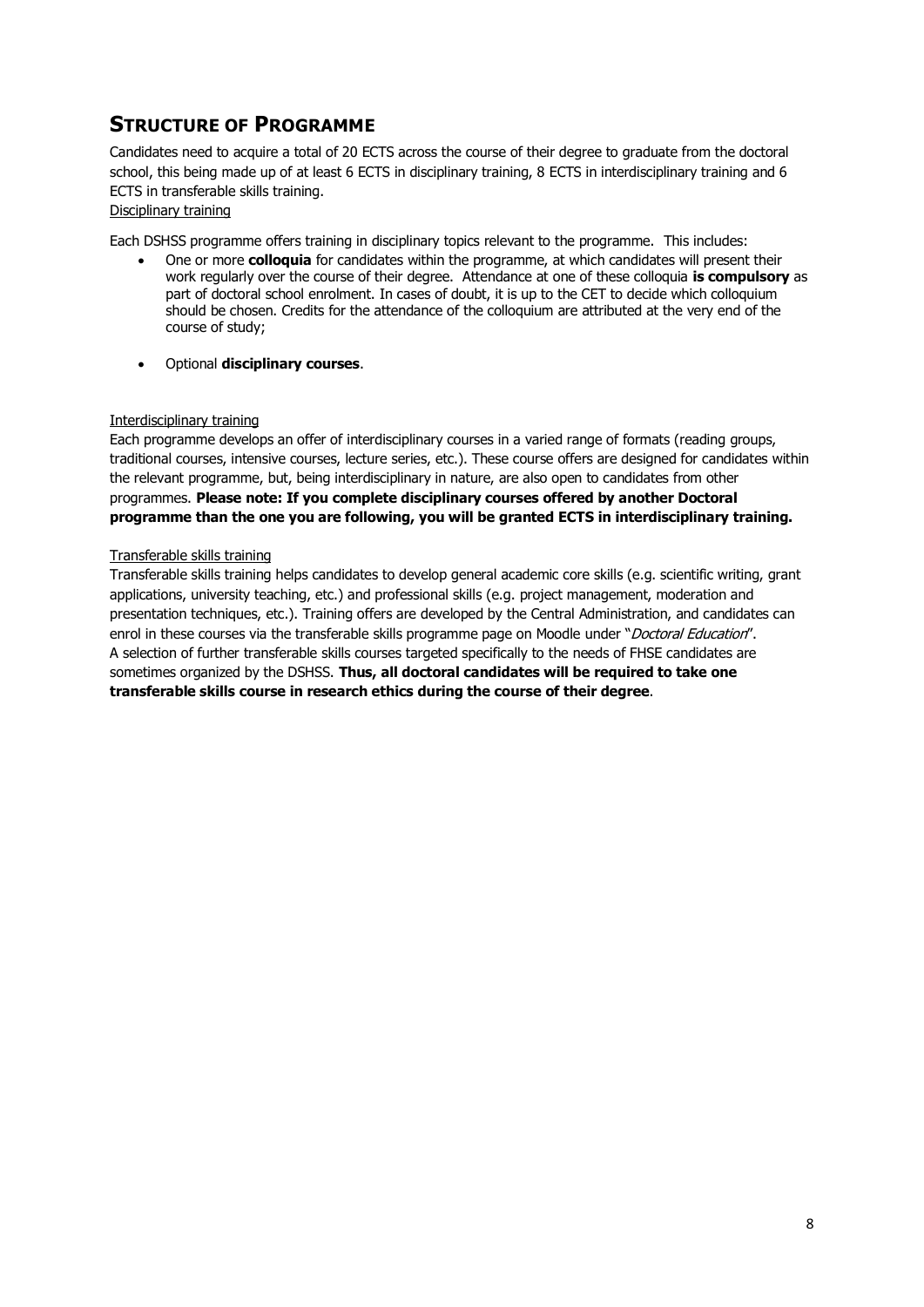#### Other ways of acquiring ECTS:

The DSHSS offers the opportunity for doctoral candidates to obtain ECTS for writing a scientific publication and/or making a conference presentation, within the disciplinary module of training within the DSHSS. Outreach activities can be credited within the transferable skills module.

Candidates can also acquire ECTS for attending a summer/winter school, within either the disciplinary or interdisciplinary modules of training, depending on the topic of the summer school. Similarly, participation in any other relevant courses offered by other academic institutions and also language courses can be credited to your doctoral school transcript.

It is important to recognise that there are diverse traditions among disciplines when it comes to norms relating to publications and presentations. For this reason, the criteria for acquiring ECTS for these activities are kept very broad in the description of requirements below to allow a flexible adaptation to these diverse traditions.

Supervisors and/or programme directors are required to formally acknowledge that doctoral candidates have met quality criteria in their discipline in order for them to acquire ECTS for these activities (see the respective form attached to the course catalogue).

When you have met the criteria for one of the activities above, ask your supervisor and/or the programme director to sign the relevant form included in the course catalogue. Submit this form (and additional documentation, if required) to Sanda Cuturic (sanda.cuturic@uni.lu). Your ECTS will appear on your transcript after the subsequent jury d'examen (held at the end of each semester).

#### **Teaching activities can generally NOT be credited. Activities predating your doctoral studies can also not be credited.**

More details on how to register the ECTS points are in the appendix.

#### **Language Policy**

The DSHSS follows the multilingual philosophy of the university. While the majority of the courses are offered in English to accomodate international students, French and German are used to a considerable extent within both the disciplinary and interdisciplinary modules, following conventions of language use within institutes and among instructors. Interdisciplinary courses will be offered bilingually, where possible. If you have any concerns about the language requirements of a course you would like to take, please discuss this with the instructor in the first instance, followed by the programme coordinator or Head of the Doctoral School.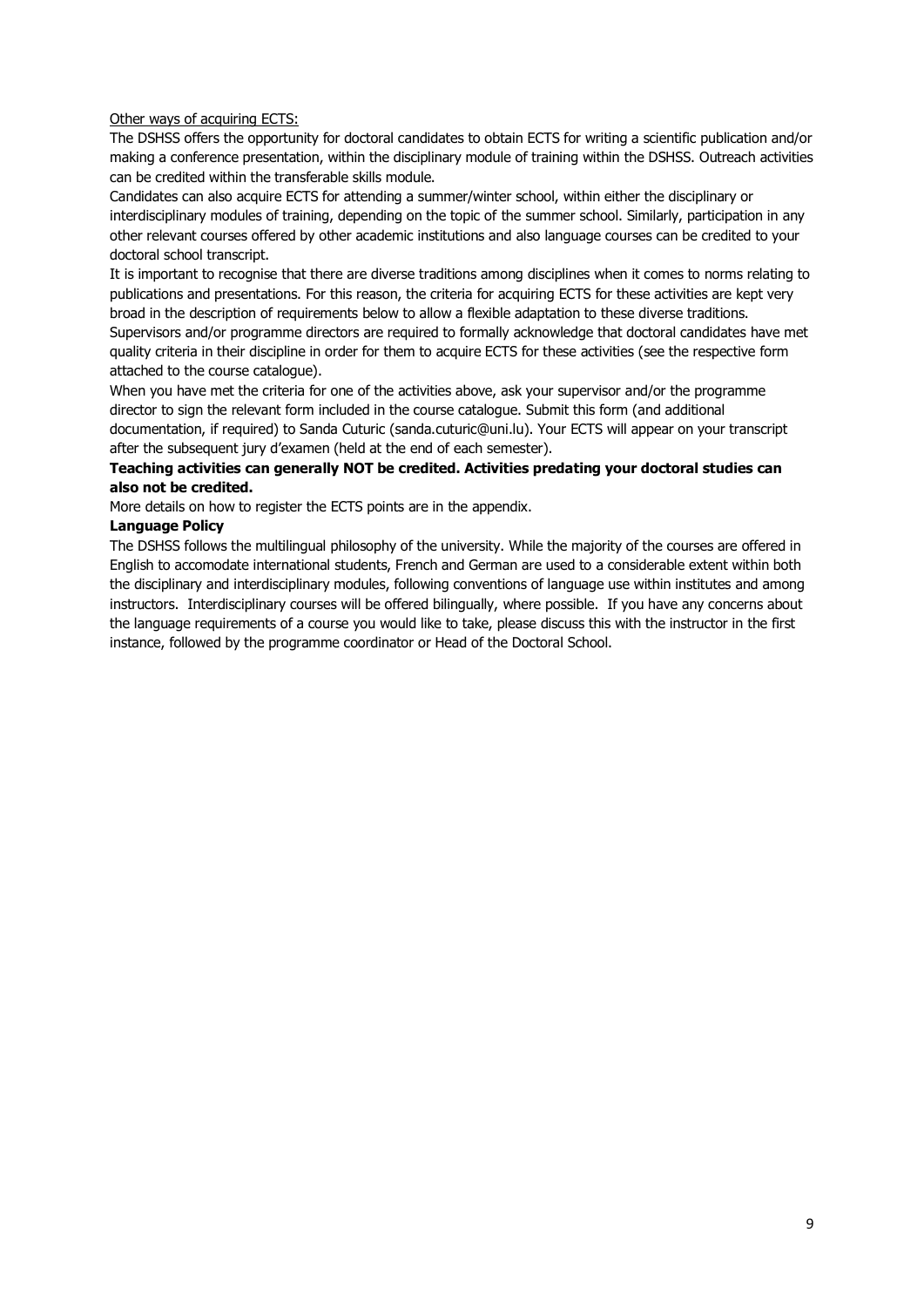# <span id="page-9-0"></span>**DOCTORAL PROGRAMME IN HUMANITIES**

# <span id="page-9-1"></span>**1. STRAND COLLOQUIA**

<span id="page-9-2"></span>

| 1.1.                                 | "Let's Think About History"                                                                                                                                               |                                                                                                                                                                                                                                                                                                                                                                                                                                                                                                                                                                                                                                                                                                                                                                                                                                                                                                                                                                                                                                                                                                                                                                         |                                                                                           |
|--------------------------------------|---------------------------------------------------------------------------------------------------------------------------------------------------------------------------|-------------------------------------------------------------------------------------------------------------------------------------------------------------------------------------------------------------------------------------------------------------------------------------------------------------------------------------------------------------------------------------------------------------------------------------------------------------------------------------------------------------------------------------------------------------------------------------------------------------------------------------------------------------------------------------------------------------------------------------------------------------------------------------------------------------------------------------------------------------------------------------------------------------------------------------------------------------------------------------------------------------------------------------------------------------------------------------------------------------------------------------------------------------------------|-------------------------------------------------------------------------------------------|
| Lecturer, Email<br>address:          | Andrea Binsfeld<br>andrea.binsfeld@uni.lu                                                                                                                                 | Language:                                                                                                                                                                                                                                                                                                                                                                                                                                                                                                                                                                                                                                                                                                                                                                                                                                                                                                                                                                                                                                                                                                                                                               | English, French, German                                                                   |
| ECTS:                                | 2 (granted at end of<br>degree)                                                                                                                                           | <b>Activity type:</b>                                                                                                                                                                                                                                                                                                                                                                                                                                                                                                                                                                                                                                                                                                                                                                                                                                                                                                                                                                                                                                                                                                                                                   | Colloquium                                                                                |
| <b>Semester/Dates:</b>               | Whole year, every third<br>Tuesday of the month<br>(17h-18h30 pm)                                                                                                         | Room:                                                                                                                                                                                                                                                                                                                                                                                                                                                                                                                                                                                                                                                                                                                                                                                                                                                                                                                                                                                                                                                                                                                                                                   | MSA tba                                                                                   |
| Course<br><b>Description:</b>        | feedback and comments on their ongoing research.<br>pm. They are open to members of IHIST and C2DH.<br>colleagues if they wish.                                           | The Let's THINK About History workshops aim to provide PhD students from the<br>Institute of History (IHIST) as well as from the Centre for Contemporary and Digital<br>History (C2DH) an opportunity to present their topic and research in front of their<br>peers, supervisors, and teachers from both institutes. The Let's THINK workshop is an<br>open discussion forum and provides a setting where doctoral candidates can get<br>Attendance on a regular basis and minimum one presentation during the time of the<br>will obtain 2 ECTS accredited for the disciplinary training of the Doctoral School. Let's<br>THINK about History workshops take place on every third Tuesday of each month at 5<br>Students who want to present their thesis should consult their supervisors (who have to<br>be present during the session) and register for the date via Moodle. Presentations of 30<br>minutes, followed by ca. 30 minutes of discussion. Speakers hand in an abstract of 1-2<br>pages and two reading recommendations two weeks before their presentation, which<br>will be made available to the participants via Moodle. The presenters can invite | PhD are compulsory for all doctoral candidates from IHIST and C2DH. Each PhD student      |
| <b>Learning</b><br><b>Outcomes:</b>  | Improving presentation skills<br>Improving one's own research thanks to the feedback<br>Thinking critically about various subjects presented<br>Improving debating skills |                                                                                                                                                                                                                                                                                                                                                                                                                                                                                                                                                                                                                                                                                                                                                                                                                                                                                                                                                                                                                                                                                                                                                                         |                                                                                           |
| <b>Workload:</b>                     | I                                                                                                                                                                         |                                                                                                                                                                                                                                                                                                                                                                                                                                                                                                                                                                                                                                                                                                                                                                                                                                                                                                                                                                                                                                                                                                                                                                         |                                                                                           |
| <b>Type of</b><br><b>Evaluation:</b> |                                                                                                                                                                           | Presentation, abstract of 1-2 pages, two reading recommendations                                                                                                                                                                                                                                                                                                                                                                                                                                                                                                                                                                                                                                                                                                                                                                                                                                                                                                                                                                                                                                                                                                        |                                                                                           |
| <b>Remarks:</b>                      |                                                                                                                                                                           | Regular participation in a colloquium is obligatory during the whole course of study.<br>necessary to be registered in this course throughout, i.e. every semester.                                                                                                                                                                                                                                                                                                                                                                                                                                                                                                                                                                                                                                                                                                                                                                                                                                                                                                                                                                                                     | ECTS for participation are only awarded at the end of the course of study. However, it is |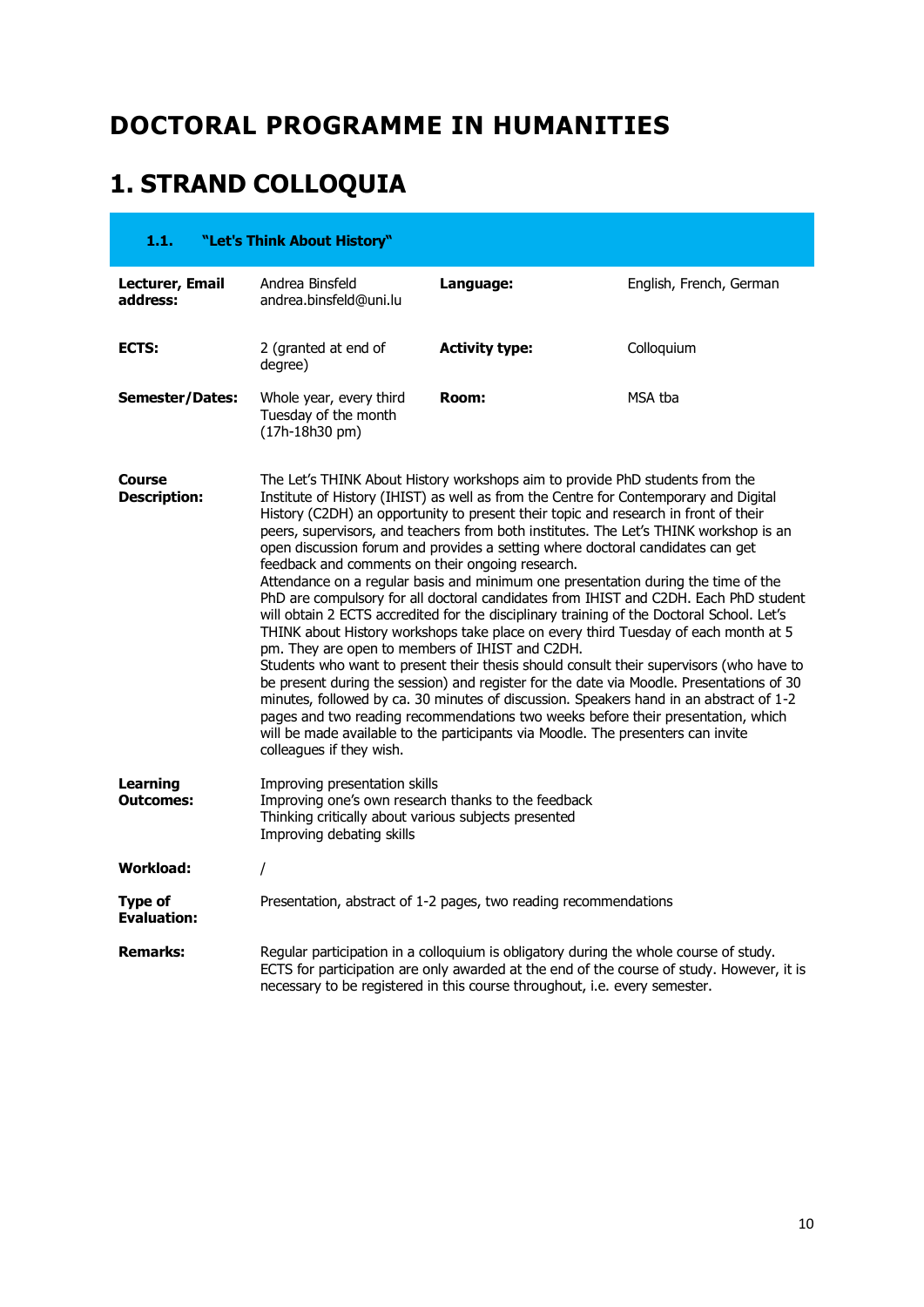<span id="page-10-0"></span>

| 1.2.                                 | <b>Strand Colloquium Romance Studies</b>                                                                                                                                                                                                                                                 |           |                           |
|--------------------------------------|------------------------------------------------------------------------------------------------------------------------------------------------------------------------------------------------------------------------------------------------------------------------------------------|-----------|---------------------------|
| Lecturer, Email<br>address:          | Institute of Romance Studies:<br>Texts, Images, Cultures<br>(nathalie.roelens@uni.lu)                                                                                                                                                                                                    | Language: | French/Italian/Portuguese |
| ECTS:                                | 2 (awarded at the end of the course Activity type:<br>of study)                                                                                                                                                                                                                          |           | Colloquium                |
| <b>Semester/Dates:</b>               | Winter and Summer semesters, tba                                                                                                                                                                                                                                                         | Room:     | Belval Campus, TBA        |
| Course<br><b>Description:</b>        | During the two semesters, the PhD students will attend at least three of the listed IRMA<br>conferences. During the summer semester, the PhD students will present the latest<br>progress of their work and will get feedback from their supervisors, fellow students and<br>colleagues. |           |                           |
| <b>Learning</b><br><b>Outcomes:</b>  | The PhD students will have the opportunity to get feedback from their supervisor and<br>colleagues, and to thus reflect on their work. They will learn to present, to handle<br>critical comments and to explain their thoughts and ideas in a protected environment.                    |           |                           |
| Workload:                            | 14 contact hours, 16 preparatory work hours, 30 self-study hours                                                                                                                                                                                                                         |           |                           |
| <b>Type of</b><br><b>Evaluation:</b> | Presentation                                                                                                                                                                                                                                                                             |           |                           |
| Max. Number of<br>participants:      | $\prime$                                                                                                                                                                                                                                                                                 |           |                           |
| Admission<br>criteria:               |                                                                                                                                                                                                                                                                                          |           |                           |
| <b>Remarks:</b>                      | Regular participation in a strand colloquium is obligatory during the whole course of<br>study. ECTS for participation are only awarded at the end of seminar. However, it is<br>necessary to be registered in this course throughout, i.e., every semester.                             |           |                           |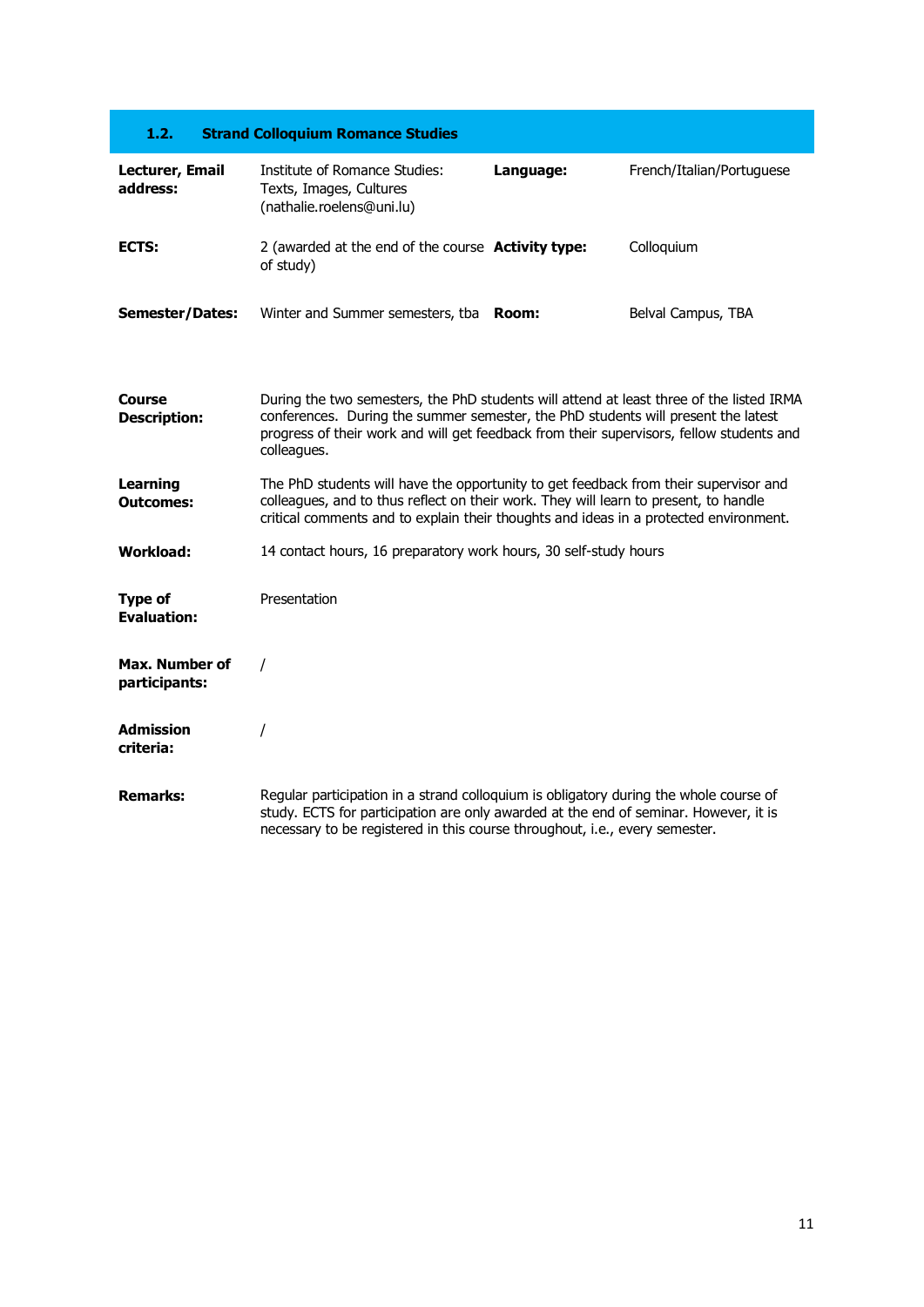<span id="page-11-0"></span>

| 1.3.                                 | Littérature et stylistique françaises                                                                                                                                                                                                                                                                                                                                                                                                                                                                                                                                                                                                                                                                                                                                   |                       |              |  |
|--------------------------------------|-------------------------------------------------------------------------------------------------------------------------------------------------------------------------------------------------------------------------------------------------------------------------------------------------------------------------------------------------------------------------------------------------------------------------------------------------------------------------------------------------------------------------------------------------------------------------------------------------------------------------------------------------------------------------------------------------------------------------------------------------------------------------|-----------------------|--------------|--|
| Lecturer, Email<br>address:          | Sylvie Freyermuth<br>sylvie.freyermuth@uni.lu                                                                                                                                                                                                                                                                                                                                                                                                                                                                                                                                                                                                                                                                                                                           | Language:             | Français     |  |
| ECTS:                                | 2 (à la fin du diplôme)                                                                                                                                                                                                                                                                                                                                                                                                                                                                                                                                                                                                                                                                                                                                                 | <b>Activity type:</b> | Seminar      |  |
| <b>Semester/Dates:</b>               | Année entière; Les dates et le<br>volume horaire sont à convenir avec<br>les doctorants participants.                                                                                                                                                                                                                                                                                                                                                                                                                                                                                                                                                                                                                                                                   | Room:                 | à déterminer |  |
| Course<br><b>Description:</b>        | Ce cours s'adresse en priorité aux doctorants qui sont sous ma supervision.<br>Les participants devront présenter régulièrement leurs travaux de recherches à<br>l'ensemble des étudiants de ce séminaire, afin que leurs résultats soient soumis à la<br>discussion. Les difficultés seront examinées et l'on proposera des solutions de<br>remédiation.<br>En ce qui concerne la thèse de doctorat proprement dite, il s'agira de travailler sur le<br>traitement de la bibliographie, l'établissement de la problématique et son analyse<br>détaillée, l'élaboration du plan, l'argumentation et la qualité de la rédaction.<br>Les étudiants pourront également soumettre des textes qu'ils présenteront à des<br>colloques ou qu'ils destinent à des publications. |                       |              |  |
| Learning<br><b>Outcomes:</b>         | Savoir définir et analyser une problématique<br>$\bullet$<br>Concevoir un plan<br>$\bullet$<br>Commenter les sources et citations<br>$\bullet$<br>Argumenter<br>$\bullet$<br>Rédiger le texte de sa thèse dans une langue académique de très bon niveau.<br>$\bullet$                                                                                                                                                                                                                                                                                                                                                                                                                                                                                                   |                       |              |  |
| <b>Workload:</b>                     | Séances de 3h chacune.<br>Etant donné que les doctorants devront présenter leurs travaux, c'est à eux qu'il revient<br>de définir le temps de travail personnel nécessaire.                                                                                                                                                                                                                                                                                                                                                                                                                                                                                                                                                                                             |                       |              |  |
| <b>Type of</b><br><b>Evaluation:</b> | Présentation des travaux                                                                                                                                                                                                                                                                                                                                                                                                                                                                                                                                                                                                                                                                                                                                                |                       |              |  |
| Max. Number of<br>participants:      | 10                                                                                                                                                                                                                                                                                                                                                                                                                                                                                                                                                                                                                                                                                                                                                                      |                       |              |  |
| <b>Admission</b><br>criteria:        | Très bonne maîtrise de la langue française.                                                                                                                                                                                                                                                                                                                                                                                                                                                                                                                                                                                                                                                                                                                             |                       |              |  |
| <b>Remarks:</b>                      | La participation régulière à un colloque est obligatoire pendant toute la durée des<br>études. Les ECTS pour la participation ne sont décernés qu'à la fin du séminaire.<br>Cependant, il est nécessaire d'être inscrit à ce cours tout au long de chaque semestre.                                                                                                                                                                                                                                                                                                                                                                                                                                                                                                     |                       |              |  |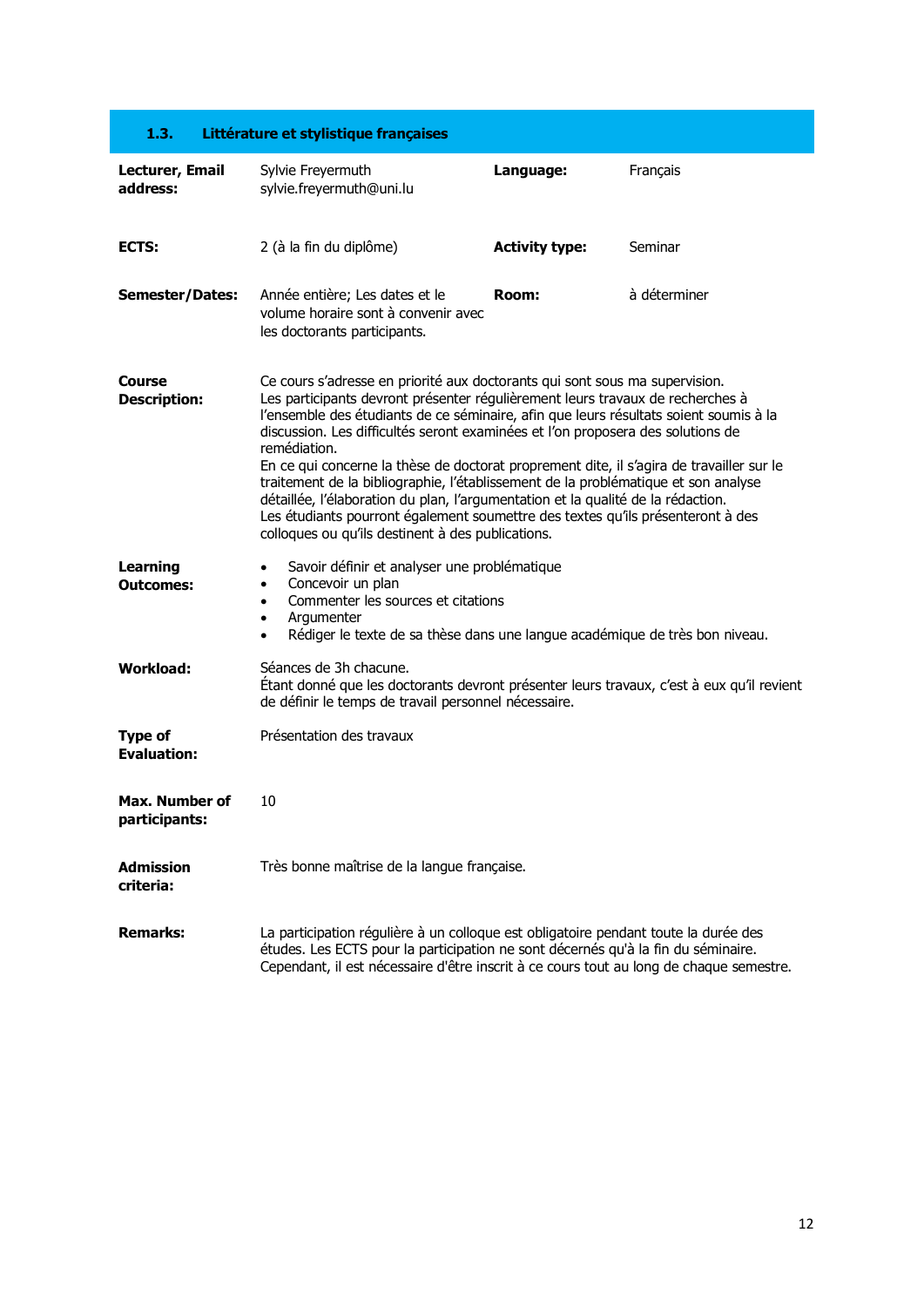<span id="page-12-0"></span>

| Lecturer, Email<br>address:          | Damien Sagrillo<br>Damien.sagrillo@uni.lu                                                                                                                                                                                                                                                                                                                                                           | Language:             | Deutsch (français)                        |
|--------------------------------------|-----------------------------------------------------------------------------------------------------------------------------------------------------------------------------------------------------------------------------------------------------------------------------------------------------------------------------------------------------------------------------------------------------|-----------------------|-------------------------------------------|
| ECTS:                                | 2 (à la fin du diplôme)                                                                                                                                                                                                                                                                                                                                                                             | <b>Activity type:</b> | Kolloquium (colloque)                     |
| <b>Semester/Dates:</b>               | <b>TBD</b>                                                                                                                                                                                                                                                                                                                                                                                          | <b>Room:</b>          | Musiksaal (salle de musique)<br>MAE 7.040 |
| Course<br><b>Description:</b>        | Musik in Luxemburg (La musique au Luxembourg)<br>1)<br>Musik im Kanon des Bildungsangebots (La musique dans le concert des disciplines<br>2)<br>pédagogiques)<br>3) 'Community Music': Musik als Freizeitbeschäftigung (La musique dans la<br>communauté. Le mouvement orphéonique)<br>Musikedition (L'édition musicale)<br>4)<br>Musiwissenschaftliche Biographik (biographie musicologique)<br>5) |                       |                                           |
| <b>Learning</b><br><b>Outcomes:</b>  | Musikwissenschaftliches Arbeiten und Schreiben, musikwissenschaftliche Zitiernormen<br>(méthodologie recherche et écriture en musicologie, normes de citations en<br>musicologie)                                                                                                                                                                                                                   |                       |                                           |
| Workload:                            | Selon les réglementations en vigueur.                                                                                                                                                                                                                                                                                                                                                               |                       |                                           |
| <b>Type of</b><br><b>Evaluation:</b> | Vortrag / présentation                                                                                                                                                                                                                                                                                                                                                                              |                       |                                           |
| Max. Number of<br>participants:      | $\prime$                                                                                                                                                                                                                                                                                                                                                                                            |                       |                                           |
| <b>Admission</b><br>criteria:        |                                                                                                                                                                                                                                                                                                                                                                                                     |                       |                                           |
| <b>Remarks:</b>                      | Regular participation in a strand colloquium is obligatory during the whole course of<br>study. ECTS for participation are only awarded at the end of seminar. However, it is<br>necessary to be registered in this course throughout, i.e., every semester                                                                                                                                         |                       |                                           |

#### **1.4. Doktorandenkolloquium Musikwissenschaft (Colloque doctoral musicologie)**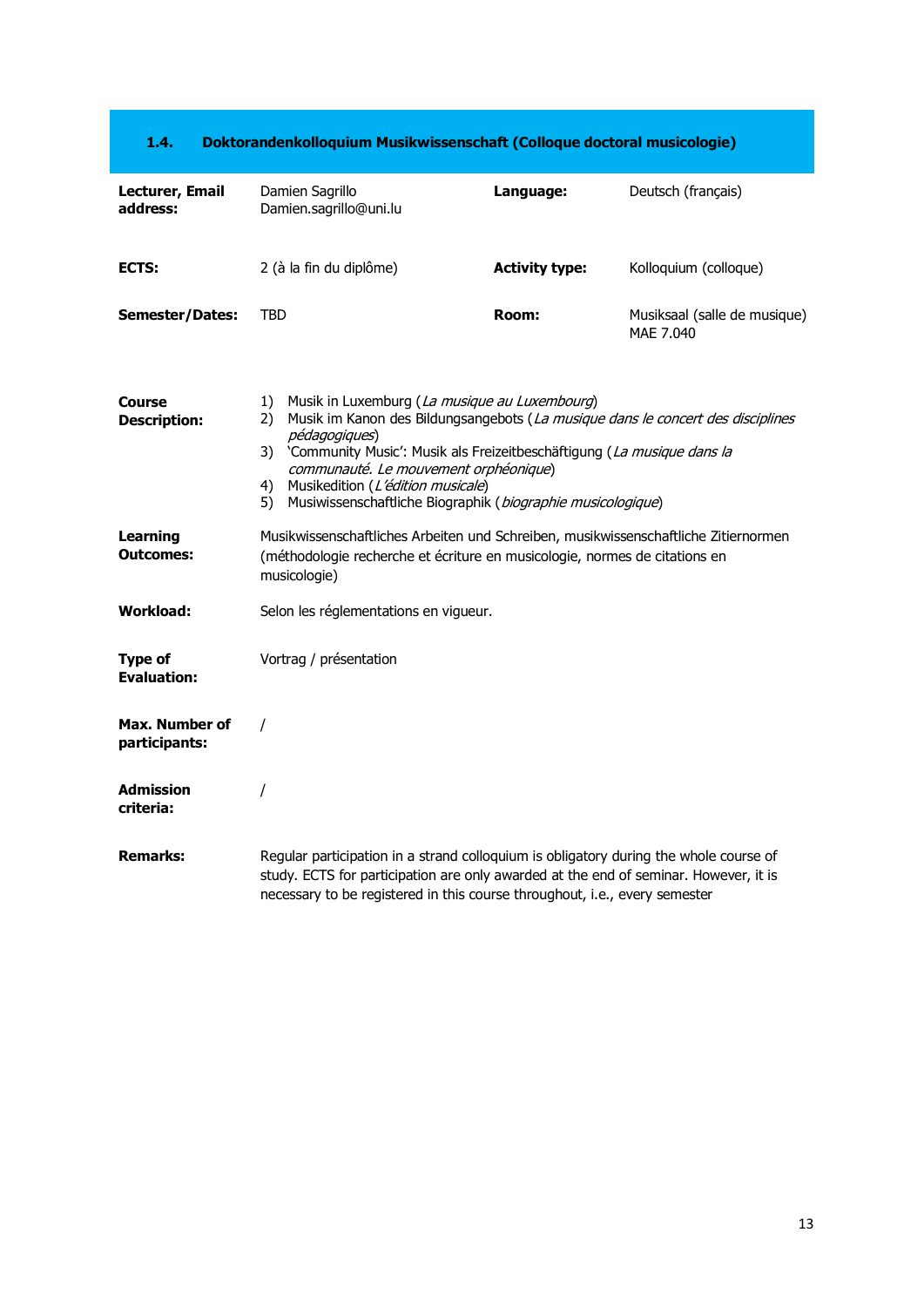<span id="page-13-0"></span>

| 1.5.                                 | <b>Colloquium: Luxemburgistik</b>                                                                                                                                                                                                                                                                                                                                                                                                                                                                                                                                                                                                                                                                                                                                                                                                                                                                                                                                                                                                                                                                                                                     |                       |                                  |
|--------------------------------------|-------------------------------------------------------------------------------------------------------------------------------------------------------------------------------------------------------------------------------------------------------------------------------------------------------------------------------------------------------------------------------------------------------------------------------------------------------------------------------------------------------------------------------------------------------------------------------------------------------------------------------------------------------------------------------------------------------------------------------------------------------------------------------------------------------------------------------------------------------------------------------------------------------------------------------------------------------------------------------------------------------------------------------------------------------------------------------------------------------------------------------------------------------|-----------------------|----------------------------------|
| Lecturer, Email<br>address:          | Peter Gilles<br>peter.gilles@uni.lu                                                                                                                                                                                                                                                                                                                                                                                                                                                                                                                                                                                                                                                                                                                                                                                                                                                                                                                                                                                                                                                                                                                   | Language:             | Luxemburgish, German,<br>English |
| ECTS:                                | 2 (awarded at the end of the<br>degree)                                                                                                                                                                                                                                                                                                                                                                                                                                                                                                                                                                                                                                                                                                                                                                                                                                                                                                                                                                                                                                                                                                               | <b>Activity type:</b> | Colloquium/Workshops             |
| <b>Semester/Dates:</b>               | Whole year, bi-monthly                                                                                                                                                                                                                                                                                                                                                                                                                                                                                                                                                                                                                                                                                                                                                                                                                                                                                                                                                                                                                                                                                                                                | Room:                 | Belval Campus, tba               |
| Course<br><b>Description:</b>        | This bi-monthly seminar forms the central part of the research-based training and will<br>be the main arena to accompany and monitor the progress of the dissertation. Here,<br>students will discuss and update their project plan (including assessment of skills and<br>competencies to be developed), present their work and will receive feedback from the<br>supervisor and other students. The doctoral candidates are also encouraged to act as<br>commentator for the projects of their fellow students. This procedure will ensure the<br>necessary monitoring of the PhD project and the continuous progress of the PhD<br>dissertation. In addition, the doctoral candidates also participate regularly in the weekly<br>colloque during term-time, where researchers on topics relevant to the discipline of<br>Luxembourgish linguistics and literature present their work before an expert audience.<br>The doctoral candidates will be required to present their PhD work to both the seminar<br>and the colloque at least once a year. This will enable these students to develop skills in<br>presenting and discussing their work. |                       |                                  |
| Learning<br><b>Outcomes:</b>         | PRESENT one's own doctoral work to an audience of lingustic scholars; ENGAGE in<br>critical academic discussions relating to this work; CONTRIBUTE to discussions of other's<br>academic work in the field                                                                                                                                                                                                                                                                                                                                                                                                                                                                                                                                                                                                                                                                                                                                                                                                                                                                                                                                            |                       |                                  |
| <b>Workload:</b>                     | 60 hours                                                                                                                                                                                                                                                                                                                                                                                                                                                                                                                                                                                                                                                                                                                                                                                                                                                                                                                                                                                                                                                                                                                                              |                       |                                  |
| <b>Type of</b><br><b>Evaluation:</b> | Presentation                                                                                                                                                                                                                                                                                                                                                                                                                                                                                                                                                                                                                                                                                                                                                                                                                                                                                                                                                                                                                                                                                                                                          |                       |                                  |
| Max. number of<br>participants:      |                                                                                                                                                                                                                                                                                                                                                                                                                                                                                                                                                                                                                                                                                                                                                                                                                                                                                                                                                                                                                                                                                                                                                       |                       |                                  |
| <b>Admission</b><br>criteria:        |                                                                                                                                                                                                                                                                                                                                                                                                                                                                                                                                                                                                                                                                                                                                                                                                                                                                                                                                                                                                                                                                                                                                                       |                       |                                  |
| <b>Remarks:</b>                      | Regular participation in a colloquium is obligatory during the whole course of study.<br>ECTS for participation are only awarded at the end of the course of study. However, it is<br>necessary to be registered in this course throughout, i.e. every semester.                                                                                                                                                                                                                                                                                                                                                                                                                                                                                                                                                                                                                                                                                                                                                                                                                                                                                      |                       |                                  |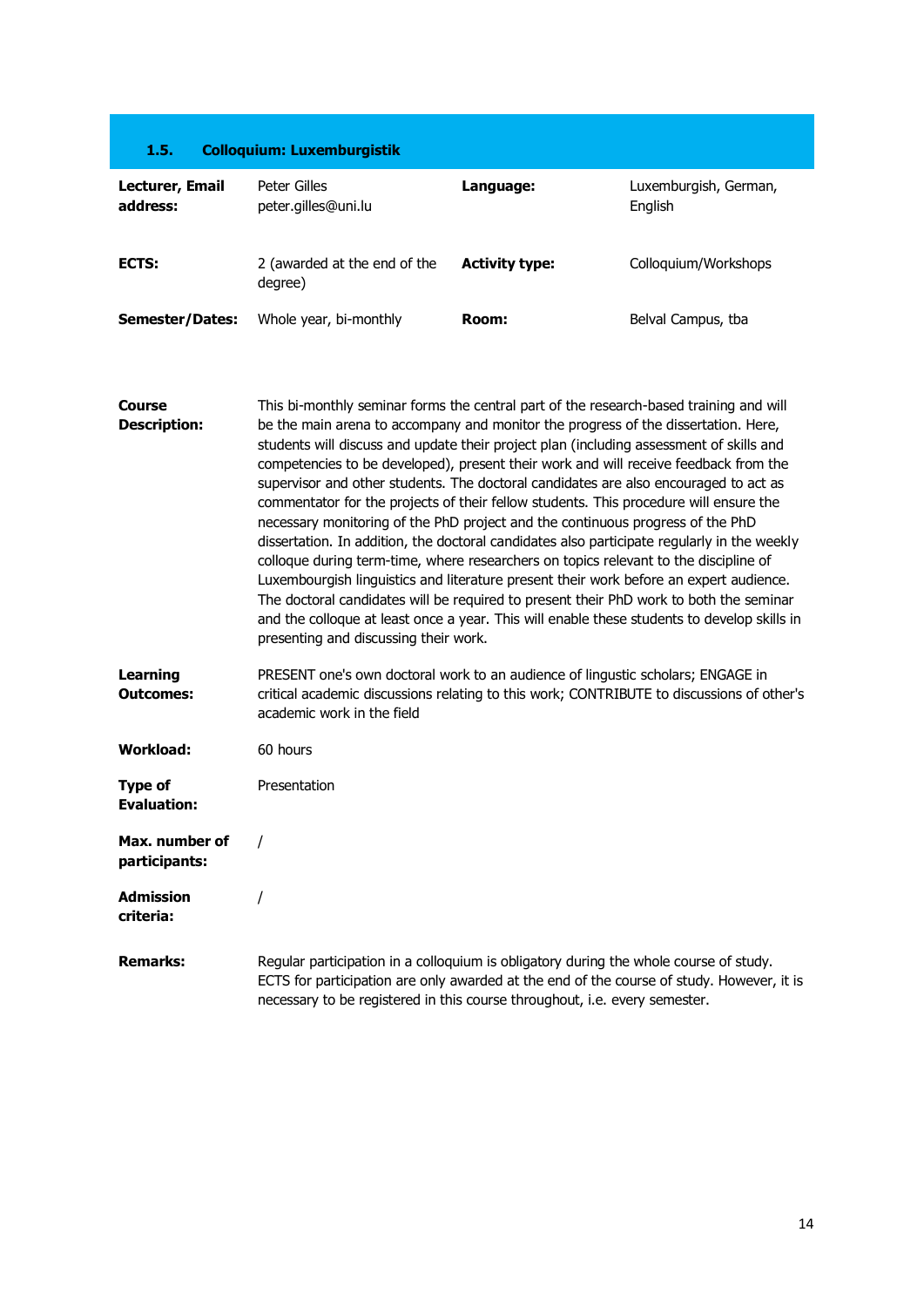#### **1.6. Strand Colloquium Germanistik**

<span id="page-14-0"></span>

| Lecturer, Email<br>address:          | Amelie Bendheim, Till<br>Dembeck, Dieter Heimböckel,<br>Birgit Huemer, Georg Mein,<br>Johannes Pause, Heinz Sieburg<br>amelie.bendheim@uni.lu;<br>till.dembeck@uni.lu;<br>dieter.heimboeckel@uni.lu;<br>birgit.huemer@uni.lu;<br>georg.mein@uni.lu;<br>johannes.pause@uni.lu;<br>heinz.sieburg@uni.lu | Language:             | German             |
|--------------------------------------|-------------------------------------------------------------------------------------------------------------------------------------------------------------------------------------------------------------------------------------------------------------------------------------------------------|-----------------------|--------------------|
| ECTS:                                | 2 (awarded at the end of the<br>course of study)                                                                                                                                                                                                                                                      | <b>Activity type:</b> | Colloquium         |
| <b>Semester/Dates:</b>               | Winter and Summer semesters, <b>Room:</b><br>tba                                                                                                                                                                                                                                                      |                       | Belval Campus, TBA |
| <b>Course</b><br><b>Description:</b> | The PhD students will present the latest progress of their work, get feedback from their<br>supervisors, from fellow students as well as colleagues, and they will discuss possible<br>questions and ideas with them.                                                                                 |                       |                    |
| <b>Learning</b><br><b>Outcomes:</b>  | The PhD students will have the opportunity to get feedback from their supervisor and<br>colleagues, and to thus reflect on their work. They will learn to present, to handle<br>critical comments and to explain their thoughts and ideas in a protected environment.                                 |                       |                    |
| <b>Workload:</b>                     | 14 contact hours, 16 preparatory work hours, 30 self-study hours                                                                                                                                                                                                                                      |                       |                    |
| <b>Type of</b><br><b>Evaluation:</b> | Presentation                                                                                                                                                                                                                                                                                          |                       |                    |
| Max. number of<br>participants:      | $\prime$                                                                                                                                                                                                                                                                                              |                       |                    |
| <b>Admission</b><br>criteria:        | I                                                                                                                                                                                                                                                                                                     |                       |                    |
| <b>Remarks:</b>                      | Regular participation in a strand colloquium is obligatory during the whole course of<br>study. ECTS for participation are only awarded at the end of the course of study.<br>However, it is necessary to be registered in this course throughout, i.e., every semester.                              |                       |                    |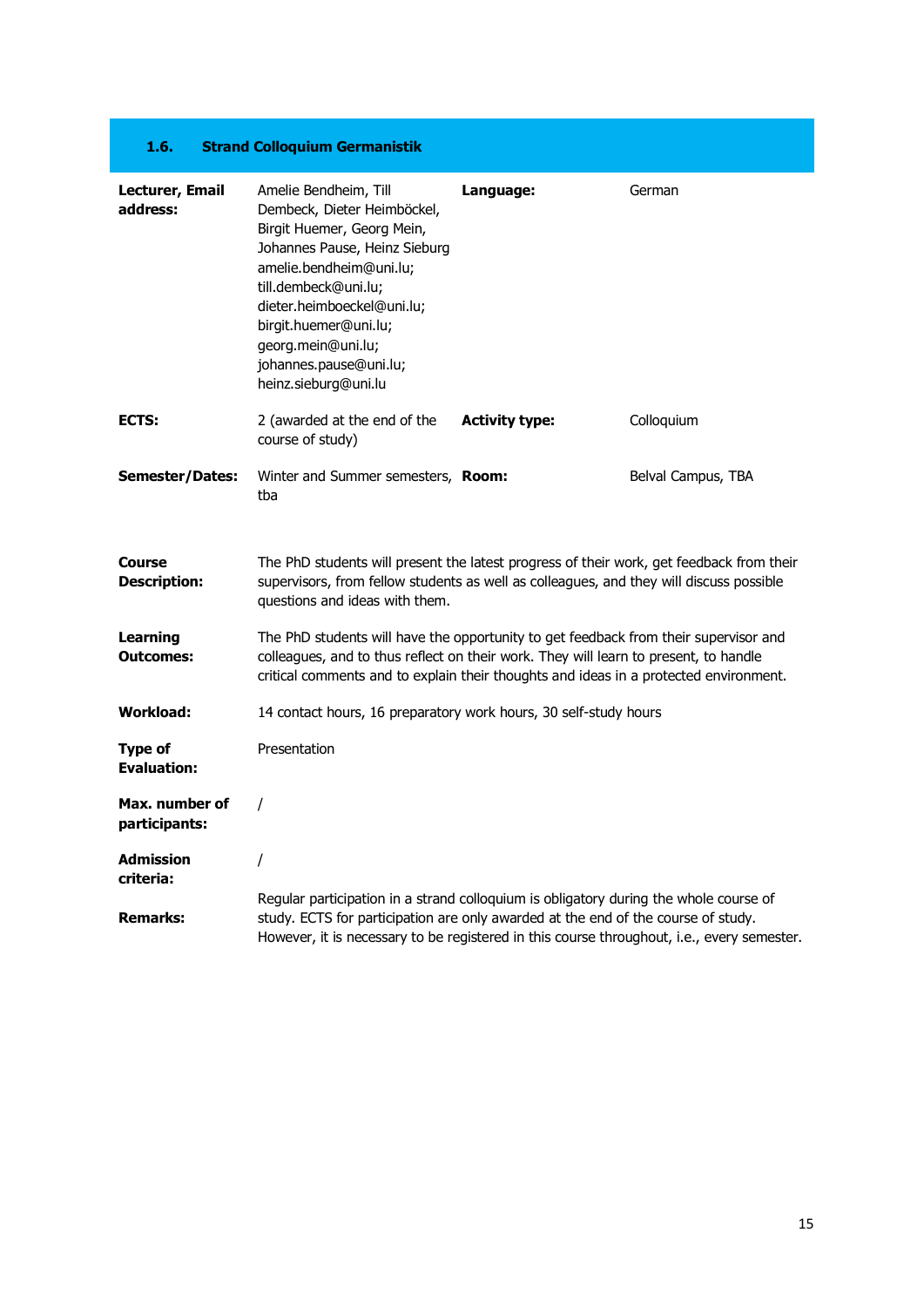<span id="page-15-0"></span>

| 1.7.                          | <b>Colloquium: Philosophy Research Seminar</b>                                                                                                                                                                                                                                                    |                       |            |
|-------------------------------|---------------------------------------------------------------------------------------------------------------------------------------------------------------------------------------------------------------------------------------------------------------------------------------------------|-----------------------|------------|
| Lecturer, Email<br>address:   | Dietmar Heidemann,<br>Frank Hofmann<br>dietmar.heidemann@uni.lu;<br>frank.hofmann@uni.lu                                                                                                                                                                                                          | Language:             | English    |
| ECTS:                         | 2 (awarded at the end of the<br>degree)                                                                                                                                                                                                                                                           | <b>Activity type:</b> | Colloquium |
| <b>Semester/Dates:</b>        | Whole year                                                                                                                                                                                                                                                                                        | Room:                 | TBA        |
| Course<br><b>Description:</b> | This seminar is designed for doctoral students (and advanced Master students) in order<br>to get in touch with philosophical research. The seminar combines lectures by invited<br>researchers (once a month) and workshops organized by members of the institute on<br>specific research topics. |                       |            |

| Learning<br><b>Outcomes:</b>    | Doctoral students learn to follow, lead and contribute to philosophical research<br>$\bullet$<br>discussions.<br>They learn how to integrate their own projects into philosophical research.<br>٠<br>They learn how to engage with renowned external researchers in different<br>٠<br>philosophical fields. |  |  |
|---------------------------------|-------------------------------------------------------------------------------------------------------------------------------------------------------------------------------------------------------------------------------------------------------------------------------------------------------------|--|--|
| Workload:                       | Contact hours: 30; preparatory work hours 15; self-study hours 15                                                                                                                                                                                                                                           |  |  |
| Type of<br><b>Evaluation:</b>   | Active participation and input                                                                                                                                                                                                                                                                              |  |  |
| Max. number of<br>participants: | 25                                                                                                                                                                                                                                                                                                          |  |  |
| <b>Remarks:</b>                 | Regular participation in a strand colloguium is obligatory during the whole course of<br>study. ECTS for participation are only awarded at the end of seminar. However, it is<br>necessary to be registered in this course throughout, <i>i.e.</i> , every semester.                                        |  |  |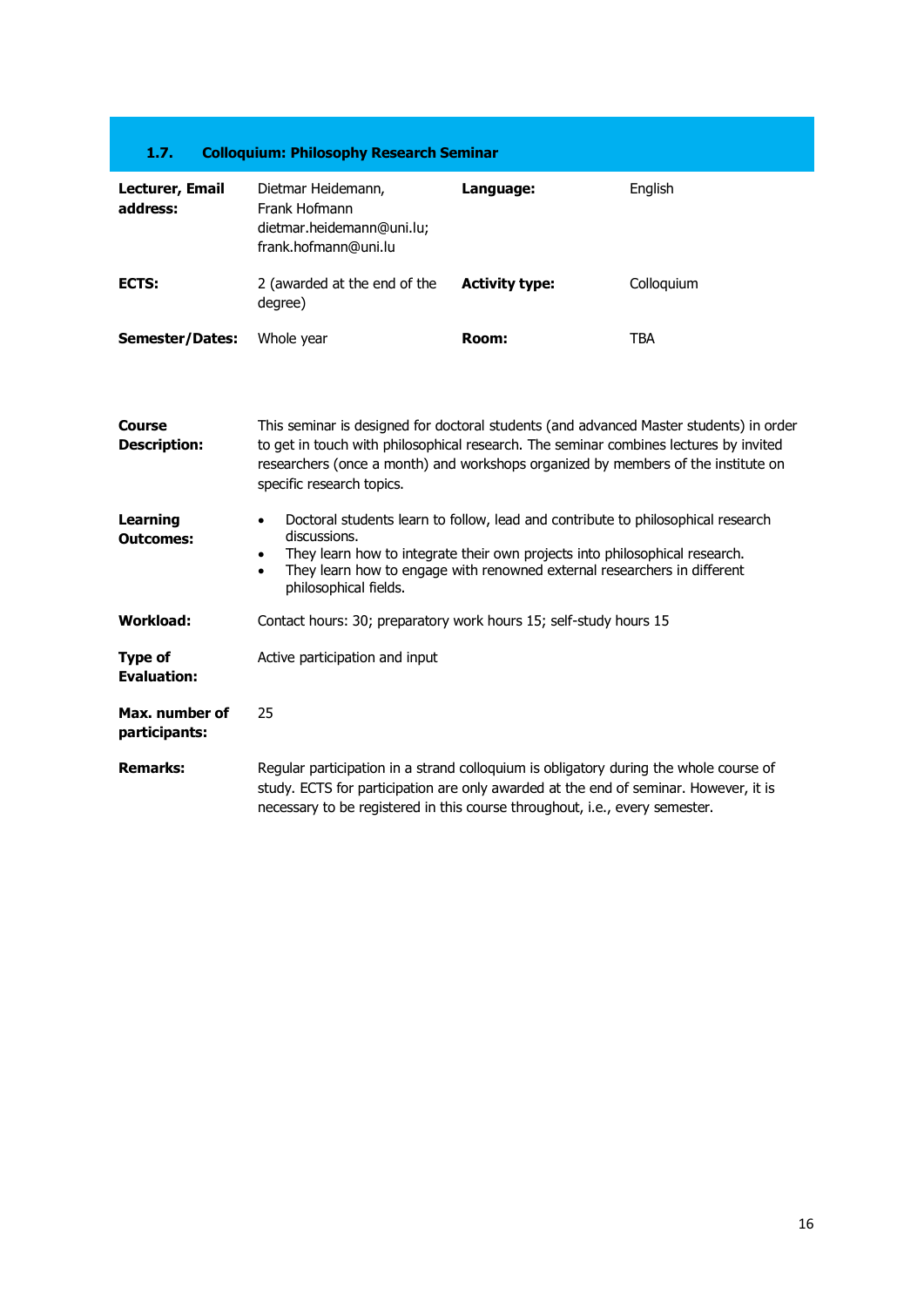# <span id="page-16-0"></span>**2A) DISCIPLINARY COURSES**

#### <span id="page-16-1"></span>**2.1. Comparative Literature**

**participants:**

| Lecturer, Email<br>address: | Jeanne E. Glesener, Oliver<br>Kohns, Sébastian Thiltges<br>jeanne.glesener@uni.lu;<br>oliver.kohns@uni.lu;<br>sebastian.thiltges@uni.lu | Language:             | Various          |
|-----------------------------|-----------------------------------------------------------------------------------------------------------------------------------------|-----------------------|------------------|
| ECTS:                       |                                                                                                                                         | <b>Activity type:</b> | Seminar          |
| <b>Semester/Dates:</b>      | Summer term 2021-2022,<br>twice a month, dates tbc                                                                                      | Room:                 | Belval; room TBA |

| <b>Course</b><br><b>Description:</b> | Comparative literature as a discipline describes itself as intrinsically interdisciplinary.<br>Interdisciplinary comparison in the past was mainly carried out with the other non-<br>literary arts (music, painting, and cinema) and interartistic comparison remains a<br>privileged field of enquiry. For some time now the discipline experiences a widening if its<br>investigations into other fields such as cultural anthropology, cultural studies,<br>geography, history, linguistics and sociology for instance. This raises intriguing questions<br>with regard to theory, methodology and practice some of which will provide the baseline<br>to the discussions in this seminar. After introductory sessions on comparative literature,<br>the remaining sessions will be dedicated to working on and with texts addressing the<br>issue of interdisciplinary comparison based on concrete case studies. The last session<br>will be a participant-led session where the doctoral candidates reflect on interdisciplinary<br>challenges they face in their own research. |
|--------------------------------------|----------------------------------------------------------------------------------------------------------------------------------------------------------------------------------------------------------------------------------------------------------------------------------------------------------------------------------------------------------------------------------------------------------------------------------------------------------------------------------------------------------------------------------------------------------------------------------------------------------------------------------------------------------------------------------------------------------------------------------------------------------------------------------------------------------------------------------------------------------------------------------------------------------------------------------------------------------------------------------------------------------------------------------------------------------------------------------------|
| Learning<br><b>Outcomes:</b>         | IDENTIFY methodological plus-value of interdisciplinary comparison; CRITICALLY assess<br>the limits of interdisciplinary approaches; ENGAGE in critical academic discussions.                                                                                                                                                                                                                                                                                                                                                                                                                                                                                                                                                                                                                                                                                                                                                                                                                                                                                                          |
| <b>Workload:</b>                     | 1) contact hours: 15 hours<br>2) preparatory work hours: 30 hours<br>3) homework: 15 hours                                                                                                                                                                                                                                                                                                                                                                                                                                                                                                                                                                                                                                                                                                                                                                                                                                                                                                                                                                                             |
| Type of<br><b>Evaluation:</b>        | Written homework/paper                                                                                                                                                                                                                                                                                                                                                                                                                                                                                                                                                                                                                                                                                                                                                                                                                                                                                                                                                                                                                                                                 |
| Max. number of                       |                                                                                                                                                                                                                                                                                                                                                                                                                                                                                                                                                                                                                                                                                                                                                                                                                                                                                                                                                                                                                                                                                        |

| <b>Admission</b> | As the set texts for the discussions will be in English, French and German, good passive |
|------------------|------------------------------------------------------------------------------------------|
| criteria:        | knowledge of these three languages is however a prerequisite.                            |
|                  |                                                                                          |

**Remarks:** Doctoral candidates wishing to enrol in the course will kindly provide a 1-page summary of their doctoral thesis, stating the theories and methodologies they are working with. **This course is a DISCIPLINARY COURSE for Humanitites, but INTERDISCIPLINARY for all other Doctoral Programmes.**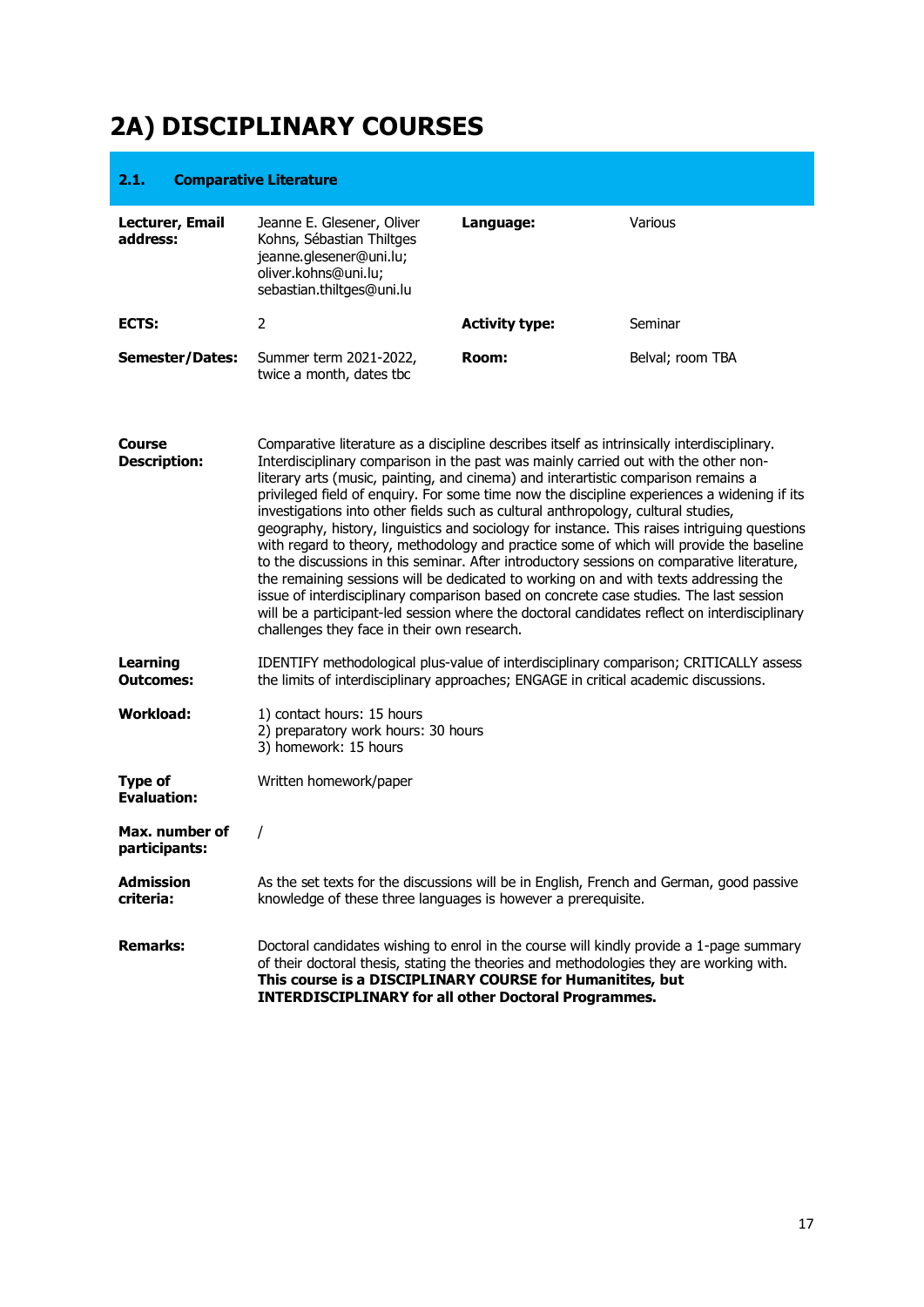# <span id="page-17-0"></span>**2B) INTERDISCIPLINARY COURSES**

#### <span id="page-17-1"></span>**2.2. Computing culture. Introduction to Python programming for the Humanities**

| Lecturer, Email<br>address:          | Christoph Purschke<br>christoph.purschke@uni.lu                                                                                                                                                                                                                                                                                                                                                                                                                                                                                                                                                                                                                                                                                                                                                                                                                                                                                                                                                                                                                                                                                                                                                                                                    | Language:                                                                                                                                                                                              | English                                                   |
|--------------------------------------|----------------------------------------------------------------------------------------------------------------------------------------------------------------------------------------------------------------------------------------------------------------------------------------------------------------------------------------------------------------------------------------------------------------------------------------------------------------------------------------------------------------------------------------------------------------------------------------------------------------------------------------------------------------------------------------------------------------------------------------------------------------------------------------------------------------------------------------------------------------------------------------------------------------------------------------------------------------------------------------------------------------------------------------------------------------------------------------------------------------------------------------------------------------------------------------------------------------------------------------------------|--------------------------------------------------------------------------------------------------------------------------------------------------------------------------------------------------------|-----------------------------------------------------------|
| ECTS:                                | 2                                                                                                                                                                                                                                                                                                                                                                                                                                                                                                                                                                                                                                                                                                                                                                                                                                                                                                                                                                                                                                                                                                                                                                                                                                                  | <b>Activity type:</b>                                                                                                                                                                                  | Seminar                                                   |
| <b>Semester/Dates:</b>               | Winter semester, Tuesday<br>afternoon, biweekly, 7 sessions<br>of 3 hours:<br>• tu, 21.09.21, 14-17<br>$\bullet$ tu, 05.10.21, 14-17<br>$\bullet$ tu, 19.10.21, 14-17<br>$\bullet$ tu, 02.11.21, 14-17<br>• tu, 16.11.21, 14-17<br>$\bullet$ tu, 30.11.21, 14-17<br>$\bullet$ tu, 14.12.21, 14-17                                                                                                                                                                                                                                                                                                                                                                                                                                                                                                                                                                                                                                                                                                                                                                                                                                                                                                                                                  | Room:                                                                                                                                                                                                  | Language and literature lab,<br>MSH 1st floor if possible |
| Course<br><b>Description:</b>        | In this course, participants learn how to read code, plan and execute programs in Python<br>and develop their personal data science workflow. The course is aimed at humanities<br>scholars who want to learn the basics and application of scientific programming in Python.<br>We begin with the fundamental principles of programming, key tools and resources for<br>data science projects, and approaches to computer science in the humanities. Based on<br>this, the course introduces the most important elements of the popular programming<br>language Python, including different data types, command structures and processing<br>routines. We work with practical examples to demonstrate the potential and shortcomings<br>of computational analysis methods focusing on text data. In addition, we look at different<br>ways to detect and fix errors in code, e.g., error messages, debugging tools and online<br>databases. The course is based on a combination of self-study using interactive Jupyter<br>notebooks and live sessions for exercises and discussions. In addition to joint programming<br>exercises, participants can also use their own data to develop a personal data science<br>workflow for their projects. |                                                                                                                                                                                                        |                                                           |
| <b>Learning</b><br><b>Outcomes:</b>  | Learn the basics of programming in Python<br>$\blacksquare$<br>$\blacksquare$<br>$\blacksquare$                                                                                                                                                                                                                                                                                                                                                                                                                                                                                                                                                                                                                                                                                                                                                                                                                                                                                                                                                                                                                                                                                                                                                    | Get to know important packages & tools for data science projects<br>Learn the basics of data retrieval, processing, and analysis using Python<br>Develop a personal workflow for data science projects |                                                           |
| Workload:                            | 21 contact hours, 29 hours self-study                                                                                                                                                                                                                                                                                                                                                                                                                                                                                                                                                                                                                                                                                                                                                                                                                                                                                                                                                                                                                                                                                                                                                                                                              |                                                                                                                                                                                                        |                                                           |
| <b>Type of</b><br><b>Evaluation:</b> | Coding exercises                                                                                                                                                                                                                                                                                                                                                                                                                                                                                                                                                                                                                                                                                                                                                                                                                                                                                                                                                                                                                                                                                                                                                                                                                                   |                                                                                                                                                                                                        |                                                           |
| Max. number of<br>participants:      | 15                                                                                                                                                                                                                                                                                                                                                                                                                                                                                                                                                                                                                                                                                                                                                                                                                                                                                                                                                                                                                                                                                                                                                                                                                                                 |                                                                                                                                                                                                        |                                                           |
| <b>Remarks:</b>                      | T                                                                                                                                                                                                                                                                                                                                                                                                                                                                                                                                                                                                                                                                                                                                                                                                                                                                                                                                                                                                                                                                                                                                                                                                                                                  |                                                                                                                                                                                                        |                                                           |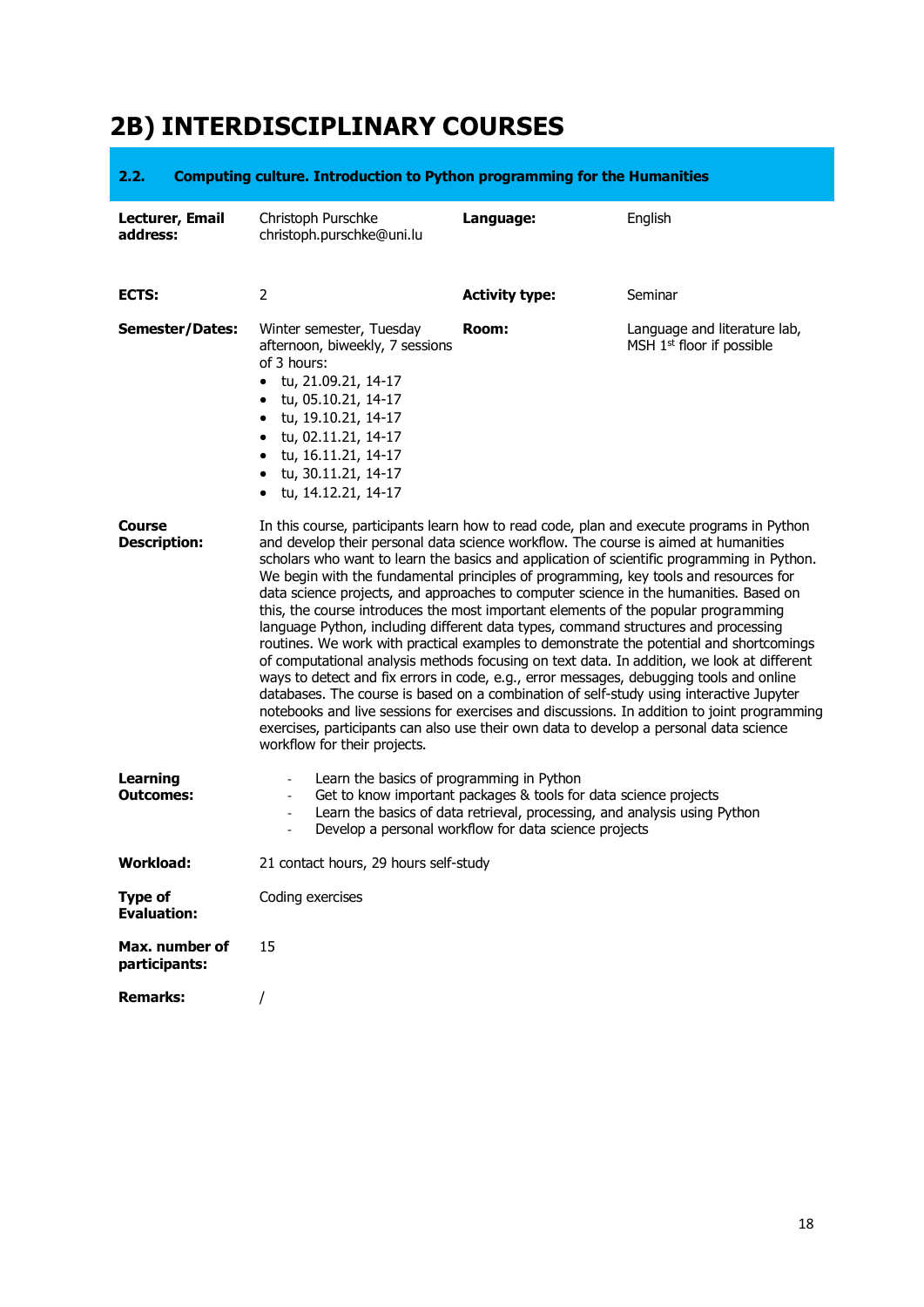<span id="page-18-0"></span>

| 2.3.                        | Perceptions of time and change across disciplines                                                                                                                     |                       |                                                                                                                     |
|-----------------------------|-----------------------------------------------------------------------------------------------------------------------------------------------------------------------|-----------------------|---------------------------------------------------------------------------------------------------------------------|
| Lecturer, Email<br>address: | Andrea Binsfeld, Elisabeth<br>Boesen, Sonja Kmec, Monique<br>Weis<br>andrea.binsfeld@uni.lu;<br>elisabeth.boesen@uni.lu:<br>sonja.kmec@uni.lu,<br>monique.weis@uni.lu | Language:             | German, French and English<br>situative multilingualism, choice<br>of language(s) depending on the<br>participants) |
| ECTS:                       | 3                                                                                                                                                                     | <b>Activity type:</b> | Seminar                                                                                                             |
| <b>Semester/Dates:</b>      | Summer semester                                                                                                                                                       | Room:                 | tba                                                                                                                 |

**Course Description:** Time is of the essence for most people engaged in academic endeavours: "deadlines" are looming and "progress" needs to be made. But what is "time" and is it the same for everyone? The finding that time is relative may be a truism, but what does it entail for the study of past and present societies and literatures? This class will in an introductory session analyse together the many overlapping and contradictory temporalities that can be observed in contemporary experiences (as discussed for instance in the first chapter of Achim Landwehr's Diesseits der Geschichte (2020). Subsequently, participants will present a paper of their choice by an author who has worked on temporalities, such as historians François Hartog (Chronos - L'Occident aux prises avec le Temps, 2020; Régimes d'historicité. Présentisme et expériences du temps, 2012), Jo Guldi & David Armirags (The History Manifesto, 2019), the philosopher Pascal Chabot (Avoir le temps, 2021) or a contribution to The time of anthropology. Studies of contemporary chronopolitics, edited by Elisabeth Kirtsoglu & Bob Simpson (2020). As this recent flurry of publications shows, the topic is certainly "in tune with the times". Following this theoretical input and conceptional discussions, participants will be encouraged to tie these reflections to their own PhD research and present how the texts, politics, actors and/or practices they are studying are caught up in multiple temporalities and how change over time can be conceptionalized. This class is seeking to further interdisciplinary exchange and explicitly welcomes students from all branches of the Humanities and beyond. **Learning Outcomes:** At the end of this class, participants should be able to analyse the multiple temporalities they encounter in their everyday life to present and discuss a chrono-spatial theory to articulate the temporal frames and factors of change at play in their own dissertation **Workload:** 1) contact hours: 7 sessions = 14 TU (10.5 hours) 2) preparatory work hours: 33 hours 3) self-study: 33 hours **Type of Evaluation:** - Active participation - Class presentations

**Max. number of participants:** 10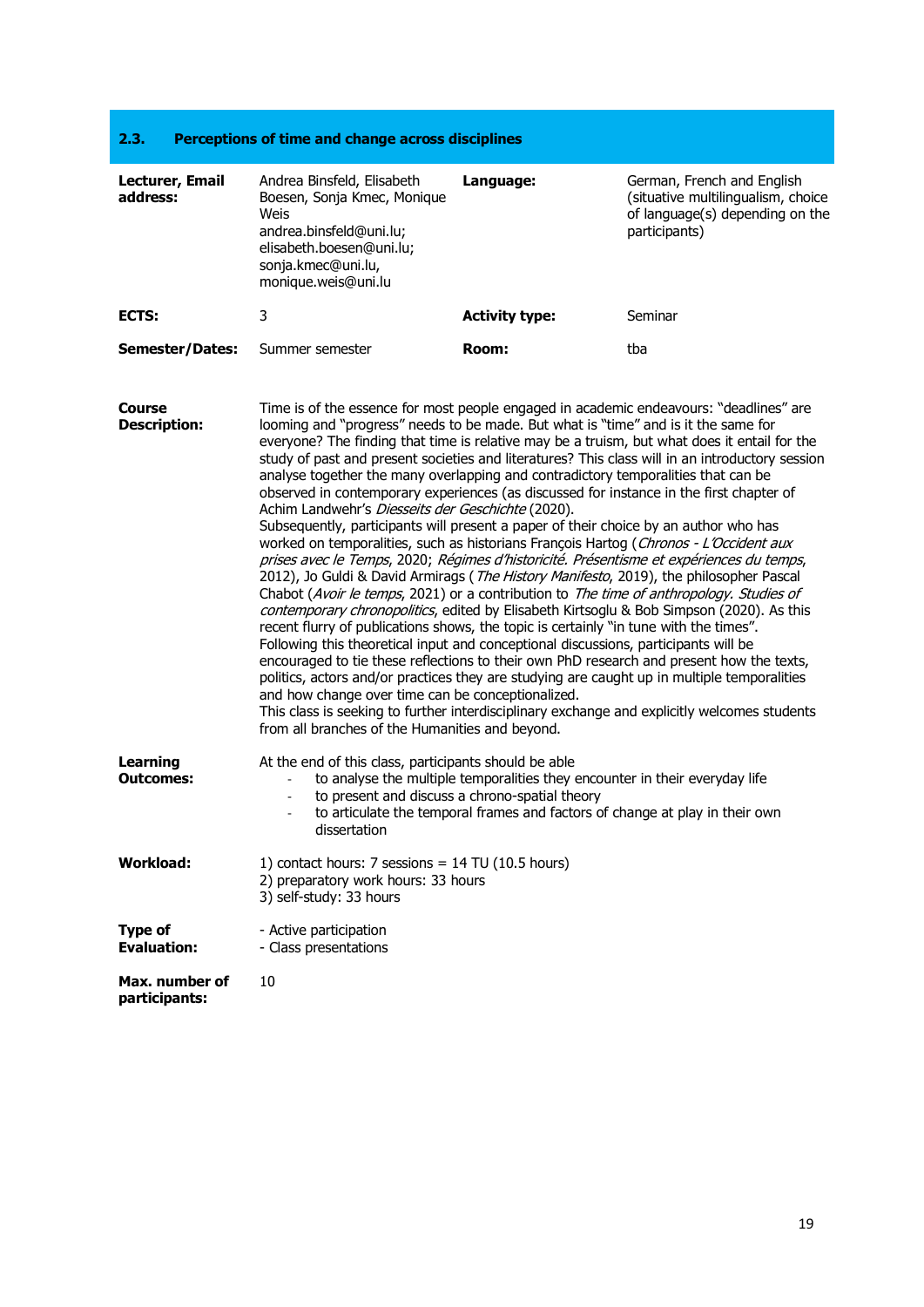# <span id="page-19-0"></span>**MASTER COURSES OPEN TO PHD CANDIDATES – ONLY FOR HUMANITIES**

The following courses from our Master Programmes are also open for PHD candidates. You can enroll via our Moodle page. Each course is open for up to 3 candidates, and you can earn up to 3 ECTS per course. These courses can be counted as "Diciplinary" if the candidate is from the same discipline, and they can be counted interdisciplinary, if the candidate who took the course is from another discipline within the Doctoral Programme in Humanities.

| <b>COURSE NAME</b>                                                                                                                                                                            | <b>ECTS</b> | <b>TEACHER</b>                                                                              | <b>DESCRIPTION</b>                                                                                                                                                                                                                                                                                               |
|-----------------------------------------------------------------------------------------------------------------------------------------------------------------------------------------------|-------------|---------------------------------------------------------------------------------------------|------------------------------------------------------------------------------------------------------------------------------------------------------------------------------------------------------------------------------------------------------------------------------------------------------------------|
| <b>Concepts of change</b><br>in the ancient world:<br>the "decline and fall"<br>of the Roman<br>Empire.                                                                                       | 3           | Andrea Binsfeld<br>andrea.binsfeld@uni.lu                                                   | This course will focus on the concept of<br>"threatened order". In this course, we will<br>examine the relationship between threat and<br>social change and reflect on societies' capacity<br>for innovation, adaption or resistance.                                                                            |
| <b>The Greeks and the</b><br>others: the Orient in<br>the Greek perception                                                                                                                    | 3           | Andrea Binsfeld<br>andrea.binsfeld@uni.lu                                                   | In this course, we will analyse the processes of<br>"othering" based on the example of the Greek<br>perception of the Orient from the Persian Wars<br>up to the time of Alexander the Great.                                                                                                                     |
| <b>Pour une histoire</b><br>contemporaine des<br>croisades entre<br><b>Orient et</b><br><b>Occident : traces,</b><br>mémoires et<br><b>instrumentalisations</b><br>(Moyen Âge -<br>XXIème s.) | 3           | <b>Michel Margue</b><br>michel.margue@uni.lu                                                | L'objectif de ce séminaire est de situer le<br>phénomène historique des croisades dans la<br>longue durée, tant au niveau de l'histoire qu'à<br>celui de la mémoire des croisades.                                                                                                                               |
| A New World<br>dawning? Concepts<br>of political change<br>since the<br><b>Renaissance</b>                                                                                                    | 3           | Sonja Kmec<br>sonja.kmec@uni.lu                                                             | This seminar critically engages with the notion<br>of "threatened order" in modernity, especially on<br>changes in political thought.                                                                                                                                                                            |
| <b>Histoire des</b><br>coopérations<br>transfrontalières en<br><b>Europe</b>                                                                                                                  | 3           | Christoph Brüll,<br>Machteld Venken<br>christoph.brull@uni.lu<br>machteld.venken@uni.l<br>u | Le cours se propose de fournir et de discuter<br>avec les étudiant.e.s les approches historiques<br>de la coopération frontalière en Europe.                                                                                                                                                                     |
| Les résistances à<br>l'Europe (XIXe-XXe<br>siècles)                                                                                                                                           | 3           | Frédéric Clavert<br>frederic.clavert@uni.lu                                                 | Cet enseignement vise à remettre dans un<br>contexte plus large l'ensemble des résistances à<br>l'Europe.                                                                                                                                                                                                        |
| <b>Histoire de</b><br>l'intégration<br>européenne (1919-<br>1993)                                                                                                                             | 3           | Elena Danescu<br>elena.danescu@uni.lu                                                       | Ce cours retrace, sous l'angle politique et<br>institutionnel, l'histoire de la construction<br>européenne depuis le début du XXe siècle<br>jusqu'au traité de Maastricht en 1993.                                                                                                                               |
| Consumption,<br><b>Consumer Culture</b><br>and Identity in<br><b>Contemporary</b><br>Europe                                                                                                   | 3           | Stefan Oana                                                                                 | The topics addressed in this course will include<br>but are not limited to: the study of theoretical<br>approaches to the study of consumption; various<br>venues of consumption; and how tourism,<br>money, and gender relations shaped<br>consumption practices in both capitalist west<br>and socialist east. |
| <b>Pratiques</b><br>historiennes et<br>métiers de l'histoire                                                                                                                                  | 3           | Benoît Majerus, Valerie<br>Schafer<br>benoit.majerus@uni.lu;<br>valerie.schafer@uni.lu      | Ce cours propose une double approche : d'une<br>part une historicisation<br>de la question à travers une approche<br>historiographique démarrant après 1945 ;<br>d'autre<br>part une découverte des métiers de l'histoire.                                                                                       |
| <b>Theorie und Praxis</b><br>der Komik in der<br>Literatur                                                                                                                                    | 3           | Dr. Oliver Kohns<br>oliver.kohns@uni.lu                                                     | Das Seminar möchte verschiedene Spielarten<br>und Varianten der Komödie und des Komischen<br>in der Literatur der Moderne untersuchen.                                                                                                                                                                           |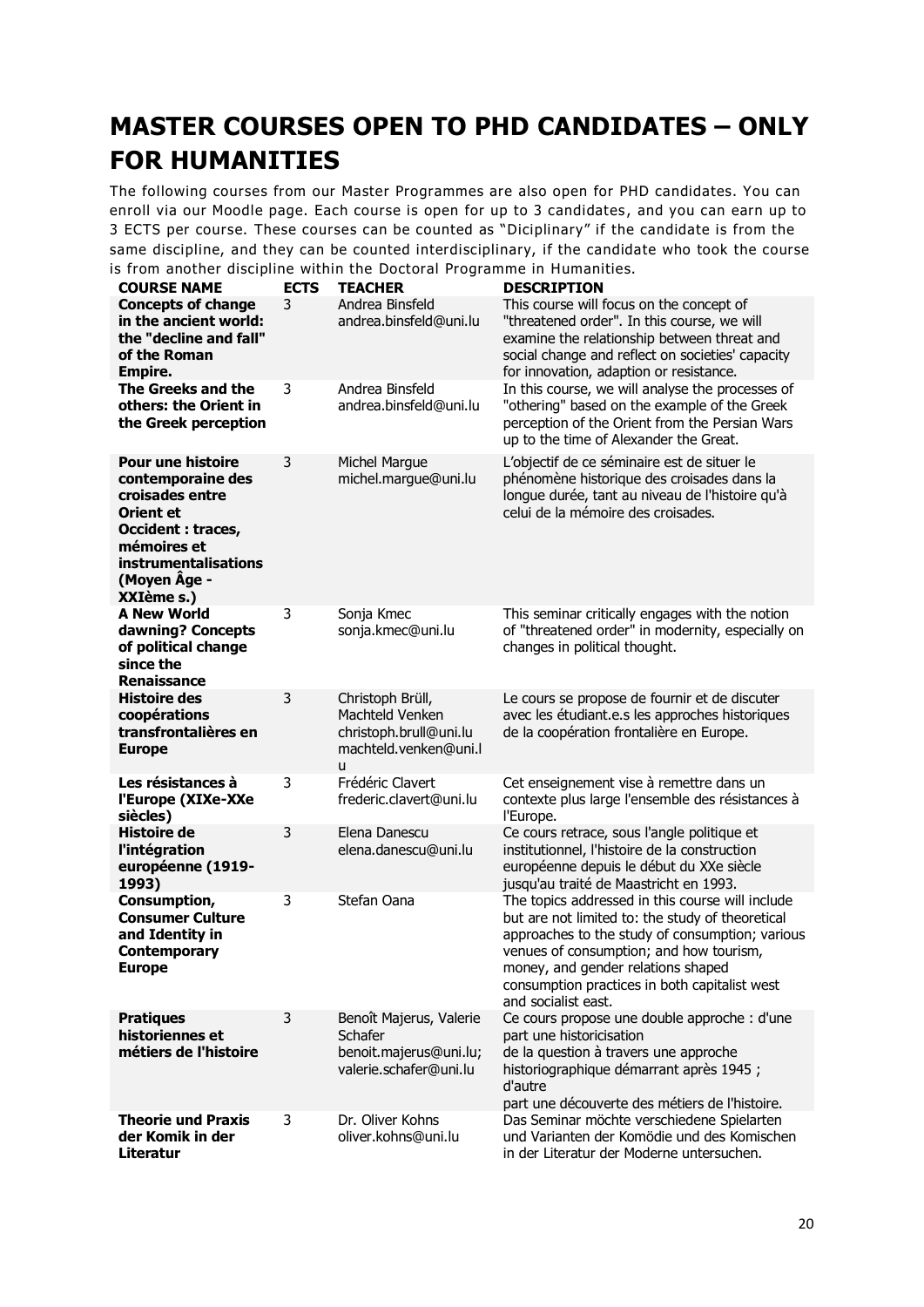| Sprooch a<br><b>Gesellschaft</b>                                                                                                                   | 3 | Peter Gilles<br>peter.gilles@uni.lu                | Dëse Cours fokusséiert sech op d'Variatioun vum<br>Lëtzebuergeschen, wéi se duerch mikro-a<br>makrosoziolinguistesch Prozesser determinéiert<br>gëtt.                                                                                                                                                          |
|----------------------------------------------------------------------------------------------------------------------------------------------------|---|----------------------------------------------------|----------------------------------------------------------------------------------------------------------------------------------------------------------------------------------------------------------------------------------------------------------------------------------------------------------------|
| Introduction à<br>l'ethnographie                                                                                                                   | 3 | Gabriele Budach<br>gabriele.budach@uni.lu          | The aim of this seminar is to introduce students<br>to the theory and practice of ethnography, a<br>qualitative research method used in the social<br>sciences to produce data and conduct social<br>analysis.                                                                                                 |
| Étude de la<br>communication<br>culturelle : le<br>discours sur le film<br>(descriptions, appréci<br>ations,<br>canonisations et<br>contestations) | 3 | Gian Maria Tore<br>gian-maria.tore@uni.lu          | Le cours consistera en un véritable atelier<br>d'analyses et de discussions collectives du film<br>comme objet culturel public.                                                                                                                                                                                |
| La pensée française<br>contemporaine                                                                                                               | 3 | <b>ROELENS Nathalie</b><br>nathalie.roelens@uni.lu | Ce cours se propose de sonder les racines d'une<br>pensée «interculturelle» française dans l'histoire<br>des idées, de mesurer la valeur de la littérature<br>ou d'une République des Lettres, voire de<br>l'éducation esthétique et de réfléchir à la crise<br>de l'Europe et à la perte de sa «précellence». |
| German Idealism I,<br><b>Key Topics form</b><br><b>Kant to Hegel</b>                                                                               | 3 | Dietmar Heidemann<br>dietmar.heidemann@un<br>i.lu  | This course provides an advanced overview of<br>the philosophical development from Kant to<br>Hegel by focusing on key ideas such as idealism,<br>freedom, reason and subjectivity.                                                                                                                            |
| <b>Contemporary</b><br><b>European Philosophy</b><br>I-Knowledge                                                                                   | 3 | Frank Hofmann<br>frank.hofmann@uni.lu              | The simple starting point for our studies is the<br>question: What is knowledge?                                                                                                                                                                                                                               |
| <b>Rationalism</b>                                                                                                                                 | 3 | Thomas Raleigh<br>thomas.raleigh@uni.lu            | In this course we will try to trace some<br>Rationalist themes in metaphysics, philosophy of<br>mind and epistemology through the writings of<br>some of the great Early Modern Philosophers -<br>especially Descartes, Leibniz and Hume.                                                                      |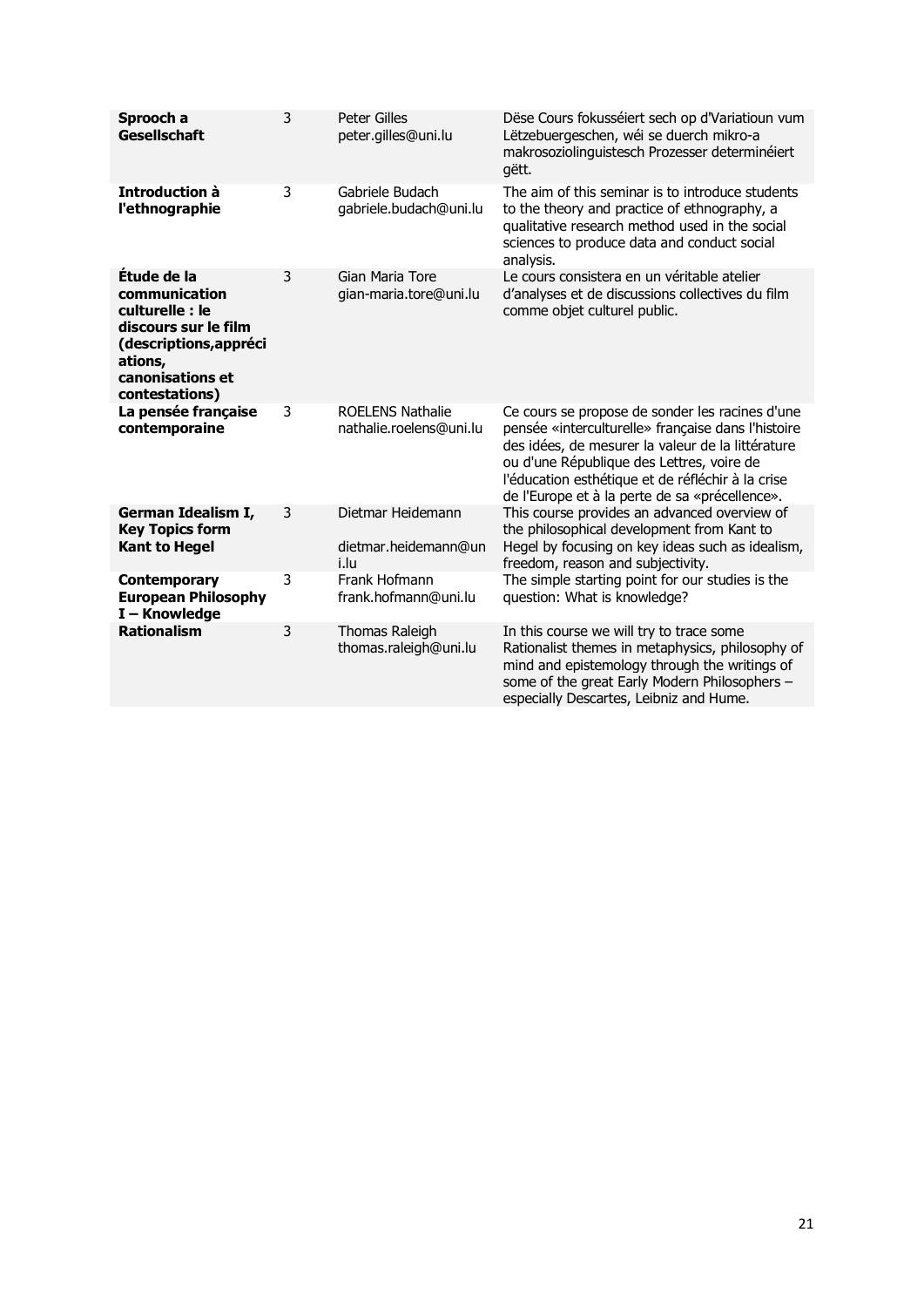# <span id="page-21-0"></span>**DOCTORAL PROGRAMME IN IN SOCIAL SCIENCES**

# <span id="page-21-1"></span>**1. STRAND COLLOQUIA**

<span id="page-21-2"></span>

| 1.1.                                   | <b>Colloquium on Inclusive Knowledge Societies</b>                                                                                                                                                                                                 |                                                                                                                                                                                                                                                                                                                                                                                                                                                                                                                                                                                                                                    |                                    |
|----------------------------------------|----------------------------------------------------------------------------------------------------------------------------------------------------------------------------------------------------------------------------------------------------|------------------------------------------------------------------------------------------------------------------------------------------------------------------------------------------------------------------------------------------------------------------------------------------------------------------------------------------------------------------------------------------------------------------------------------------------------------------------------------------------------------------------------------------------------------------------------------------------------------------------------------|------------------------------------|
| Lecturer, Email<br>address:            | Justin J.W. Powell,<br>justin.powell@uni.lu;<br>Boris Traue,<br>boris.traue@uni.lu ;<br>Carmen Zurbriggen,<br>carmen.zurbriggen@uni.lu;<br>and various other docents,<br>including Visiting Professor<br>David P. Baker,<br>david.baker@ext.uni.lu | Language:                                                                                                                                                                                                                                                                                                                                                                                                                                                                                                                                                                                                                          | English, German<br>(exceptionally) |
| ECTS:                                  | 2 (granted at end of<br>degree)                                                                                                                                                                                                                    | <b>Activity type:</b>                                                                                                                                                                                                                                                                                                                                                                                                                                                                                                                                                                                                              | Colloquium                         |
| <b>Semester/Dates:</b>                 | Whole year, monthly<br>meetings, complemented<br>by quest lectures and<br>(methods) workshops,<br>dates tbc                                                                                                                                        | <b>Room:</b>                                                                                                                                                                                                                                                                                                                                                                                                                                                                                                                                                                                                                       | Campus Belval, MSH, tba            |
| <b>Course</b><br><b>Description:</b>   | sciences, and other relevant disciplines.                                                                                                                                                                                                          | In the colloquium on inclusive knowledge societies, doctoral candidates will present<br>their work-in-progress to receive feedback from other doctoral students and academic<br>staff. These presentations will be supplemented by occasional presentations by visiting<br>researchers and by (methods) workshops. We will discuss specific research projects in<br>relation to relevant approaches, concepts, and methodologies in sociology, educational                                                                                                                                                                         |                                    |
| Learning<br><b>Outcomes:</b>           | institutions, such as (higher) education and science.                                                                                                                                                                                              | The colloquium provides doctoral candidates and early-career researchers with a forum<br>and opportunities to present their work to their peers and other academic staff. The<br>participants will practice giving and receiving constructive feedback to help develop<br>their research projects. Participants will thus become familiar with different disciplinary<br>and methodological approaches and the contemporary research being conducted in<br>areas addressing the nexus between societal transformation, educational and social<br>interventions, expert and everyday knowledge, as well as organizational forms and |                                    |
| <b>Workload:</b>                       | Ι                                                                                                                                                                                                                                                  |                                                                                                                                                                                                                                                                                                                                                                                                                                                                                                                                                                                                                                    |                                    |
| <b>Type of</b><br><b>Evaluation:</b>   | contribution to discussions                                                                                                                                                                                                                        | Presentation; preparing and leading a discussion session; regular attendance and                                                                                                                                                                                                                                                                                                                                                                                                                                                                                                                                                   |                                    |
| <b>Max. Number of</b><br>participants: | 12                                                                                                                                                                                                                                                 |                                                                                                                                                                                                                                                                                                                                                                                                                                                                                                                                                                                                                                    |                                    |
| <b>Admission</b><br>criteria:          | inclusive knowledge societies are welcome to attend.                                                                                                                                                                                               | All PhD or early-career researchers whose work is related to questions concerning<br>Sufficiently fluent English language skills are required (German highly beneficial).                                                                                                                                                                                                                                                                                                                                                                                                                                                          |                                    |
| <b>Remarks:</b>                        | throughout is necessary.                                                                                                                                                                                                                           | Regular participation and presentations are obligatory throughout the doctoral course of<br>study. ECTS points are awarded only at the end of doctoral studies, but registration                                                                                                                                                                                                                                                                                                                                                                                                                                                   |                                    |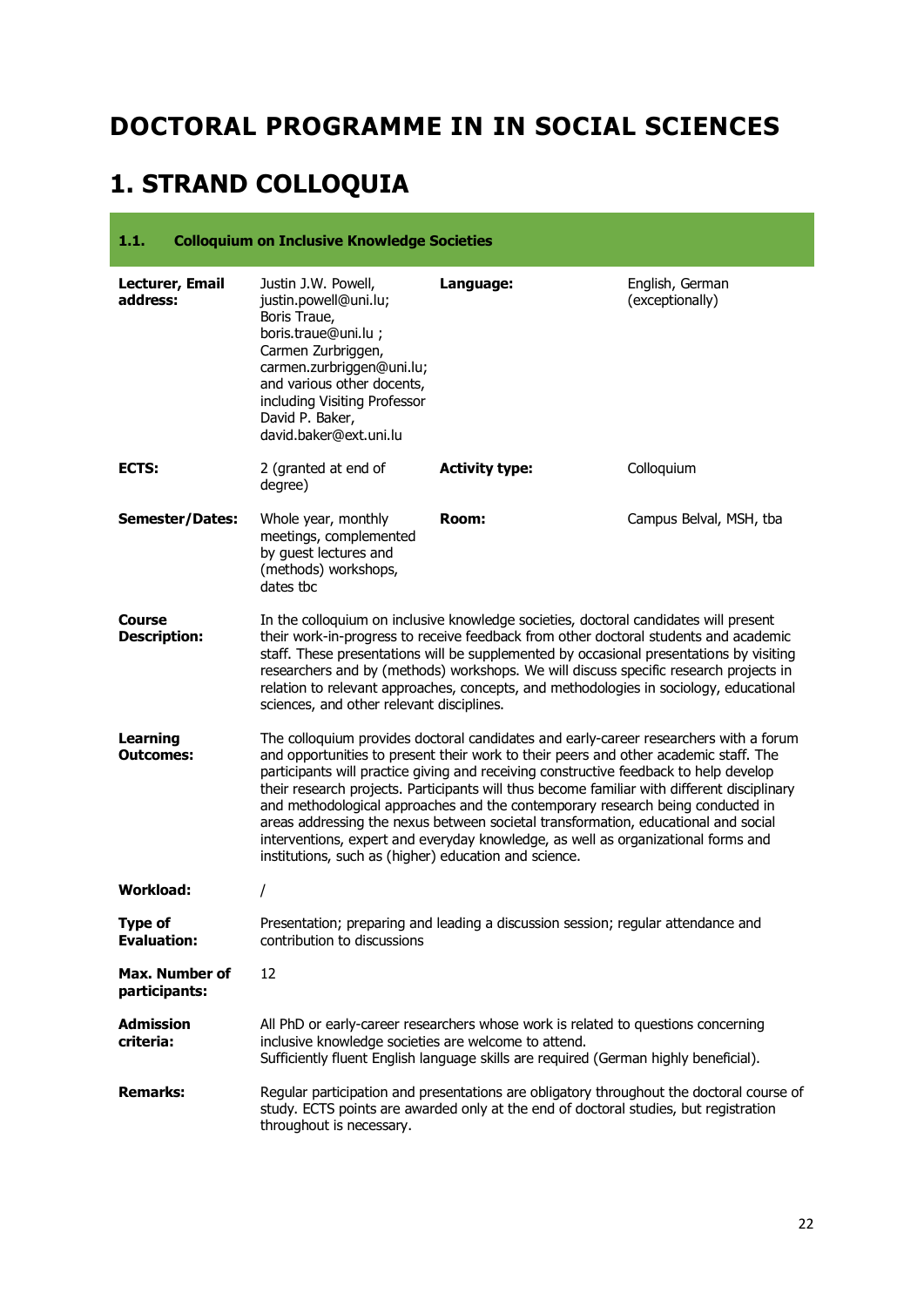#### <span id="page-22-0"></span>**1.2. Geography Colloquium**

| Lecturer, Email<br>address:         | Harlan Koff<br>harlan.koff@uni.lu                                                                        | Language:                                                                                                                                                                                                                                                                                                                                                                                                                                                                                                                                                                                                                        | English                                                                                   |
|-------------------------------------|----------------------------------------------------------------------------------------------------------|----------------------------------------------------------------------------------------------------------------------------------------------------------------------------------------------------------------------------------------------------------------------------------------------------------------------------------------------------------------------------------------------------------------------------------------------------------------------------------------------------------------------------------------------------------------------------------------------------------------------------------|-------------------------------------------------------------------------------------------|
| ECTS:                               | 2 (granted at end of<br>degree)                                                                          | <b>Activity type:</b>                                                                                                                                                                                                                                                                                                                                                                                                                                                                                                                                                                                                            | Colloquium                                                                                |
| <b>Semester/Dates:</b>              | Whole year, monthly<br>meetings (2 hours),<br>complemented by guest<br>lectures and smaller<br>workshops | Room:                                                                                                                                                                                                                                                                                                                                                                                                                                                                                                                                                                                                                            | Campus Belval, TBA                                                                        |
| Course<br><b>Description:</b>       | research workshops or field trips.                                                                       | The major aim of the seminar is to establish a platform for continuous scientific<br>exchange amongst the doctoral candidates, supervisors and other members of the<br>Institute. It foresees to a) give the candidates an opportunity to present their work and<br>to critically discuss concrete problems, strategic options, etc., b) to provide insights into<br>ongoing or planned research endeavours (also non-PhD-projects), and c) to acquire<br>inspiring input from internationally renowned invited scholars via guest lectures or<br>postgraduate seminars. The offer will be complemented by single events such as |                                                                                           |
| <b>Learning</b><br><b>Outcomes:</b> |                                                                                                          | • Allow intensive exchange with fellow doctoral candidates and all supervisors of the<br>Institute on theoretical, methodological, and empirical issues                                                                                                                                                                                                                                                                                                                                                                                                                                                                          |                                                                                           |
|                                     |                                                                                                          | • Give opportunities to present own work and to incorporate critical feedback                                                                                                                                                                                                                                                                                                                                                                                                                                                                                                                                                    |                                                                                           |
|                                     |                                                                                                          | . Provide insights into cutting edge conceptual and methodological debates in<br>geography and into complementary research strands (e.g. via invited speakers)                                                                                                                                                                                                                                                                                                                                                                                                                                                                   |                                                                                           |
| <b>Workload:</b>                    | T                                                                                                        |                                                                                                                                                                                                                                                                                                                                                                                                                                                                                                                                                                                                                                  |                                                                                           |
| Type of<br><b>Evaluation:</b>       | discussions                                                                                              | Preparing and leading a discussion session; regular attendance and contribution to                                                                                                                                                                                                                                                                                                                                                                                                                                                                                                                                               |                                                                                           |
| <b>Admission</b><br>criteria:       | Planning or Architecture are welcome to attend.                                                          | All PhD or early-career researchers whose work is related to Geography, Spatial                                                                                                                                                                                                                                                                                                                                                                                                                                                                                                                                                  |                                                                                           |
| <b>Remarks:</b>                     |                                                                                                          | Regular participation in a colloquium is obligatory during the whole course of study.<br>necessary to be registered in this course throughout, i.e. every semester.                                                                                                                                                                                                                                                                                                                                                                                                                                                              | ECTS for participation are only awarded at the end of the course of study. However, it is |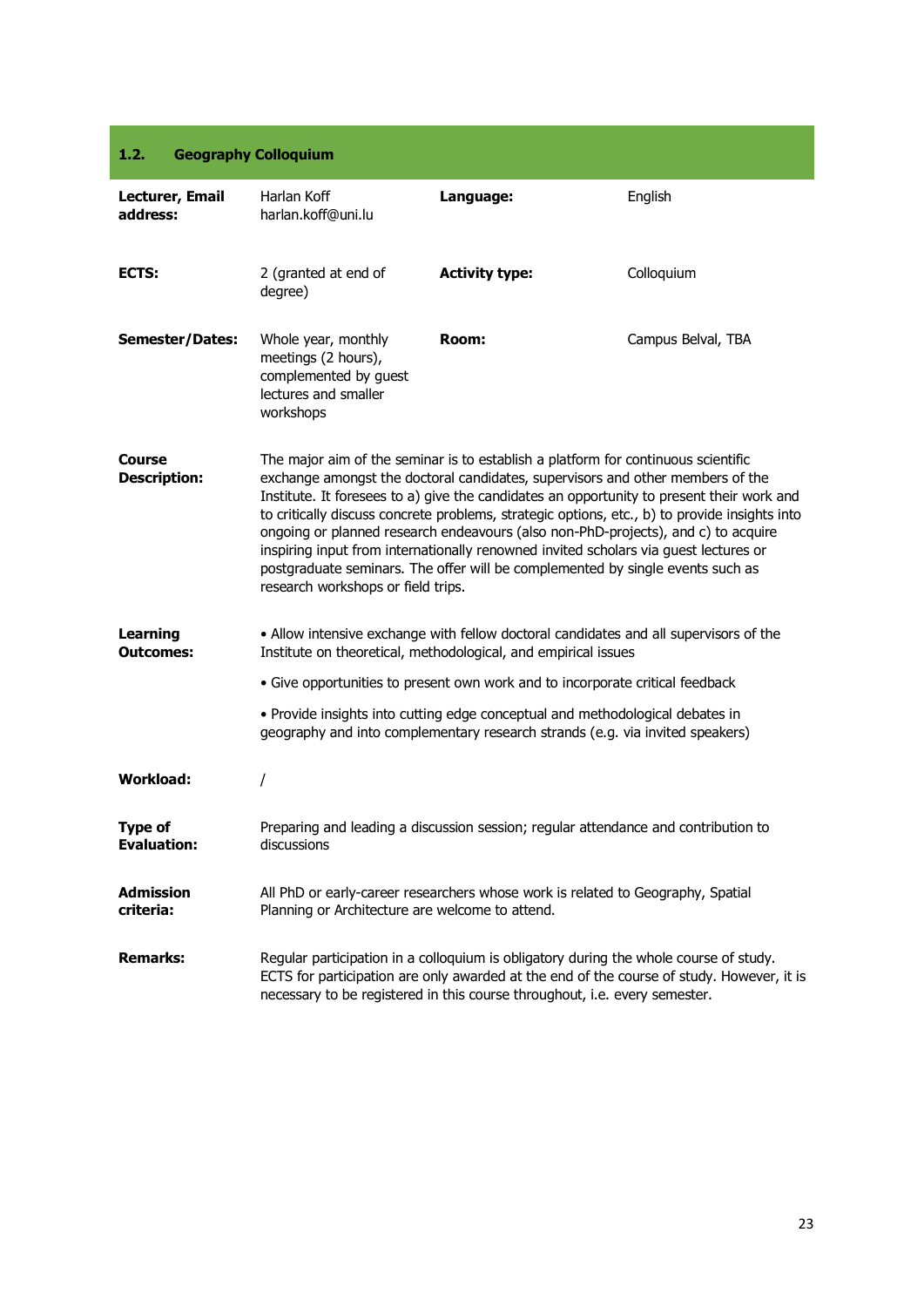### <span id="page-23-0"></span>**1.3. Colloquium: Socioeconomics and Economic Sociology**

| Lecturer, Email<br>address:          | Prof. Dr. Louis Chauvel;<br>Prof. Dr. Conchita<br>D'Ambrosio; Assoc. Prof<br>Anja Leist; Prof. Dr.<br>Philippe Van Kerm<br>louis.chauvel@uni.lu, | Language:                                                                                                                                                                                                                                                                                                                                                                                                                                                                                                                                                                                                                                                                                                                                                                                                                                                                                                                                                                                                                                                              | English                                                                                   |
|--------------------------------------|--------------------------------------------------------------------------------------------------------------------------------------------------|------------------------------------------------------------------------------------------------------------------------------------------------------------------------------------------------------------------------------------------------------------------------------------------------------------------------------------------------------------------------------------------------------------------------------------------------------------------------------------------------------------------------------------------------------------------------------------------------------------------------------------------------------------------------------------------------------------------------------------------------------------------------------------------------------------------------------------------------------------------------------------------------------------------------------------------------------------------------------------------------------------------------------------------------------------------------|-------------------------------------------------------------------------------------------|
|                                      | conchita.dambrosio@uni.lu,<br>anja.leist@uni.lu,<br>philippe.vankerm@uni.lu                                                                      |                                                                                                                                                                                                                                                                                                                                                                                                                                                                                                                                                                                                                                                                                                                                                                                                                                                                                                                                                                                                                                                                        |                                                                                           |
| ECTS:                                | 2 (granted at end of<br>degree)                                                                                                                  | <b>Activity type:</b>                                                                                                                                                                                                                                                                                                                                                                                                                                                                                                                                                                                                                                                                                                                                                                                                                                                                                                                                                                                                                                                  | Colloquium                                                                                |
| <b>Semester/Dates:</b>               | Whole year, once in every<br>month (semester 1 and 2)                                                                                            | Room:                                                                                                                                                                                                                                                                                                                                                                                                                                                                                                                                                                                                                                                                                                                                                                                                                                                                                                                                                                                                                                                                  | Campus Belval, TBA                                                                        |
| <b>Course</b><br><b>Description:</b> |                                                                                                                                                  | This colloquium connects Socioeconomics and Economic Sociology, a field of disciplines<br>devoted to the understanding of social transformations in relation with economic forces<br>and of the economics of sociological dynamics. Economic sociology and social<br>economics are important subdisciplines along with social epidemiology and social policy<br>analysis. (The main congress and conference institutions in relation to this field are<br>ESPANET, ASA, ISA RC28, ECINEQ, IARIW, PAA, etc.) This monthly seminar is an<br>opportunity to retrace the recent developments of fundamental theories in economic<br>sociology and social economics, discuss recent debates in this field, and present<br>emerging themes and topics. Such themes include, e.g., the new typologies of welfare<br>states, renewal of health socioeconomics, perspectives in social policy, demographic<br>simulations, immigration and labour economics, social networks, segregation and spatial<br>inequalities, gender, families and within-household inequalities, etc. |                                                                                           |
| <b>Learning</b><br><b>Outcomes:</b>  |                                                                                                                                                  | The ambition of this seminar is to present a landscape of emerging and renewed issues<br>in socioeconomics, to understand the new existing trends in this field, debate on<br>theoretical adequacy and methodological added value for the renewal of research<br>questions, with the active participation of junior and senior colleagues.                                                                                                                                                                                                                                                                                                                                                                                                                                                                                                                                                                                                                                                                                                                             |                                                                                           |
| <b>Workload:</b>                     | semesters)                                                                                                                                       | 15 hours participation and 15 hours homework to validate 1 ECTS (can be repeated 2                                                                                                                                                                                                                                                                                                                                                                                                                                                                                                                                                                                                                                                                                                                                                                                                                                                                                                                                                                                     |                                                                                           |
| <b>Type of</b><br><b>Evaluation:</b> | the course                                                                                                                                       | Active participation $+$ a PPT presentation on a major research paper/area relevant in                                                                                                                                                                                                                                                                                                                                                                                                                                                                                                                                                                                                                                                                                                                                                                                                                                                                                                                                                                                 |                                                                                           |
| <b>Admission</b><br>criteria:        |                                                                                                                                                  | All PhD or early-career researchers whose work is related to the fields of professional<br>research in socioeconomics and social inequalities are welcome to actively participate.                                                                                                                                                                                                                                                                                                                                                                                                                                                                                                                                                                                                                                                                                                                                                                                                                                                                                     |                                                                                           |
| <b>Remarks:</b>                      |                                                                                                                                                  | Regular participation in a colloquium is obligatory during the whole course of study.<br>necessary to be registered in this course throughout, i.e. every semester.                                                                                                                                                                                                                                                                                                                                                                                                                                                                                                                                                                                                                                                                                                                                                                                                                                                                                                    | ECTS for participation are only awarded at the end of the course of study. However, it is |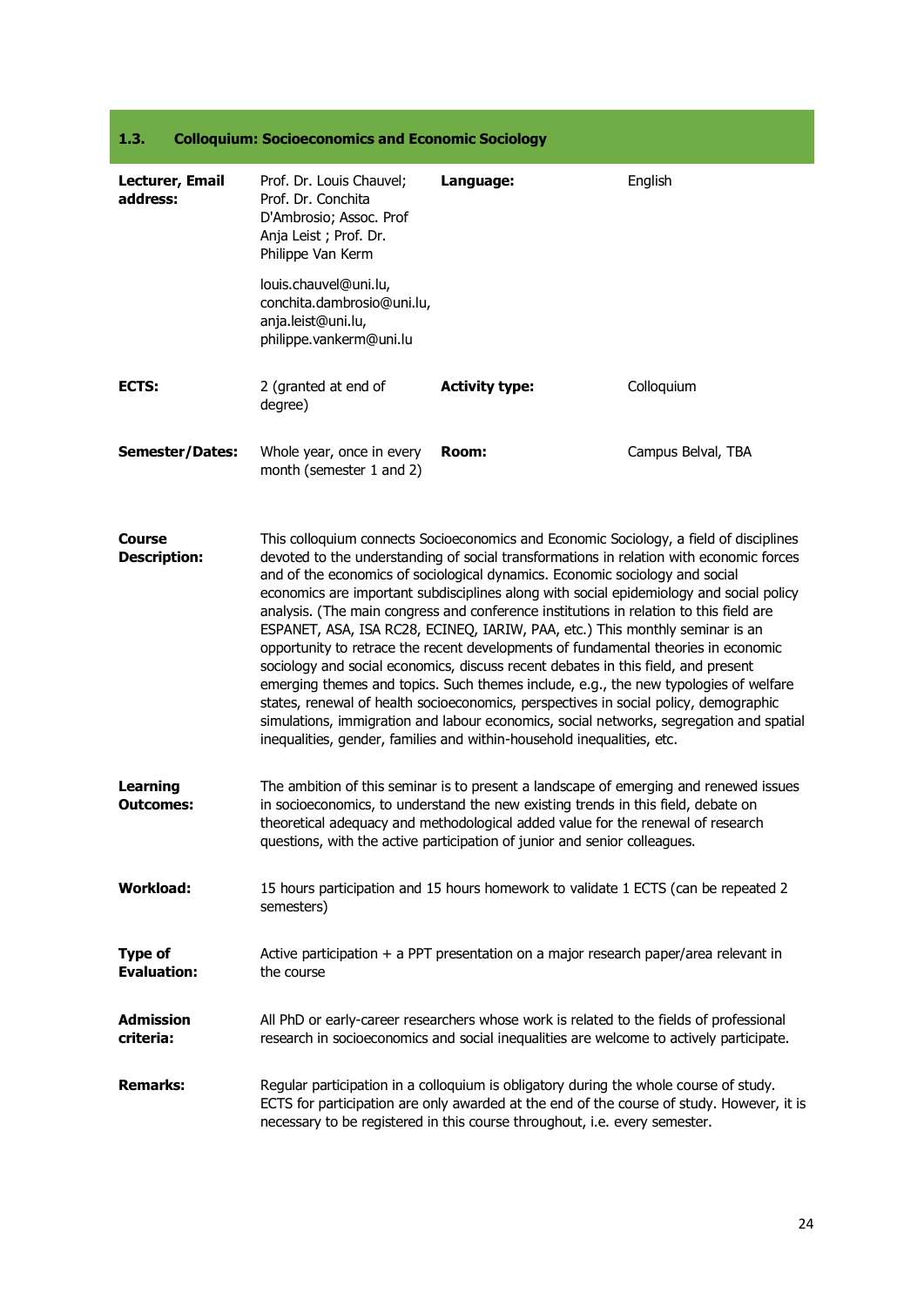<span id="page-24-0"></span>

| 1.4.                                 | <b>Colloquium: Political Science</b>                            |                                                                                                                                                                                                                                                                                                                                                                                                                                                                                                                                              |                                                                                            |
|--------------------------------------|-----------------------------------------------------------------|----------------------------------------------------------------------------------------------------------------------------------------------------------------------------------------------------------------------------------------------------------------------------------------------------------------------------------------------------------------------------------------------------------------------------------------------------------------------------------------------------------------------------------------------|--------------------------------------------------------------------------------------------|
| Lecturer, Email<br>address:          | David Howarth and various Language:<br>members of the institute |                                                                                                                                                                                                                                                                                                                                                                                                                                                                                                                                              | English                                                                                    |
|                                      | david.howarth@uni.lu                                            |                                                                                                                                                                                                                                                                                                                                                                                                                                                                                                                                              |                                                                                            |
| ECTS:                                | 2 (granted at end of<br>degree)                                 | <b>Activity type:</b>                                                                                                                                                                                                                                                                                                                                                                                                                                                                                                                        | Colloquium                                                                                 |
| <b>Semester/Dates:</b>               | Whole year, monthly, dates Room:<br>tbc                         |                                                                                                                                                                                                                                                                                                                                                                                                                                                                                                                                              | Campus Belval, TBA                                                                         |
| Course<br><b>Description:</b>        | doctoral students, notably students in DTU REMS.                | Doctoral candidates will present their work to seek feedback from other doctoral<br>students and staff. There will be occasional presentations by other academic staff and<br>visiting researchers on political science analytical approaches and concepts and political<br>science-specific methodologies. These sessions will be open to non-political science                                                                                                                                                                             |                                                                                            |
| <b>Learning</b><br><b>Outcomes:</b>  |                                                                 | their work to their doctoral student colleagues and other academic staff. The aim of<br>these presentations and discussions is also provide constructive feedback to the<br>doctoral students to help them develop their research projects. Second, there will be<br>occasional staff and visiting academic presentations on some of the main analytical<br>approaches and concepts of Political Science. Occasional additional methodological<br>seminars of specific interest to Political Science doctoral students will also be offered. | First, the course provides an opportunity for PhD students in Political Science to present |
| <b>Workload:</b>                     | T                                                               |                                                                                                                                                                                                                                                                                                                                                                                                                                                                                                                                              |                                                                                            |
| <b>Type of</b><br><b>Evaluation:</b> | discussions                                                     | Preparing and leading a discussion session; regular attendance and contribution to                                                                                                                                                                                                                                                                                                                                                                                                                                                           |                                                                                            |
| <b>Admission</b><br>criteria:        | welcome to attend.                                              | All PhD or early-career researchers whose work is related to Political science are                                                                                                                                                                                                                                                                                                                                                                                                                                                           |                                                                                            |
| <b>Remarks:</b>                      |                                                                 | Regular participation in a colloquium is obligatory during the whole course of study.<br>necessary to be registered in this course throughout, i.e. every semester.                                                                                                                                                                                                                                                                                                                                                                          | ECTS for participation are only awarded at the end of the course of study. However, it is  |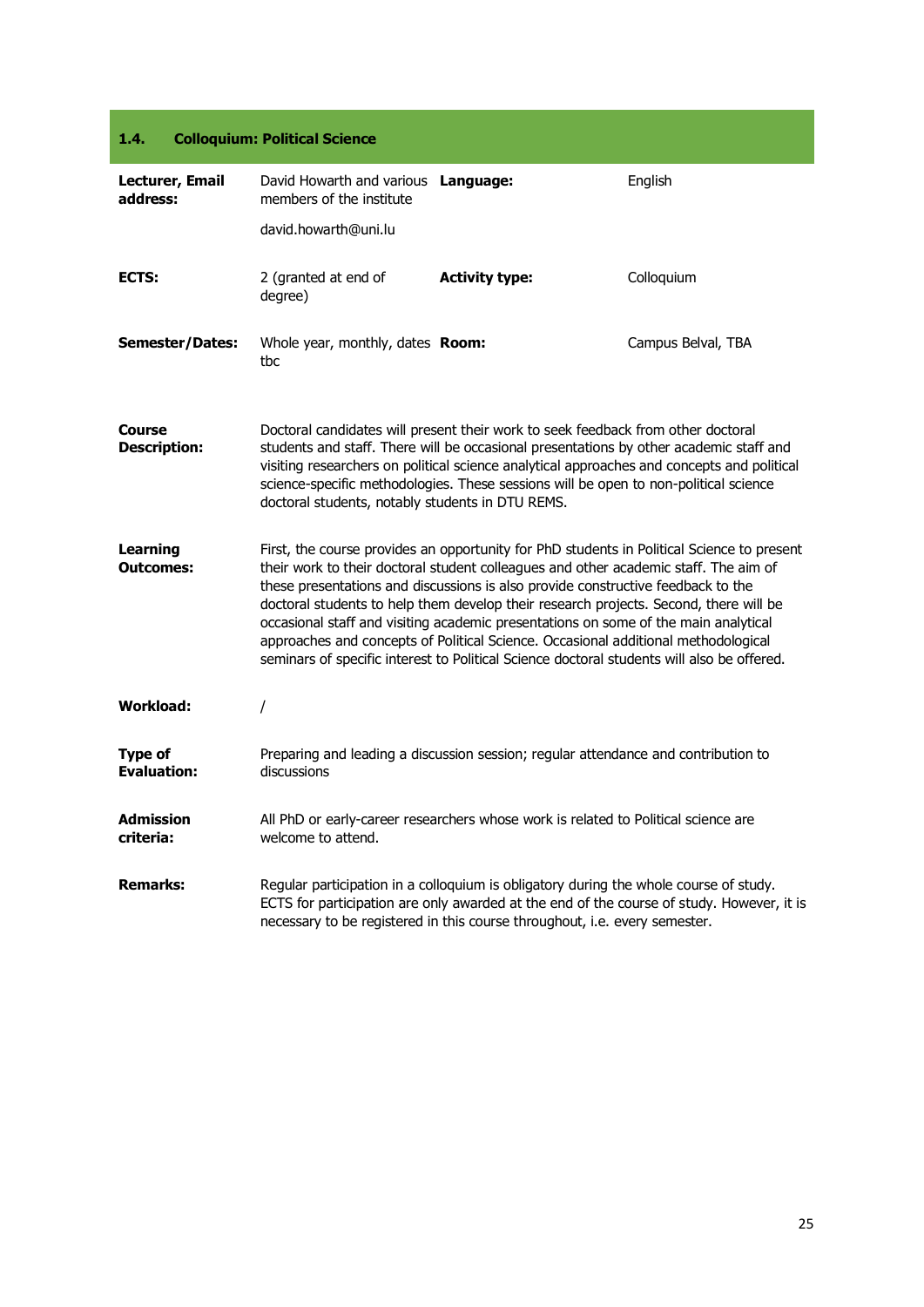# <span id="page-25-0"></span>**2B) INTERDISCIPLINARY COURSES**

<span id="page-25-1"></span>**2.1. 2022 SUMMER SCHOOL ON INEQUALITY AND POVERTY MEASUREMENT - JOINTLY ORGANIZED UL-LIS-LISER**

| Lecturer, Email<br>address:          | Louis Chauvel<br>Philippe Van Kerm<br>Email Address:<br>louis.chauvel@uni.lu<br>philippe.vankerm@uni.lu                                                                                                                                                                                                                                                                                                                                                                                                                                                                                                                                                                                                                                                                                                                                                                                                                       | Language:                                                                                                                                                   | English           |
|--------------------------------------|-------------------------------------------------------------------------------------------------------------------------------------------------------------------------------------------------------------------------------------------------------------------------------------------------------------------------------------------------------------------------------------------------------------------------------------------------------------------------------------------------------------------------------------------------------------------------------------------------------------------------------------------------------------------------------------------------------------------------------------------------------------------------------------------------------------------------------------------------------------------------------------------------------------------------------|-------------------------------------------------------------------------------------------------------------------------------------------------------------|-------------------|
| ECTS:                                | 2 (attendance) + 1 (paper) <b>Activity type:</b>                                                                                                                                                                                                                                                                                                                                                                                                                                                                                                                                                                                                                                                                                                                                                                                                                                                                              |                                                                                                                                                             | One week workshop |
| <b>Semester/Dates:</b>               | One complete week early<br>on JULY, 9-18h +                                                                                                                                                                                                                                                                                                                                                                                                                                                                                                                                                                                                                                                                                                                                                                                                                                                                                   | Room:                                                                                                                                                       | Campus Belval     |
| <b>Course</b><br><b>Description:</b> | For 30 years+ now, LIS has organized the LIS Introductory Summer Workshop, held in<br>Luxembourg with support of the UL and of LISER, in order to ease the access to data<br>on inequality: a high level mix of method, data driven empirical analysis and<br>comparative social policies. An average of 25 attendees were selected among the<br>applicants (paying attention to bring in an even disciplinary mix among economists,<br>sociologists and political scientists).<br>This workshop consists in a one-week intensive course designed to introduce<br>researchers in the social sciences, comparative research on income distribution,<br>employment and social policy, using the LIS and LWS Databases.<br>The topics pertain to income, wealth, employment, and demographic data, harmonised<br>in two databases, the Luxembourg Income Study Database (LIS) and the Luxembourg<br>Wealth Study Database (LWS). |                                                                                                                                                             |                   |
| <b>Learning</b><br><b>Outcomes:</b>  | 1) Acquire advanced knowledge and methods in the social sciences of inequalities<br>2) Gain productive skills in the domain of comparative inequality<br>3) Deepening LIS/LWS data universe and socializing with its international network                                                                                                                                                                                                                                                                                                                                                                                                                                                                                                                                                                                                                                                                                    |                                                                                                                                                             |                   |
| <b>Workload:</b>                     | Workshop attendance $-50$ hours<br>Homework - paper/essay approx. 25 hours                                                                                                                                                                                                                                                                                                                                                                                                                                                                                                                                                                                                                                                                                                                                                                                                                                                    |                                                                                                                                                             |                   |
| <b>Type of</b><br><b>Evaluation:</b> | (incl. Pr Chauvel, Van Kerm, Checchi).                                                                                                                                                                                                                                                                                                                                                                                                                                                                                                                                                                                                                                                                                                                                                                                                                                                                                        | 2 ECTS participants are evaluated on active attendance to the workshop<br>One additional ECTS is granted for a short paper/essay evaluated by the committee |                   |
| <b>Admission</b><br>criteria:        | PhD students in social sciences and economics                                                                                                                                                                                                                                                                                                                                                                                                                                                                                                                                                                                                                                                                                                                                                                                                                                                                                 |                                                                                                                                                             |                   |
| <b>Remark:</b>                       |                                                                                                                                                                                                                                                                                                                                                                                                                                                                                                                                                                                                                                                                                                                                                                                                                                                                                                                               | External participants will receive a certificate mentioning their ECTS equivalents.                                                                         |                   |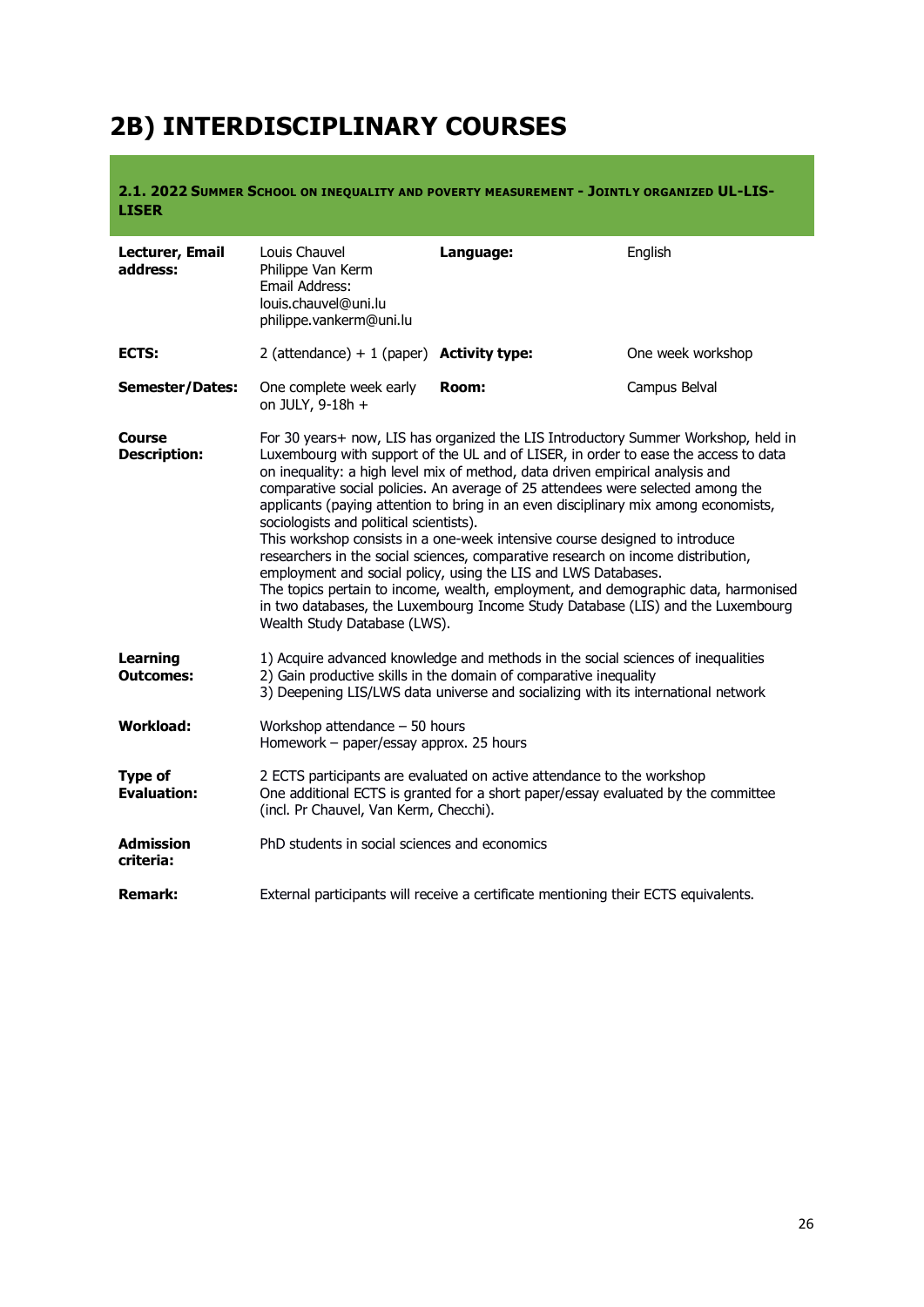#### <span id="page-26-0"></span>**2.2. ADVANCED QUALITATIVE METHODS**

| Lecturer, Email<br>address:         | Harlan Koff, Christian Schulz,<br>Michal Mochtak, Rachel Reckinger,<br>Carmen Maganda                                                                                                                                                                                                                                                                                                                                                     | Language:             | English             |
|-------------------------------------|-------------------------------------------------------------------------------------------------------------------------------------------------------------------------------------------------------------------------------------------------------------------------------------------------------------------------------------------------------------------------------------------------------------------------------------------|-----------------------|---------------------|
|                                     | harlan.koff@uni.lu;<br>christian.schulz@uni.lu;<br>michal.mochtak@uni.lu;<br>rachel.reckinger@uni.lu;<br>carmen.maganda@uni.lu                                                                                                                                                                                                                                                                                                            |                       |                     |
| ECTS:                               | 2-4 (All courses are optional and<br>PhD candidates can choose<br>according to their training needs<br>how to accumulate 2-4 ECTS).                                                                                                                                                                                                                                                                                                       | <b>Activity type:</b> | Seminar/ lab-course |
| <b>Semester/Dates:</b>              | Whole year, tbd                                                                                                                                                                                                                                                                                                                                                                                                                           | Room:                 | tbd                 |
| Course<br><b>Description:</b>       | This module encompasses a series of workshops and seminar series dealing<br>with qualitative methods used in social sciences research. These range from<br>ethics, field research strategies, anthropological methods, text and discourse analysis to<br>the use of data analysis software and other specific research tools. The actual offer can<br>vary from year to year.<br>More detailed syllabi will be provided for every course. |                       |                     |
|                                     | In the Academic Year 2021/2022, at least the following courses will be offered:                                                                                                                                                                                                                                                                                                                                                           |                       |                     |
|                                     | Ethics in the Field: Addressing Practical Challenges (1 ECTS)<br>1 session à 90 minutes in September 2021<br>Instructor: Carmen Maganda + Harlan Koff                                                                                                                                                                                                                                                                                     |                       |                     |
|                                     | Introduction to Computational Text Analysis for Social Sciences (1 ECTS)<br>4 session à 90 minutes in October & November 2021<br>Instructor: Michal Mochtak                                                                                                                                                                                                                                                                               |                       |                     |
|                                     | The Comparative Method: Why compare?, what to compare?, how to compare? (1<br>ECTS)<br>1 session a 90 minutes in December 2021<br>Instructor: Harlan Koff<br>Introduction to Web Scraping for Social Sciences (1 ECTS)<br>3 session à 90 minutes in April 2022 (see below)                                                                                                                                                                |                       |                     |
|                                     | <b>Instructor: Michal Mochtak</b><br>Qualitative data analysis with MAXQDA (1 ECTS)<br>One-day workshop + two follow-up sessions à 90 minutes in April/May 2022 (dates to<br>be confirmed)<br>Instructors : N.N. (guest lecturer) + Christian Schulz<br>Anthropological Research Methods (1 ECTS)<br>1 session à in May/June 2022<br>Instructor: Rachel Reckinger                                                                         |                       |                     |
| <b>Learning</b><br><b>Outcomes:</b> | - Acquire a thorough understanding of the particularities of qualitative research<br>methods, including text mining, coding techniques and the handling of qualitative data<br>- Learn to use the main functions of data analysis tools (e.g. MAXQDA)<br>- Reflect upon epistemological and methodological challenges of qualitative research<br>and the own PhD project<br>- Reflect upon possible biases and appropriate remedies       |                       |                     |
| <b>Workload:</b>                    | Contact hours: Min 14 teaching units / 10 hours                                                                                                                                                                                                                                                                                                                                                                                           |                       |                     |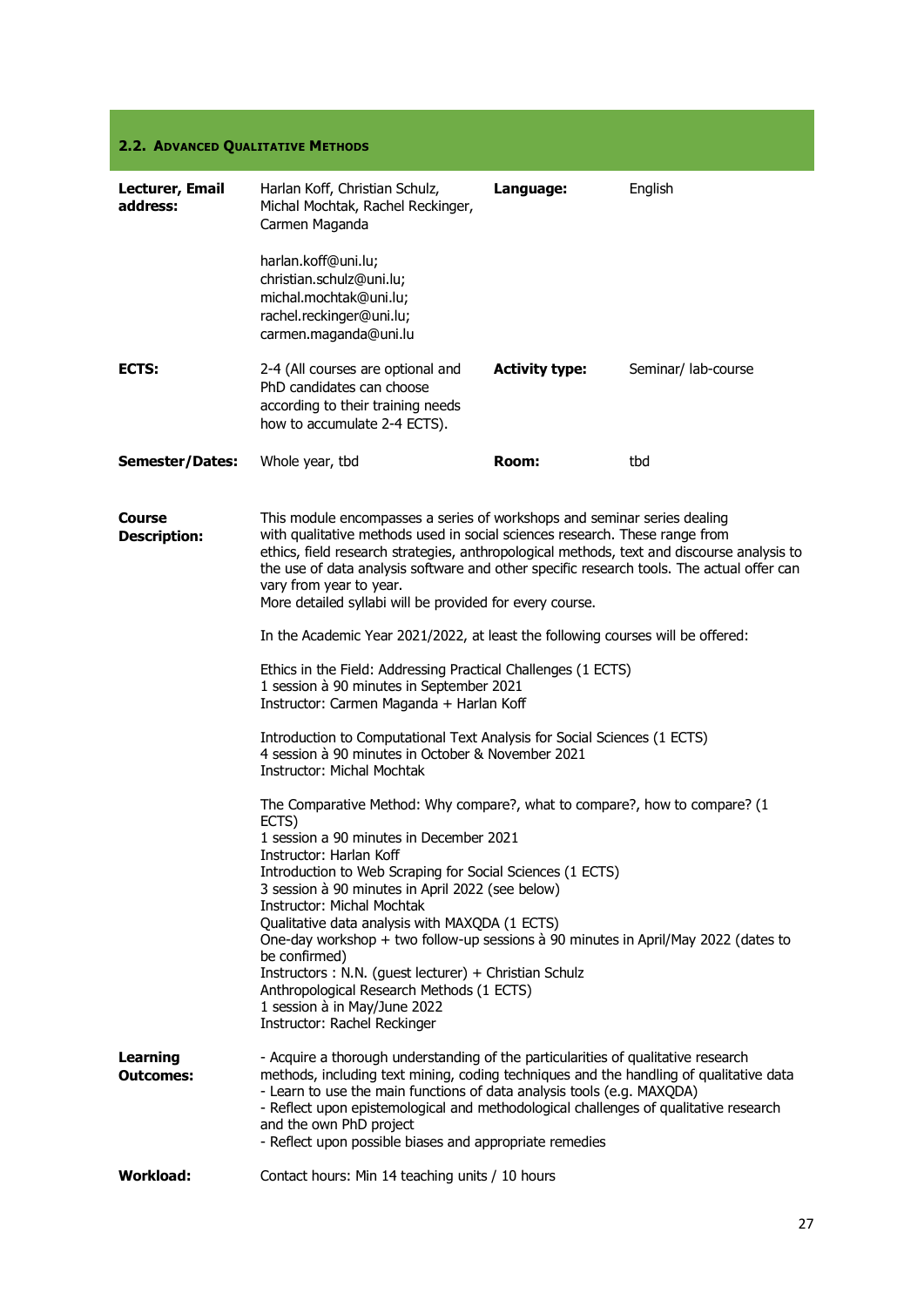|                                 | Preparatory work hours and self-study hours: 20-40.                                                                               |
|---------------------------------|-----------------------------------------------------------------------------------------------------------------------------------|
| Type of<br><b>Evaluation:</b>   | Active participation in class; preparation of tasks assigned by course instructor.                                                |
| Max. Number of<br>participants: | 20                                                                                                                                |
| <b>Admission</b><br>criteria:   | All PhD or early-career researchers whose work is related to advanced qualitative<br>methods are welcome to actively participate. |
| <b>Remarks:</b>                 | Please check Moodle and DSHSS website for further optional classes offered during the<br>term (lectures, seminars, workshops)     |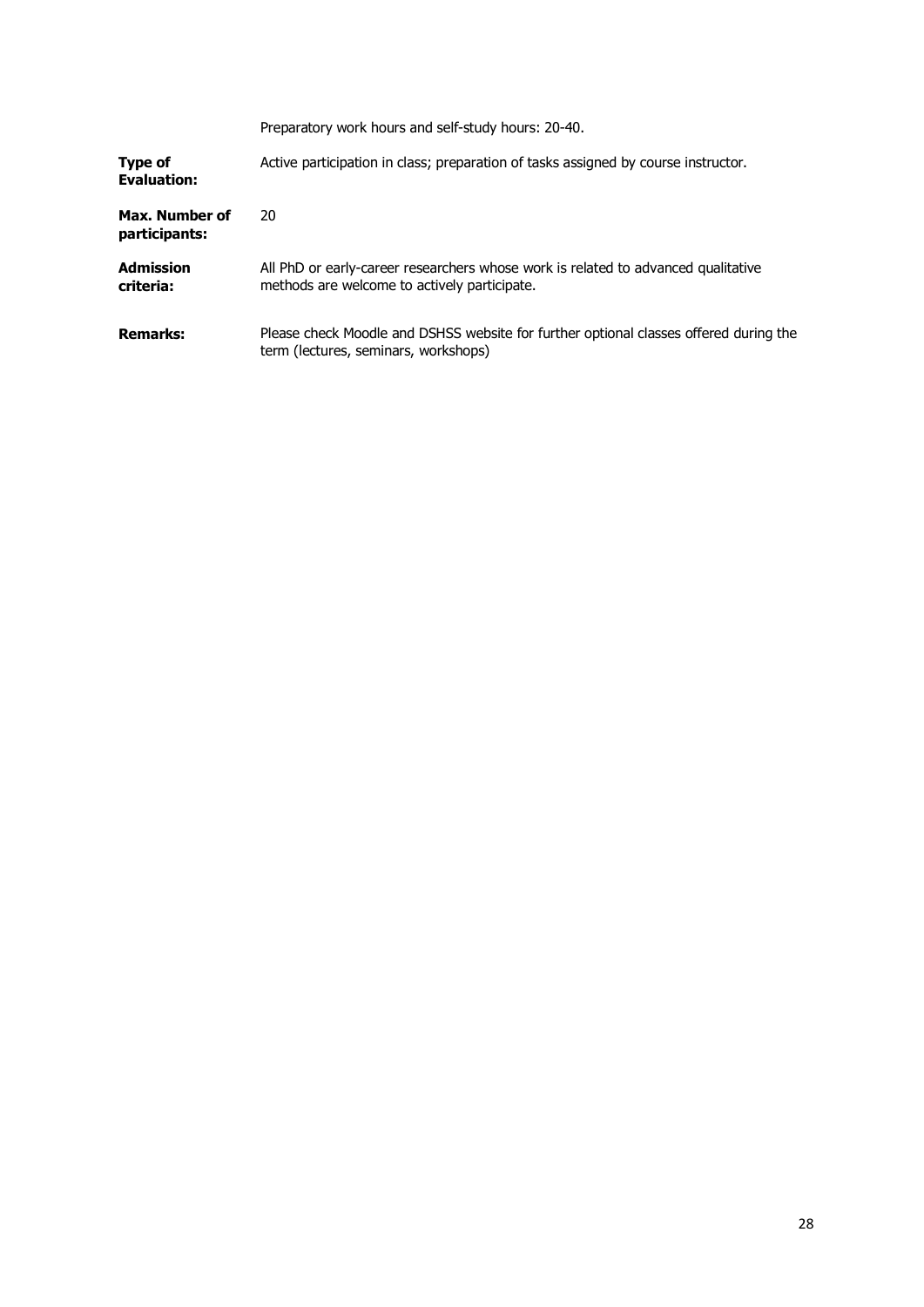<span id="page-28-0"></span>

| 2.3.<br>Advanced quantitative methods for social science research |                                                                                                                                                                                                                                                                                                                                                                                                                                                                                                                                                                                                                                                                                                                                                                           |                                                                                  |                                                             |
|-------------------------------------------------------------------|---------------------------------------------------------------------------------------------------------------------------------------------------------------------------------------------------------------------------------------------------------------------------------------------------------------------------------------------------------------------------------------------------------------------------------------------------------------------------------------------------------------------------------------------------------------------------------------------------------------------------------------------------------------------------------------------------------------------------------------------------------------------------|----------------------------------------------------------------------------------|-------------------------------------------------------------|
| Lecturer, Email<br>address:                                       | Prof. Dr. Louis Chauvel;<br>Prof. Dr. Philippe Van Kerm<br>louis.chauvel@uni.lu,<br>philippe.vankerm@uni.lu                                                                                                                                                                                                                                                                                                                                                                                                                                                                                                                                                                                                                                                               | Language:                                                                        | English                                                     |
| ECTS:                                                             | $\overline{2}$                                                                                                                                                                                                                                                                                                                                                                                                                                                                                                                                                                                                                                                                                                                                                            | <b>Activity type:</b>                                                            | Lectures and lab sessions                                   |
| <b>Semester/Dates:</b>                                            | Once a month on the 2<br>semesters                                                                                                                                                                                                                                                                                                                                                                                                                                                                                                                                                                                                                                                                                                                                        | Room:                                                                            | Campus Belval, MSH<br>Computer room + MSA<br>Lecture Room?? |
| Course<br><b>Description:</b>                                     | This monthly 3 hours course is devoted to the presentation of new quantitative methods<br>or developments, statistical procedure, specialized software (in Stata, R, etc.) of specific<br>value for social scientists. Each session is devoted to the theoretical presentation of a<br>statistical method/tool, its implementation in one or several soft wares, the interest of<br>different existing options, and their application to selected examples for concrete hands-<br>on exercises or replication of research results.<br>The course will cover topics such as event studies, event history analysis, advanced<br>discrete choice models, imputation and analysis of missing data. Special requests by<br>course participants can also be taken into account. |                                                                                  |                                                             |
| <b>Learning</b><br><b>Outcomes:</b>                               | ACQUIRE overview of recent developments in advanced methods; UNDERSTAND their<br>statistical background, methodological and analytical added value; CRITICIZE potential<br>limitations and risks of methods; PROCESS independently the methods on professional<br>examples; CONNECT with other researchers.                                                                                                                                                                                                                                                                                                                                                                                                                                                               |                                                                                  |                                                             |
| <b>Workload:</b>                                                  | 50 hours                                                                                                                                                                                                                                                                                                                                                                                                                                                                                                                                                                                                                                                                                                                                                                  |                                                                                  |                                                             |
| <b>Type of</b><br><b>Evaluation:</b>                              | session; attendance and contribution                                                                                                                                                                                                                                                                                                                                                                                                                                                                                                                                                                                                                                                                                                                                      | Readings and redaction of a synthesis based on a set of presentations/discussion |                                                             |

**Admission criteria:** All PhD or early-career researchers whose work is related to advanced quantitative methods are welcome to actively participate.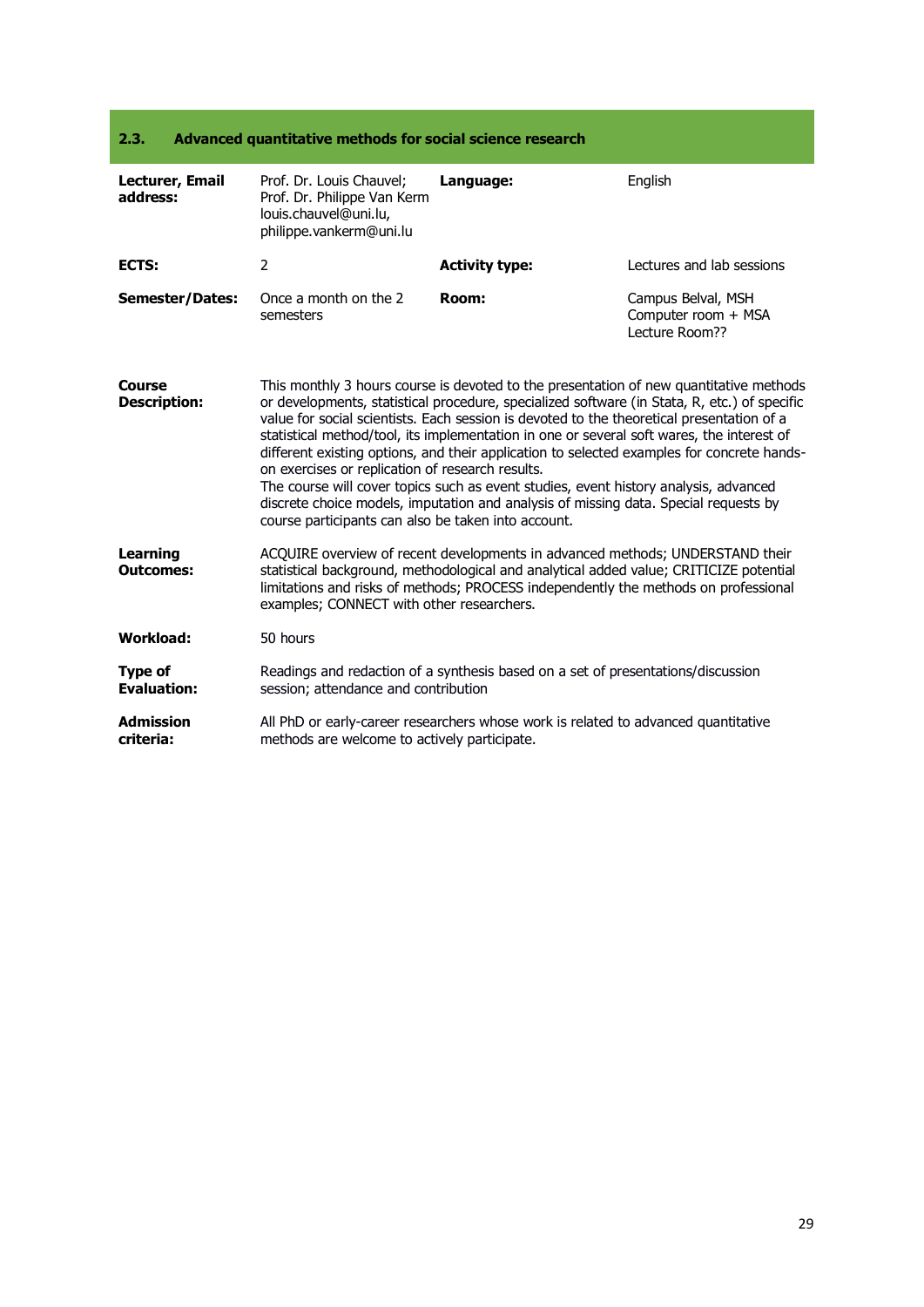#### <span id="page-29-0"></span>**2.4. Advanced seminars in Inequality**

| Lecturer, Email<br>address:          | Prof. Dr. Louis Chauvel;<br>Prof. Dr. Conchita<br>D'Ambrosio; Assoc. Prof<br>Anja Leist; Prof. Dr.<br>Philippe Van Kerm<br>louis.chauvel@uni.lu,<br>conchita.dambrosio@uni.lu<br>anja.leist@uni.lu,<br>philippe.vankerm@uni.lu                                                                                                                                                                                                                                                                                                                                                                                                                                                                                                                                                                                                                                                                                                                                                                                                   | Language:                                                                                                                                                                          | English                                                         |
|--------------------------------------|----------------------------------------------------------------------------------------------------------------------------------------------------------------------------------------------------------------------------------------------------------------------------------------------------------------------------------------------------------------------------------------------------------------------------------------------------------------------------------------------------------------------------------------------------------------------------------------------------------------------------------------------------------------------------------------------------------------------------------------------------------------------------------------------------------------------------------------------------------------------------------------------------------------------------------------------------------------------------------------------------------------------------------|------------------------------------------------------------------------------------------------------------------------------------------------------------------------------------|-----------------------------------------------------------------|
| ECTS:                                | 1 per semester                                                                                                                                                                                                                                                                                                                                                                                                                                                                                                                                                                                                                                                                                                                                                                                                                                                                                                                                                                                                                   | <b>Activity type:</b>                                                                                                                                                              | Seminar series                                                  |
| <b>Semester/Dates:</b>               | Winter and summer<br>semester                                                                                                                                                                                                                                                                                                                                                                                                                                                                                                                                                                                                                                                                                                                                                                                                                                                                                                                                                                                                    | Room:                                                                                                                                                                              | Campus Belval, Black Box of<br>MSH and LISER Conference<br>room |
| <b>Course</b><br><b>Description:</b> | This interdisciplinary series of Lectures and Seminar joins a set of three seminars<br>"Luxembourg Seminar on social inequalities and public policies" (Semilux), the "LISER<br>seminars series" and of the "Inequality and?" Lectures.<br>Semilux is a seminar that aims to integrate research on social inequalities in<br>Luxembourg, the Grande Region and Europe, with cutting-edge research objective. This<br>helps in the convergence of professional researchers, PhD candidates and policy<br>analysts interested in social science research. The LISER seminar is a high level<br>professional research meeting devoted to the debated presentations of research<br>developed in relation with LISER. The "Inequality and?" Lectures provide a forum<br>where the research community, PhD candidates, the private and public sectors and the<br>general public in Luxembourg can gather around a theme which researchers have<br>traditionally associated with this country, namely, income studies in a broad sense. |                                                                                                                                                                                    |                                                                 |
| Learning<br><b>Outcomes:</b>         | The participation in the seminars and the preparation of abstracts will help PhD<br>candidates develop a cutting-edge knowledge on todays research in social and<br>economic inequality in the new international and Luxembourgish research.                                                                                                                                                                                                                                                                                                                                                                                                                                                                                                                                                                                                                                                                                                                                                                                     |                                                                                                                                                                                    |                                                                 |
| Workload:                            | semesters)                                                                                                                                                                                                                                                                                                                                                                                                                                                                                                                                                                                                                                                                                                                                                                                                                                                                                                                                                                                                                       | 15 hours participation and 15 hours homework to validate 1 ECTS (can be repeated 2                                                                                                 |                                                                 |
| <b>Type of</b><br><b>Evaluation:</b> | course                                                                                                                                                                                                                                                                                                                                                                                                                                                                                                                                                                                                                                                                                                                                                                                                                                                                                                                                                                                                                           | Participation + a PPT presentation on a major research paper/area relevant in the                                                                                                  |                                                                 |
| <b>Admission</b><br>criteria:        |                                                                                                                                                                                                                                                                                                                                                                                                                                                                                                                                                                                                                                                                                                                                                                                                                                                                                                                                                                                                                                  | All PhD or early-career researchers whose work is related to the fields of professional<br>research in socioeconomics and social inequalities are welcome to actively participate. |                                                                 |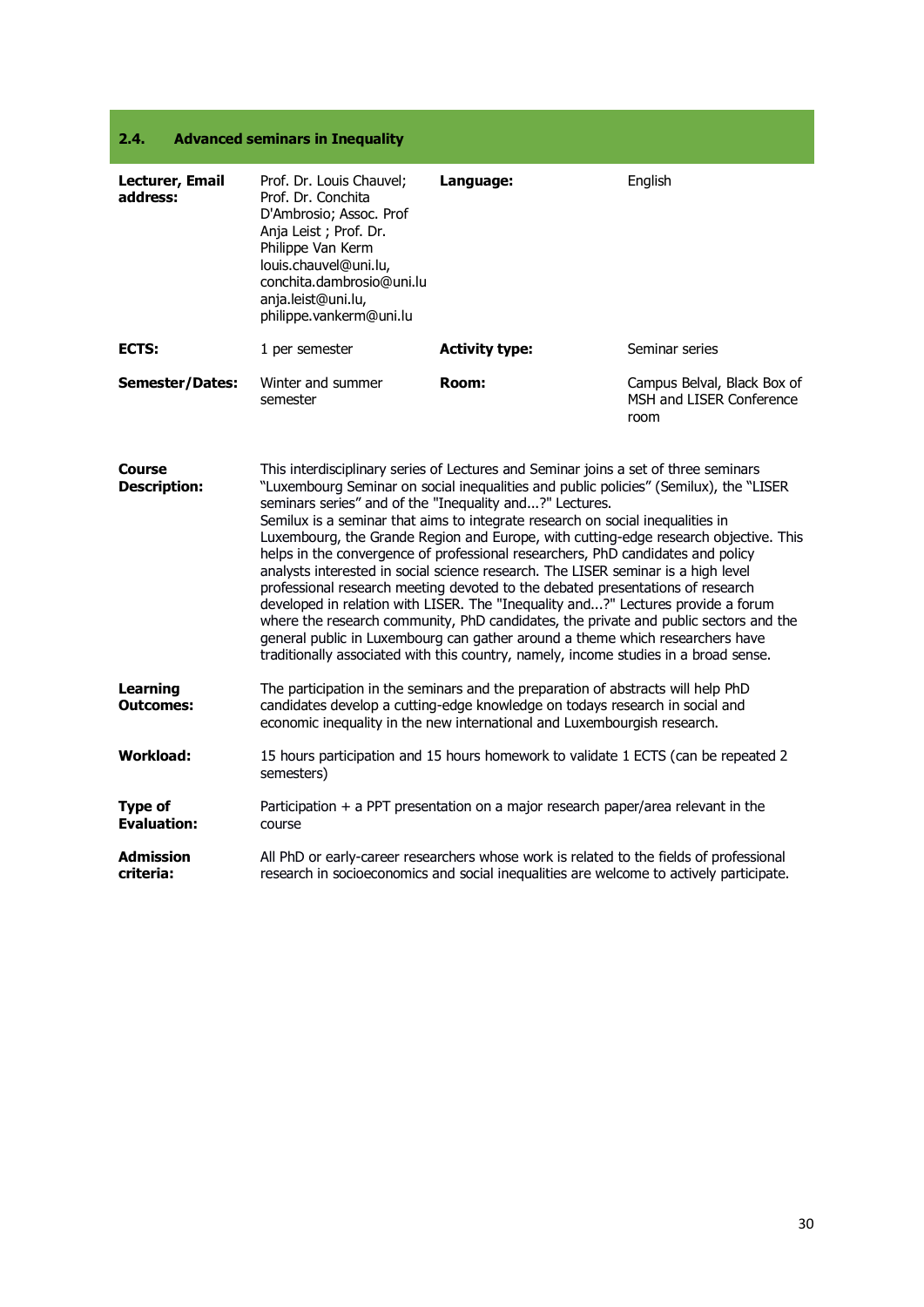#### <span id="page-30-0"></span>**2.5. Bayesian Approaches to Data Analysis**

| Lecturer, Email<br>address:          | Robin Samuel<br>robin.samuel@uni.lu,<br>Alessandro Procopio (TA)                                                                                                                                                                                                                                                                                                                                                                                                                                                                                                                                                                                                                                                                                                                                                                                                                                                                                                                                                                                                                                       | Language:             | English    |
|--------------------------------------|--------------------------------------------------------------------------------------------------------------------------------------------------------------------------------------------------------------------------------------------------------------------------------------------------------------------------------------------------------------------------------------------------------------------------------------------------------------------------------------------------------------------------------------------------------------------------------------------------------------------------------------------------------------------------------------------------------------------------------------------------------------------------------------------------------------------------------------------------------------------------------------------------------------------------------------------------------------------------------------------------------------------------------------------------------------------------------------------------------|-----------------------|------------|
| ECTS:                                | 3                                                                                                                                                                                                                                                                                                                                                                                                                                                                                                                                                                                                                                                                                                                                                                                                                                                                                                                                                                                                                                                                                                      | <b>Activity type:</b> | Course     |
| <b>Semester/Dates:</b>               | Winter semester, tba                                                                                                                                                                                                                                                                                                                                                                                                                                                                                                                                                                                                                                                                                                                                                                                                                                                                                                                                                                                                                                                                                   | Room:                 | <b>TBA</b> |
| Course<br><b>Description:</b>        | Bayesian statistics can be applied to all research problems involving data. A particularly<br>attractive feature of this approach is that it provides us with the distribution of credible<br>parameter values. Furthermore, prior knowledge, e.g., obtained from previous studies, can<br>be included in the modeling process. This is in stark contrast to conventional statistics,<br>where parameters are considered fixed and researchers typically engage in a hunt for<br>significant estimates, without the possibility to explore the space of possible parameters or<br>to formally account for prior knowledge.<br>The main aim of this course is to provide a thorough introduction to Bayesian approaches to<br>data analysis, including: the fundamental concepts of Bayesian statistics; Markov Chain<br>Monte Carlo; Bayesian t-tests, regressions, and hierarchical models.<br>Throughout the course, there will be structured and guided computer exercises. You will<br>work on data provided by the course instructor. However, you are welcome to bring your<br>own data as well. |                       |            |
| <b>Learning</b><br><b>Outcomes:</b>  | Upon completion of this course, students will have a good understanding of the limits and<br>possibilities of Bayesian approaches to data analysis. They will be able to actually do<br>Bayesian data analysis.                                                                                                                                                                                                                                                                                                                                                                                                                                                                                                                                                                                                                                                                                                                                                                                                                                                                                        |                       |            |
| Workload:                            | 90 hours in total (30 contact hours, 30 preparatory work hours, 30 self-study hours)                                                                                                                                                                                                                                                                                                                                                                                                                                                                                                                                                                                                                                                                                                                                                                                                                                                                                                                                                                                                                   |                       |            |
| <b>Type of</b><br><b>Evaluation:</b> | Short paper                                                                                                                                                                                                                                                                                                                                                                                                                                                                                                                                                                                                                                                                                                                                                                                                                                                                                                                                                                                                                                                                                            |                       |            |
| Max. number of<br>participants:      | 10                                                                                                                                                                                                                                                                                                                                                                                                                                                                                                                                                                                                                                                                                                                                                                                                                                                                                                                                                                                                                                                                                                     |                       |            |
| Admission<br>criteria:               | Participants should be familiar with multivariate statistics. If you have never been exposed<br>to t-tests, ANOVA, and (OLS) regression, this is not the course for you. Ideally, you will have<br>some elementary knowledge of multilevel regressions as well. We will mainly use the<br>software R. While some familiarity with R is useful, this is not strictly necessary as long as<br>you have some knowledge of working with other statistical software packages using syntax<br>(e.g., Mplus, Stata, or SPSS) and are willing to learn. Note that this is an intensive course.<br>Participants are expected to read and prepare chapters prior to each course session.                                                                                                                                                                                                                                                                                                                                                                                                                         |                       |            |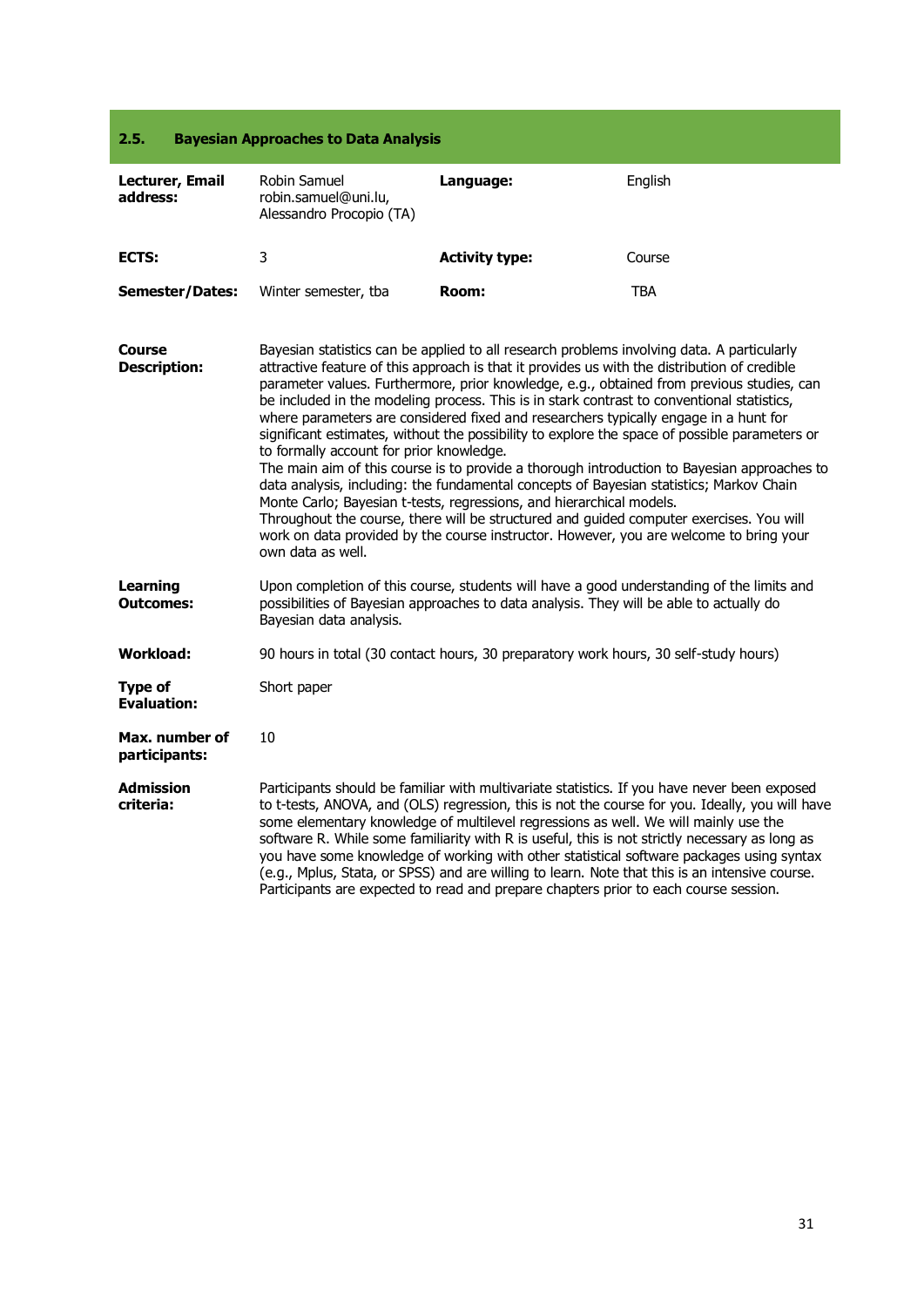#### <span id="page-31-0"></span>**2.6. Socioeconomic Inequality, Causes and Consequences**

| Lecturer, Email<br>address:          | Prof. Dr. Louis Chauvel;<br>Prof. Dr. Conchita<br>D'Ambrosio; Assoc. Prof<br>Anja Leist; Prof. Dr. Philippe<br>Van Kerm<br>louis.chauvel@uni.lu,<br>conchita.dambrosio@uni.lu,<br>anja.leist@uni.lu,<br>philippe.vankerm@uni.lu                                                                                                                                                                                                                                                                                                                                                                                                                                                                                                                                                                                                                                                                                                                                                                                                                                                                                                                                                                                                                                                                                                                                                                                                       | Language:                                                                                                                                                                          | English                                                         |
|--------------------------------------|---------------------------------------------------------------------------------------------------------------------------------------------------------------------------------------------------------------------------------------------------------------------------------------------------------------------------------------------------------------------------------------------------------------------------------------------------------------------------------------------------------------------------------------------------------------------------------------------------------------------------------------------------------------------------------------------------------------------------------------------------------------------------------------------------------------------------------------------------------------------------------------------------------------------------------------------------------------------------------------------------------------------------------------------------------------------------------------------------------------------------------------------------------------------------------------------------------------------------------------------------------------------------------------------------------------------------------------------------------------------------------------------------------------------------------------|------------------------------------------------------------------------------------------------------------------------------------------------------------------------------------|-----------------------------------------------------------------|
| ECTS:                                | 2 for winter $+ 2$ for summer <b>Activity type:</b><br>semester                                                                                                                                                                                                                                                                                                                                                                                                                                                                                                                                                                                                                                                                                                                                                                                                                                                                                                                                                                                                                                                                                                                                                                                                                                                                                                                                                                       |                                                                                                                                                                                    | Advanced course/workshop                                        |
| <b>Semester/Dates:</b>               | Winter and summer<br>semester                                                                                                                                                                                                                                                                                                                                                                                                                                                                                                                                                                                                                                                                                                                                                                                                                                                                                                                                                                                                                                                                                                                                                                                                                                                                                                                                                                                                         | Room:                                                                                                                                                                              | Campus Belval, Black Box of<br>MSH and LISER Conference<br>room |
| <b>Course</b><br><b>Description:</b> | The interdisciplinary course "Socioeconomic Inequality, Causes and Consequences"<br>(yearly: 60 hours + 40 hours homework) focuses on the main dimensions or recent<br>research in the domain of socioeconomic inequality. Conceptualization and axiomatization<br>of inequalities, measurement and modelisation, their comparative joint dynamics in todays<br>welfare states, and their relation with health inequality.<br>Part 1 Measures of inequality and related phenomena in theory and empirical approaches<br>(D'Ambrosio)<br>Part 2 Dimensions of inequality: models and measurement (Philippe Van Kerm): Assessing<br>discrimination; Spatial dimensions of inequality; Income mobility and economists'<br>approaches to equality of opportunity (Van Kerm)<br>Part 3 Comparative dynamics of inequalities (Louis Chauvel): Welfare regimes and their<br>influence on inequality dynamics. Inequalities between and within cohorts. Income and<br>wealth compared. Is there a link between of socioeconomic inequality and social outcomes<br>like intergenerational mobility, health, mortality, suicide, etc. (Chauvel)<br>Part 4 Inequalities in/epidemiology of health and ageing: Socio-economic inequalities in<br>health and healthcare; socio-demographic aspects of ageing; inequalities over the course<br>of ageing; health inequalities in cross-country comparison; cognitive ageing and dementia<br>(Leist) |                                                                                                                                                                                    |                                                                 |
| <b>Learning</b><br><b>Outcomes:</b>  | The course exposes the cutting-edge knowledge on social and economic inequality in the<br>new international and Luxembourgish research. This course deliver a detailed overview on<br>this important topics for PhD candidates in the domain of the social sciences of inequalities<br>and their consequences notably in terms of socioeconomic stability.                                                                                                                                                                                                                                                                                                                                                                                                                                                                                                                                                                                                                                                                                                                                                                                                                                                                                                                                                                                                                                                                            |                                                                                                                                                                                    |                                                                 |
| <b>Workload:</b>                     |                                                                                                                                                                                                                                                                                                                                                                                                                                                                                                                                                                                                                                                                                                                                                                                                                                                                                                                                                                                                                                                                                                                                                                                                                                                                                                                                                                                                                                       | 60 hours in classroom $+$ 40 hours homework including a presentation                                                                                                               |                                                                 |
| <b>Type of</b><br><b>Evaluation:</b> |                                                                                                                                                                                                                                                                                                                                                                                                                                                                                                                                                                                                                                                                                                                                                                                                                                                                                                                                                                                                                                                                                                                                                                                                                                                                                                                                                                                                                                       | Participation $+$ a PPT presentation on a major research paper/area relevant in the course                                                                                         |                                                                 |
| <b>Admission</b><br>criteria:        |                                                                                                                                                                                                                                                                                                                                                                                                                                                                                                                                                                                                                                                                                                                                                                                                                                                                                                                                                                                                                                                                                                                                                                                                                                                                                                                                                                                                                                       | All PhD or early-career researchers whose work is related to the fields of professional<br>research in socioeconomics and social inequalities are welcome to actively participate. |                                                                 |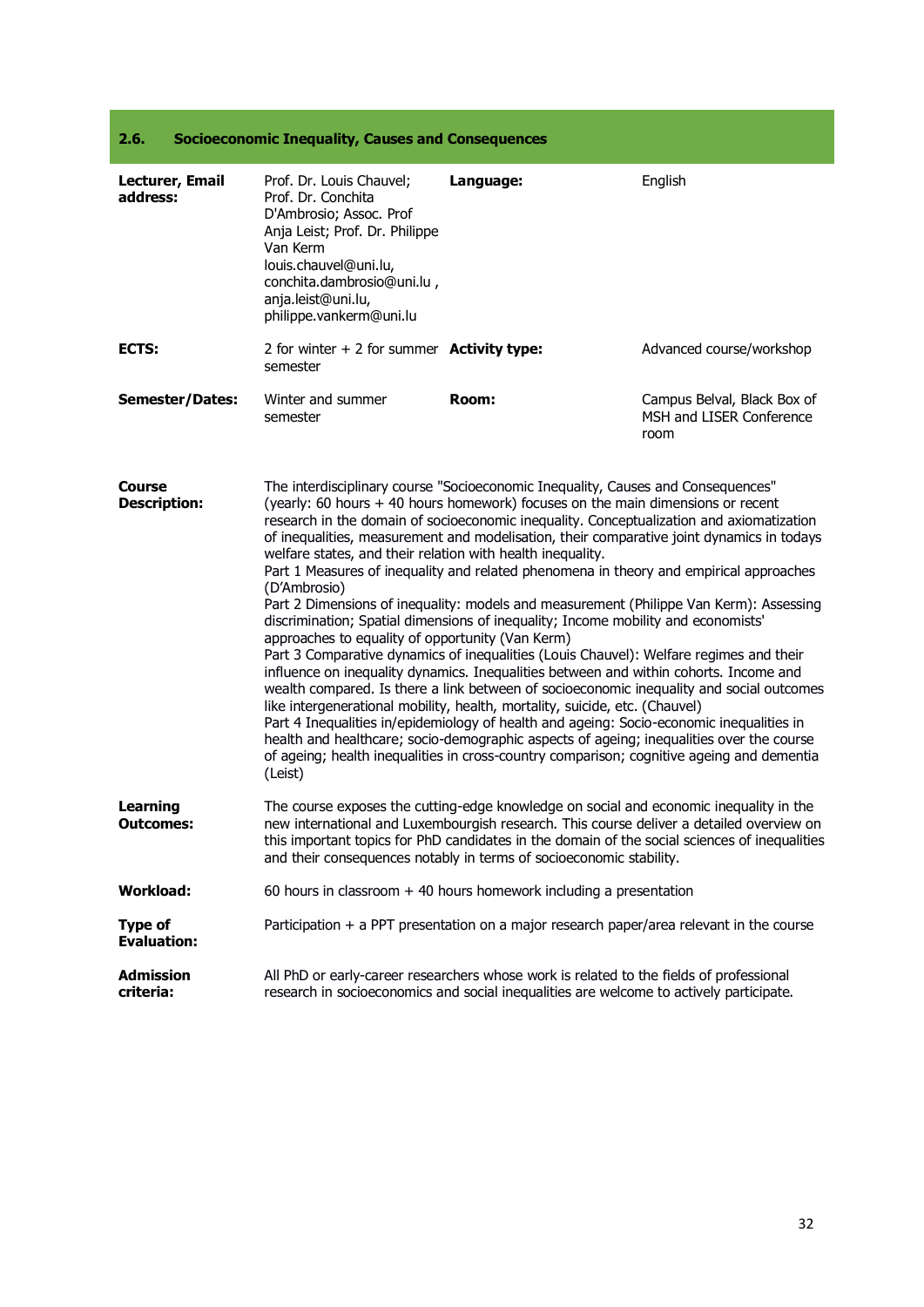<span id="page-32-0"></span>

| Stata for social science research: Introduction to advanced use<br>2.7. |                                                                                                                                                                                                                                                                                                                                                                                                                                                                                                                                                                                                                                                                                                                                                                                                                                                                                                                                                                                                                                                                                                                                                                                                                                                                                                                                                                                                              |                       |                                                                         |  |
|-------------------------------------------------------------------------|--------------------------------------------------------------------------------------------------------------------------------------------------------------------------------------------------------------------------------------------------------------------------------------------------------------------------------------------------------------------------------------------------------------------------------------------------------------------------------------------------------------------------------------------------------------------------------------------------------------------------------------------------------------------------------------------------------------------------------------------------------------------------------------------------------------------------------------------------------------------------------------------------------------------------------------------------------------------------------------------------------------------------------------------------------------------------------------------------------------------------------------------------------------------------------------------------------------------------------------------------------------------------------------------------------------------------------------------------------------------------------------------------------------|-----------------------|-------------------------------------------------------------------------|--|
| Lecturer, Email<br>address:                                             | Philippe Van Kerm<br>philippe.vankerm@uni.lu                                                                                                                                                                                                                                                                                                                                                                                                                                                                                                                                                                                                                                                                                                                                                                                                                                                                                                                                                                                                                                                                                                                                                                                                                                                                                                                                                                 | Language:             | English                                                                 |  |
| ECTS:                                                                   | $\mathbf{1}$                                                                                                                                                                                                                                                                                                                                                                                                                                                                                                                                                                                                                                                                                                                                                                                                                                                                                                                                                                                                                                                                                                                                                                                                                                                                                                                                                                                                 | <b>Activity type:</b> | Lectures and lab sessions                                               |  |
| <b>Semester/Dates:</b>                                                  | Early February 2022<br>Compact workshop over<br>three days $3hrs + 6hrs +$<br>6hrs                                                                                                                                                                                                                                                                                                                                                                                                                                                                                                                                                                                                                                                                                                                                                                                                                                                                                                                                                                                                                                                                                                                                                                                                                                                                                                                           | Room:                 | MSA (any lecture room is fine $-$<br>participants bring Stata on laptop |  |
| Course<br><b>Description:</b>                                           | Researchers in quantitative social science research must master one data management and<br>statistical software thoroughly. This can be a significant investment but it is one that pays<br>off in the long run and that is best done early in one's research career. Stata is one popular<br>option among researchers: it is a complete, integrated statistical software package with a<br>wide range of functionalities for data analysis, data management and graphics. According<br>to its developers: "Stata is the solution for your data science needs. Obtain and manipulate<br>data. Explore. Visualize. Model. Make inferences. Collect your results into reproducible<br>reports."<br>The objective of the course is to equip doctoral students with all they need to make<br>efficient, professional use of Stata in their research, making their research workflow error-<br>free, reproducible and efficient. Working extensively with examples, we will cover basic<br>principles (including do file programming and audit trails), data management, descriptive<br>analysis (univariate statistics), regression analysis and multivariate statistics, surveys and<br>panel data, matrix programming, workflow management, graphics and data visualization.<br>The course will take the form of a compact 3-days workshop combining lectures and<br>hands-on practical sessions on computers. |                       |                                                                         |  |
| <b>Learning</b><br><b>Outcomes:</b>                                     | Workflow management for empirical analysis; Data management; Regression analylsis;<br>Basic Stata programming skills; statistical skills; survey data analysis; statistical graphics<br>and data visualization                                                                                                                                                                                                                                                                                                                                                                                                                                                                                                                                                                                                                                                                                                                                                                                                                                                                                                                                                                                                                                                                                                                                                                                               |                       |                                                                         |  |
| <b>Workload:</b>                                                        | 25hrs :<br>1) 15h 2) 2h 3) 8h                                                                                                                                                                                                                                                                                                                                                                                                                                                                                                                                                                                                                                                                                                                                                                                                                                                                                                                                                                                                                                                                                                                                                                                                                                                                                                                                                                                |                       |                                                                         |  |
| <b>Type of</b><br><b>Evaluation:</b>                                    | Exercise and written homework                                                                                                                                                                                                                                                                                                                                                                                                                                                                                                                                                                                                                                                                                                                                                                                                                                                                                                                                                                                                                                                                                                                                                                                                                                                                                                                                                                                |                       |                                                                         |  |
| Max. number of<br>participants:                                         | 25                                                                                                                                                                                                                                                                                                                                                                                                                                                                                                                                                                                                                                                                                                                                                                                                                                                                                                                                                                                                                                                                                                                                                                                                                                                                                                                                                                                                           |                       |                                                                         |  |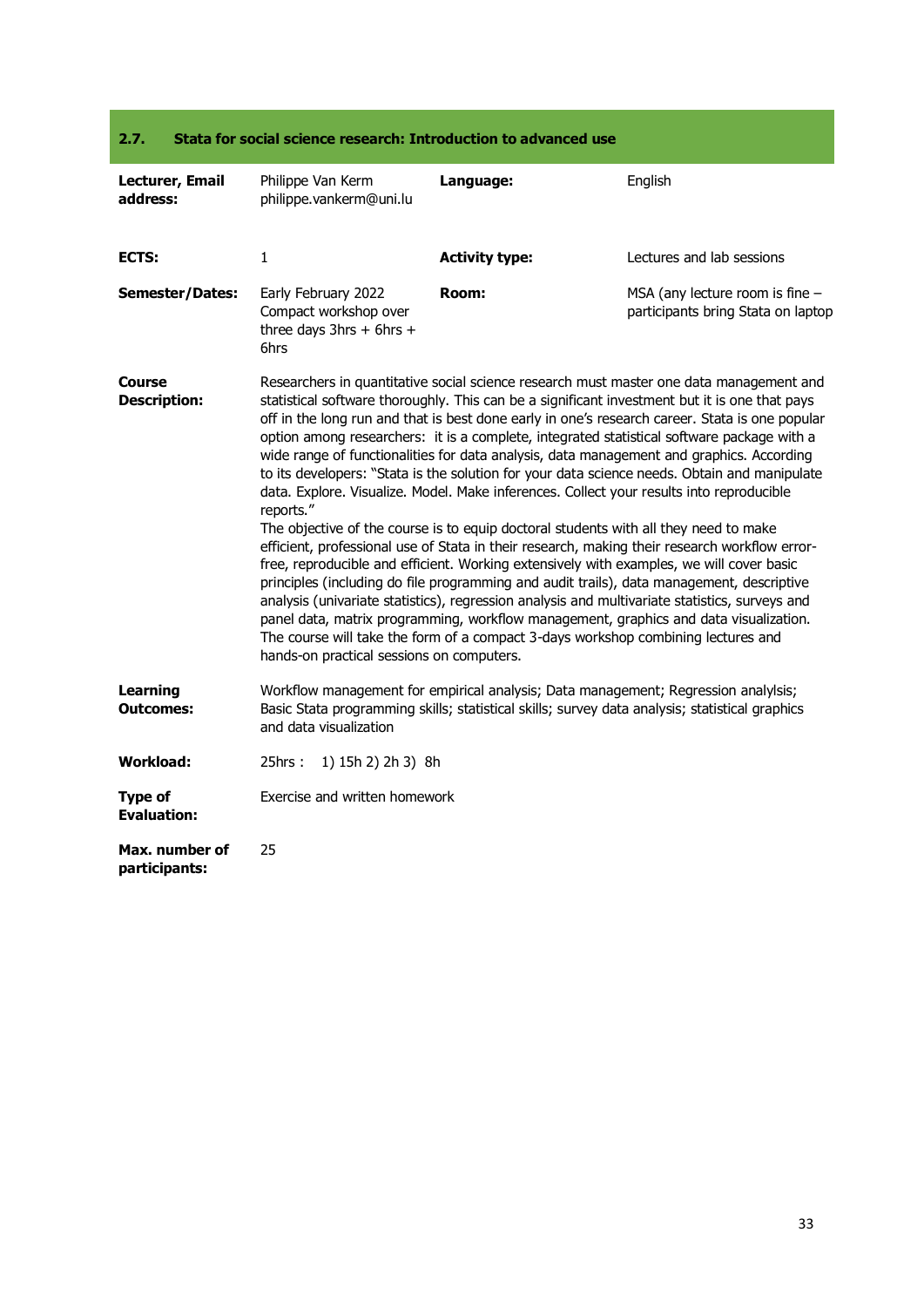<span id="page-33-0"></span>

| 2.8.<br><b>Training</b>              |                                                                                                                                                                                                                                                                                                                                                                                                                                                                                                                                                                                                                                                                                                                                                                                                                                                                                                                                                                                                                                                                                                                                                                                                                                                                          | Sustainable Development in Macro and Micro Regions: Conceptual and Methodological       |               |
|--------------------------------------|--------------------------------------------------------------------------------------------------------------------------------------------------------------------------------------------------------------------------------------------------------------------------------------------------------------------------------------------------------------------------------------------------------------------------------------------------------------------------------------------------------------------------------------------------------------------------------------------------------------------------------------------------------------------------------------------------------------------------------------------------------------------------------------------------------------------------------------------------------------------------------------------------------------------------------------------------------------------------------------------------------------------------------------------------------------------------------------------------------------------------------------------------------------------------------------------------------------------------------------------------------------------------|-----------------------------------------------------------------------------------------|---------------|
| Lecturer, Email<br>address:          | Harlan Koff<br>Harlan.koff@uni.lu                                                                                                                                                                                                                                                                                                                                                                                                                                                                                                                                                                                                                                                                                                                                                                                                                                                                                                                                                                                                                                                                                                                                                                                                                                        | Language:                                                                               | English       |
| ECTS:                                | $\mathbf{1}$                                                                                                                                                                                                                                                                                                                                                                                                                                                                                                                                                                                                                                                                                                                                                                                                                                                                                                                                                                                                                                                                                                                                                                                                                                                             | <b>Activity type:</b>                                                                   | Workshop      |
| <b>Semester/Dates:</b>               | Summer Semester 2020-<br>2021                                                                                                                                                                                                                                                                                                                                                                                                                                                                                                                                                                                                                                                                                                                                                                                                                                                                                                                                                                                                                                                                                                                                                                                                                                            | Room:                                                                                   | Campus Belval |
| Course<br><b>Description:</b>        | Regions" have become prominent in the fields of international relations, borderlands<br>studies, geography, cultural studies, environmental studies, sociology, etc. Nonetheless,<br>the literatures on micro-regions, defined as subnational units and macro-regions,<br>defined as continental, sub-continental or trans-continental territories remain separate,<br>even though scholars in the field of "regional studies" recognize the relevance of these<br>units to each other. This Ph.D. seminar examines sustainable development debates in<br>micro and macro regions and attempts to untangle the interactive relationships between<br>these units of analysis in different parts of the world. The course will be divided into<br>four sections. Part one examines theoretical and methodological developments in<br>regional studies. Part two focuses on advances and challenges related to sustainable<br>development in micro-regions. Part three discusses sustainable development in macro-<br>regions and part four specifically discusses the relationships between micro and macro-<br>regions. The focus of the course is the identification of mechanisms that link<br>sustainability in different world regions at the micro and macro-levels. |                                                                                         |               |
| <b>Learning</b><br><b>Outcomes:</b>  | To investigate what sustainable development norms mean to communities in micro-<br>regions<br>To examine how macro-regions, implement sustainable development norms<br>The identify mechanisms that link sustainable development initiatives in micro and<br>macro-regions<br>To understand policy coherence for sustainable development at different regional levels                                                                                                                                                                                                                                                                                                                                                                                                                                                                                                                                                                                                                                                                                                                                                                                                                                                                                                    |                                                                                         |               |
| <b>Workload:</b>                     |                                                                                                                                                                                                                                                                                                                                                                                                                                                                                                                                                                                                                                                                                                                                                                                                                                                                                                                                                                                                                                                                                                                                                                                                                                                                          |                                                                                         |               |
| <b>Type of</b><br><b>Evaluation:</b> |                                                                                                                                                                                                                                                                                                                                                                                                                                                                                                                                                                                                                                                                                                                                                                                                                                                                                                                                                                                                                                                                                                                                                                                                                                                                          | 1 research assignment of a topic of each student's choice that is related to the course |               |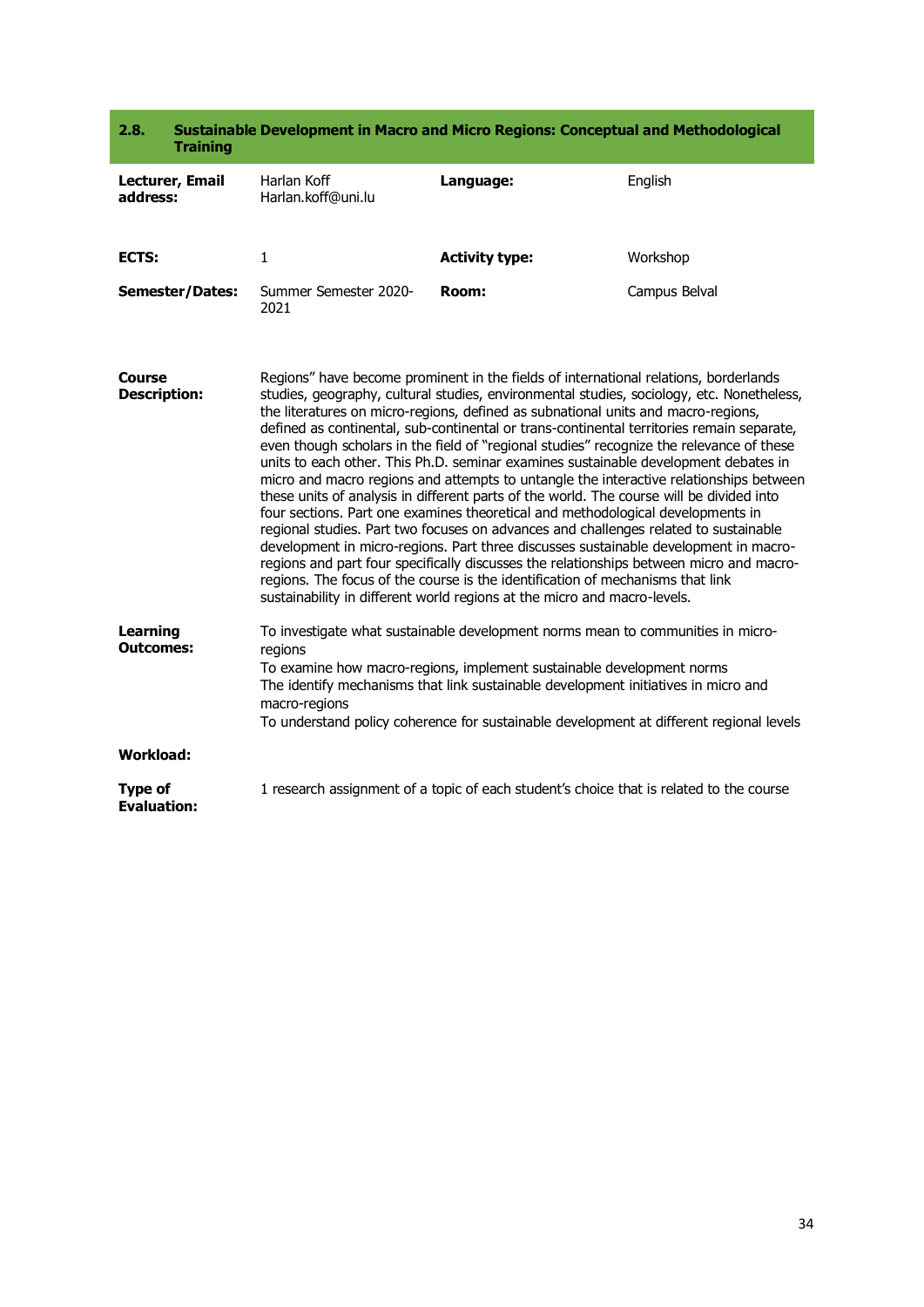#### <span id="page-34-0"></span>**2.9. Topics in Public Policy**

| Lecturer, Email<br>address:           | David Howarth, Conchita<br>d'Ambrosio, Robert<br>Harmsen, Josip Glaurdic                                                                                                                                                                                                                                                                                                                                                                                                                                    | Language:             | English         |
|---------------------------------------|-------------------------------------------------------------------------------------------------------------------------------------------------------------------------------------------------------------------------------------------------------------------------------------------------------------------------------------------------------------------------------------------------------------------------------------------------------------------------------------------------------------|-----------------------|-----------------|
|                                       | david.howarth@uni.lu;<br>conchita.dambrosio@uni.lu;<br>robert.harmsen@uni.lu;<br>josip.glaurdic@uni.lu                                                                                                                                                                                                                                                                                                                                                                                                      |                       |                 |
| ECTS:                                 | 2 (1 per workshop<br>attended)                                                                                                                                                                                                                                                                                                                                                                                                                                                                              | <b>Activity type:</b> | Workshop series |
| <b>Semester/Dates:</b>                | Whole year. At least 5<br>workshops will be<br>organized annually, dates<br>tba                                                                                                                                                                                                                                                                                                                                                                                                                             | Room:                 | MSA/MSH tba     |
| Course<br><b>Description:</b>         | Doctoral candidates in the social sciences can obtain up to 2 ECTS for participation in two<br>workshops (1 ECTS per workshop). The topics will include, inter alia, welfare regime<br>transformation, higher education policy, labour regulations, social effects of ageing in<br>Europe, environmental policy, the management of economic policy. Participating students<br>will be expected to read assigned work in advance and, where appropriate, make<br>presentations / participate in discussions. |                       |                 |
| <b>Learning</b><br><b>Outcomes:</b>   | In depth advanced level interdisciplinary knowledge of at least two major topics in public<br>policy.                                                                                                                                                                                                                                                                                                                                                                                                       |                       |                 |
| <b>Workload:</b>                      | 25 hours per seminar. 1. Between 6 and 14 contact hours; Between 10 and 19 preparatory<br>/ self-study work hours.<br>Workshops will take place periodically and last for at least half a day (6 x 45 minutes). All<br>participating doctoral students are expected to read material sent to them in advance of<br>the workshops. All participating doctoral students must submit the written critical<br>summary in order to claim ECTS for the workshop.                                                  |                       |                 |
|                                       |                                                                                                                                                                                                                                                                                                                                                                                                                                                                                                             |                       |                 |
| <b>Type of</b><br><b>Evaluation:</b>  | Attendance / participation; satisfactory completion of written assignment (approx. 2000<br>words).                                                                                                                                                                                                                                                                                                                                                                                                          |                       |                 |
| <b>Admission</b><br>criteria/Remarks: | Doctoral studies in the Social Sciences or in a cognate area (e.g. DTU REMS, Law).                                                                                                                                                                                                                                                                                                                                                                                                                          |                       |                 |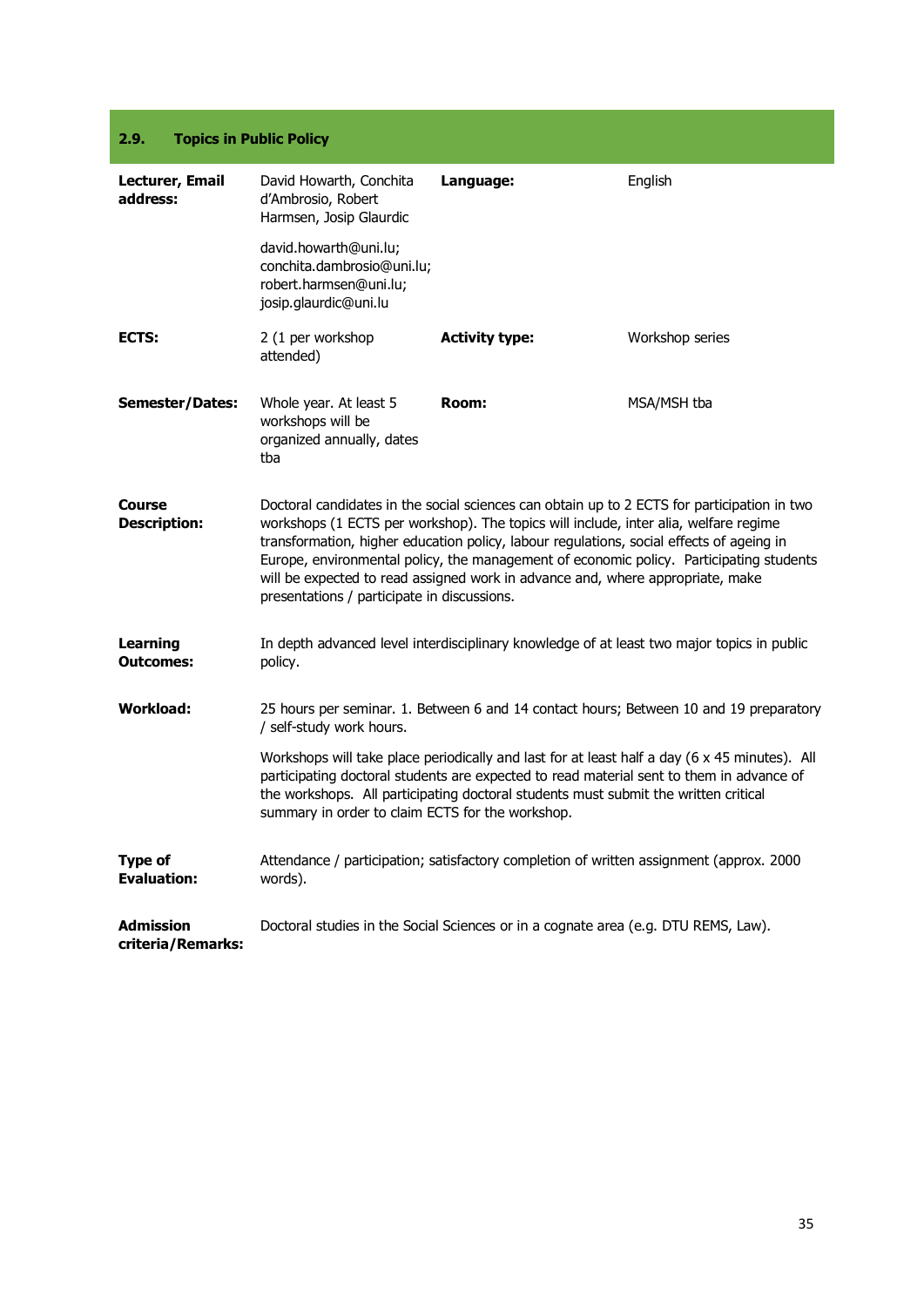### <span id="page-35-0"></span>**DOCTORAL PROGRAMME IN EDUCATION**

# <span id="page-35-1"></span>**1. STRAND COLLOQUIA**

#### <span id="page-35-2"></span>**1.1. Colloquium on Inclusive Knowledge Societies Lecturer, Email address:** Justin J.W. Powell, justin.powell@uni.lu; Boris Traue, boris.traue@uni.lu ; Carmen Zurbriggen, carmen.zurbriggen@uni.lu; and various other docents, including Visiting Professor David P. Baker, david.baker@ext.uni.lu **Language:** English, German (exceptionally) **ECTS:** 2 (granted at end of degree) **Activity type:** Colloquium **Semester/Dates:** Whole year, monthly meetings, complemented by guest lectures and (methods) workshops, dates tbc **Room:** Campus Belval, MSH, tba **Course Description:** In the colloquium on inclusive knowledge societies, doctoral candidates will present their work-in-progress to receive feedback from other doctoral students and academic staff. These presentations will be supplemented by occasional presentations by visiting researchers and by (methods) workshops. We will discuss specific research projects in relation to relevant approaches, concepts, and methodologies in sociology, educational sciences, and other relevant disciplines. **Learning Outcomes:** The colloquium provides doctoral candidates and early-career researchers with a forum and opportunities to present their work to their peers and other academic staff. The participants will practice giving and receiving constructive feedback to help develop their research projects. Participants will thus become familiar with different disciplinary and methodological approaches and the contemporary research being conducted in areas addressing the nexus between societal transformation, educational and social interventions, expert and everyday knowledge, as well as organizational forms and institutions, such as (higher) education and science. **Workload:** / **Type of Evaluation:** Presentation; preparing and leading a discussion session; regular attendance and contribution to discussions **Max. Number of participants:** 12 **Admission criteria:** All PhD or early-career researchers whose work is related to questions concerning inclusive knowledge societies are welcome to attend. Sufficiently fluent English language skills are required (German highly beneficial). **Remarks:** Regular participation and presentations are obligatory throughout the doctoral course of study. ECTS points are awarded only at the end of doctoral studies, but registration throughout is necessary.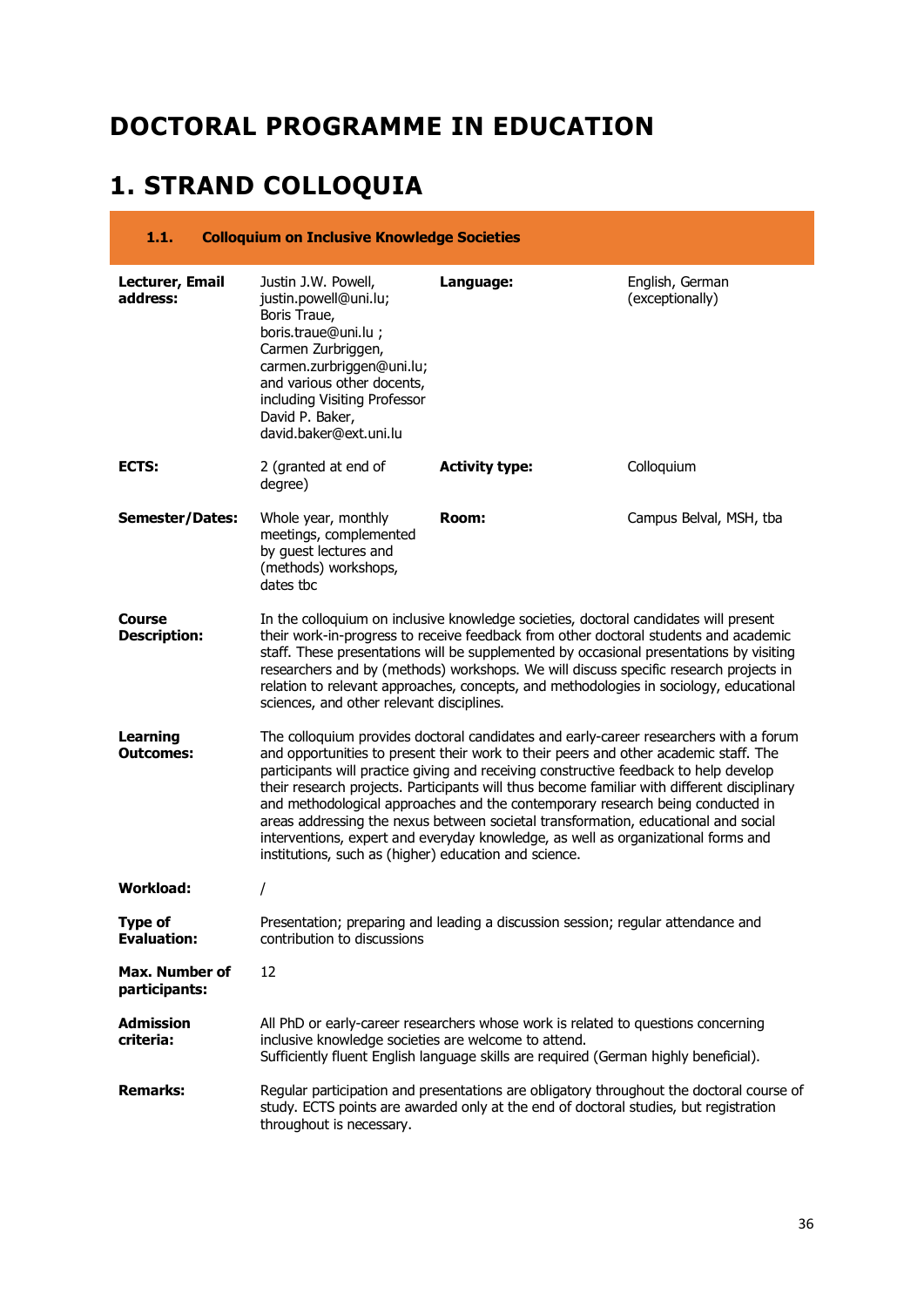| 1.2.                                 | Learning and evaluation in technology enriched societies                                                                                                                      |                                                                                                                                                                                                                                                                                                                                                                                                                                                                                                                                                                                                                                                                                                                                                                                                             |                                        |
|--------------------------------------|-------------------------------------------------------------------------------------------------------------------------------------------------------------------------------|-------------------------------------------------------------------------------------------------------------------------------------------------------------------------------------------------------------------------------------------------------------------------------------------------------------------------------------------------------------------------------------------------------------------------------------------------------------------------------------------------------------------------------------------------------------------------------------------------------------------------------------------------------------------------------------------------------------------------------------------------------------------------------------------------------------|----------------------------------------|
| Lecturer, Email<br>address:          | Vincent Koenig<br>vincent.koenig@uni.lu                                                                                                                                       | Language:                                                                                                                                                                                                                                                                                                                                                                                                                                                                                                                                                                                                                                                                                                                                                                                                   | English                                |
| ECTS:                                | 1 ECTS for participation are Activity type:<br>awarded at the end of the<br>academic year                                                                                     |                                                                                                                                                                                                                                                                                                                                                                                                                                                                                                                                                                                                                                                                                                                                                                                                             | Colloquium/Interdisciplinary<br>course |
| <b>Semester/Dates:</b>               | Whole year. From October<br>to July, at least once a<br>month, during lunchtime,<br>duration 90 minutes; 10 -<br>15 sessions (depending on<br>the amount of<br>registrations) | Room:                                                                                                                                                                                                                                                                                                                                                                                                                                                                                                                                                                                                                                                                                                                                                                                                       | Campus Belval, MSA tba                 |
| Course<br><b>Description:</b>        | scale) and data analysis.                                                                                                                                                     | In these colloquia, PhD candidates are invited to actively exchange research ideas,<br>projects or results in the areas of learning, evaluation and assessment tools with a<br>strong emphasis on new technologies and their user experience. Every colloquium<br>consists of 2 presentations of 25 minutes, each followed by questions/discussions of<br>about 15 minutes and a general discussion of about 10 minutes. The audience is broad:<br>PhD/Post-Doctoral researchers, lecturers, professors but also IT developers. PhD<br>candidates (from early-stage to advanced-stage) can share their work and expect<br>constructive feedback on various levels: theoretical or methodological, including study<br>design (educational, experimental, human-computer-interaction, user experience, large- |                                        |
| <b>Learning</b><br><b>Outcomes:</b>  |                                                                                                                                                                               | Being able to present scientific work to an interdisciplinary audience, to embed the<br>research within related but different disciplines, to give constructive feedback, to<br>respond to (critical) questions, to critically discuss research topics.                                                                                                                                                                                                                                                                                                                                                                                                                                                                                                                                                     |                                        |
|                                      | disciplinary community.                                                                                                                                                       | Cross-fertilisation of ideas and fostering collaboration within a multi- and inter-                                                                                                                                                                                                                                                                                                                                                                                                                                                                                                                                                                                                                                                                                                                         |                                        |
| <b>Workload:</b>                     |                                                                                                                                                                               | 20 - 30 hours of presence at the colloquia (depending on amount of registrations),                                                                                                                                                                                                                                                                                                                                                                                                                                                                                                                                                                                                                                                                                                                          |                                        |
|                                      |                                                                                                                                                                               | around 5 hours of preparation for the presentation at the colloquium                                                                                                                                                                                                                                                                                                                                                                                                                                                                                                                                                                                                                                                                                                                                        |                                        |
| <b>Type of</b><br><b>Evaluation:</b> | Presentation                                                                                                                                                                  |                                                                                                                                                                                                                                                                                                                                                                                                                                                                                                                                                                                                                                                                                                                                                                                                             |                                        |
| <b>Admission</b><br>criteria:        | with evaluation.                                                                                                                                                              | PhD candidates in the fields of Education or Psychology, the interdisciplinary field of IT<br>and Psychology/Education e.g. Human-Computer-Interaction, any related field dealing                                                                                                                                                                                                                                                                                                                                                                                                                                                                                                                                                                                                                           |                                        |
| <b>Remarks:</b>                      |                                                                                                                                                                               | Regular participation in a colloquium is obligatory during the whole course of study.<br>ECTS for participation are only awarded at the end of the course of study. However, it is<br>necessary to be registered in this course throughout, i.e. every semester.                                                                                                                                                                                                                                                                                                                                                                                                                                                                                                                                            |                                        |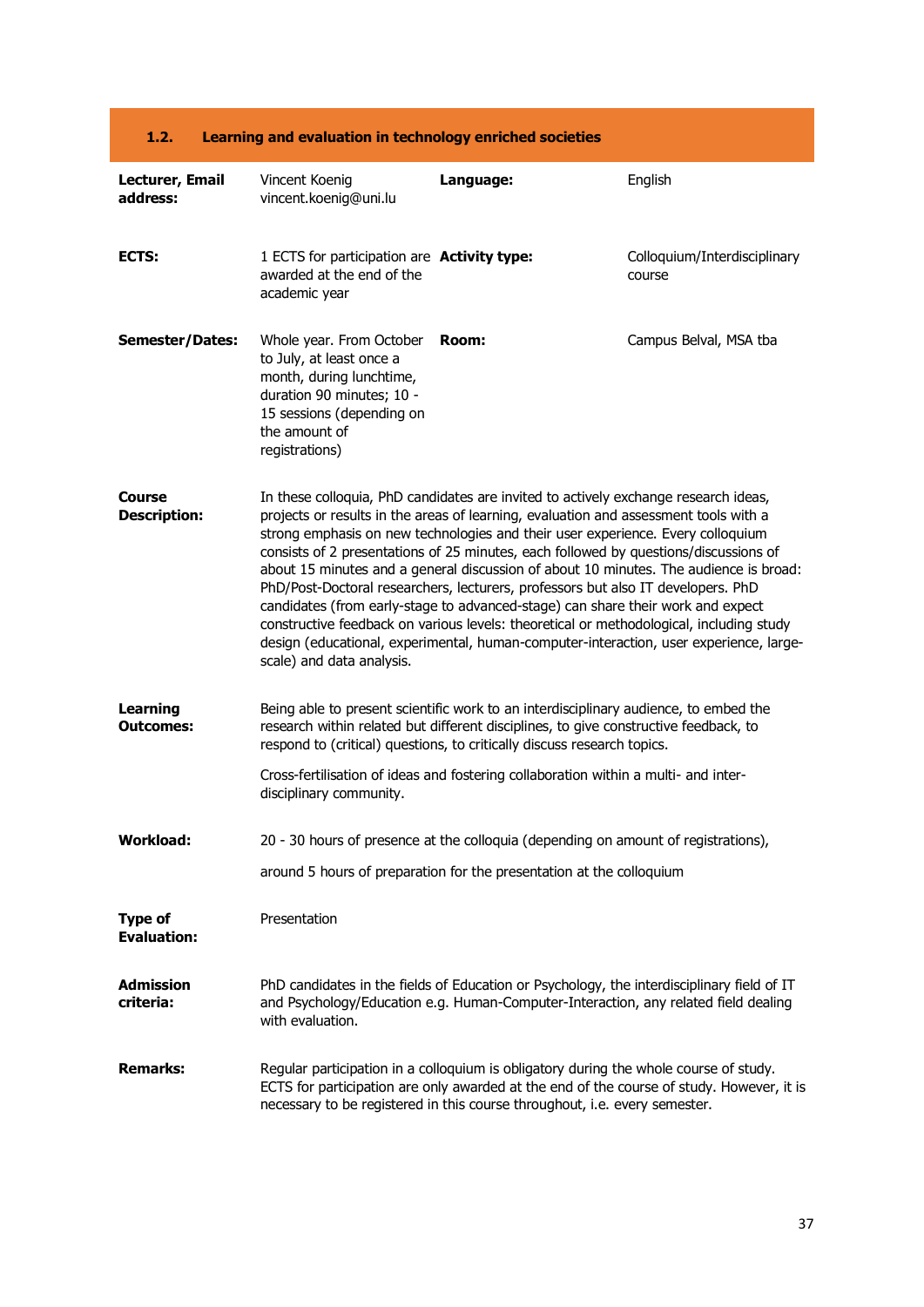### **1.3. Journal Club "Numerical Cognition"**

| Lecturer, Email<br>address:          | Christine Schiltz<br>Christine.schiltz@uni.lu                                                                                                                                                                                                                                                                                                                                                | Language:             | English                                 |
|--------------------------------------|----------------------------------------------------------------------------------------------------------------------------------------------------------------------------------------------------------------------------------------------------------------------------------------------------------------------------------------------------------------------------------------------|-----------------------|-----------------------------------------|
| ECTS:                                | 1                                                                                                                                                                                                                                                                                                                                                                                            | <b>Activity type:</b> | Seminar                                 |
| <b>Semester/Dates:</b>               | Whole year                                                                                                                                                                                                                                                                                                                                                                                   | Room:                 | MSH, 3rd floor, Central<br>meeting room |
| <b>Course</b><br><b>Description:</b> | In this course recent or seminal research reports in the field of numerical cognition are<br>presented and critically discussed.                                                                                                                                                                                                                                                             |                       |                                         |
| <b>Learning</b><br><b>Outcomes:</b>  | (a) Being able to present a research paper in a clear and succint manner.<br>(b) Being able to critically analyze a research paper and its different parts (i.e. theory,<br>methods, results).<br>(c) Being able to critically and constructively discuss the content of a research paper (i.e.<br>clearly formulating own opinions, receiving and understanding others opinions/arguments). |                       |                                         |
| <b>Workload:</b>                     | 1) 1 contact hour/month (--> 10h/year);<br>2) 2 preparatory work hours/month (--> 20h/year)                                                                                                                                                                                                                                                                                                  |                       |                                         |
| <b>Type of</b><br><b>Evaluation:</b> | Presentation                                                                                                                                                                                                                                                                                                                                                                                 |                       |                                         |
| Max. number of<br>participants:      |                                                                                                                                                                                                                                                                                                                                                                                              |                       |                                         |
| <b>Admission</b><br>criteria:        |                                                                                                                                                                                                                                                                                                                                                                                              |                       |                                         |
| <b>Remarks:</b>                      | Regular participation in a colloquium is obligatory during the whole course of study. ECTS<br>for participation are only awarded at the end of the course of study. However, it is<br>necessary to be registered in this course throughout, i.e. every semester                                                                                                                              |                       |                                         |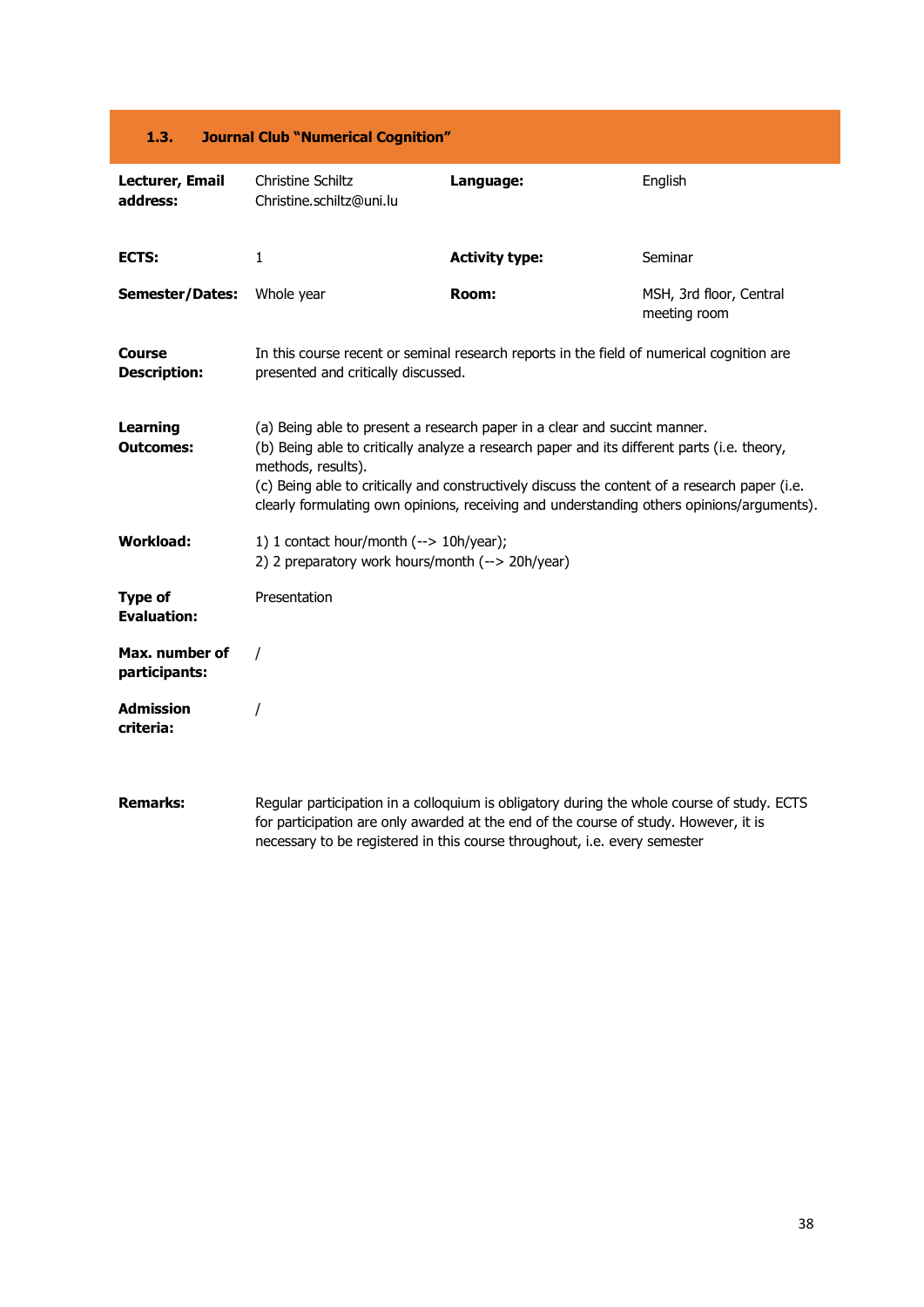# **2A) DISCIPLINARY COURSES**

|                                     | 2.1. Student heterogeneity & Inclusive Education: Challenges for teachers                                                                                                                                                                                                                                                                                                                                                                                                                                                                                                                                                                                                                                                                                                                                                                                                                                                                                                                                                                                                                                                                                                                                                                                                                                                                                                                                                                                                                                                                                                                                                                                                                                                                                                                                                                                                                                                                                                                                                                                                                                                                                                                                                                                                                                                                                                                                                                                                                                                                                                                                                                                                                                                                                                                                                                                                                                                                                                                                                                                         |                       |         |
|-------------------------------------|-------------------------------------------------------------------------------------------------------------------------------------------------------------------------------------------------------------------------------------------------------------------------------------------------------------------------------------------------------------------------------------------------------------------------------------------------------------------------------------------------------------------------------------------------------------------------------------------------------------------------------------------------------------------------------------------------------------------------------------------------------------------------------------------------------------------------------------------------------------------------------------------------------------------------------------------------------------------------------------------------------------------------------------------------------------------------------------------------------------------------------------------------------------------------------------------------------------------------------------------------------------------------------------------------------------------------------------------------------------------------------------------------------------------------------------------------------------------------------------------------------------------------------------------------------------------------------------------------------------------------------------------------------------------------------------------------------------------------------------------------------------------------------------------------------------------------------------------------------------------------------------------------------------------------------------------------------------------------------------------------------------------------------------------------------------------------------------------------------------------------------------------------------------------------------------------------------------------------------------------------------------------------------------------------------------------------------------------------------------------------------------------------------------------------------------------------------------------------------------------------------------------------------------------------------------------------------------------------------------------------------------------------------------------------------------------------------------------------------------------------------------------------------------------------------------------------------------------------------------------------------------------------------------------------------------------------------------------------------------------------------------------------------------------------------------------|-----------------------|---------|
| Lecturer, Email<br>address:         | Dr Ineke Pit-ten Cate<br>Ineke.pit@uni.lu                                                                                                                                                                                                                                                                                                                                                                                                                                                                                                                                                                                                                                                                                                                                                                                                                                                                                                                                                                                                                                                                                                                                                                                                                                                                                                                                                                                                                                                                                                                                                                                                                                                                                                                                                                                                                                                                                                                                                                                                                                                                                                                                                                                                                                                                                                                                                                                                                                                                                                                                                                                                                                                                                                                                                                                                                                                                                                                                                                                                                         | Language:             | English |
| ECTS:                               | $\mathbf{1}$                                                                                                                                                                                                                                                                                                                                                                                                                                                                                                                                                                                                                                                                                                                                                                                                                                                                                                                                                                                                                                                                                                                                                                                                                                                                                                                                                                                                                                                                                                                                                                                                                                                                                                                                                                                                                                                                                                                                                                                                                                                                                                                                                                                                                                                                                                                                                                                                                                                                                                                                                                                                                                                                                                                                                                                                                                                                                                                                                                                                                                                      | <b>Activity type:</b> | Seminar |
| <b>Semester/Dates:</b>              | Suggested times (5 x 90 min):<br>Tuesday from 11 to 12.30:<br>15.2.2022; 01.3.2022; 15.3.2022;<br>29.3.2022; 26.04.2022                                                                                                                                                                                                                                                                                                                                                                                                                                                                                                                                                                                                                                                                                                                                                                                                                                                                                                                                                                                                                                                                                                                                                                                                                                                                                                                                                                                                                                                                                                                                                                                                                                                                                                                                                                                                                                                                                                                                                                                                                                                                                                                                                                                                                                                                                                                                                                                                                                                                                                                                                                                                                                                                                                                                                                                                                                                                                                                                           | Room:                 | tba     |
| Course<br><b>Description:</b>       | In response to demands for a more equitable education system, many European<br>countries have, over the years, reviewed and changed the ways in which they<br>accommodate students with special educational needs (SEN). SEN may derive from<br>organic causes (disability), learning or behavioural difficulties or socio-demographic<br>disadvantages related to -amongst other factors- migration background or socio-<br>economic status.<br>Historically, the provision for students with SEN has moved from segregation, via<br>integration, to inclusion. This movement has been driven by international agreements<br>such as the "Salamanca Statement and Framework for Action on Special Needs<br>Education" (UNESCO, 1994), the Education for All Movement (UNESCO, 2000), and the<br>UN Convention on the Rights of Persons with Disabilities (2006). As such, inclusive<br>education has moved from a more ideological vision to a basic human right. In this<br>regard, it is important to consider the extent to which teachers are/feel prepared to<br>accommodate a heterogeneous student population in relation to the characteristics of<br>the school environment.<br>The seminar will focus on issues such as the historical changes in the education of<br>students with SEN: segregation $-$ integration $-$ inclusion. Although the historical context<br>may apply to many European countries, we will specifically look at changes in the<br>educational system in Luxembourg in relation to its surrounding and other countries.<br>We will also look at the OECD categories of special educational needs, i.e. educational<br>needs arising from a) disability or impairments attributable to organic pathologies; b)<br>behavioural or emotional disorders, or specific difficulties in learning; and c) socio-<br>economic, cultural, and/or linguistic factors (OECD, 2007). Such categorisation may be<br>problematic for several reasons and applying the categories in the Luxembourgish<br>context may be especially problematic given the large heterogeneity of the student<br>population.<br>The drive towards inclusion can be justified from a philosophical point of view (e.g.<br>UNESCO) but also discussed in terms of "best practice". We will discuss research<br>concerning teachers' (perceived) competence in relation to the challenge of<br>accommodating students with a variety of educational, behavioural, and/or linguistic<br>profiles in regular classrooms. In this regard we will critically reflect on the European<br>guidelines for promoting quality in inclusive education. Whilst recognising the significant<br>challenges for teachers, we will debate the alternative of excluding students in terms of<br>both educational opportunities and social inclusion, i.e. acceptance, interaction and peer<br>relationships. Finally, we will look at current changes in the educational system in<br>Luxembourg aimed to facilitate the support of students with SEN in mainstream<br>education. |                       |         |
| <b>Learning</b><br><b>Outcomes:</b> | To understand historical developments in the education of students with<br>٠<br>special educational needs;<br>To reflect on educational, philosophical and political movements in relation to<br>(in)equalities in educational systems;                                                                                                                                                                                                                                                                                                                                                                                                                                                                                                                                                                                                                                                                                                                                                                                                                                                                                                                                                                                                                                                                                                                                                                                                                                                                                                                                                                                                                                                                                                                                                                                                                                                                                                                                                                                                                                                                                                                                                                                                                                                                                                                                                                                                                                                                                                                                                                                                                                                                                                                                                                                                                                                                                                                                                                                                                           |                       |         |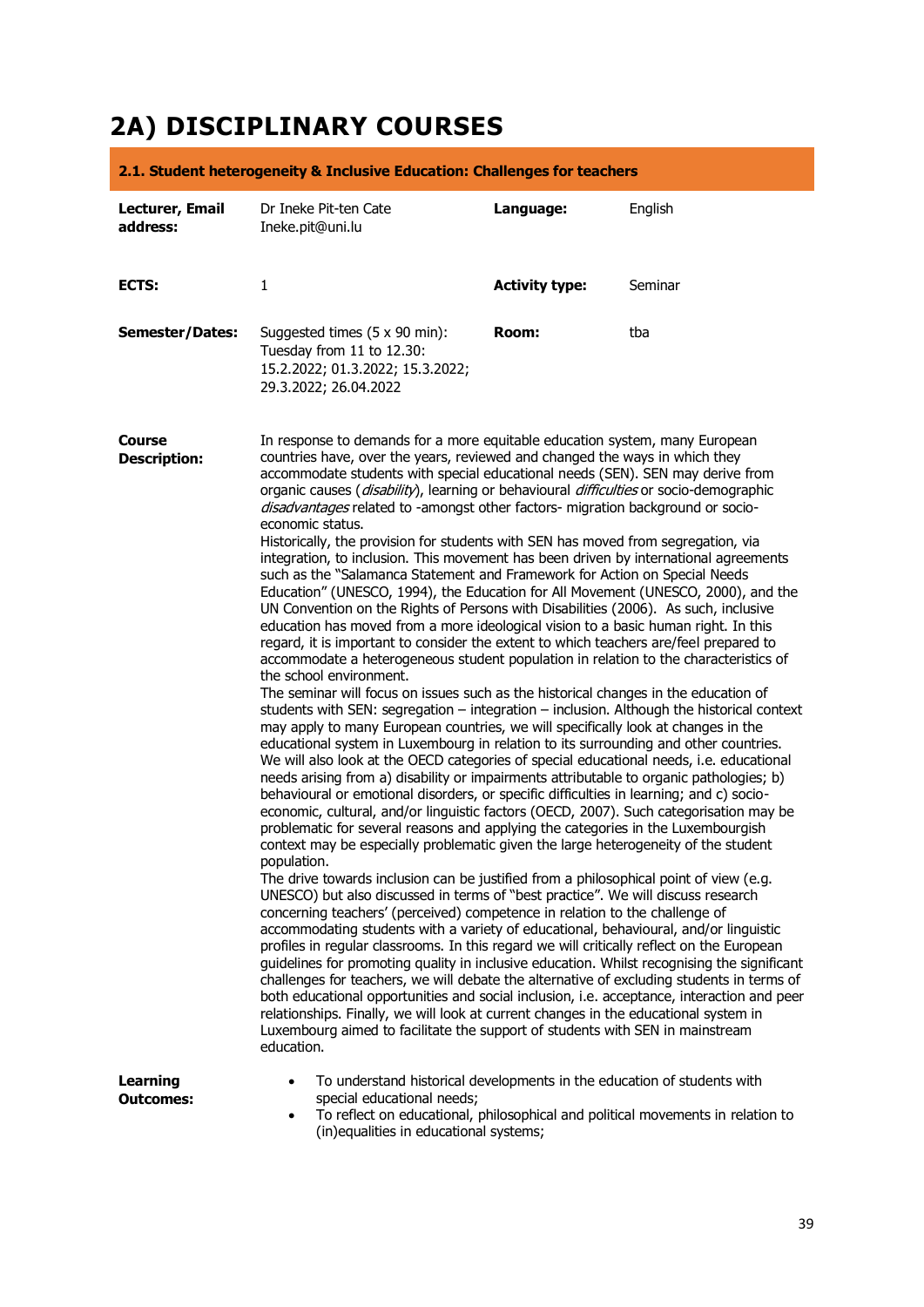|                                 | To reflect on problems concerning the drive towards inclusive education in<br>terms of the challenges for teachers in accommodating an increasingly<br>heterogeneous student population;<br>To reflect on (dis)advantages of in/exclusion of students' with SEN in terms of<br>opportunity and equality from an educational and philosophical perspective. |
|---------------------------------|------------------------------------------------------------------------------------------------------------------------------------------------------------------------------------------------------------------------------------------------------------------------------------------------------------------------------------------------------------|
| Workload:                       | Contact 5 x 90 min seminar = 7.5 hrs<br>Preparation 6 hrs<br>Self-study: 10 hrs                                                                                                                                                                                                                                                                            |
| Type of<br><b>Evaluation:</b>   | It is expected that in preparation for each seminar, students read specified texts and<br>actively participate in discussion. In addition, students will be required to write a 2000<br>word reflection essay at the end of the course.                                                                                                                    |
| Max. Number of<br>participants: |                                                                                                                                                                                                                                                                                                                                                            |
| <b>Admission</b><br>criteria:   |                                                                                                                                                                                                                                                                                                                                                            |
| <b>Remarks:</b>                 | This course is a DISCIPLINARY COURSE for Education, but<br><b>INTERDISCIPLINARY for all other Doctoral Programmes.</b>                                                                                                                                                                                                                                     |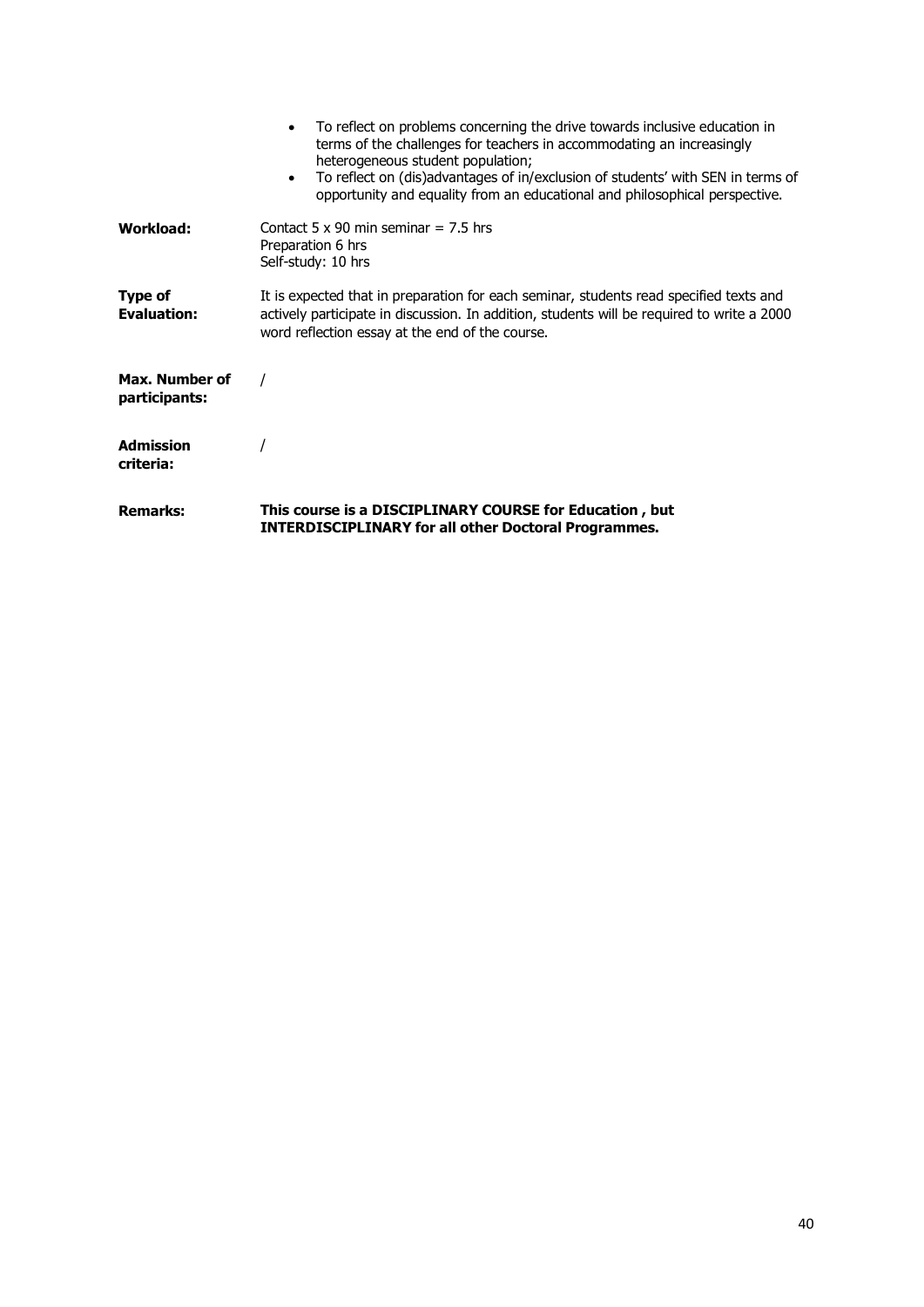# **2B) INTERDISCIPLINARY COURSES**

|                                      | 2.2. Data Science in R: Introduction & Tools                                                                                                                                                                                                                                                                                                                                                                                                                                                                                                                                                                                                                                                                                                                                                                                                                                                                                                                                                                                                                                                                                                      |                       |                     |
|--------------------------------------|---------------------------------------------------------------------------------------------------------------------------------------------------------------------------------------------------------------------------------------------------------------------------------------------------------------------------------------------------------------------------------------------------------------------------------------------------------------------------------------------------------------------------------------------------------------------------------------------------------------------------------------------------------------------------------------------------------------------------------------------------------------------------------------------------------------------------------------------------------------------------------------------------------------------------------------------------------------------------------------------------------------------------------------------------------------------------------------------------------------------------------------------------|-----------------------|---------------------|
| Lecturer, Email<br>address:          | Pedro Cardoso-Leite, Brice<br>Clocher<br>pedro.cardosoleite@uni.lu,<br>brice.clocher@uni.lu                                                                                                                                                                                                                                                                                                                                                                                                                                                                                                                                                                                                                                                                                                                                                                                                                                                                                                                                                                                                                                                       | Language:             | English             |
| ECTS:                                | 3                                                                                                                                                                                                                                                                                                                                                                                                                                                                                                                                                                                                                                                                                                                                                                                                                                                                                                                                                                                                                                                                                                                                                 | <b>Activity type:</b> | Workshop/Lab-course |
| <b>Semester/Dates:</b>               | Winter semester<br>Thursdays afternoons from<br>2pm to 5pm, starting October<br>14th, for 15 weeks.<br>In case of conflicts, Tuesdays<br>afternoon would work also.                                                                                                                                                                                                                                                                                                                                                                                                                                                                                                                                                                                                                                                                                                                                                                                                                                                                                                                                                                               | Room:                 | Online on WebEx     |
| Course<br><b>Description:</b>        | Data science is about transforming raw data into understanding. It involves activities<br>such as preprocessing and documenting data, computing summary statistics, plotting<br>meaningful relationships and writing reports.<br>This course is designed to help you get started in data science using R, RStudio and the<br>Tidyverse - a set of powerful and popular tools commonly used in academia and the<br>industry - and give you the foundation to further progress autonomously in the future.<br>Students will be able to access high-quality online videos and interactive exercises for<br>the duration of the course. In parallel to these self-paced lectures at home, we will<br>organize hands-on workshops to put your newly acquired knowledge into practice with<br>concrete and relevant use cases.<br>Although we welcome all levels, this course will focus on students who begin with R<br>and/or the Tidyverse collection of R packages for data science. Students with a previous<br>experience of R or data science, are advised to seek attendance to course "Data Science"<br>in R: Projects & Application" instead. |                       |                     |
| Learning<br>Outcomes:                | By the end of this course, the student should be able to program in R, be familiar with<br>the main steps of a typical data science workflow and be able to find help when<br>encountering new data science related problems. Particularly, the student will be<br>acquainted with community-standard tools for visualization, data tidying and<br>transformation, modeling and reporting.                                                                                                                                                                                                                                                                                                                                                                                                                                                                                                                                                                                                                                                                                                                                                        |                       |                     |
| <b>Workload:</b>                     | 15 weeks.<br>Every week: 3 hours of workshop online + 2 hours of homework. Total 75 hours.                                                                                                                                                                                                                                                                                                                                                                                                                                                                                                                                                                                                                                                                                                                                                                                                                                                                                                                                                                                                                                                        |                       |                     |
| <b>Type of</b><br><b>Evaluation:</b> | Written homework                                                                                                                                                                                                                                                                                                                                                                                                                                                                                                                                                                                                                                                                                                                                                                                                                                                                                                                                                                                                                                                                                                                                  |                       |                     |
| Max. number of<br>participants:      | 30                                                                                                                                                                                                                                                                                                                                                                                                                                                                                                                                                                                                                                                                                                                                                                                                                                                                                                                                                                                                                                                                                                                                                |                       |                     |
| <b>Admission</b><br>criteria:        | No programming experience is required.                                                                                                                                                                                                                                                                                                                                                                                                                                                                                                                                                                                                                                                                                                                                                                                                                                                                                                                                                                                                                                                                                                            |                       |                     |
| <b>Remarks:</b>                      | The course requires having a computer with access to Internet.                                                                                                                                                                                                                                                                                                                                                                                                                                                                                                                                                                                                                                                                                                                                                                                                                                                                                                                                                                                                                                                                                    |                       |                     |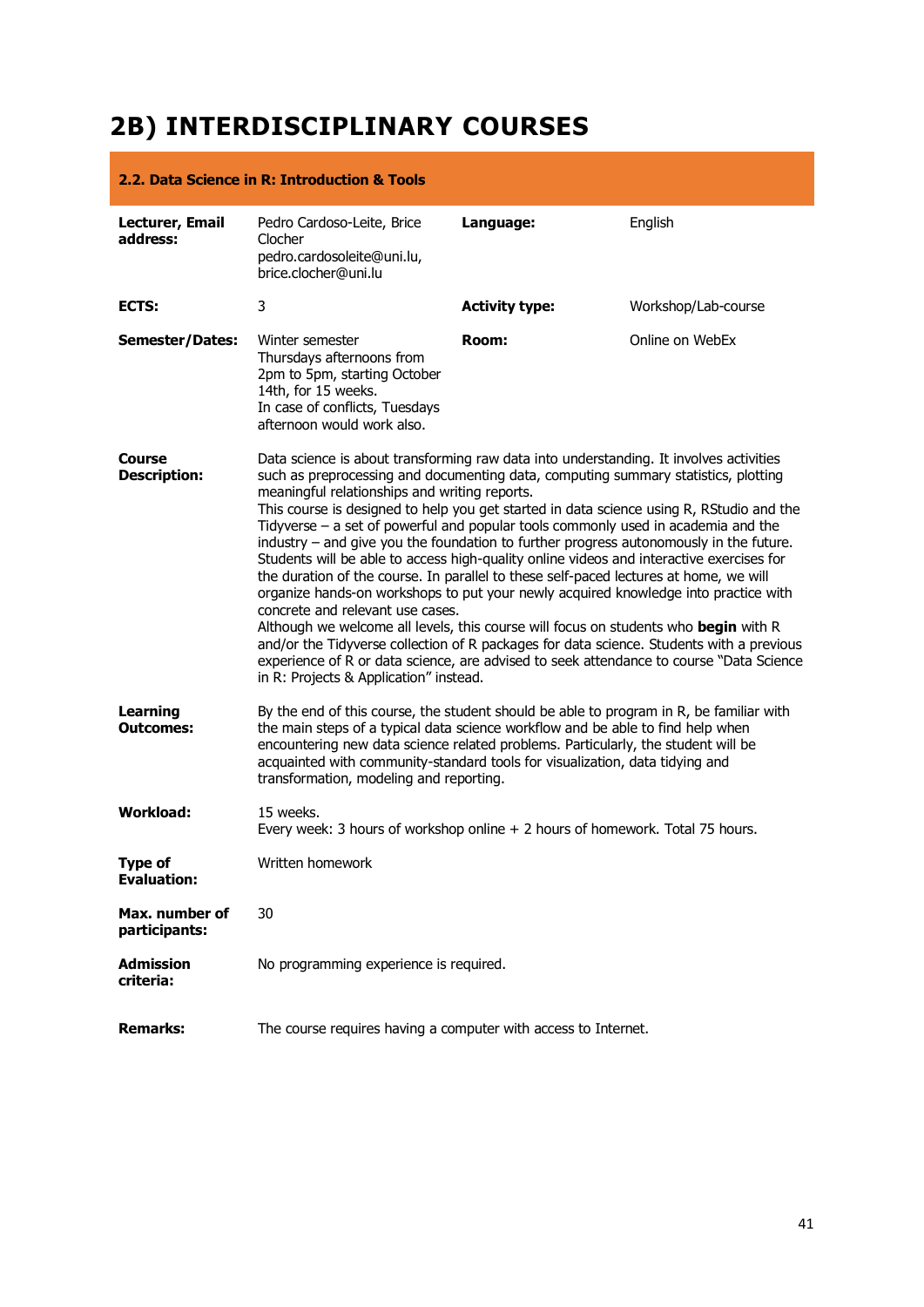| 2.3. Data Science in R: Projects & Application |                                                                                                                                                                                                                                                                                                                                                                                                                                                                                                                                                                                                                                                                                                                                                                                                                                                                                                                                                                                                                                                                                                                                                                                                                                                                                                         |                       |                                                                                                                       |
|------------------------------------------------|---------------------------------------------------------------------------------------------------------------------------------------------------------------------------------------------------------------------------------------------------------------------------------------------------------------------------------------------------------------------------------------------------------------------------------------------------------------------------------------------------------------------------------------------------------------------------------------------------------------------------------------------------------------------------------------------------------------------------------------------------------------------------------------------------------------------------------------------------------------------------------------------------------------------------------------------------------------------------------------------------------------------------------------------------------------------------------------------------------------------------------------------------------------------------------------------------------------------------------------------------------------------------------------------------------|-----------------------|-----------------------------------------------------------------------------------------------------------------------|
| Lecturer, Email<br>address:                    | Pedro Cardoso-Leite, Brice<br>Clocher<br>pedro.cardosoleite@uni.lu,<br>brice.clocher@uni.lu                                                                                                                                                                                                                                                                                                                                                                                                                                                                                                                                                                                                                                                                                                                                                                                                                                                                                                                                                                                                                                                                                                                                                                                                             | Language:             | English                                                                                                               |
| ECTS:                                          | 2                                                                                                                                                                                                                                                                                                                                                                                                                                                                                                                                                                                                                                                                                                                                                                                                                                                                                                                                                                                                                                                                                                                                                                                                                                                                                                       | <b>Activity type:</b> | Workshop                                                                                                              |
| <b>Semester/Dates:</b>                         | Summer semester<br>Thursdays afternoon (2pm-<br>5pm) for 10 weeks, starting<br>May 5th. In case of conflicts<br>Tuesdays afternoon are also<br>possible.                                                                                                                                                                                                                                                                                                                                                                                                                                                                                                                                                                                                                                                                                                                                                                                                                                                                                                                                                                                                                                                                                                                                                | Room:                 | To be determined depending<br>on sanitary situation: online<br>on WebEx or Computer lab<br>(TIC) in MSH E01 in Belval |
| Course<br><b>Description:</b>                  | Data science is about transforming raw data into understanding. It involves activities<br>such as preprocessing and documenting data, computing summary statistics, plotting<br>meaningful relationships and writing reports.<br>This workshop aims at helping students with previous limited experience in R, to further<br>develop their skills and apply them to concrete scientific projects, even their own.<br>Students will work individually or in small groups to address data science-related<br>challenges in several projects. Groups may also suggest projects of their own.<br>Each week, students will work on their chosen projects, with the tutoring help of the<br>teaching team. At the end of the course, each group will present their project to the<br>class.<br>For the duration of the course, students will be able to access high-quality online videos<br>and interactive exercises online. Although not mandatory, these courses will help the<br>motivated student to develop their technique in R.<br>This course will focus on students who are equipped with a solid foundation in R and the<br>Tidyverse. Students without a previous experience of R or data science are advised to<br>seek attendance to course "Data Science in R: Introduction & Tools" instead. |                       |                                                                                                                       |
| <b>Learning</b><br><b>Outcomes:</b>            | By the end of this course, students will have consolidated their data science and R skills,<br>and know how to apply the various steps of a typical data science workflow to a<br>concrete project related to their research work.                                                                                                                                                                                                                                                                                                                                                                                                                                                                                                                                                                                                                                                                                                                                                                                                                                                                                                                                                                                                                                                                      |                       |                                                                                                                       |
| <b>Workload:</b>                               | 10 weeks.<br>Each week: 3 hours of workshop online/at $UL + 1$ hour of homework. Total 40 hours.                                                                                                                                                                                                                                                                                                                                                                                                                                                                                                                                                                                                                                                                                                                                                                                                                                                                                                                                                                                                                                                                                                                                                                                                        |                       |                                                                                                                       |
| <b>Type of</b><br><b>Evaluation:</b>           | Final presentation of project                                                                                                                                                                                                                                                                                                                                                                                                                                                                                                                                                                                                                                                                                                                                                                                                                                                                                                                                                                                                                                                                                                                                                                                                                                                                           |                       |                                                                                                                       |
| Max. number of<br>participants:                | 15                                                                                                                                                                                                                                                                                                                                                                                                                                                                                                                                                                                                                                                                                                                                                                                                                                                                                                                                                                                                                                                                                                                                                                                                                                                                                                      |                       |                                                                                                                       |
| <b>Admission</b><br>criteria:                  | Demonstrable intermediate experience of R, or participation in previous introductory<br>course "Data Science in R: Introduction & Tools".                                                                                                                                                                                                                                                                                                                                                                                                                                                                                                                                                                                                                                                                                                                                                                                                                                                                                                                                                                                                                                                                                                                                                               |                       |                                                                                                                       |
| <b>Remarks:</b>                                | The course requires having a computer with access to Internet.                                                                                                                                                                                                                                                                                                                                                                                                                                                                                                                                                                                                                                                                                                                                                                                                                                                                                                                                                                                                                                                                                                                                                                                                                                          |                       |                                                                                                                       |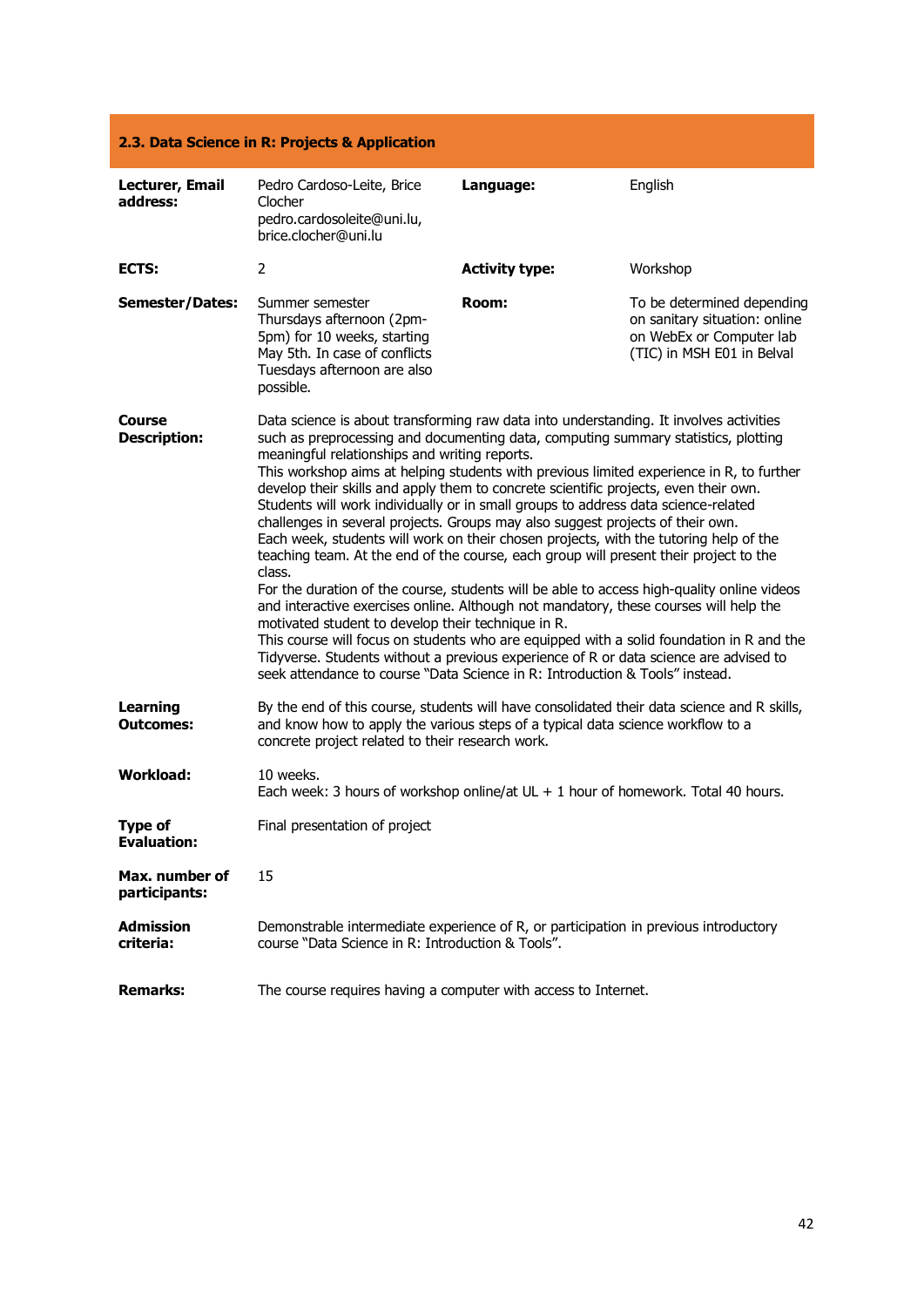| 2.4. Heuristics and the art of theorizing |                                                                                                                                                                                                                                                                                                                                                                                                                                                                                                                                                                                                                                                                                                                                                                                                                                                                                                                                                                                                                                                                                                                                                                                                                                                                                                                                                                                                                                                                                                                                                                      |                       |                                 |
|-------------------------------------------|----------------------------------------------------------------------------------------------------------------------------------------------------------------------------------------------------------------------------------------------------------------------------------------------------------------------------------------------------------------------------------------------------------------------------------------------------------------------------------------------------------------------------------------------------------------------------------------------------------------------------------------------------------------------------------------------------------------------------------------------------------------------------------------------------------------------------------------------------------------------------------------------------------------------------------------------------------------------------------------------------------------------------------------------------------------------------------------------------------------------------------------------------------------------------------------------------------------------------------------------------------------------------------------------------------------------------------------------------------------------------------------------------------------------------------------------------------------------------------------------------------------------------------------------------------------------|-----------------------|---------------------------------|
| Lecturer, Email<br>address:               | Ingrid de Saint-Georges<br>ingrid.desaintgeorges@uni.lu;                                                                                                                                                                                                                                                                                                                                                                                                                                                                                                                                                                                                                                                                                                                                                                                                                                                                                                                                                                                                                                                                                                                                                                                                                                                                                                                                                                                                                                                                                                             | Language:             | French possible for assignments |
| ECTS:                                     | $\mathbf{1}$                                                                                                                                                                                                                                                                                                                                                                                                                                                                                                                                                                                                                                                                                                                                                                                                                                                                                                                                                                                                                                                                                                                                                                                                                                                                                                                                                                                                                                                                                                                                                         | <b>Activity type:</b> | Hands-On Seminar                |
| <b>Semester/Dates:</b>                    | Summer semester,<br>Wednesdays                                                                                                                                                                                                                                                                                                                                                                                                                                                                                                                                                                                                                                                                                                                                                                                                                                                                                                                                                                                                                                                                                                                                                                                                                                                                                                                                                                                                                                                                                                                                       | Room:                 | <b>TBA</b>                      |
| Course<br><b>Description:</b>             | In social sciences, education or the humanities, students receive thorough training in both<br>theories and methodologies. They learn how to stand on the shoulders of researchers that<br>came before them and read their texts. They are also exposed to a variety of concepts that<br>they learn to draw from for their own research. They also learn to design significant<br>research and to develop their methodological thinking and practices. One dimension is,<br>however, often missing in that education: students more rarely learn how to produce their<br>own concepts, theories and theorization. This interdisciplinary seminar brings together<br>students from a variety of fields to explore the practice of theorizing, addressing questions<br>such as: how is theorizing done? Are there contexts that encourage discovery? What sorts<br>of habits of thinking can support coming up with new ideas (such as for example using<br>analogies, metaphors, typologies, naming techniques)? Does theorizing vary according to<br>one's field (empirical, speculative)? We will explore how writing is often an important part<br>of the thinking process and practice different writing and thinking moves in order to<br>unleash our intellectual imagination. The workshop is designed to be hands-on. Students<br>will be asked to read classics of theorizing from different fields. They will also be required<br>to do practical exercises of speculation on everyday life problems (working from puzzles,<br>observations and mind games) |                       |                                 |
| <b>Learning</b><br><b>Outcomes:</b>       | By the end of the seminar, the students: will have learned basic blocks of the theorizing<br>process; they will have learned different strategies that are used in the social sciences,<br>education and humanities for theorizing; they will have experienced what it means to write<br>for getting ideas and how to move from data to concepts; they will have a wider<br>perspective on how different disciplines use recurring strategies for coming up with<br>arguments and deepening them; they will be ready to apply this learning to their own<br>doctoral thesis work to strengthen their theorization.                                                                                                                                                                                                                                                                                                                                                                                                                                                                                                                                                                                                                                                                                                                                                                                                                                                                                                                                                   |                       |                                 |
| <b>Workload:</b>                          | 12 UE = $9$ contact hours<br>In addition to regularly attending the seminars, the students will be required to do the<br>assigned readings (different chapters of books. 2 texts per session). They will be asked to<br>work on small puzzles and/or empirical material at home and to come ready to discuss<br>their observations in class. Preparatory work hours: 9 (3 hours per session) Self-study<br>hours 6 (2 hours per session).                                                                                                                                                                                                                                                                                                                                                                                                                                                                                                                                                                                                                                                                                                                                                                                                                                                                                                                                                                                                                                                                                                                            |                       |                                 |
| <b>Type of</b><br><b>Evaluation:</b>      | Short presentation, short reflexive paper                                                                                                                                                                                                                                                                                                                                                                                                                                                                                                                                                                                                                                                                                                                                                                                                                                                                                                                                                                                                                                                                                                                                                                                                                                                                                                                                                                                                                                                                                                                            |                       |                                 |
| Max. number of<br>participants:           | 15                                                                                                                                                                                                                                                                                                                                                                                                                                                                                                                                                                                                                                                                                                                                                                                                                                                                                                                                                                                                                                                                                                                                                                                                                                                                                                                                                                                                                                                                                                                                                                   |                       |                                 |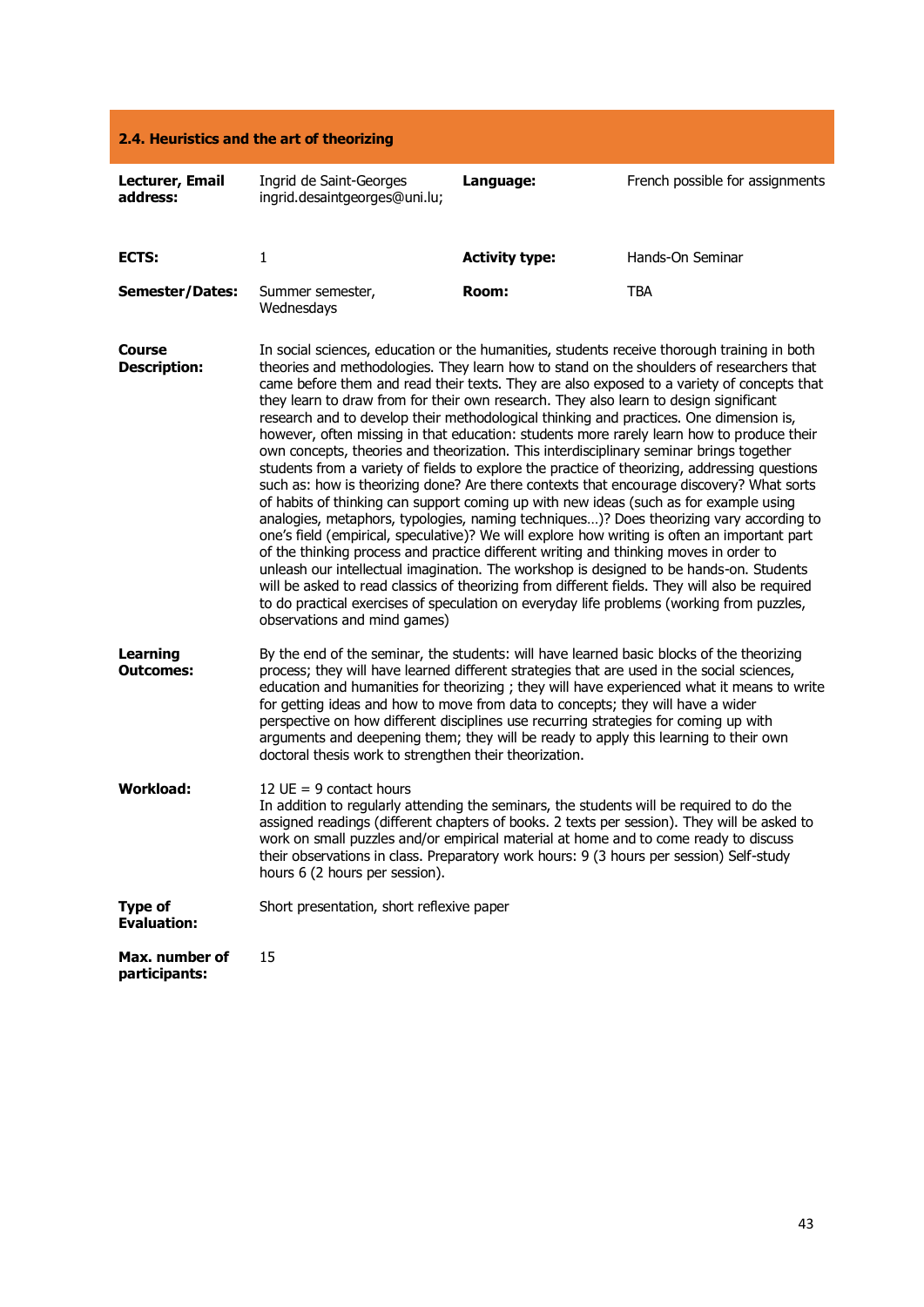| 2.5. Learning and evaluation in technology enriched societies |                                                                                                                                                                               |                                                                                                                                                                                                                                                                                                                                                                                                                                                                                                                                                                                                                                                                                                                                                                                                             |                                        |
|---------------------------------------------------------------|-------------------------------------------------------------------------------------------------------------------------------------------------------------------------------|-------------------------------------------------------------------------------------------------------------------------------------------------------------------------------------------------------------------------------------------------------------------------------------------------------------------------------------------------------------------------------------------------------------------------------------------------------------------------------------------------------------------------------------------------------------------------------------------------------------------------------------------------------------------------------------------------------------------------------------------------------------------------------------------------------------|----------------------------------------|
| Lecturer, Email<br>address:                                   | Vincent Koenig<br>vincent.koenig@uni.lu                                                                                                                                       | Language:                                                                                                                                                                                                                                                                                                                                                                                                                                                                                                                                                                                                                                                                                                                                                                                                   | English                                |
| ECTS:                                                         | 1 ECTS for participation are Activity type:<br>awarded at the end of the<br>academic year                                                                                     |                                                                                                                                                                                                                                                                                                                                                                                                                                                                                                                                                                                                                                                                                                                                                                                                             | Colloquium/Interdisciplinary<br>course |
| <b>Semester/Dates:</b>                                        | Whole year. From October<br>to July, at least once a<br>month, during lunchtime,<br>duration 90 minutes; 10 -<br>15 sessions (depending on<br>the amount of<br>registrations) | Room:                                                                                                                                                                                                                                                                                                                                                                                                                                                                                                                                                                                                                                                                                                                                                                                                       | Campus Belval, MSA tba                 |
| Course<br><b>Description:</b>                                 | scale) and data analysis.                                                                                                                                                     | In these colloquia, PhD candidates are invited to actively exchange research ideas,<br>projects or results in the areas of learning, evaluation and assessment tools with a<br>strong emphasis on new technologies and their user experience. Every colloquium<br>consists of 2 presentations of 25 minutes, each followed by questions/discussions of<br>about 15 minutes and a general discussion of about 10 minutes. The audience is broad:<br>PhD/Post-Doctoral researchers, lecturers, professors but also IT developers. PhD<br>candidates (from early-stage to advanced-stage) can share their work and expect<br>constructive feedback on various levels: theoretical or methodological, including study<br>design (educational, experimental, human-computer-interaction, user experience, large- |                                        |
| <b>Learning</b><br>Outcomes:                                  |                                                                                                                                                                               | Being able to present scientific work to an interdisciplinary audience, to embed the<br>research within related but different disciplines, to give constructive feedback, to<br>respond to (critical) questions, to critically discuss research topics.                                                                                                                                                                                                                                                                                                                                                                                                                                                                                                                                                     |                                        |
|                                                               | disciplinary community.                                                                                                                                                       | Cross-fertilisation of ideas and fostering collaboration within a multi- and inter-                                                                                                                                                                                                                                                                                                                                                                                                                                                                                                                                                                                                                                                                                                                         |                                        |
| <b>Workload:</b>                                              |                                                                                                                                                                               | 20 - 30 hours of presence at the colloquia (depending on amount of registrations),                                                                                                                                                                                                                                                                                                                                                                                                                                                                                                                                                                                                                                                                                                                          |                                        |
|                                                               |                                                                                                                                                                               | around 5 hours of preparation for the presentation at the colloquium                                                                                                                                                                                                                                                                                                                                                                                                                                                                                                                                                                                                                                                                                                                                        |                                        |
| <b>Type of</b><br><b>Evaluation:</b>                          | Presentation                                                                                                                                                                  |                                                                                                                                                                                                                                                                                                                                                                                                                                                                                                                                                                                                                                                                                                                                                                                                             |                                        |
| <b>Admission</b><br>criteria:                                 | with evaluation.                                                                                                                                                              | PhD candidates in the fields of Education or Psychology, the interdisciplinary field of IT<br>and Psychology/Education e.g. Human-Computer-Interaction, any related field dealing                                                                                                                                                                                                                                                                                                                                                                                                                                                                                                                                                                                                                           |                                        |
| <b>Remarks:</b>                                               |                                                                                                                                                                               | Regular participation in a colloquium is obligatory during the whole course of study.<br>ECTS for participation are only awarded at the end of the course of study. However, it is<br>necessary to be registered in this course throughout, i.e. every semester.                                                                                                                                                                                                                                                                                                                                                                                                                                                                                                                                            |                                        |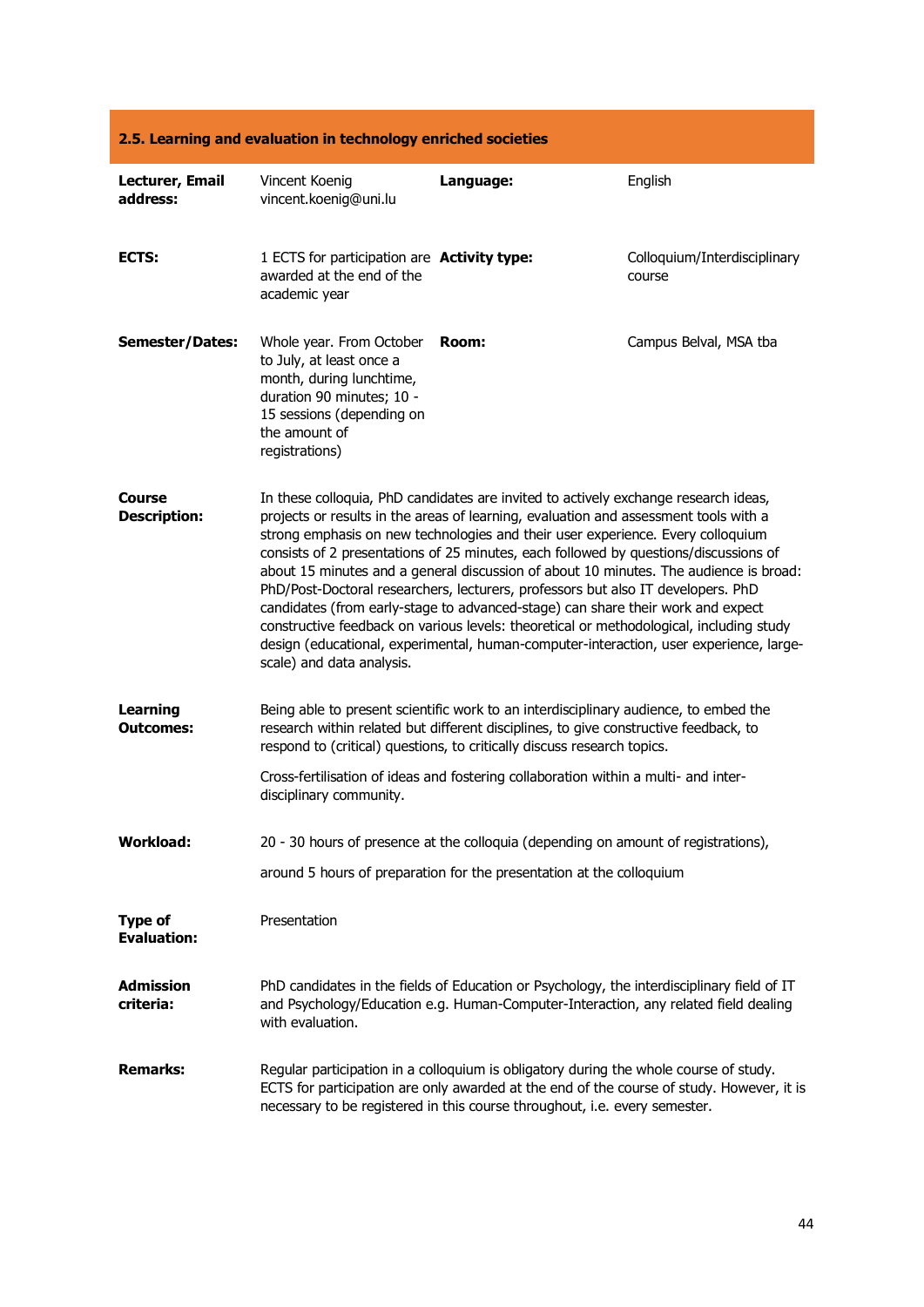| 2.6. Researching multilingualism     |                                                                                                                                                                                                                                                                                                                         |                       |                       |  |
|--------------------------------------|-------------------------------------------------------------------------------------------------------------------------------------------------------------------------------------------------------------------------------------------------------------------------------------------------------------------------|-----------------------|-----------------------|--|
| Lecturer, Email<br>address:          | Claudine Kirsch<br>claudine.kirsch@uni.lu                                                                                                                                                                                                                                                                               | Language:             | English               |  |
| ECTS:                                | $\overline{2}$                                                                                                                                                                                                                                                                                                          | <b>Activity type:</b> | Seminar and workshops |  |
| Semester/Dates:                      | Winter semester                                                                                                                                                                                                                                                                                                         | Room:                 | <b>TBA</b>            |  |
| <b>Course</b><br><b>Description:</b> | Students will present a piece of writing (article, chapter) related to their work and<br>analyse and discuss it with peers in the light of relevant theories.                                                                                                                                                           |                       |                       |  |
| <b>Learning</b><br><b>Outcomes:</b>  | Students will continue to develop their understanding of key concepts of bilingualism<br>and multilingualism as well as of qualitative and quantitative methods used to<br>investigate these. They will also develop their skills in writing up their findings and<br>discussing them in relation to the theories used. |                       |                       |  |
| <b>Workload:</b>                     | 1) 15 hours of presence (1 three hour session; 2 full days of 6 hours)<br>2) 15 hours to prepare their own session and that of peers                                                                                                                                                                                    |                       |                       |  |
| <b>Type of</b><br><b>Evaluation:</b> | Presentation of the work/ chapter and preparation of the session.                                                                                                                                                                                                                                                       |                       |                       |  |
| Max. number of<br>participants:      | 8 (2 students will present per session).                                                                                                                                                                                                                                                                                |                       |                       |  |
| <b>Admission</b><br>criteria:        |                                                                                                                                                                                                                                                                                                                         |                       |                       |  |
| <b>Remarks:</b>                      |                                                                                                                                                                                                                                                                                                                         |                       |                       |  |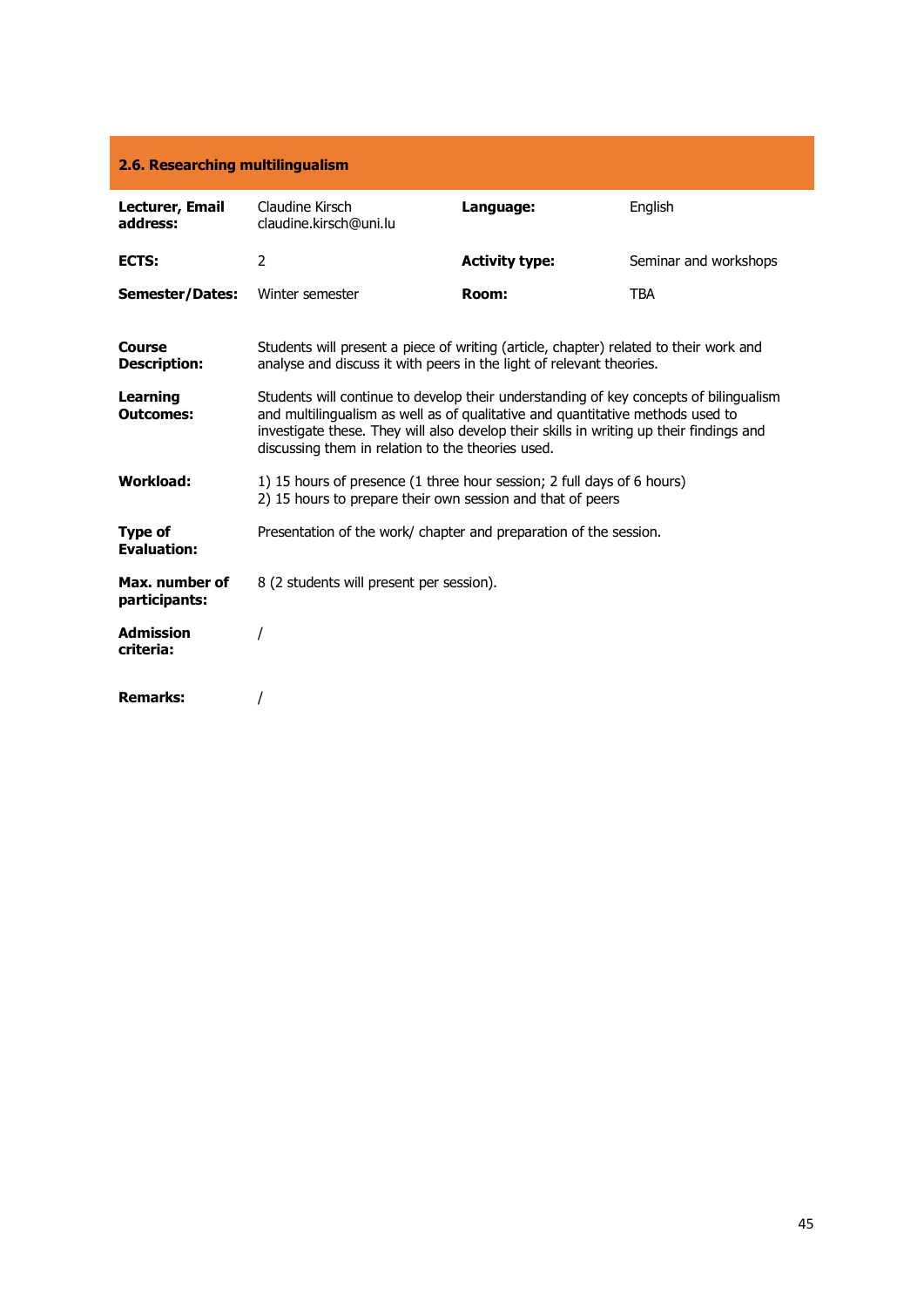#### **2.7. Strategies of non-formal education in the life course - from early childhood through adolescence and into adulthood**

| Lecturer, Email<br>address:          | Sandra Biewers; Anette<br>Schumacher<br>sandra.biewers@uni.lu;<br>anette.schumacher@uni.lu                                                                                                                                                                               | Language:                                                                                                                                                                                                                                                                                                                                                                                                                                                                                                                                                                                                                                                      | German, English                                                                                                                                                                                                                                                                         |
|--------------------------------------|--------------------------------------------------------------------------------------------------------------------------------------------------------------------------------------------------------------------------------------------------------------------------|----------------------------------------------------------------------------------------------------------------------------------------------------------------------------------------------------------------------------------------------------------------------------------------------------------------------------------------------------------------------------------------------------------------------------------------------------------------------------------------------------------------------------------------------------------------------------------------------------------------------------------------------------------------|-----------------------------------------------------------------------------------------------------------------------------------------------------------------------------------------------------------------------------------------------------------------------------------------|
| ECTS:                                | $\overline{2}$                                                                                                                                                                                                                                                           | <b>Activity type:</b>                                                                                                                                                                                                                                                                                                                                                                                                                                                                                                                                                                                                                                          | Seminar and Workshop                                                                                                                                                                                                                                                                    |
| <b>Semester/Dates:</b>               | Winter semester and<br>summer semester                                                                                                                                                                                                                                   | Room:                                                                                                                                                                                                                                                                                                                                                                                                                                                                                                                                                                                                                                                          | tba                                                                                                                                                                                                                                                                                     |
|                                      | Winter semester:<br>Workshop 1 - 18.11.2021<br>Workshop 2 - 09.12.2021                                                                                                                                                                                                   |                                                                                                                                                                                                                                                                                                                                                                                                                                                                                                                                                                                                                                                                |                                                                                                                                                                                                                                                                                         |
|                                      | Summer semester:<br>Workshop 3 - March 2022<br>Workshop 4 - April 2022                                                                                                                                                                                                   |                                                                                                                                                                                                                                                                                                                                                                                                                                                                                                                                                                                                                                                                |                                                                                                                                                                                                                                                                                         |
| Course<br><b>Description:</b>        | based learning.                                                                                                                                                                                                                                                          | Non-formal education in our postmodern society means more than "additional education"<br>or "extracurricular activity". It has evolved into an important area of education in the<br>course of the institutionalization of childhood and youth and as a response to social<br>change. In Luxembourg, this can be seen, among other things, in the qualitative and<br>quantitative expansion of education and childcare services. Children and young people will<br>increasingly be provided with opportunities for self-education and accompanied experiential<br>learning in their social environment and in institutions, in order to counterbalance school- |                                                                                                                                                                                                                                                                                         |
|                                      | The course aims to describe the dimensions and significance of non-formal education (NFE)<br>as a major pedagogical force in postmodern society and to analyze its theoretical<br>assumptions and strategies about the life stages of childhood, adolescence, adulthood. |                                                                                                                                                                                                                                                                                                                                                                                                                                                                                                                                                                                                                                                                |                                                                                                                                                                                                                                                                                         |
|                                      | discussed.                                                                                                                                                                                                                                                               | theoretical framework, social dimensions and developments of non-formal education. In<br>the third and fourth workshop we will transfer to research. Current research projects on<br>non-formal education in the life stages of childhood, adolescence and adulthood will be                                                                                                                                                                                                                                                                                                                                                                                   | The course includes four workshops. In the first two workshops we will look at the concept,<br>presented and the prerequisites and foundations of empirical research in this field will be                                                                                              |
|                                      | and areas of interest.                                                                                                                                                                                                                                                   | The workshops include short presentation units by the students on jointly defined topics                                                                                                                                                                                                                                                                                                                                                                                                                                                                                                                                                                       |                                                                                                                                                                                                                                                                                         |
| <b>Learning</b><br><b>Outcomes:</b>  |                                                                                                                                                                                                                                                                          | The participants will be introduced to the theoretical background, dimensions and<br>sector. They will also gain an insight into the research field of non-formal education and<br>learn about the particular challenges and solutions to corresponding research questions.                                                                                                                                                                                                                                                                                                                                                                                    | discourses on non-formal education in the context of current social changes. They will gain<br>knowledge about the strategies and developments of the concept of non-formal education<br>in the institutional fields of non-formal education and in distinction to the formal education |
| <b>Workload:</b>                     | 1) contact hours: 16 UE<br>2) preparatory work hours: 25 UE<br>3) self-study hours: 30 UE                                                                                                                                                                                |                                                                                                                                                                                                                                                                                                                                                                                                                                                                                                                                                                                                                                                                |                                                                                                                                                                                                                                                                                         |
| <b>Type of</b><br><b>Evaluation:</b> | Presentations                                                                                                                                                                                                                                                            |                                                                                                                                                                                                                                                                                                                                                                                                                                                                                                                                                                                                                                                                |                                                                                                                                                                                                                                                                                         |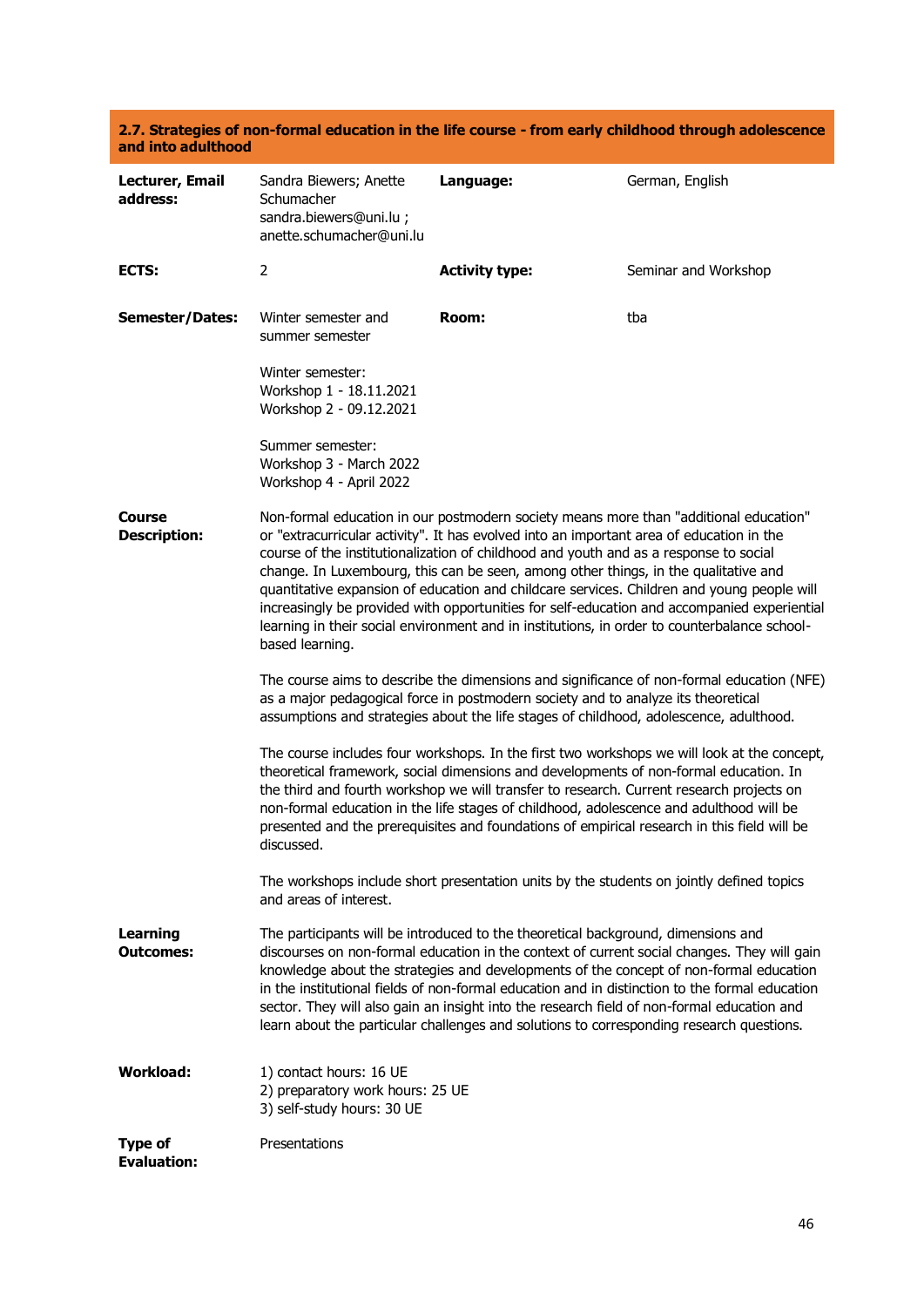**Max. number of participants:**  15 **Admission criteria:** / **Remarks:** /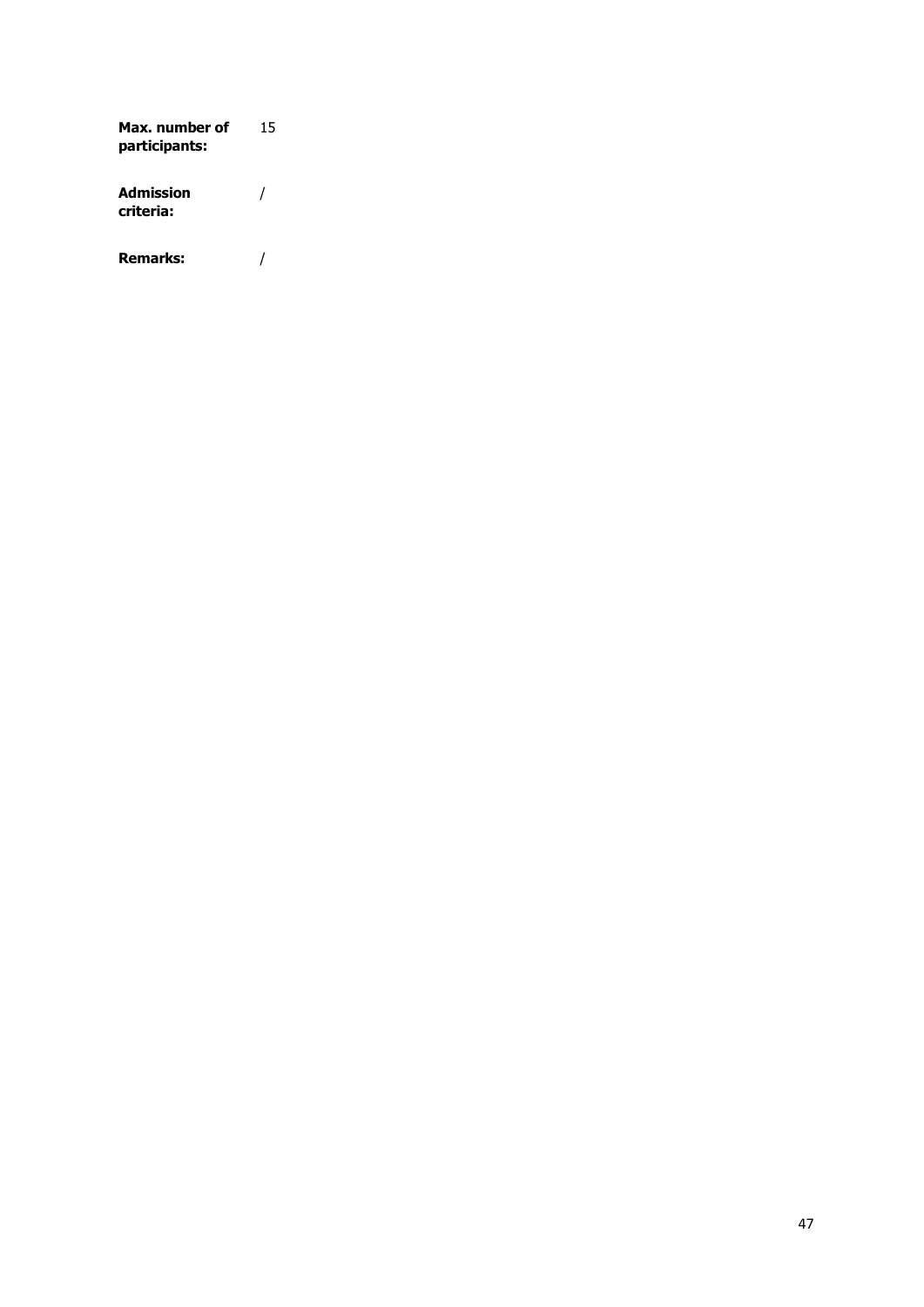# **DOCTORAL PROGRAMME IN PSYCHOLOGY**

# **1. STRAND COLLOQUIA**

| 1.1.<br><b>processes</b>             |                                                                                                                                                                      | Colloquium: Psychological approaches in health, human development and learning                                                                                                                                                                                                                                                                                                                                                             |                    |
|--------------------------------------|----------------------------------------------------------------------------------------------------------------------------------------------------------------------|--------------------------------------------------------------------------------------------------------------------------------------------------------------------------------------------------------------------------------------------------------------------------------------------------------------------------------------------------------------------------------------------------------------------------------------------|--------------------|
| Lecturer, Email<br>address:          | Georges Steffgen and all<br>the colleagues of the<br>department of behavioral<br>sciences with the<br>authorization to supervise<br>a PhD<br>georges.steffgen@uni.lu | Language:                                                                                                                                                                                                                                                                                                                                                                                                                                  | English            |
| ECTS:                                | 2 (granted at end of<br>degree)                                                                                                                                      | <b>Activity type:</b>                                                                                                                                                                                                                                                                                                                                                                                                                      | Colloquium         |
| <b>Semester/Dates:</b>               | Whole year, from October<br>till July; about 12 sessions;<br>duration 90 minutes                                                                                     | Room:                                                                                                                                                                                                                                                                                                                                                                                                                                      | Campus Belval, MSA |
| Course<br><b>Description:</b>        | especially from PhD supervisors.                                                                                                                                     | The colloquium is an in-depth training in contemporary theory and research in<br>psychology, focusing on three main areas: health, human development and learning<br>processes. In the colloquia PhD candidates will present their PhD project. Every session<br>consists of 1 or 2 presentations followed by a discussion. PhD candidates will get<br>detailed and constructive feedback/comments on their PhD projects from the audience |                    |
| <b>Learning</b><br><b>Outcomes:</b>  |                                                                                                                                                                      | To be able to present a research question and project; able to react to (critical)<br>questions; able to participate and discuss on different methodical and research issues                                                                                                                                                                                                                                                               |                    |
| <b>Workload:</b>                     | own presentation                                                                                                                                                     | About 12x90 minutes present at the colloquium and about 10 hours preparation for the                                                                                                                                                                                                                                                                                                                                                       |                    |
| <b>Type of</b><br><b>Evaluation:</b> | T                                                                                                                                                                    |                                                                                                                                                                                                                                                                                                                                                                                                                                            |                    |
| <b>Admission</b><br>criteria:        |                                                                                                                                                                      | PhD candidates in the field of Psychology; research scientist and Post-Doc                                                                                                                                                                                                                                                                                                                                                                 |                    |
| <b>Remarks:</b>                      |                                                                                                                                                                      | Regular participation in a colloquium is obligatory during the whole course of study.<br>ECTS for participation are only awarded at the end of the course of study. However, it is<br>necessary to be registered in this course throughout, i.e. every semester.                                                                                                                                                                           |                    |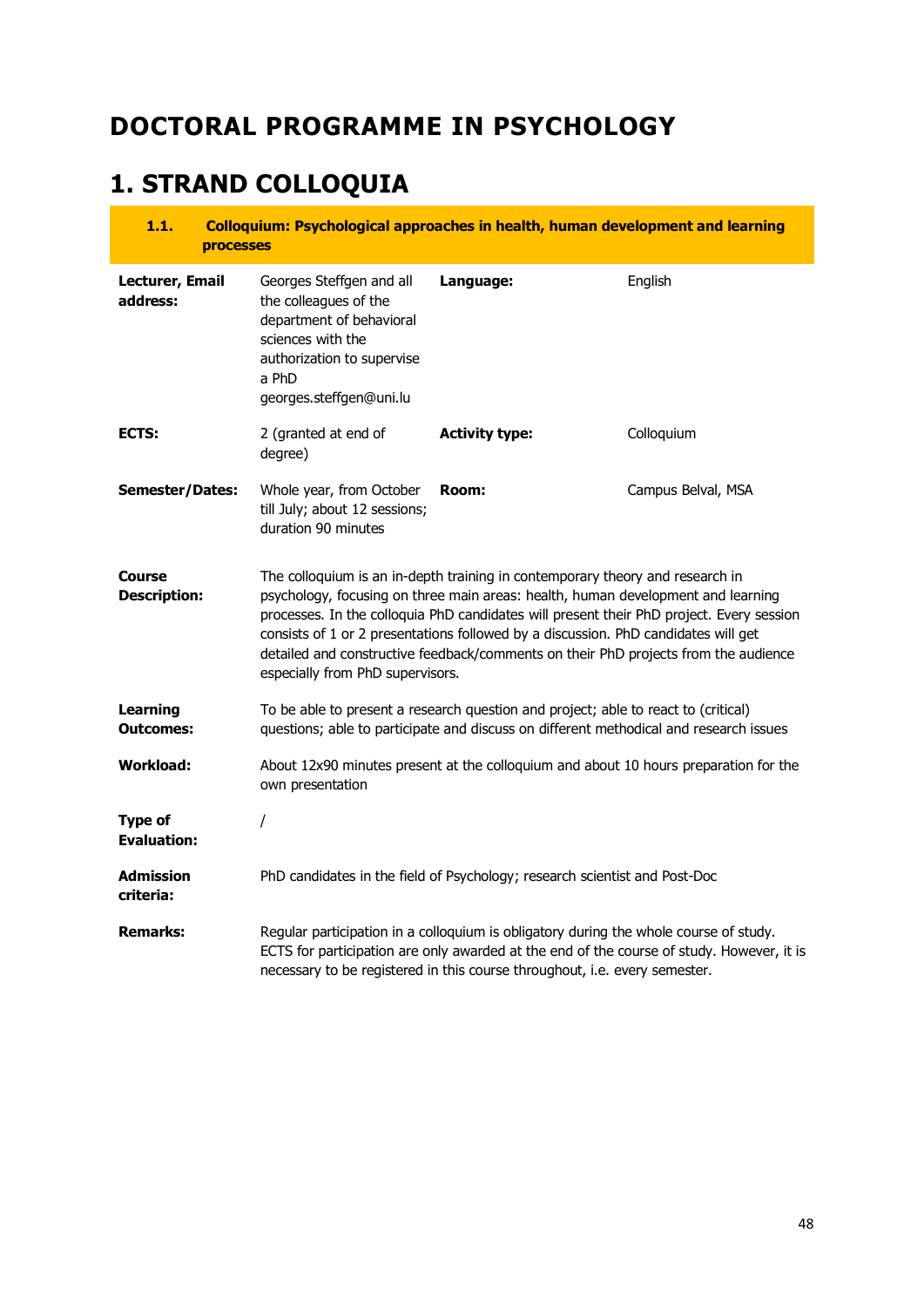# **2A) DISCIPLINARY COURSES**

| 2.1.                                 | Measuring psychological constructs – theory, application, and analysis                                                                                                                                                                                                                                                                                                                                                                                                                                                                                                                                                                                                                                                                                                    |                       |                     |
|--------------------------------------|---------------------------------------------------------------------------------------------------------------------------------------------------------------------------------------------------------------------------------------------------------------------------------------------------------------------------------------------------------------------------------------------------------------------------------------------------------------------------------------------------------------------------------------------------------------------------------------------------------------------------------------------------------------------------------------------------------------------------------------------------------------------------|-----------------------|---------------------|
| Lecturer, Email<br>address:          | Philipp Sonnleitner,<br>Rachel Wollschläger<br>philipp.sonnleitner@uni.lu;<br>rachel.wollschlaeger@uni.lu                                                                                                                                                                                                                                                                                                                                                                                                                                                                                                                                                                                                                                                                 | Language:             | English             |
| ECTS:                                | 2                                                                                                                                                                                                                                                                                                                                                                                                                                                                                                                                                                                                                                                                                                                                                                         | <b>Activity type:</b> | Workshop/Lab-course |
| <b>Semester/Dates:</b>               | Summer semester, mid of<br>summer term 2022/ Friday<br>mornings                                                                                                                                                                                                                                                                                                                                                                                                                                                                                                                                                                                                                                                                                                           | Room:                 | <b>TBD</b>          |
| Course<br><b>Description:</b>        | This course tackles the measurement of psychological constructs. Covering theoretical<br>foundations of psychological measurement in general, test construction, application of<br>questionnaires / tests, and the most common psychometric methods. The students<br>should be able to critically understand, apply, discuss, and evaluate measures of<br>psychological constructs.<br>In detail, the following questions will be answered during the course:<br>What does measurement mean?<br>How are tests/scales constructed in psychology?<br>Which tests are applied to measure what?<br>How are tests/scales applied?<br>What to do with the results and does the expected model fit?<br>What is common practice concerning psychological measurement in academia? |                       |                     |
| <b>Learning</b><br><b>Outcomes:</b>  | The students should be able to critically understand, apply, discuss, and evaluate<br>measures of psychological constructs.                                                                                                                                                                                                                                                                                                                                                                                                                                                                                                                                                                                                                                               |                       |                     |
| Workload:                            | 1) contact hours: $6x$ 3h = 18h;<br>2) preparatory work hours: $6x 1,5h = 9h$ ;<br>3) homework: $6x 2h = 12h$<br>+ written paper 11h                                                                                                                                                                                                                                                                                                                                                                                                                                                                                                                                                                                                                                      |                       |                     |
| <b>Type of</b><br><b>Evaluation:</b> | Written homework/paper                                                                                                                                                                                                                                                                                                                                                                                                                                                                                                                                                                                                                                                                                                                                                    |                       |                     |
| Max. number of<br>participants:      | 15                                                                                                                                                                                                                                                                                                                                                                                                                                                                                                                                                                                                                                                                                                                                                                        |                       |                     |
| <b>Admission</b><br>criteria:        | basic R-skills                                                                                                                                                                                                                                                                                                                                                                                                                                                                                                                                                                                                                                                                                                                                                            |                       |                     |
| <b>Remarks:</b>                      | The participants are asked to write a reflective essay after every session, answering two<br>questions related to the session's topic and transferring the respective contents to their<br>own field of study/PhD project. Further, all participants are required to discuss a self-<br>selected paper from the European Journal of Psychological Assessment, which matches<br>their own field of study. Active and regular participation will be assumed (max. 1 missed<br>class, last sessions are obligatory).<br>This course is a DISCIPLINARY COURSE for Psychology, but<br><b>INTERDISCIPLINARY for all other Doctoral Programmes.</b>                                                                                                                              |                       |                     |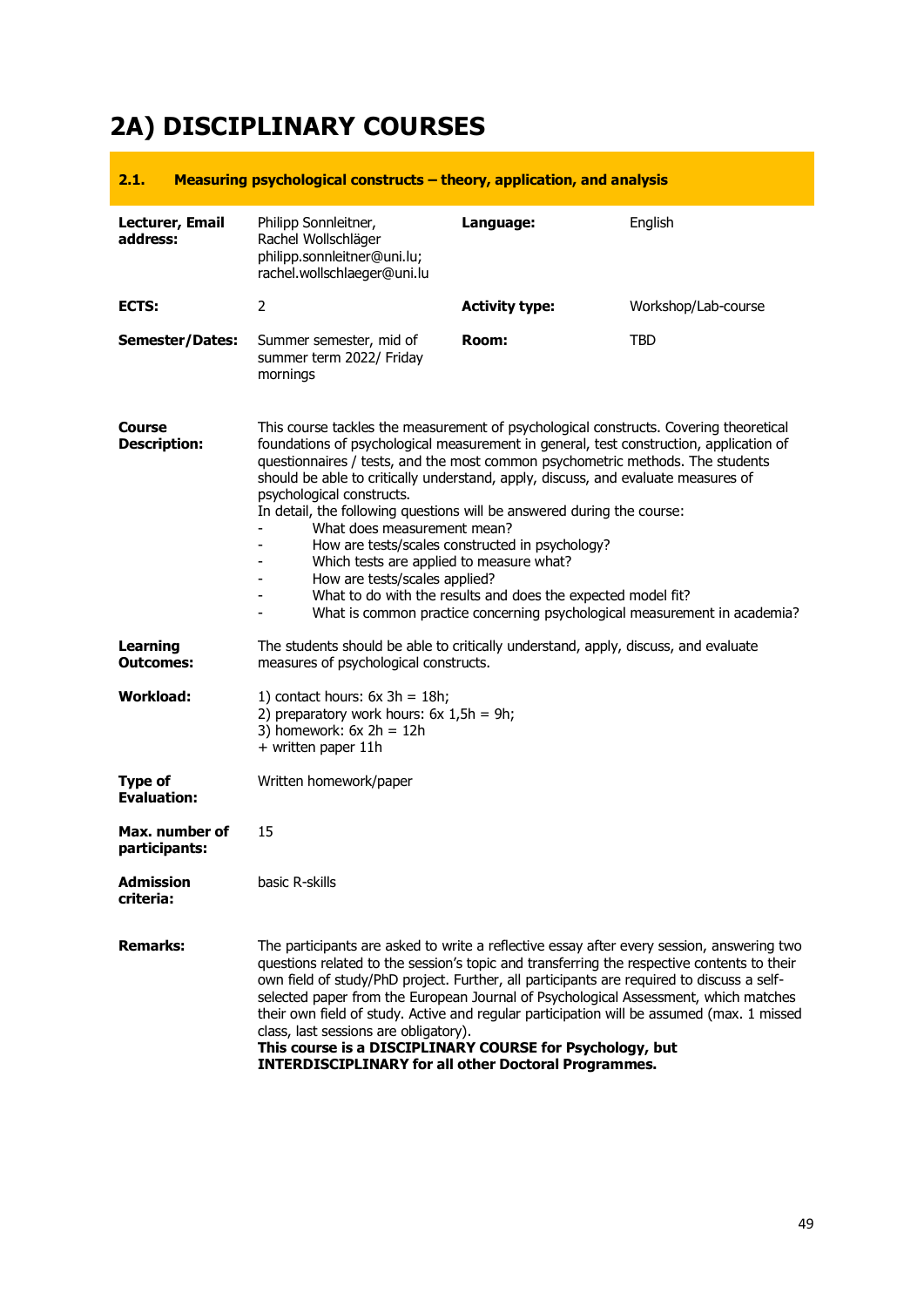# **2B) INTERDISCIPLINARY COURSES**

#### **2.2. Is the self special? Psychological, neuroscientific and philosophical perspectives on our sense of self and identity**

| Lecturer, Email<br>address:   | Professor Manos Tsakiris will lead<br>and coordinate this seminar series<br>but for some of the seminars we<br>expect that guest lecturers will<br>participate to speak about their own<br>disciplinary perspective on the<br>question of self-awareness.<br>manos.tsakiris@rhul.ac.uk<br>Georges Steffgen<br>georges.steffgen@uni.lu                                                                                                                                                                                                                                                                                                                                                                                                                                                                                                                                                                                                                                                                                                                                                                                                                                                                                                                                                                                                                                                                                                                                                                                                     | Language:             | English |
|-------------------------------|-------------------------------------------------------------------------------------------------------------------------------------------------------------------------------------------------------------------------------------------------------------------------------------------------------------------------------------------------------------------------------------------------------------------------------------------------------------------------------------------------------------------------------------------------------------------------------------------------------------------------------------------------------------------------------------------------------------------------------------------------------------------------------------------------------------------------------------------------------------------------------------------------------------------------------------------------------------------------------------------------------------------------------------------------------------------------------------------------------------------------------------------------------------------------------------------------------------------------------------------------------------------------------------------------------------------------------------------------------------------------------------------------------------------------------------------------------------------------------------------------------------------------------------------|-----------------------|---------|
| ECTS:                         | 2                                                                                                                                                                                                                                                                                                                                                                                                                                                                                                                                                                                                                                                                                                                                                                                                                                                                                                                                                                                                                                                                                                                                                                                                                                                                                                                                                                                                                                                                                                                                         | <b>Activity type:</b> | Seminar |
| Semester/Dates:               | Winter semester                                                                                                                                                                                                                                                                                                                                                                                                                                                                                                                                                                                                                                                                                                                                                                                                                                                                                                                                                                                                                                                                                                                                                                                                                                                                                                                                                                                                                                                                                                                           | Room:                 | tbd     |
| Course<br><b>Description:</b> | Questions about the nature of self-awareness are steeped in cultural, philosophical and<br>scientific debates that have dominated the history of human thought. Epistemological<br>and methodological advances in psychological sciences and neuroscience at the end of<br>the 20th century have allegedly succeeded in developing a scientific understanding of<br>self-awareness. Nevertheless, there are as many definitions of self as psychologists<br>working in this area. This series of seminar will attempt to understand this vibrant yet<br>problematic field of research. Modern psychology has long focused on the importance of<br>the body as the starting point of the self. We will therefore start from the experience of<br>one's body and try to understand how this experience scaffolds our sense of self and<br>identity, both in neurophysiological, affective and psychological terms, but also how we<br>can use this concept of selfhood to understand human sociality and aspects of our<br>socio-political world. The seminars will focus on:<br>• The phylogenetic and ontogenetic study of the self,<br>• The experience of one's body and our sense of owning this body (i.e sense of body-<br>ownership) and controlling it (i.e sense of agency)<br>. The abnormalities in the experience of selfhood as evidence in neuropsychiatric and<br>neuropsychological syndromes<br>. The interoceptive and affective basis of the self<br>• The social consequences of the mental representation of the self |                       |         |
| Learning<br><b>Outcomes:</b>  | Students attending this course will acquire an in-depth knowledge of the main concepts,<br>methods and findings in the neuroscientific study of embodiment and selfhood, and<br>their relevance for a range of psychological sub-disciplines and other related disciplines<br>from the humanities and social sciences. Through their own presentation of key papers<br>in this area of research, they will develop their critical skills by assessing the state-of-<br>the-art and also pointing to future directions.                                                                                                                                                                                                                                                                                                                                                                                                                                                                                                                                                                                                                                                                                                                                                                                                                                                                                                                                                                                                                    |                       |         |
| Workload:                     | 50 hours in total (18 hours of teaching $= 12$ hours lecture $+ 6$ hours presentation of<br>students).                                                                                                                                                                                                                                                                                                                                                                                                                                                                                                                                                                                                                                                                                                                                                                                                                                                                                                                                                                                                                                                                                                                                                                                                                                                                                                                                                                                                                                    |                       |         |

**Type of Evaluation:** Presentation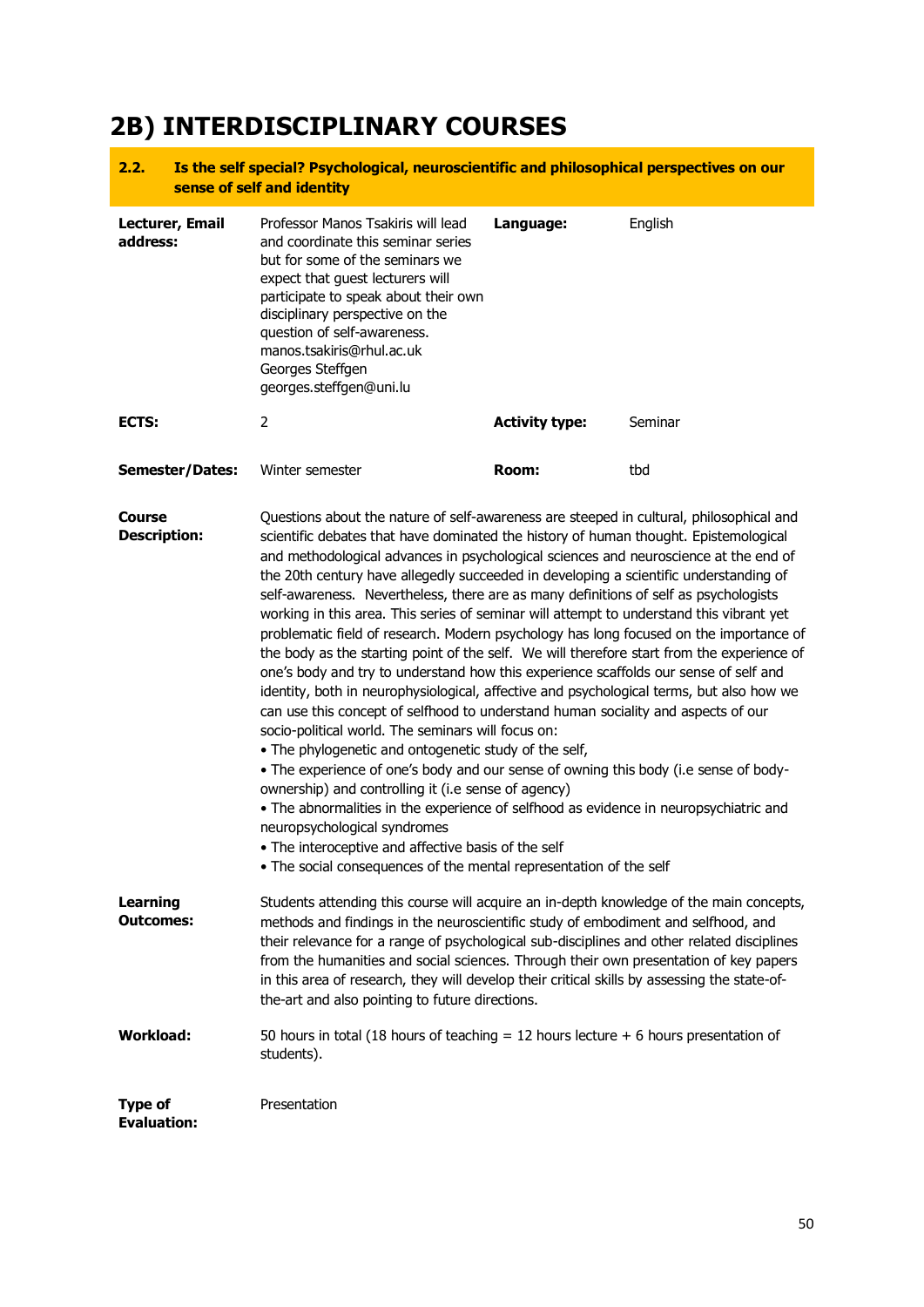**Admission criteria:** Any graduate students in humanities, social sciences, behavioral and cognitive sciences.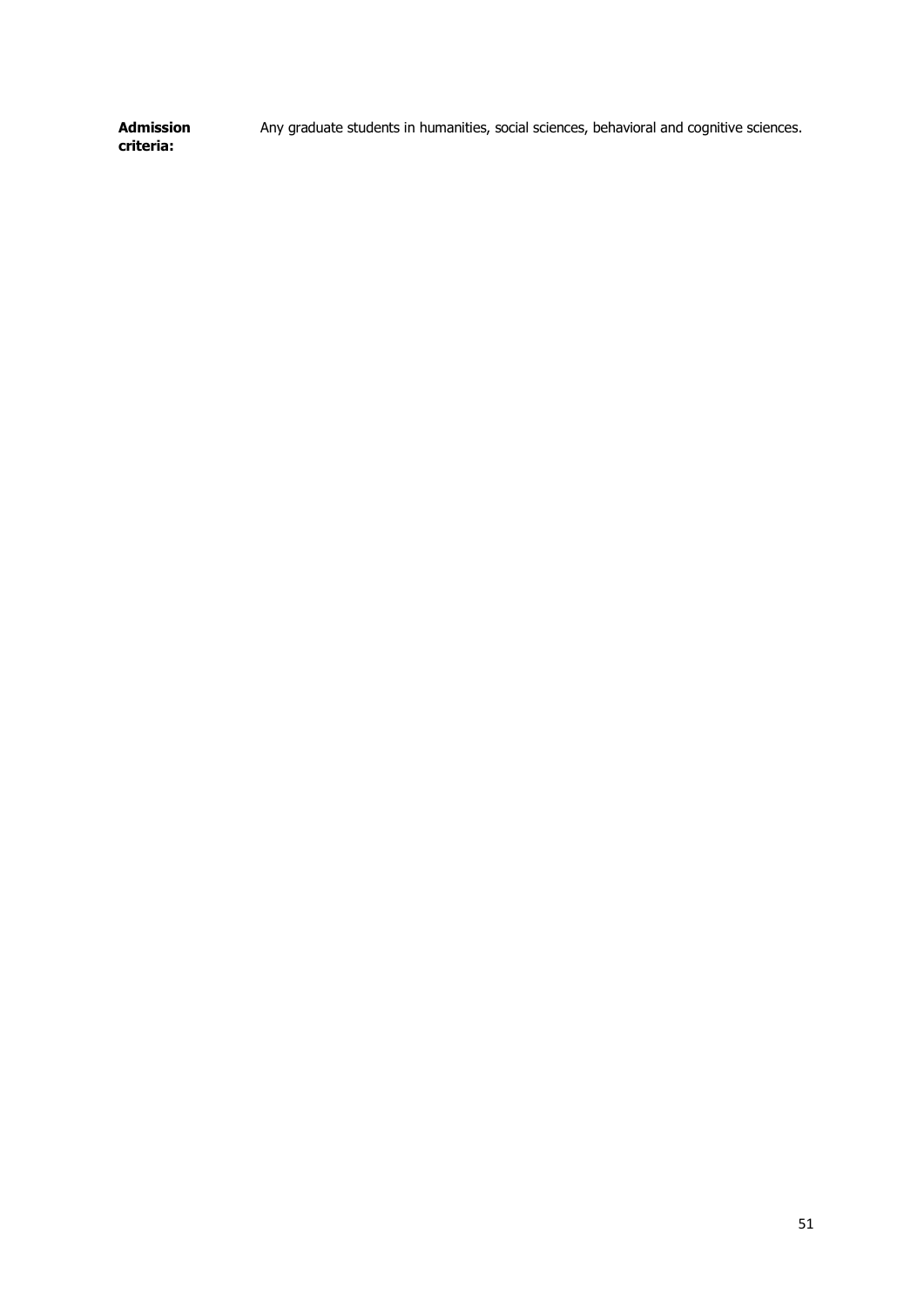### **2.3. An introduction to network analysis for psychologists and neuroscientists**

| Lecturer, Email<br>address:          | Invited speaker:<br>Alexandre Heeren<br>alexandre.heeren@uclouvain.be                                                                                                                                                                                                                                                                                                                                                                                                                                                                                                                                                                                                                                                                                                                                                                                                                                                                                                                                                                                                                                                                                                                          | Language:             | English    |
|--------------------------------------|------------------------------------------------------------------------------------------------------------------------------------------------------------------------------------------------------------------------------------------------------------------------------------------------------------------------------------------------------------------------------------------------------------------------------------------------------------------------------------------------------------------------------------------------------------------------------------------------------------------------------------------------------------------------------------------------------------------------------------------------------------------------------------------------------------------------------------------------------------------------------------------------------------------------------------------------------------------------------------------------------------------------------------------------------------------------------------------------------------------------------------------------------------------------------------------------|-----------------------|------------|
| ECTS:                                | 1                                                                                                                                                                                                                                                                                                                                                                                                                                                                                                                                                                                                                                                                                                                                                                                                                                                                                                                                                                                                                                                                                                                                                                                              | <b>Activity type:</b> | Workshop   |
| <b>Semester/Dates:</b>               | Summer Semester, tba                                                                                                                                                                                                                                                                                                                                                                                                                                                                                                                                                                                                                                                                                                                                                                                                                                                                                                                                                                                                                                                                                                                                                                           | Room:                 | <b>TBA</b> |
| Course<br><b>Description:</b>        | Graph theory and network analysis have recently started to infiltrate psychology and<br>neuroscience, especially in research programs dealing with huge data sets and<br>connectivity issues.<br>Accordingly, this course will provide a general overview graph theory and network<br>analysis. Illustrations on real data sets will be provided throughout the workshop. Given<br>the diversity of the audience, examples will be ranging to the study of social networks to<br>brain networks and symptoms connectivity.<br>Course participants will:<br>- become familiar with general notions of graph theory and network analysis<br>- learn how to model network data using R, to implement algorithms from the field of<br>graph theory (e.g., community detection, smallwordness), and to use tools from data<br>science (e.g., graphical Lasso) to optimize network estimation and visualization<br>- understand the advantages, challenges, and limitations of network analysis in<br>comparison to usual data analytical approaches<br>- and become able to critically assess papers dealing with network analysis and graph<br>theory in the field of psychology and neuroscience. |                       |            |
| <b>Learning</b><br><b>Outcomes:</b>  | see above                                                                                                                                                                                                                                                                                                                                                                                                                                                                                                                                                                                                                                                                                                                                                                                                                                                                                                                                                                                                                                                                                                                                                                                      |                       |            |
| <b>Workload:</b>                     | 25 hours, 15 contact hours, 2 preparatory work hours, 8 self-study hours                                                                                                                                                                                                                                                                                                                                                                                                                                                                                                                                                                                                                                                                                                                                                                                                                                                                                                                                                                                                                                                                                                                       |                       |            |
| <b>Type of</b><br><b>Evaluation:</b> | Written homework/paper                                                                                                                                                                                                                                                                                                                                                                                                                                                                                                                                                                                                                                                                                                                                                                                                                                                                                                                                                                                                                                                                                                                                                                         |                       |            |
| Max. number of<br>participants:      | 15                                                                                                                                                                                                                                                                                                                                                                                                                                                                                                                                                                                                                                                                                                                                                                                                                                                                                                                                                                                                                                                                                                                                                                                             |                       |            |
| <b>Admission</b><br>criteria:        | basic knowledge in statistics (introductory level)                                                                                                                                                                                                                                                                                                                                                                                                                                                                                                                                                                                                                                                                                                                                                                                                                                                                                                                                                                                                                                                                                                                                             |                       |            |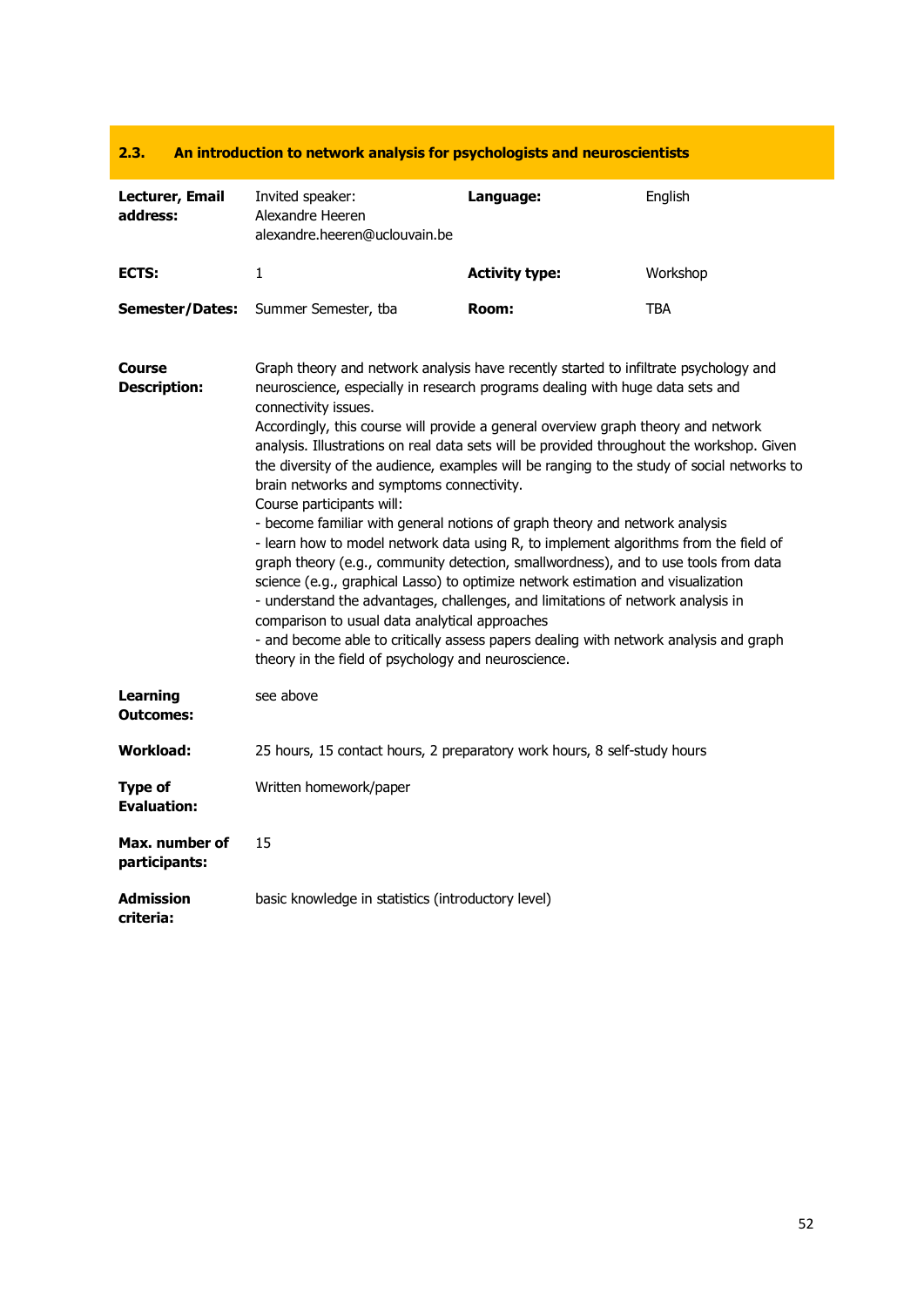|                                                  | <b>Intergenerational Family Relations in Cultural Contexts</b>                                                                                                                                                                                                                                                                                                                                                                                                                                                                                                                                                               | 2000 THE PUT OF SHIP IS AN ONE OF A SHIP OF A SHIP IS A SHIP OF A SHIP IS A SHIP OF A SHIP OF A SHIP OF A SHIP                                                                                                                                                                                                                                                                                                                                                                                                                                                                            |                       |
|--------------------------------------------------|------------------------------------------------------------------------------------------------------------------------------------------------------------------------------------------------------------------------------------------------------------------------------------------------------------------------------------------------------------------------------------------------------------------------------------------------------------------------------------------------------------------------------------------------------------------------------------------------------------------------------|-------------------------------------------------------------------------------------------------------------------------------------------------------------------------------------------------------------------------------------------------------------------------------------------------------------------------------------------------------------------------------------------------------------------------------------------------------------------------------------------------------------------------------------------------------------------------------------------|-----------------------|
| Lecturer, Email<br>address:                      | Isabelle Albert, Thomas<br>Boll, Elke Murdock, Jaan<br>Valsiner and further invited<br>speakers<br>isabelle.albert@uni.lu;<br>thomas.boll@uni.lu;<br>elke.murdock@uni.lu;<br>jvalsiner@gmail.com                                                                                                                                                                                                                                                                                                                                                                                                                             | Language:                                                                                                                                                                                                                                                                                                                                                                                                                                                                                                                                                                                 | English/German/French |
| ECTS:                                            | 2                                                                                                                                                                                                                                                                                                                                                                                                                                                                                                                                                                                                                            | <b>Activity type:</b>                                                                                                                                                                                                                                                                                                                                                                                                                                                                                                                                                                     | Summer School         |
| <b>Semester/Dates:</b>                           | Summer semester,<br>June 2022                                                                                                                                                                                                                                                                                                                                                                                                                                                                                                                                                                                                | Room:                                                                                                                                                                                                                                                                                                                                                                                                                                                                                                                                                                                     | <b>TBA</b>            |
| <b>Course</b><br><b>Description:</b>             |                                                                                                                                                                                                                                                                                                                                                                                                                                                                                                                                                                                                                              | The summer school is dedicated to bringing the advanced know-how in contemporary<br>cultural psychology to the students and to provide an arena of guidance for the<br>implementation of that know-how into the research projects of the participants. The<br>focus of this year's summer school is on intergenerational family relations in cultural<br>contexts. In particular we will explore transmission of values, family memories and<br>family histories. We will look at the processes of meaning making, autonomy,<br>relatedness and ambivalence through the lense of culture. |                       |
| <b>Learning</b><br><b>Outcomes:</b>              | The students will learn to critically review their respective research projects in light of<br>the frameworks of cultural psychology. Students will be encouraged to develop<br>approaches to overcome limitations. Students will also get a chance to prepare<br>publishable materials, based on their critical reflections, which could be published as<br>part of the international book series Perspectives on Human Development (Information<br>Age Publishers, USA). Key learning objectives can be summarized as - developing<br>critical and constructive reflections and turning these into a publishable material. |                                                                                                                                                                                                                                                                                                                                                                                                                                                                                                                                                                                           |                       |
| <b>Workload:</b>                                 | hours                                                                                                                                                                                                                                                                                                                                                                                                                                                                                                                                                                                                                        | Pre-reading: 10 hours; Poster; Summer school attendance: 3 full days; Homework: 10                                                                                                                                                                                                                                                                                                                                                                                                                                                                                                        |                       |
| <b>Type of</b><br>Evaluation:                    |                                                                                                                                                                                                                                                                                                                                                                                                                                                                                                                                                                                                                              |                                                                                                                                                                                                                                                                                                                                                                                                                                                                                                                                                                                           |                       |
| Max. number of<br>participants:                  | 15                                                                                                                                                                                                                                                                                                                                                                                                                                                                                                                                                                                                                           |                                                                                                                                                                                                                                                                                                                                                                                                                                                                                                                                                                                           |                       |
| <b>Admission</b><br>criteria:<br><b>Remarks:</b> | the Luxembourg School of Cultural Psychology.                                                                                                                                                                                                                                                                                                                                                                                                                                                                                                                                                                                | Even though this summer school is offered within the Psychology Track it is open to<br>students from other disciplines. Guest speakers will be invited to the core team of<br>researchers. Participants will prepare publishable materials for an Annual Report from                                                                                                                                                                                                                                                                                                                      |                       |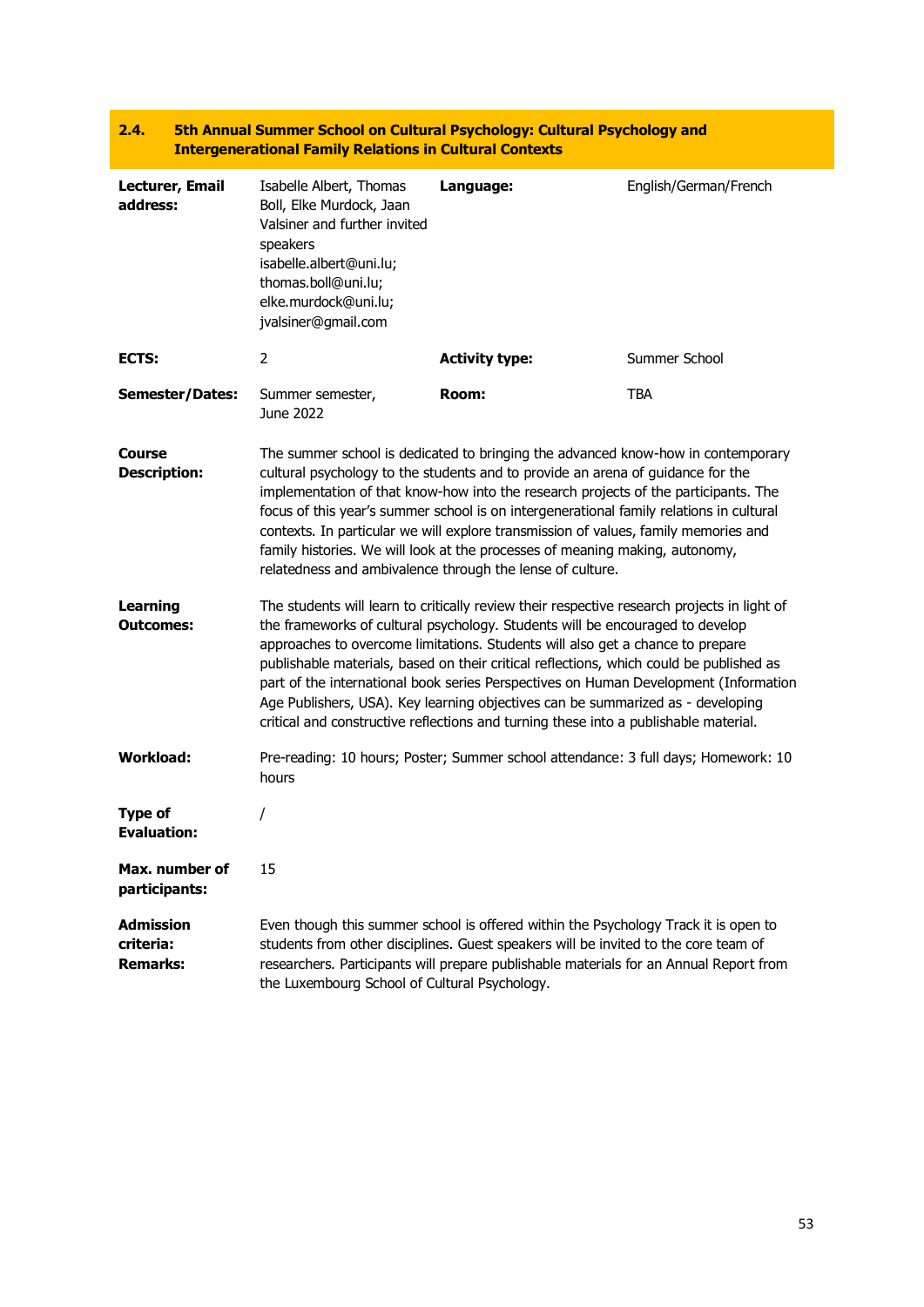| 2.5.                                 | in Science             | <b>Academic Science Communication - Understanding Scientific Discourse and New Directions</b>                                                                                                                                                                                                                                                                                                                                                                                                                                                                                                                                                                                                                                          |                                                                                                                                                                                                                                                                                                                                                                                                                                                                                                                                                          |                                                                                                                                                                                         |  |
|--------------------------------------|------------------------|----------------------------------------------------------------------------------------------------------------------------------------------------------------------------------------------------------------------------------------------------------------------------------------------------------------------------------------------------------------------------------------------------------------------------------------------------------------------------------------------------------------------------------------------------------------------------------------------------------------------------------------------------------------------------------------------------------------------------------------|----------------------------------------------------------------------------------------------------------------------------------------------------------------------------------------------------------------------------------------------------------------------------------------------------------------------------------------------------------------------------------------------------------------------------------------------------------------------------------------------------------------------------------------------------------|-----------------------------------------------------------------------------------------------------------------------------------------------------------------------------------------|--|
| address:                             | Lecturer, Email        | Dr. Philipp Sischka, Miriam-<br>Linnea Hale<br>philipp.sischka@uni.lu;<br>miriam-linnea.hale@uni.lu                                                                                                                                                                                                                                                                                                                                                                                                                                                                                                                                                                                                                                    | Language:                                                                                                                                                                                                                                                                                                                                                                                                                                                                                                                                                | English                                                                                                                                                                                 |  |
| ECTS:                                |                        | $\overline{2}$                                                                                                                                                                                                                                                                                                                                                                                                                                                                                                                                                                                                                                                                                                                         | <b>Activity type:</b>                                                                                                                                                                                                                                                                                                                                                                                                                                                                                                                                    | Seminar                                                                                                                                                                                 |  |
|                                      | <b>Semester/Dates:</b> | Summer Semester                                                                                                                                                                                                                                                                                                                                                                                                                                                                                                                                                                                                                                                                                                                        | Room:                                                                                                                                                                                                                                                                                                                                                                                                                                                                                                                                                    | tba                                                                                                                                                                                     |  |
| <b>Course</b><br><b>Description:</b> |                        |                                                                                                                                                                                                                                                                                                                                                                                                                                                                                                                                                                                                                                                                                                                                        | In this course PhD students learn to communicate current scientific topics and discourses in<br>psychological science to Masters (and Bachelor) level students in psychology (open to other<br>disciplines). Topics may include, but are not limited to:                                                                                                                                                                                                                                                                                                 |                                                                                                                                                                                         |  |
|                                      |                        | • Current discourses<br>• New specific methods, their uses and limitations<br>• New directions in research                                                                                                                                                                                                                                                                                                                                                                                                                                                                                                                                                                                                                             |                                                                                                                                                                                                                                                                                                                                                                                                                                                                                                                                                          |                                                                                                                                                                                         |  |
|                                      |                        | benefits or solutions.                                                                                                                                                                                                                                                                                                                                                                                                                                                                                                                                                                                                                                                                                                                 | Students are asked to choose a topic. The aim is to each plan and lead a session with the<br>Masters students in which the PhD students present this topic, giving a general<br>introduction, placing it in the context of current (psychological) science and then initiating a<br>discussion with the audience about this topic. The focus here is not on teaching the<br>Masters students the specific application of a new method, but furthering a deeper<br>understanding of the topic or method, by discussing the relevance, potential problems, |                                                                                                                                                                                         |  |
|                                      |                        | Potential topics that could be chosen are:<br>· Problematic science (replication crisis, p-hacking, ) and possible solutions<br>(preregistration, Open Science,)<br>• Specification Curve Analysis<br>• Latent variable modeling (e.g., Exploratory Structural Equation Modeling, Latent Class &<br>Transition Analysis, Network analysis, New developments in Factor Analysis and Structural<br>Equation Modeling, Item Response Theory)<br>• Modern Missing Data Techniques (e.g., multiple Imputation)<br>• Preprocessing adjustments (e.g., Propensity Score Analysis, Entropy Balancing)<br>• Modern Longitudinal Data Analysis (e.g., Random Intercept Cross-Lagged Panel Model)<br>• Text Mining<br>• Web Crawling<br>$\bullet$ |                                                                                                                                                                                                                                                                                                                                                                                                                                                                                                                                                          |                                                                                                                                                                                         |  |
| <b>Learning</b><br><b>Outcomes:</b>  |                        | and direct critical and constructive discussions about those topics with the graduate<br>students. Through this they will be able to provide an opportunity to their students to<br>engage with current research trends and discourses and guide them to a deeper<br>understanding.                                                                                                                                                                                                                                                                                                                                                                                                                                                    |                                                                                                                                                                                                                                                                                                                                                                                                                                                                                                                                                          | Students will learn to communicate current topics, new methods and current discourses in<br>(psychological) science to graduate students in Masters programs. They will be able to hold |  |
| <b>Workload:</b>                     |                        | 19.5h contact hours<br>(13 x 90-minutes, 1 planning and organization introductory session and 12 sessions on<br>chosen topics led by PhD candidates with an audience of graduate students)                                                                                                                                                                                                                                                                                                                                                                                                                                                                                                                                             |                                                                                                                                                                                                                                                                                                                                                                                                                                                                                                                                                          |                                                                                                                                                                                         |  |
|                                      |                        | 30h preparation and self-study                                                                                                                                                                                                                                                                                                                                                                                                                                                                                                                                                                                                                                                                                                         |                                                                                                                                                                                                                                                                                                                                                                                                                                                                                                                                                          |                                                                                                                                                                                         |  |
| <b>Type of</b><br><b>Evaluation:</b> |                        | with graduate students and fellow PhD students).                                                                                                                                                                                                                                                                                                                                                                                                                                                                                                                                                                                                                                                                                       |                                                                                                                                                                                                                                                                                                                                                                                                                                                                                                                                                          | Students will be evaluated based on the session they lead (presentation for and discussion                                                                                              |  |
| participants:                        | Max. number of         | 12                                                                                                                                                                                                                                                                                                                                                                                                                                                                                                                                                                                                                                                                                                                                     |                                                                                                                                                                                                                                                                                                                                                                                                                                                                                                                                                          |                                                                                                                                                                                         |  |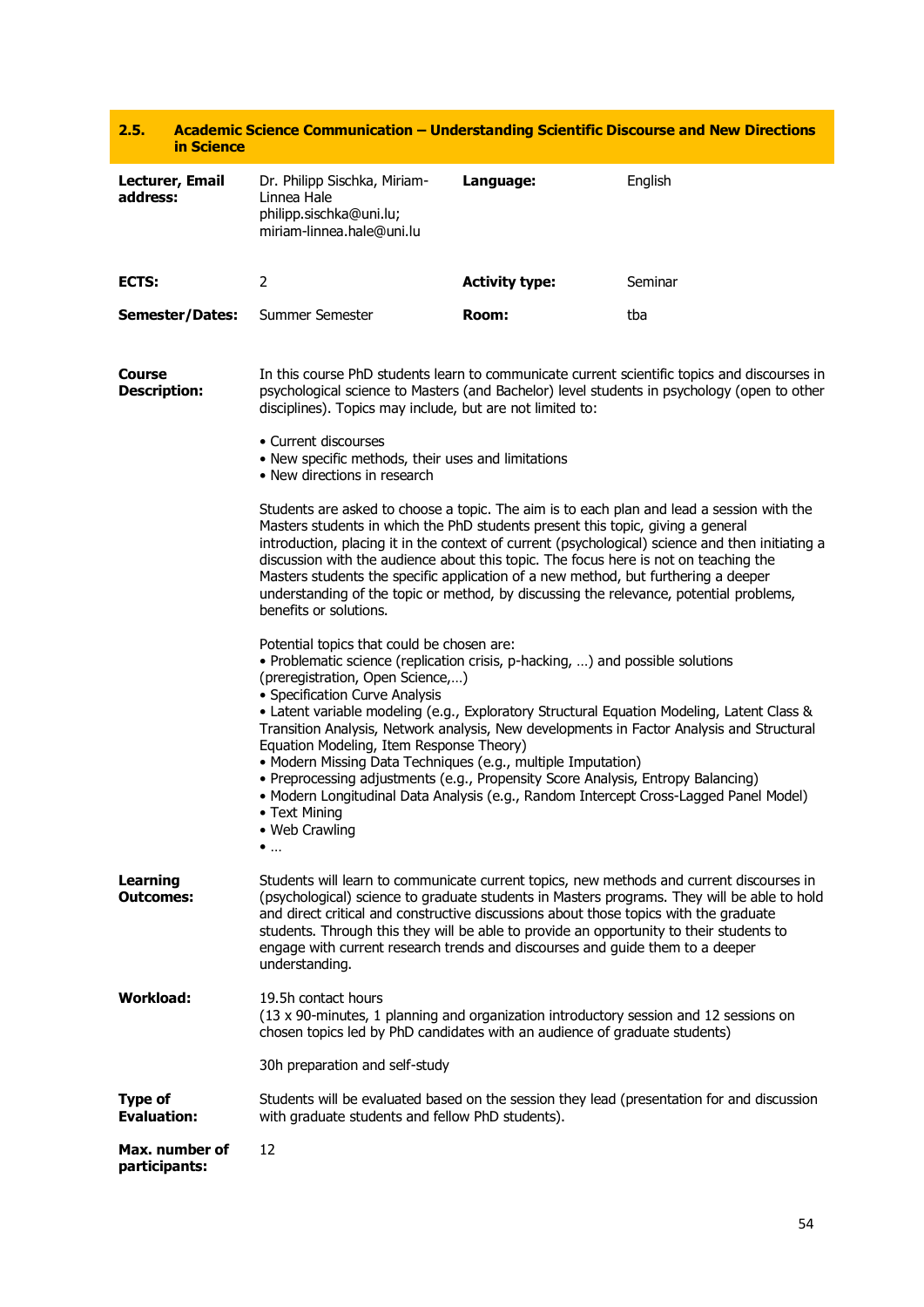| Admission<br>criteria: |                                                                                                                                                                                                                                                                                       |
|------------------------|---------------------------------------------------------------------------------------------------------------------------------------------------------------------------------------------------------------------------------------------------------------------------------------|
| <b>Remarks:</b>        | We have agreed with the course director of the Master in Psychology: Psychological<br>Intervention, Prof. Georges Steffgen, that the sessions led by the PhD candidates can be<br>attended by graduate students from this program. Participants receive an attendance<br>certificate. |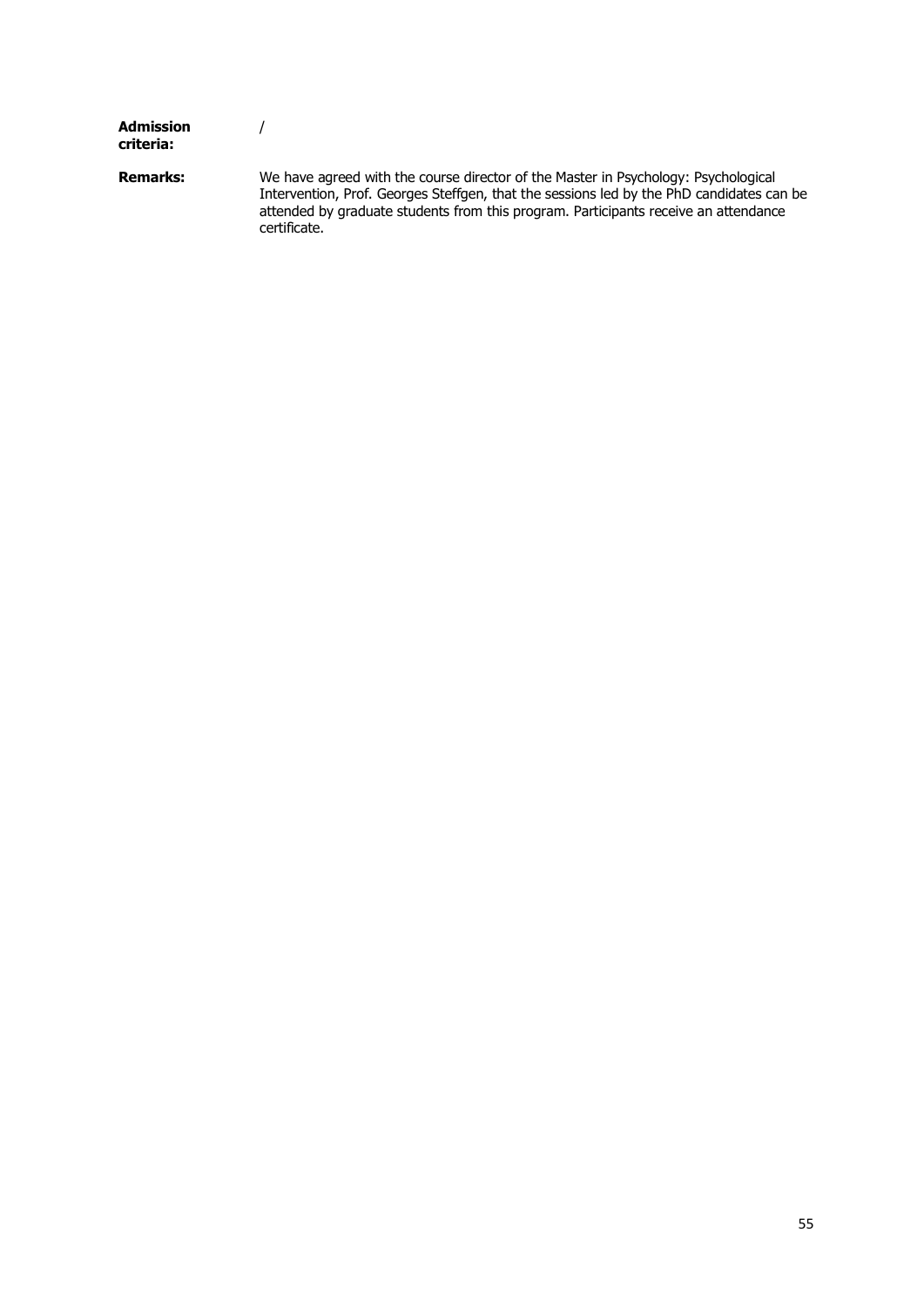# **3. INTERDISCIPLINARY COURSES OFFERED BY MORE THAN ONE DOCTORAL PROGRAMME**

#### **3.1. An introduction to user experience design and evaluation methods**

| Lecturer, Email<br>address:          | Vincent Koenig, Carine<br>Lallemand;<br>vincent.koenig@uni.lu;<br>carine.lallemand@uni.lu                                                                                                                                                                                                                                                                                                                                                                                                                                                                                                                                                                                                                                                                                                                                                                                                                                                                                                                                                                                                                                                                                                                                                                                                                                                                                                                                                                                   | Language:             | English                                    |
|--------------------------------------|-----------------------------------------------------------------------------------------------------------------------------------------------------------------------------------------------------------------------------------------------------------------------------------------------------------------------------------------------------------------------------------------------------------------------------------------------------------------------------------------------------------------------------------------------------------------------------------------------------------------------------------------------------------------------------------------------------------------------------------------------------------------------------------------------------------------------------------------------------------------------------------------------------------------------------------------------------------------------------------------------------------------------------------------------------------------------------------------------------------------------------------------------------------------------------------------------------------------------------------------------------------------------------------------------------------------------------------------------------------------------------------------------------------------------------------------------------------------------------|-----------------------|--------------------------------------------|
| <b>ECTS:</b>                         | 2                                                                                                                                                                                                                                                                                                                                                                                                                                                                                                                                                                                                                                                                                                                                                                                                                                                                                                                                                                                                                                                                                                                                                                                                                                                                                                                                                                                                                                                                           | <b>Activity type:</b> | Seminar (participative and<br>interactive) |
| <b>Semester/Dates:</b>               | Summer semester, dates tbd                                                                                                                                                                                                                                                                                                                                                                                                                                                                                                                                                                                                                                                                                                                                                                                                                                                                                                                                                                                                                                                                                                                                                                                                                                                                                                                                                                                                                                                  | Room:                 | User lab $(MSH + 1)$                       |
| Course<br><b>Description:</b>        | The ever-growing trend for digital tools is confronting PhD candidates with new<br>challenges when it comes to designing or evaluating technologies and underlying<br>services. The present seminar blends foundational and methodological contents with<br>applied exercises to train the participating students in getting familiar with the most<br>important tools drawn from the field of Human-Computer Interaction (HCI) and User<br>Experience (UX) design. It will help them choosing the right methods for their research<br>objectives and enabling them to apply the methods in the lab and in the field.<br>Participants will understand the process of designing and evaluating how humans<br>interact with technology; they will gain a better understanding of pragmatic (cf. utility,<br>usability) and experiential (pragmatic, emotional, hedonic; cf. user experience)<br>properties shaping these interactions. Designing for optimal user experiences and<br>increased technological acceptance will be an asset for the participants' projects.<br>The PhD candidates' own use cases will be addressed throughout the sessions in hands-<br>on activities; additional concrete use cases might be suggested for participants who are<br>not ready to use their own use case. Computer-Based Assessment - CBA, socio-<br>technical security and digital history have been the most frequent use cases, but other<br>use cases will suit just as well. |                       |                                            |
| Learning<br><b>Outcomes:</b>         | Understand the multi- and inter-disciplinary approach required when focusing on<br>technology-intensive research topics.<br>Discover the user-centred design process along with design thinking philosophy and<br>methods.<br>Learn how to choose the most appropriate methods to support your research, and how<br>to apply them efficiently, and in compliance with ethical standards.<br>Learn to take HCI design and evaluation decisions, based on empirical data (both<br>quantitative and qualitative).<br>Learn to apply methods in the lab and in the field for supporting optimal user<br>experiences.                                                                                                                                                                                                                                                                                                                                                                                                                                                                                                                                                                                                                                                                                                                                                                                                                                                            |                       |                                            |
| <b>Workload:</b>                     | $50+$ total<br>28h training; min. 32h of preparation and self-study                                                                                                                                                                                                                                                                                                                                                                                                                                                                                                                                                                                                                                                                                                                                                                                                                                                                                                                                                                                                                                                                                                                                                                                                                                                                                                                                                                                                         |                       |                                            |
| <b>Type of</b><br><b>Evaluation:</b> | Practical exam                                                                                                                                                                                                                                                                                                                                                                                                                                                                                                                                                                                                                                                                                                                                                                                                                                                                                                                                                                                                                                                                                                                                                                                                                                                                                                                                                                                                                                                              |                       |                                            |
| Max. number of<br>participants:      | 15                                                                                                                                                                                                                                                                                                                                                                                                                                                                                                                                                                                                                                                                                                                                                                                                                                                                                                                                                                                                                                                                                                                                                                                                                                                                                                                                                                                                                                                                          |                       |                                            |
| <b>Admission</b><br>criteria:        | PhD candidates concerned with technology and the experiential or efficient use of that<br>technology by their users. PhD candidates from the interdisciplinary field of IT and<br>Psychology/Education e.g. Human-Computer-Interaction, (socio-technical security,<br>digital history, ).<br>PhD candidates should be prepared to use their own project as a use case they are                                                                                                                                                                                                                                                                                                                                                                                                                                                                                                                                                                                                                                                                                                                                                                                                                                                                                                                                                                                                                                                                                              |                       |                                            |

going to develop hands-on over the course of this seminar.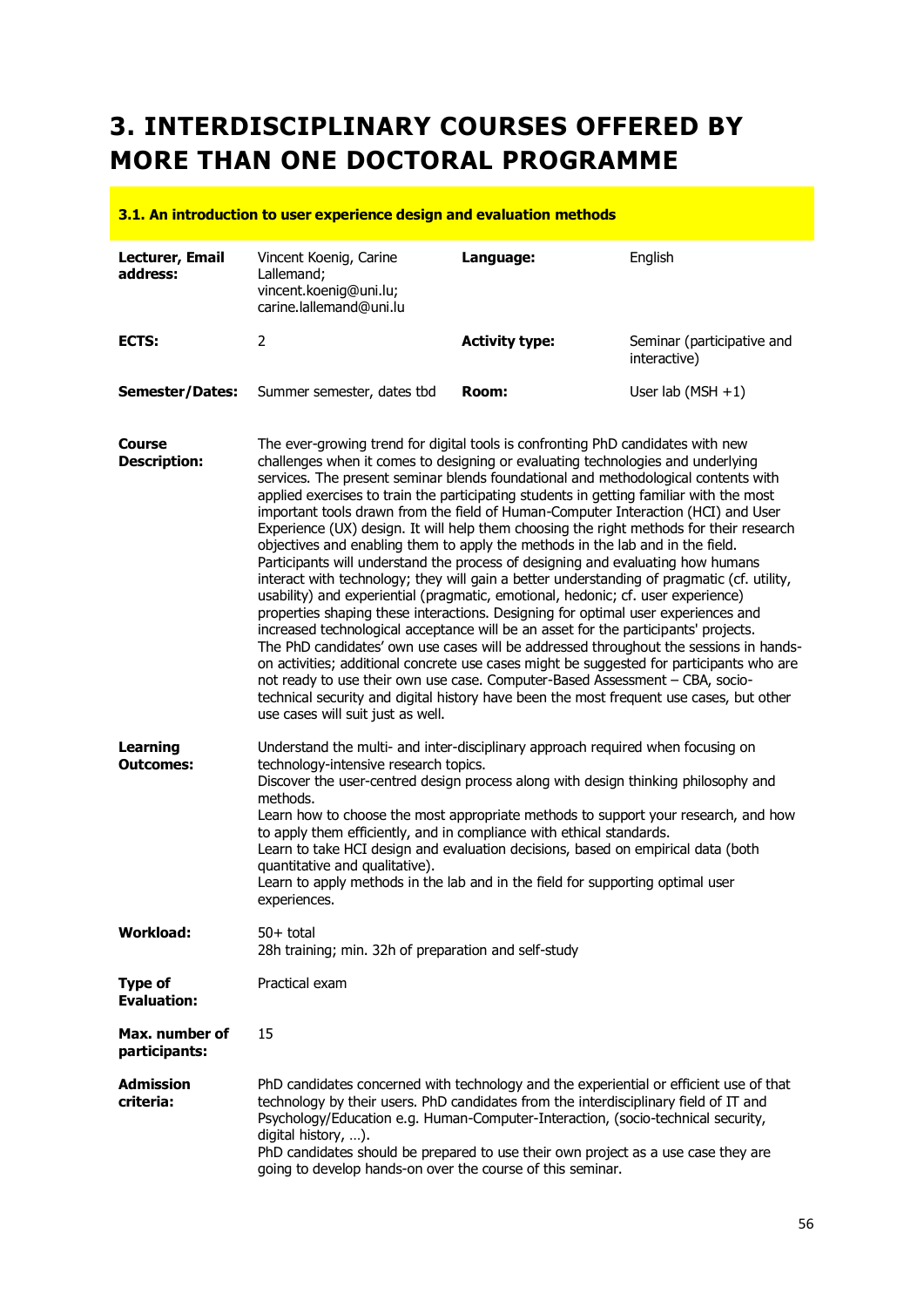|                                      | 3.2. Educational Systems, Policies, and Inequalities                                                                                                                                                                                                                                                                                                                                                                                                                                                                                                                                                                                                                                                                                                                                                                                                                                                                                                                                                                                                                                                                                                                                                                                                                                                                                                                                                                                                                                                                                                                                                                                                                                                                          |                                                                         |                                                                                                                                                                                            |
|--------------------------------------|-------------------------------------------------------------------------------------------------------------------------------------------------------------------------------------------------------------------------------------------------------------------------------------------------------------------------------------------------------------------------------------------------------------------------------------------------------------------------------------------------------------------------------------------------------------------------------------------------------------------------------------------------------------------------------------------------------------------------------------------------------------------------------------------------------------------------------------------------------------------------------------------------------------------------------------------------------------------------------------------------------------------------------------------------------------------------------------------------------------------------------------------------------------------------------------------------------------------------------------------------------------------------------------------------------------------------------------------------------------------------------------------------------------------------------------------------------------------------------------------------------------------------------------------------------------------------------------------------------------------------------------------------------------------------------------------------------------------------------|-------------------------------------------------------------------------|--------------------------------------------------------------------------------------------------------------------------------------------------------------------------------------------|
| Lecturer, Email<br>address:          | Justin J.W. Powell,<br>justin.powell@uni.lu<br>David P. Baker,<br>david.baker@ext.uni.lu                                                                                                                                                                                                                                                                                                                                                                                                                                                                                                                                                                                                                                                                                                                                                                                                                                                                                                                                                                                                                                                                                                                                                                                                                                                                                                                                                                                                                                                                                                                                                                                                                                      | Language:                                                               | English                                                                                                                                                                                    |
| <b>ECTS:</b>                         | 2                                                                                                                                                                                                                                                                                                                                                                                                                                                                                                                                                                                                                                                                                                                                                                                                                                                                                                                                                                                                                                                                                                                                                                                                                                                                                                                                                                                                                                                                                                                                                                                                                                                                                                                             | <b>Activity type:</b>                                                   | Seminar                                                                                                                                                                                    |
| <b>Semester/Dates:</b>               | Summer semester,<br>Thursdays, 11.30-13                                                                                                                                                                                                                                                                                                                                                                                                                                                                                                                                                                                                                                                                                                                                                                                                                                                                                                                                                                                                                                                                                                                                                                                                                                                                                                                                                                                                                                                                                                                                                                                                                                                                                       | Room:                                                                   | Campus Belval, MSH, Aquarium<br>3rd floor                                                                                                                                                  |
| <b>Course</b><br><b>Description:</b> | In this seminar, we will discuss ways educational systems and policies have changed over<br>the past several decades and the implications of these changes for educational<br>in/equalities. Education has become increasingly internationalized, reflected in policies,<br>research, and practices. Central issues we will address include educational system<br>development and inequalities in educational inputs, outputs, and outcomes (life chances).<br>How are inequalities over the life course affected by the institutional and organizational<br>settings that particular educational systems provide? This involves debating theories and<br>empirical findings on educational inequalities regarding characteristics (such as class,<br>gender, ethnicity, and dis/ability) as well as on the status attainment process and<br>educational outcomes (income, status, well-being, political participation, and so on), central<br>goals not only of democratic societies but also of supranational governments and<br>international organizations. Focusing specifically on educational inequalities in achievement<br>and in the attainment of educational credentials, we will compare different educational<br>systems using a variety of indicators. Furthermore, a longitudinal perspective will be<br>employed to analyze institutional persistence and change, such as educational expansion<br>and (continuous) educational policy reforms. Both classic theories and contemporary<br>research findings will be discussed from critical perspectives to strengthen reflection and<br>analytic skills. Doctoral candidates will practice presenting critiques and writing peer<br>reviews in the seminar. |                                                                         |                                                                                                                                                                                            |
| <b>Learning</b><br><b>Outcomes:</b>  | The seminar provides doctoral candidates with opportunities to critically engage with and<br>develop an advanced understanding of sociology of education approaches to compare<br>educational disparities as well as how these translate into inequalities in returns on<br>education and other outcomes. Participants learn how to write a journal peer review or<br>book review, knowledge usefully applied when writing their own articles.                                                                                                                                                                                                                                                                                                                                                                                                                                                                                                                                                                                                                                                                                                                                                                                                                                                                                                                                                                                                                                                                                                                                                                                                                                                                                |                                                                         | educational systems and policies and to analyze inequalities. The doctoral candidates gain<br>insights into conceptual frameworks influential in studying policies, education systems, and |
| <b>Workload:</b>                     | 12 contact hours (14 UE)<br>1)<br>2)<br>3)<br>self-study hours: 15 hours                                                                                                                                                                                                                                                                                                                                                                                                                                                                                                                                                                                                                                                                                                                                                                                                                                                                                                                                                                                                                                                                                                                                                                                                                                                                                                                                                                                                                                                                                                                                                                                                                                                      | preparatory work hours (students' input, journal review task): 25 hours |                                                                                                                                                                                            |
| <b>Type of</b><br><b>Evaluation:</b> | Presentation, Written Assignment                                                                                                                                                                                                                                                                                                                                                                                                                                                                                                                                                                                                                                                                                                                                                                                                                                                                                                                                                                                                                                                                                                                                                                                                                                                                                                                                                                                                                                                                                                                                                                                                                                                                                              |                                                                         |                                                                                                                                                                                            |
| Max. number of<br>participants:      | 12                                                                                                                                                                                                                                                                                                                                                                                                                                                                                                                                                                                                                                                                                                                                                                                                                                                                                                                                                                                                                                                                                                                                                                                                                                                                                                                                                                                                                                                                                                                                                                                                                                                                                                                            |                                                                         |                                                                                                                                                                                            |
| <b>Admission</b><br>criteria:        | Sufficiently fluent English language skills (reading, writing, speaking).                                                                                                                                                                                                                                                                                                                                                                                                                                                                                                                                                                                                                                                                                                                                                                                                                                                                                                                                                                                                                                                                                                                                                                                                                                                                                                                                                                                                                                                                                                                                                                                                                                                     |                                                                         |                                                                                                                                                                                            |
| <b>Remarks:</b>                      | are awarded after submission and grading of the peer or book review at the end of the<br>semester.                                                                                                                                                                                                                                                                                                                                                                                                                                                                                                                                                                                                                                                                                                                                                                                                                                                                                                                                                                                                                                                                                                                                                                                                                                                                                                                                                                                                                                                                                                                                                                                                                            |                                                                         | Regular participation (and one short presentation) is obligatory during the semester. ECTS                                                                                                 |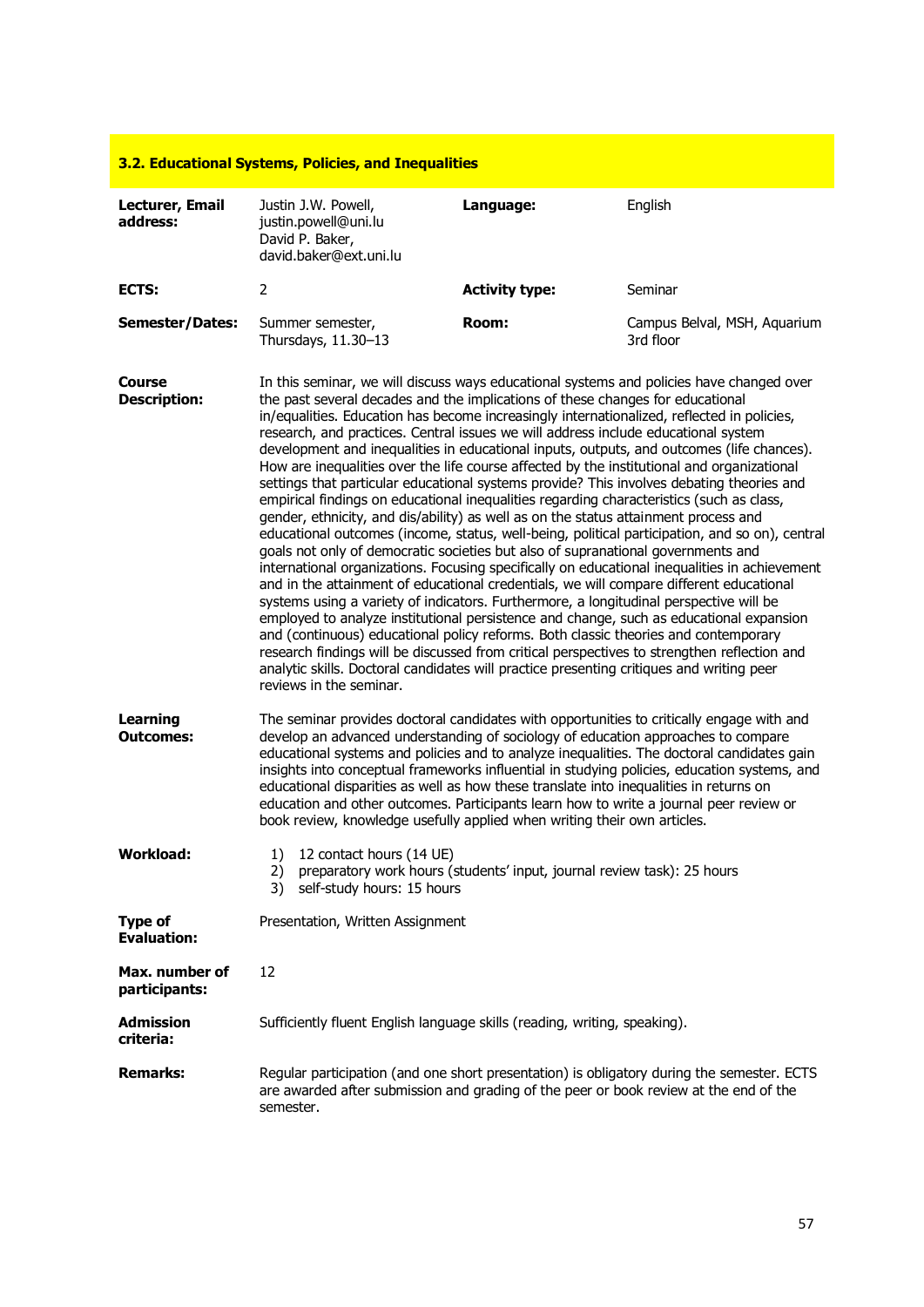| 3.3. Science of Science in the Spotlight |                                                                                                                                                                                                                                                                                                                                                                                                                                                                                                                                                                                                                                                                                                                                                                                                                                                                                                                                                                                                                                                                                                                                                                                                                                                                                                                                                                                                                                                                                                                                                                                                                    |                       |                                                                   |  |
|------------------------------------------|--------------------------------------------------------------------------------------------------------------------------------------------------------------------------------------------------------------------------------------------------------------------------------------------------------------------------------------------------------------------------------------------------------------------------------------------------------------------------------------------------------------------------------------------------------------------------------------------------------------------------------------------------------------------------------------------------------------------------------------------------------------------------------------------------------------------------------------------------------------------------------------------------------------------------------------------------------------------------------------------------------------------------------------------------------------------------------------------------------------------------------------------------------------------------------------------------------------------------------------------------------------------------------------------------------------------------------------------------------------------------------------------------------------------------------------------------------------------------------------------------------------------------------------------------------------------------------------------------------------------|-----------------------|-------------------------------------------------------------------|--|
| Lecturer, Email<br>address:              | Teacher: Jennifer Dusdal<br>Email Address:<br>jennifer.dusdal@uni.lu<br>Planned lectures by: Jana<br>Diesner, Sophie Mützel, Sean<br>Takats, Miquel Urquiola,<br>Caroline S. Wagner, Peter<br>Weingart                                                                                                                                                                                                                                                                                                                                                                                                                                                                                                                                                                                                                                                                                                                                                                                                                                                                                                                                                                                                                                                                                                                                                                                                                                                                                                                                                                                                             | Language:             | English                                                           |  |
| <b>ECTS:</b>                             | 2                                                                                                                                                                                                                                                                                                                                                                                                                                                                                                                                                                                                                                                                                                                                                                                                                                                                                                                                                                                                                                                                                                                                                                                                                                                                                                                                                                                                                                                                                                                                                                                                                  | <b>Activity type:</b> | Seminar plus lecture series                                       |  |
| <b>Semester/Dates:</b>                   | Summer term 2022                                                                                                                                                                                                                                                                                                                                                                                                                                                                                                                                                                                                                                                                                                                                                                                                                                                                                                                                                                                                                                                                                                                                                                                                                                                                                                                                                                                                                                                                                                                                                                                                   | Room:                 | Rooms will be organized via the<br>lecture series, e.g. Black Box |  |
| Course<br><b>Description:</b>            | "Science of Science in the Spotlight" (SciSci) provides an ideal platform to bolster<br>Luxembourg's growing research expertise and current initiatives in the field of Science of<br>Science engaging diverse science and policy communities and the wider public. SciSci as a<br>multidisciplinary series of events provide diverse yet integrated insights into the field of<br>Science of Science and related fields. The lectures will solidify Luxembourg's network in this<br>field of research, build new national and international relationships, and encourage a<br>multidisciplinary, interfaculty, and interorganizational exchange with cutting-edge<br>researchers from abroad. It will provide opportunities to discuss the latest research results<br>in this highly innovative, emerging multidisciplinary global field. SciSci will stimulate<br>theoretical and methodological debates (quantitatively and qualitatively) and presents<br>global advances in data analysis at the intersection of anthropology, sociology, political<br>sciences, higher education research, sociology of science, bibliometrics, economics, and<br>history/philosophy of science, with world-leading researchers from centers of excellence in<br>Europe, North America, and Western and East Asia. The series will foster discussions<br>relating to historical and philosophical views on international higher education<br>developments in different countries, scientific knowledge production and collaborative<br>networks, research policy and its impact on evidence-based decision-making processes. |                       |                                                                   |  |
| <b>Learning</b><br><b>Outcomes:</b>      | The course seeks to introduce students into contemporary theoretical and methodological<br>discussions in the multidisciplinary field of Science of Science. It will broaden students'<br>horizons on different positions and their impact on international debates. Together with the<br>docent, the students will have the unique opportunity to meet the international leading<br>researchers in the field to discuss the topic of their lecture prior to the talks of the lecture<br>series "Science of Science in the Spotlight" (SciSci).                                                                                                                                                                                                                                                                                                                                                                                                                                                                                                                                                                                                                                                                                                                                                                                                                                                                                                                                                                                                                                                                    |                       |                                                                   |  |
| <b>Workload:</b>                         | Active participation in the seminar and lectures; lecture = 90 minutes, seminar = 60<br>minutes                                                                                                                                                                                                                                                                                                                                                                                                                                                                                                                                                                                                                                                                                                                                                                                                                                                                                                                                                                                                                                                                                                                                                                                                                                                                                                                                                                                                                                                                                                                    |                       |                                                                   |  |
| <b>Type of</b><br><b>Evaluation:</b>     | Written assignment                                                                                                                                                                                                                                                                                                                                                                                                                                                                                                                                                                                                                                                                                                                                                                                                                                                                                                                                                                                                                                                                                                                                                                                                                                                                                                                                                                                                                                                                                                                                                                                                 |                       |                                                                   |  |
| Max. number of<br>participants:          | 30                                                                                                                                                                                                                                                                                                                                                                                                                                                                                                                                                                                                                                                                                                                                                                                                                                                                                                                                                                                                                                                                                                                                                                                                                                                                                                                                                                                                                                                                                                                                                                                                                 |                       |                                                                   |  |
| <b>Admission</b><br>criteria:            |                                                                                                                                                                                                                                                                                                                                                                                                                                                                                                                                                                                                                                                                                                                                                                                                                                                                                                                                                                                                                                                                                                                                                                                                                                                                                                                                                                                                                                                                                                                                                                                                                    |                       |                                                                   |  |
| <b>Remarks:</b>                          |                                                                                                                                                                                                                                                                                                                                                                                                                                                                                                                                                                                                                                                                                                                                                                                                                                                                                                                                                                                                                                                                                                                                                                                                                                                                                                                                                                                                                                                                                                                                                                                                                    |                       |                                                                   |  |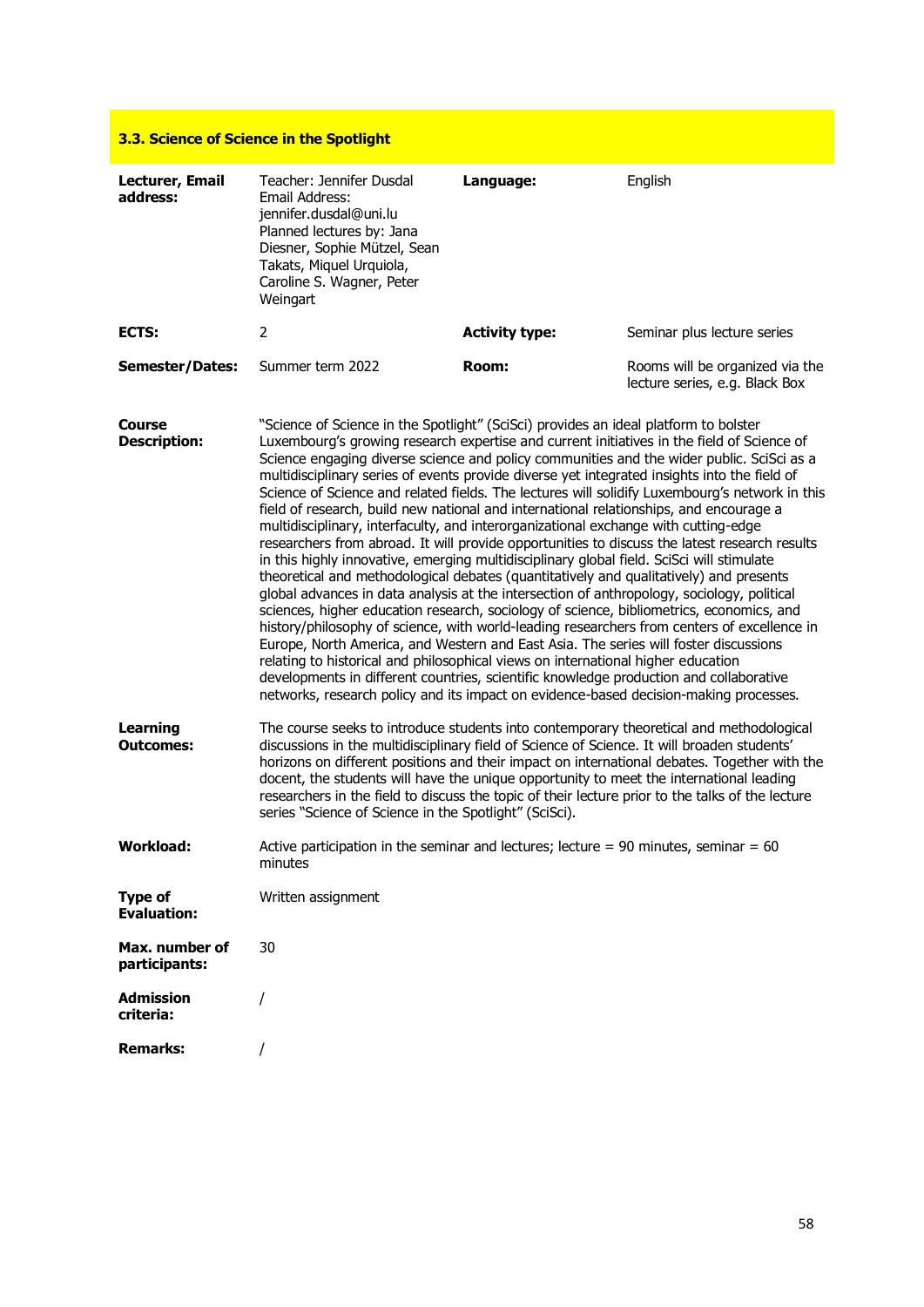| 3.4. Media use and effects $-$ A multidisciplinary perspective |                                                                                                                                                                                                                                                                                                                                                                                                                                                                                                                                                                                                                                                                                                                                                                                                                                                                                                                                                                                                                                                                                                        |                                                                                         |            |
|----------------------------------------------------------------|--------------------------------------------------------------------------------------------------------------------------------------------------------------------------------------------------------------------------------------------------------------------------------------------------------------------------------------------------------------------------------------------------------------------------------------------------------------------------------------------------------------------------------------------------------------------------------------------------------------------------------------------------------------------------------------------------------------------------------------------------------------------------------------------------------------------------------------------------------------------------------------------------------------------------------------------------------------------------------------------------------------------------------------------------------------------------------------------------------|-----------------------------------------------------------------------------------------|------------|
| Lecturer, Email<br>address:                                    | André Melzer<br>andre.melzer@uni.lu;                                                                                                                                                                                                                                                                                                                                                                                                                                                                                                                                                                                                                                                                                                                                                                                                                                                                                                                                                                                                                                                                   | Language:                                                                               | English    |
| ECTS:                                                          | $\overline{2}$                                                                                                                                                                                                                                                                                                                                                                                                                                                                                                                                                                                                                                                                                                                                                                                                                                                                                                                                                                                                                                                                                         | <b>Activity type:</b>                                                                   | Seminar    |
| <b>Semester/Dates:</b>                                         | Summer semester/tba                                                                                                                                                                                                                                                                                                                                                                                                                                                                                                                                                                                                                                                                                                                                                                                                                                                                                                                                                                                                                                                                                    | Room:                                                                                   | <b>TBA</b> |
| <b>Course</b><br><b>Description:</b>                           | Thanks to the proliferation of media technologies and the increasing integration of<br>media in almost any part of life, questions of how and why people use media as well as<br>the effects of media use are currently discussed in a number of scientific disciplines. It is<br>the aim of this seminar to introduce students to theories of psychology, communication<br>science, and other disciplines, to provide an overview of some of the primary areas of<br>media research. We will examine these theories in the context of media usage and the<br>various effects of media on human emotion, cognition, and social behavior. Following a<br>general introduction to media, students will work and finally present the outcome of<br>their own research on selected topics from the different scientific perspectives,<br>including, for example, developments in media theory, developmental issues in media<br>psychology, advertising, media representations of social groups (e.g., gender, ethnicity),<br>excessive and pathological media use, and video games and interactive media. |                                                                                         |            |
| <b>Learning</b><br>Outcomes:                                   | As a result of this introductory course in media use and effects, students gained<br>knowledge in the following essential topics:<br>They are familiar with major theories of media, including, but not limited to,<br>theories from psychology that apply to the use and effects of media technologies<br>(e.g., persuasion, attention, social influence, cognition, emotion)<br>They gained insight in selected findings on the design of media for use in the<br>context of, for example, advertising, social communication, or entertainment<br>They gained insight in selected findings on the effects of media on attitudes and<br>cognition, cognitive development, emotions, and social behaviour<br>They are able to analyze research on media effects critically<br>They gained insight in research on interactive media (internet, video games)<br>They acquired further skills in presenting selected scientific topics (from various<br>fields of media research).                                                                                                                        |                                                                                         |            |
| <b>Workload:</b>                                               | hours                                                                                                                                                                                                                                                                                                                                                                                                                                                                                                                                                                                                                                                                                                                                                                                                                                                                                                                                                                                                                                                                                                  | 1) contact hours: 15 hours, 2) preparatory work hours: 10 hours 3) self-study hours: 25 |            |
| <b>Type of</b><br><b>Evaluation:</b>                           | Individual oral presentations                                                                                                                                                                                                                                                                                                                                                                                                                                                                                                                                                                                                                                                                                                                                                                                                                                                                                                                                                                                                                                                                          |                                                                                         |            |
| Max. number of<br>participants:                                | 10                                                                                                                                                                                                                                                                                                                                                                                                                                                                                                                                                                                                                                                                                                                                                                                                                                                                                                                                                                                                                                                                                                     |                                                                                         |            |
| <b>Admission</b><br>criteria:                                  | communication)                                                                                                                                                                                                                                                                                                                                                                                                                                                                                                                                                                                                                                                                                                                                                                                                                                                                                                                                                                                                                                                                                         | Any graduate students in humanities (e.g. psychology, philosophy, media studies,        |            |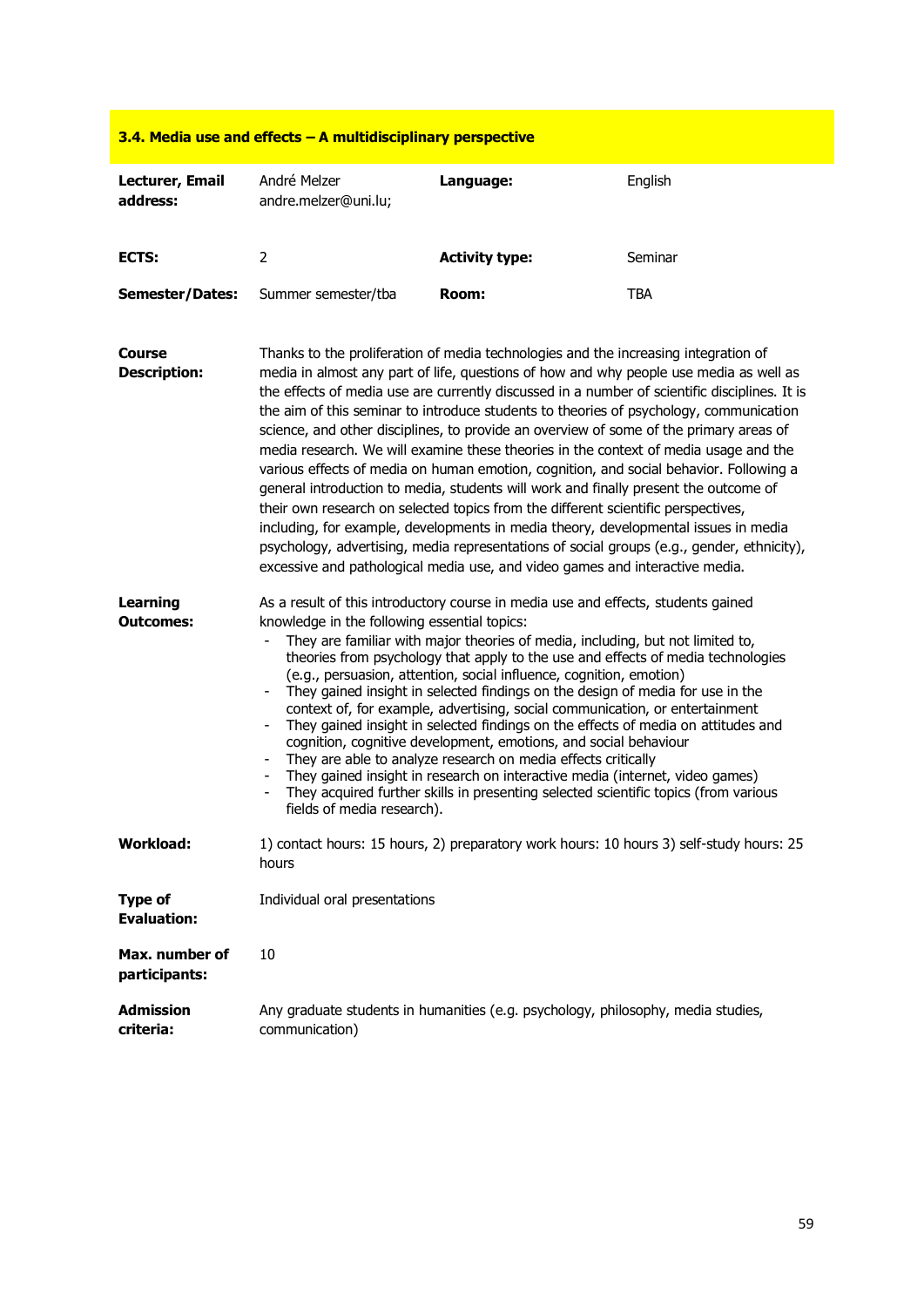#### **3.5. Current Approaches in Migration Studies: Resilience and Conviviality**

| Lecturer, Email<br>address:          | Elisabeth Boesen, Elke<br>Murdock, Gabriele Budach,<br>Harlan Koff, Isabelle Albert,<br>Koku G. Nonoa<br>elisabeth.boesen@uni.lu;<br>elke.murdock@uni.lu;<br>gabriele.budach@uni.lu;<br>harlan.koff@uni.lu;<br>isabelle.albert@uni.lu;<br>koku.nonoa@uni.lu                                                                                                                                                                                                                                                                                                                                                                                                                                                                                                                                                                                                                                                                                                                                                                                                                                                                                                                                                                                                                                                                                                                                                                                                                                                                                                                                 | Language:             | English                                                                                                                                                                                                                                                                                                                                                                                         |
|--------------------------------------|---------------------------------------------------------------------------------------------------------------------------------------------------------------------------------------------------------------------------------------------------------------------------------------------------------------------------------------------------------------------------------------------------------------------------------------------------------------------------------------------------------------------------------------------------------------------------------------------------------------------------------------------------------------------------------------------------------------------------------------------------------------------------------------------------------------------------------------------------------------------------------------------------------------------------------------------------------------------------------------------------------------------------------------------------------------------------------------------------------------------------------------------------------------------------------------------------------------------------------------------------------------------------------------------------------------------------------------------------------------------------------------------------------------------------------------------------------------------------------------------------------------------------------------------------------------------------------------------|-----------------------|-------------------------------------------------------------------------------------------------------------------------------------------------------------------------------------------------------------------------------------------------------------------------------------------------------------------------------------------------------------------------------------------------|
| ECTS:                                | 3 or 5 (see below)                                                                                                                                                                                                                                                                                                                                                                                                                                                                                                                                                                                                                                                                                                                                                                                                                                                                                                                                                                                                                                                                                                                                                                                                                                                                                                                                                                                                                                                                                                                                                                          | <b>Activity type:</b> | Seminar                                                                                                                                                                                                                                                                                                                                                                                         |
| <b>Semester/Dates:</b>               | Winter semester, bi-weekly,<br>Fridays, 10:00h to 12:30h (7<br>sessions of three hours each),<br>between September 17 and<br>December 18, 2021; exact<br>dates to be confirmed.<br>October 14, 2021<br>17:00h - 18:30h (CEST)<br><b>Multisystemic Resilience:</b><br><b>Culturally and Contextually</b><br><b>Sensitive Approaches to</b><br><b>Transformative Positive</b><br>Development<br><b>Dr. Michael Ungar</b><br><b>November 18, 2021</b><br>17:00h - 18:30h (CET)<br><b>Culturally Contesting</b><br>conviviality: Conceptual,<br>political, and<br>epistemological<br>explorations about a<br>troubling wor(I)d<br>Dr. Tilmann Heil                                                                                                                                                                                                                                                                                                                                                                                                                                                                                                                                                                                                                                                                                                                                                                                                                                                                                                                                              | Room:                 | CB, MSA                                                                                                                                                                                                                                                                                                                                                                                         |
| <b>Course</b><br><b>Description:</b> | This course, organised by FHSE's Key Research Area "Migration and Inclusive Societies"<br>(MIS), addresses both students who are working on migration-related issues and wish to<br>of the field of migration studies. We will access this field by distinguishing two different<br>and, in a sense, complementary perspectives. The first sees migration as linked with crisis<br>and vulnerability, the second sees it as linked with diversity and cultural difference. The<br>course will focus on recent debates revolving around two concepts that epitomize these<br>parallel approaches: resilience and conviviality.<br>Resilience is generally defined as the capacity to successfully cope with difficulties or<br>shocks. In terms of migration, it is viewed as both a means to reinforce communities and<br>an end when focusing on migrant experiences. The course questions this concept within<br>the framework of multi-disciplinary migration studies and explores its relevance within<br>different migration-related contexts as, for example: collective adaptation to external and<br>internal stressors (e.g. climate change); individual survival strategies of migrants through<br>traumatic experiences; language use embedded in syncretic literacy, intercultural theater<br>productions and other performances as expressions and strategies of resilience.<br>The concept of conviviality refers to the Latin verb convivere in its primary sense of "living<br>of living together, especially in culturally complex societies resulting from migration. The |                       | broaden their view on the topic and students who want to get an interdisciplinary overview<br>their journeys (e.g. caravan formation); the individual ability to find/deploy resources in the<br>face of adversity and the emotional resilience and well-being of migrants who lived through<br>together". Its use indicates a renewed interest in the conditions, modalities and possibilities |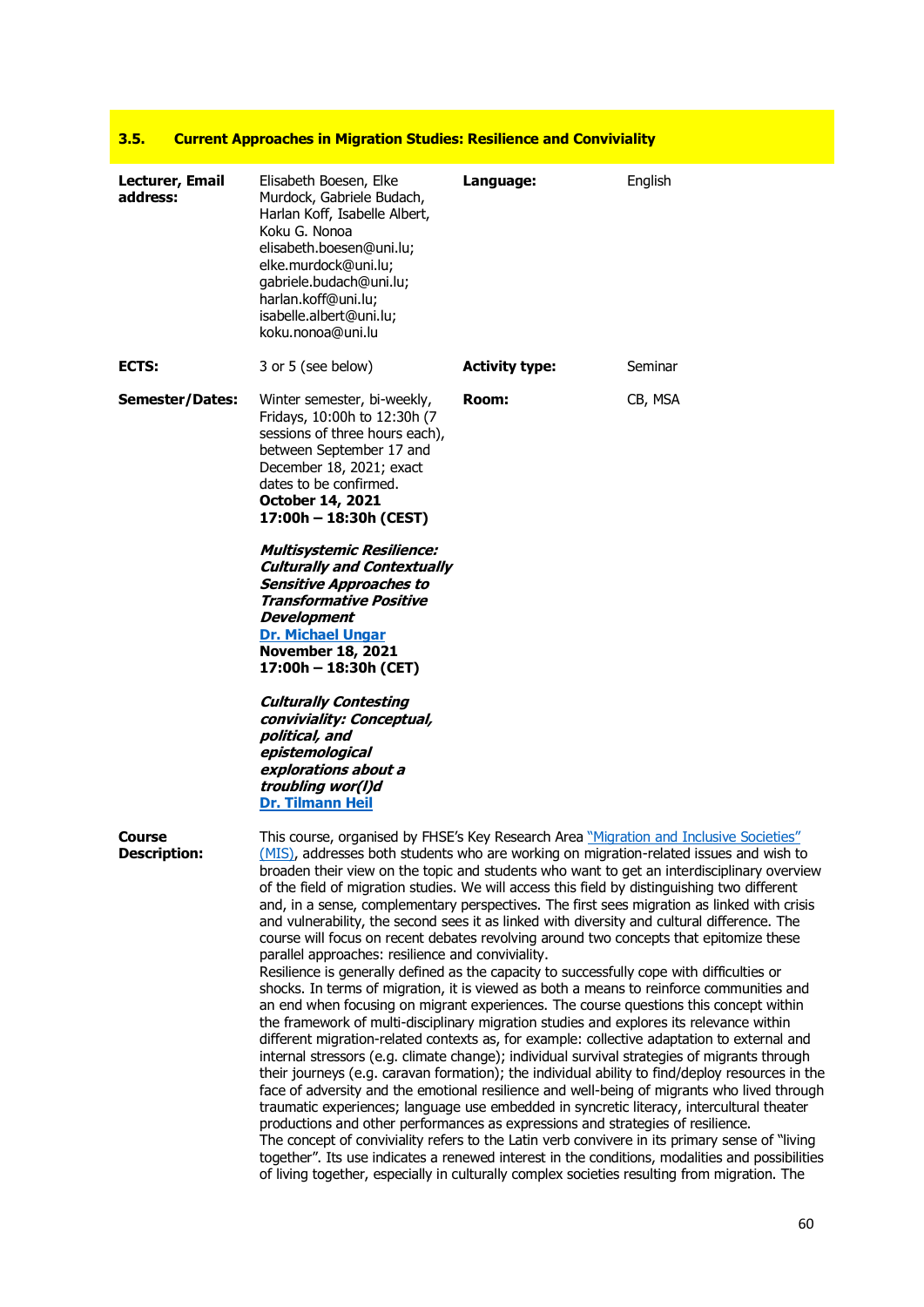|                                     | growing importance of the notion of conviviality in the Humanities and the Social Sciences<br>as well as in public debate reflects a critical attitude vis-à-vis important cultural approaches<br>to migration such as multiculturalism, cosmopolitanism or creolization and dichotomous<br>thinking implicit in sociological concepts like inclusion, integration and social cohesion.<br>The course is taught by members of the MIS consortium, who represent different<br>disciplinary fields: political science, (cultural) psychology, cultural anthropology/history,<br>pedagogy, sociolinguistics, literary studies and intercultural theater and performance<br>studies. Several sessions are planned to have a guest speaker. |
|-------------------------------------|----------------------------------------------------------------------------------------------------------------------------------------------------------------------------------------------------------------------------------------------------------------------------------------------------------------------------------------------------------------------------------------------------------------------------------------------------------------------------------------------------------------------------------------------------------------------------------------------------------------------------------------------------------------------------------------------------------------------------------------|
| <b>Learning</b><br><b>Outcomes:</b> | fundamental understanding of conceptual and methodological problems in<br>$\bullet$<br>research on migration,<br>introduction to the conceptual and socio-political debates on resilience and<br>$\bullet$<br>conviviality.                                                                                                                                                                                                                                                                                                                                                                                                                                                                                                            |
| Workload:                           | 1) contact hours : 21;<br>2) preparatory work hours: 54;<br>3) self-study hours : 50 (optional, for those who would like to obtain 5 ECTS)                                                                                                                                                                                                                                                                                                                                                                                                                                                                                                                                                                                             |
| Type of<br><b>Evaluation:</b>       | 3 ECTS: 2-page paper or poster relating course content to own work; 5 ECTS: produce<br>working paper which could be developed into journal/edited volume publication.                                                                                                                                                                                                                                                                                                                                                                                                                                                                                                                                                                  |
| Max. number of<br>participants:     | 20                                                                                                                                                                                                                                                                                                                                                                                                                                                                                                                                                                                                                                                                                                                                     |
| <b>Admission</b><br>criteria:       | none                                                                                                                                                                                                                                                                                                                                                                                                                                                                                                                                                                                                                                                                                                                                   |
| <b>Remarks:</b>                     |                                                                                                                                                                                                                                                                                                                                                                                                                                                                                                                                                                                                                                                                                                                                        |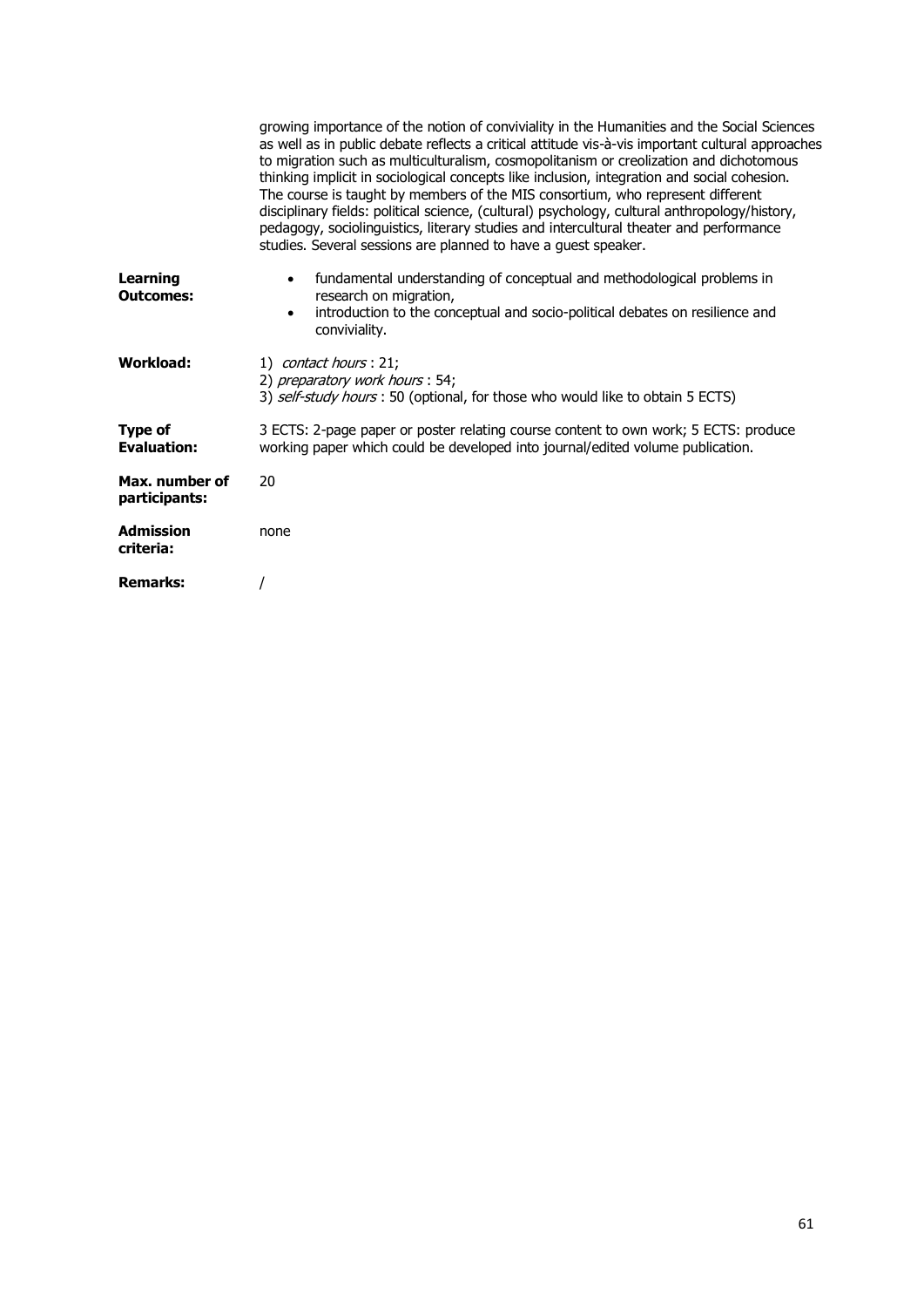### **3.6. Current Topics in Well-being Research**

| Lecturer, Email<br>address:         | Conchita D'Ambrosio, Robin Language:<br>Samuel<br>conchita.dambrosio@uni.lu;<br>robin.samuel@uni.lu                                                                                                                                                                                                                                                                                                                                                                                                                                                                                                                             |                       | English |
|-------------------------------------|---------------------------------------------------------------------------------------------------------------------------------------------------------------------------------------------------------------------------------------------------------------------------------------------------------------------------------------------------------------------------------------------------------------------------------------------------------------------------------------------------------------------------------------------------------------------------------------------------------------------------------|-----------------------|---------|
| ECTS:                               | 2                                                                                                                                                                                                                                                                                                                                                                                                                                                                                                                                                                                                                               | <b>Activity type:</b> | Course  |
| <b>Semester/Dates:</b>              | Summer semester, tba                                                                                                                                                                                                                                                                                                                                                                                                                                                                                                                                                                                                            | Room:                 | TBA     |
| Course<br><b>Description:</b>       | In this course, students will learn about the different theoretical and conceptual<br>approaches used in the social sciences to analyze well-being and its determinants. After<br>an introduction to the various methods proposed for the measurement of well-being, we<br>will analyze the determinants of individual well-being and explore the relationship with<br>income (including the Easterlin paradox), social position and mobility as well as the role<br>of adaptation and expectations. We will then move on to discuss societal well-being and<br>the recent proposals to go beyond GDP as a measure of progress. |                       |         |
| <b>Learning</b><br><b>Outcomes:</b> | Students will learn how to analyse different dataset and the method to use to answer<br>empirically theoretical questions.                                                                                                                                                                                                                                                                                                                                                                                                                                                                                                      |                       |         |
| <b>Workload:</b>                    | 60 hours in total (30 hours of teaching)                                                                                                                                                                                                                                                                                                                                                                                                                                                                                                                                                                                        |                       |         |
| Type of<br><b>Evaluation:</b>       | Oral presentation                                                                                                                                                                                                                                                                                                                                                                                                                                                                                                                                                                                                               |                       |         |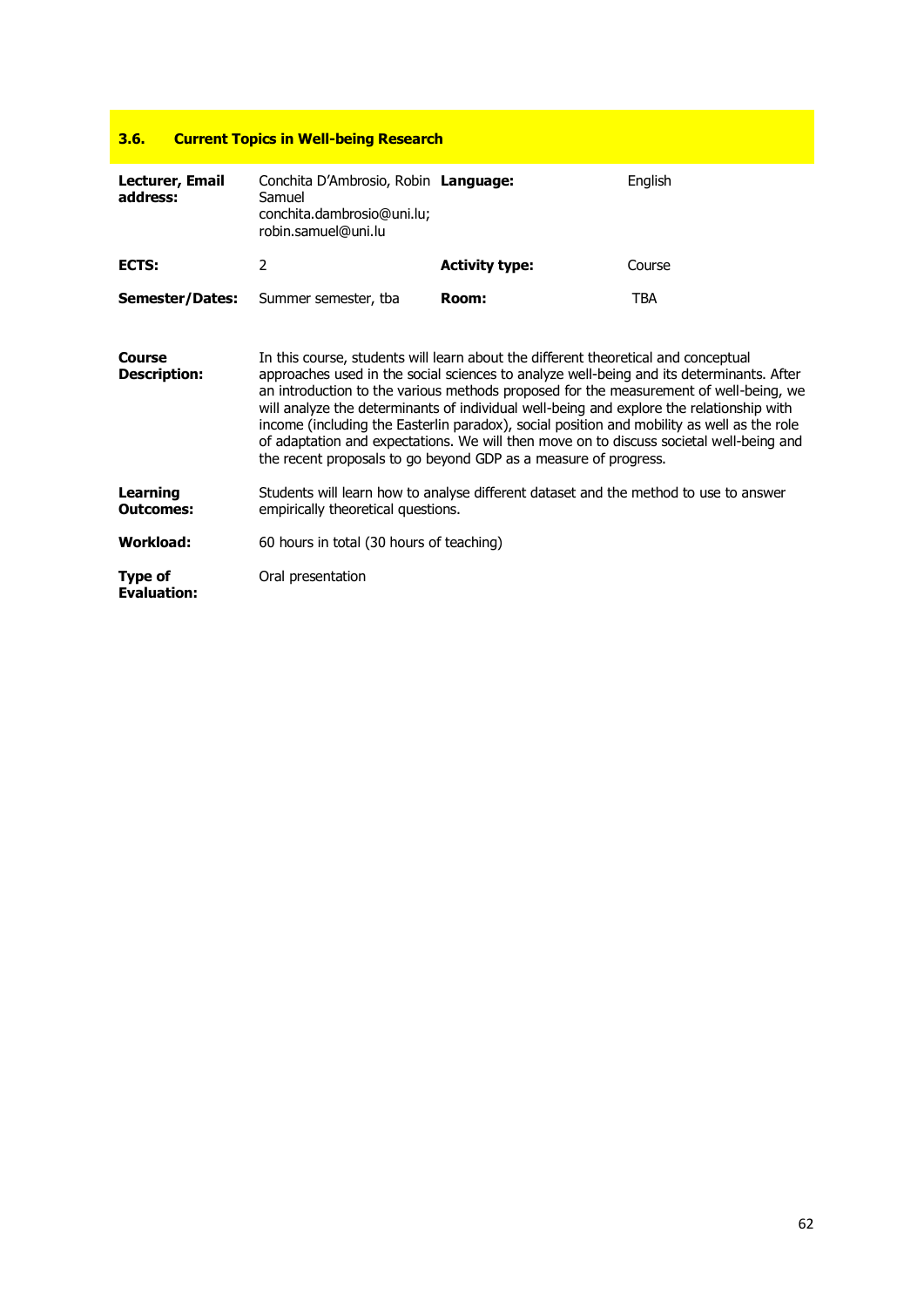| 3.7.                                 | <u>Data Analysis from Cross Sectional Data to Big Data</u>                                                                                                                                                                                                                                                                                                                                                                                                             |                       |                                                                                                                                                                                                                                                                                                                                                                                                                                                                                                                                                                   |
|--------------------------------------|------------------------------------------------------------------------------------------------------------------------------------------------------------------------------------------------------------------------------------------------------------------------------------------------------------------------------------------------------------------------------------------------------------------------------------------------------------------------|-----------------------|-------------------------------------------------------------------------------------------------------------------------------------------------------------------------------------------------------------------------------------------------------------------------------------------------------------------------------------------------------------------------------------------------------------------------------------------------------------------------------------------------------------------------------------------------------------------|
| Lecturer, Email<br>address:          | Conchita D'Ambrosio;<br>Michela Bia<br>conchita.dambrosio@uni.lu;<br>michela.bia@liser.lu                                                                                                                                                                                                                                                                                                                                                                              | Language:             | English                                                                                                                                                                                                                                                                                                                                                                                                                                                                                                                                                           |
| ECTS:                                | 2                                                                                                                                                                                                                                                                                                                                                                                                                                                                      | <b>Activity type:</b> | Seminar                                                                                                                                                                                                                                                                                                                                                                                                                                                                                                                                                           |
| <b>Semester/Dates:</b>               | Winter semester:<br>· 25/10 (basic stats, analysis<br>of cross-sectional data),<br>• 27/10 (analysis of panel<br>data),<br>· 29/10 (instrumental<br>variables and genetic<br>instrumental variables),<br>• 2/11 (analysis of<br>experimental data 1),<br>• 3/11 (analysis of<br>experimental data 2),<br>• 5/11 (analysis of non<br>experimental data),<br>• 9/11 (analysis of big data<br>$1$ ),<br>• 10/11 (analysis of big data<br>2)<br>Always from 14h00 to 17h00 | Room:                 | Webex                                                                                                                                                                                                                                                                                                                                                                                                                                                                                                                                                             |
| Course<br><b>Description:</b>        | In this course students will learn about the features of different tools, reflect on the<br>Module-Nonexperimental data; 5th Module-Big Data                                                                                                                                                                                                                                                                                                                           |                       | advantages and disadvantages of different types of data, and analyze alternative practical<br>examples. Each module will be 2-3 days long, while each lecture will be given in more or<br>less 2-3 hours each time (depending on the topic to introduce). PhD students will be mainly<br>provided with practical examples on alternative case-studies and routines to eventually<br>apply in Stata. The course is organized in 5 Modules: 1st Module-Survey Data: Cross-<br>Sectional Data; 2nd Module-Survey Data: Panel Data; 3rd Module-Experimental Data; 4th |
| Learning<br><b>Outcomes:</b>         | empirically theoretical questions.                                                                                                                                                                                                                                                                                                                                                                                                                                     |                       | Students will learn how to analyse different dataset and the method to use to answer                                                                                                                                                                                                                                                                                                                                                                                                                                                                              |
| Workload:                            | 50 hours in total (24 hours of teaching)                                                                                                                                                                                                                                                                                                                                                                                                                               |                       |                                                                                                                                                                                                                                                                                                                                                                                                                                                                                                                                                                   |
| <b>Type of</b><br><b>Evaluation:</b> | Written homework/paper                                                                                                                                                                                                                                                                                                                                                                                                                                                 |                       |                                                                                                                                                                                                                                                                                                                                                                                                                                                                                                                                                                   |

#### **3.7. Data Analysis from Cross Sectional Data to Big Data**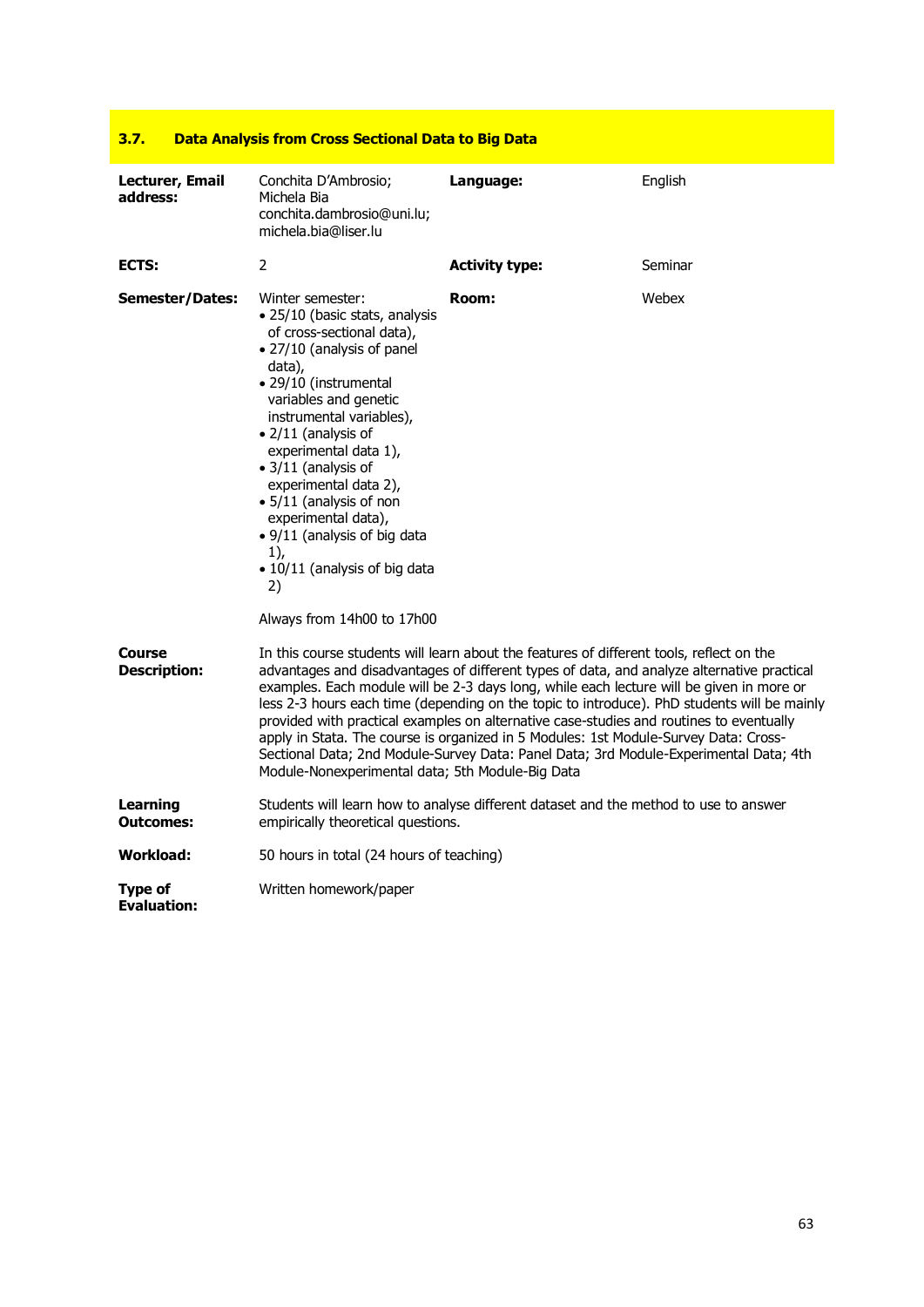## **4. TRANSFERABLE SKILLS OFFERED BY THE DSHSS**

| 4.1.                                 | Good Scientific Practice-Protecting Scientific Integrity                                                                                                                                                                                                                                                                                                                                                                                                                                                                                                                                                                                                                                                                                                                                                                                                                                                                                                                                                                                                                                                                                                                                                                                                                                                                                                                                                                              |                       |          |
|--------------------------------------|---------------------------------------------------------------------------------------------------------------------------------------------------------------------------------------------------------------------------------------------------------------------------------------------------------------------------------------------------------------------------------------------------------------------------------------------------------------------------------------------------------------------------------------------------------------------------------------------------------------------------------------------------------------------------------------------------------------------------------------------------------------------------------------------------------------------------------------------------------------------------------------------------------------------------------------------------------------------------------------------------------------------------------------------------------------------------------------------------------------------------------------------------------------------------------------------------------------------------------------------------------------------------------------------------------------------------------------------------------------------------------------------------------------------------------------|-----------------------|----------|
| Lecturer, Email<br>address:          | Dr. Julia Verse<br>juliaverse@scientificintegrity.de                                                                                                                                                                                                                                                                                                                                                                                                                                                                                                                                                                                                                                                                                                                                                                                                                                                                                                                                                                                                                                                                                                                                                                                                                                                                                                                                                                                  | Language:             | English  |
| ECTS:                                | 1                                                                                                                                                                                                                                                                                                                                                                                                                                                                                                                                                                                                                                                                                                                                                                                                                                                                                                                                                                                                                                                                                                                                                                                                                                                                                                                                                                                                                                     | <b>Activity type:</b> | Workshop |
| <b>Semester/Dates:</b>               | This course is offered twice at the<br>following dates:<br>Winter semester<br>25./26./27.01.2022<br>Day 1 and day 2: from 9:30 to<br>16:15 ; Day 3: from 9:30 to 12:15<br><b>OR</b><br>Summer semester<br>28./29./30.06.2022<br>Day 1 and day 2: from 9:30 to<br>16:15 ; Day 3: from 9:30 to 12:15                                                                                                                                                                                                                                                                                                                                                                                                                                                                                                                                                                                                                                                                                                                                                                                                                                                                                                                                                                                                                                                                                                                                    | Room:                 | Online   |
| <b>Course</b><br><b>Description:</b> | The major objective of the workshop "Good Scientific Practice" is to know and<br>understand the basic rules and values of the responsible conduct of research in all its<br>stages, according to local, national and international regulations and guidelines. The<br>participants will explore the differences and grey areas between good scientific practice,<br>questionable research practice and scientific misconduct. They will learn how<br>misconduct can be recognized and prevented, and how it should be addressed and<br>dealt with in case it occurs, and what damage it can cause if handled improperly. The<br>participants will learn to develop appropriate solutions for difficult situations in the<br>process of science and receive advice on how to protect their scientific work. They are<br>encouraged to speak with colleagues and the appropriate institutions about challenges<br>and problems.<br>Topics covered:<br>- Definitions of good scientific practice and scientific misconduct<br>- Degrees and extent of scientific misconduct<br>- Examples for responsible and irresponsible conduct of research<br>- Data and source management<br>- Authorship and the process of publication<br>- Mentoring and supervision<br>- Conflict management: how to deal with scientific misconduct<br>- Reactions to scientific misconduct<br>- Local, national and international guidelines and regulations |                       |          |
| <b>Learning</b><br><b>Outcomes:</b>  | The participants will learn to develop appropriate solutions for difficult situations in the<br>process of science. They are encouraged to speak with colleagues about mistakes and<br>problems.<br>- Definitions of good scientific practice and scientific misconduct; Degrees and extent of<br>scientific misconduct; Examples for responsible and irresponsible conduct of research;<br>Data management; Authorship and the process of publication; Mentoring; Conflicts of<br>interest; Conflict management, how to deal with scientific misconduct; Local and<br>international regulations.                                                                                                                                                                                                                                                                                                                                                                                                                                                                                                                                                                                                                                                                                                                                                                                                                                     |                       |          |
| <b>Workload:</b>                     | 1) 18 hours, 2) 2 hours, 3) 5 hours                                                                                                                                                                                                                                                                                                                                                                                                                                                                                                                                                                                                                                                                                                                                                                                                                                                                                                                                                                                                                                                                                                                                                                                                                                                                                                                                                                                                   |                       |          |
| <b>Type of</b><br><b>Evaluation:</b> | Homework                                                                                                                                                                                                                                                                                                                                                                                                                                                                                                                                                                                                                                                                                                                                                                                                                                                                                                                                                                                                                                                                                                                                                                                                                                                                                                                                                                                                                              |                       |          |

#### **4.1. Good Scientific Practice-Protecting Scientific Integrity**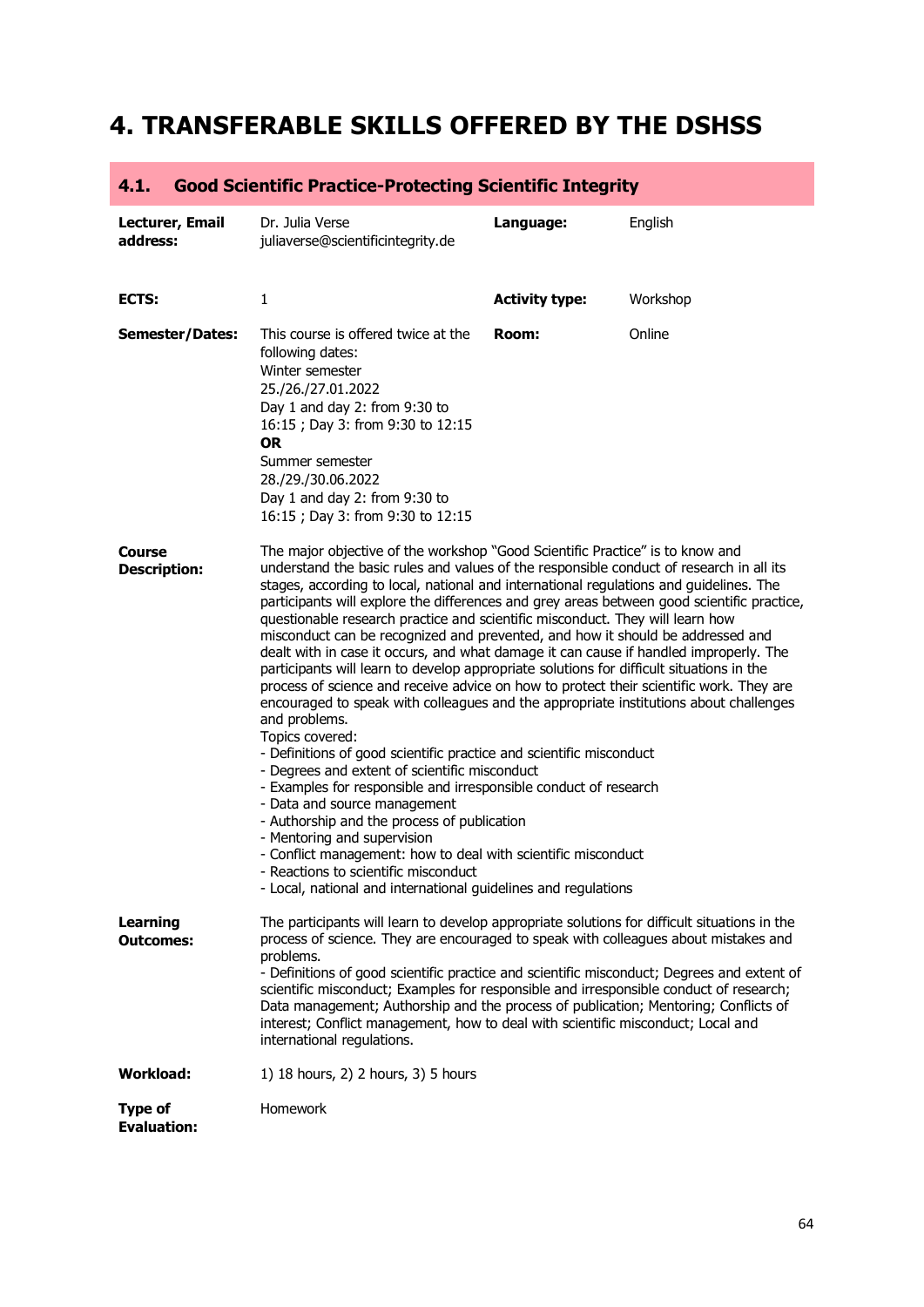| Max. Number of<br>participants: | 16                                                                                  |
|---------------------------------|-------------------------------------------------------------------------------------|
| <b>Admission</b>                | The course is open to all students from DSHSS; students who urgently need an ethics |
| criteria:                       | course in order to be able to finish the programme will be preferred.               |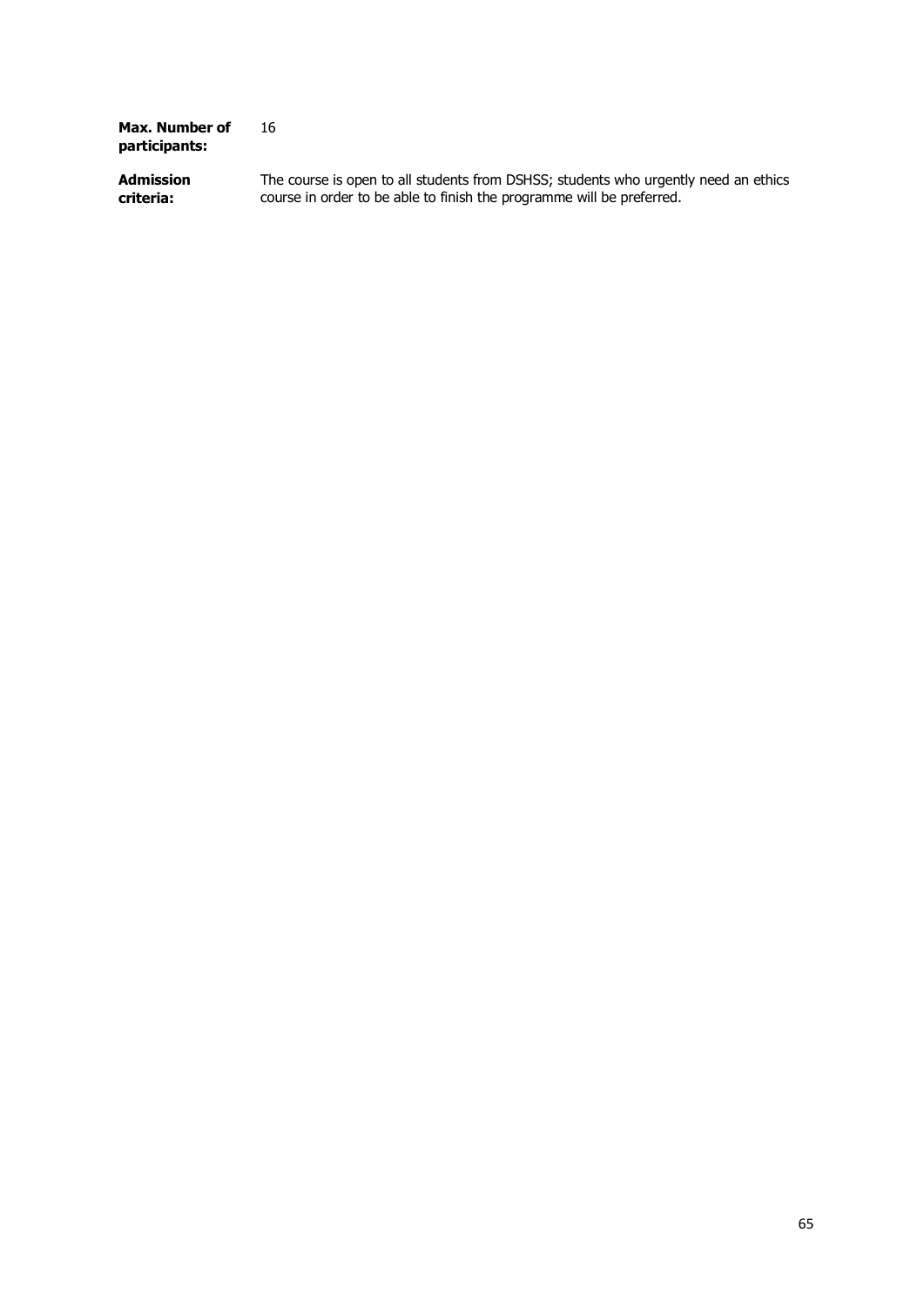| Lecturer, Email<br>address:          | Dr. Sascha Reif (tbc), Rachel<br>Wollschläger, Markus Scherer<br>rachel.wollschlaeger@uni.lu;<br>markus.scherer@uni.lu                                                                                                                                                                                                                                      | Language:             | English                    |
|--------------------------------------|-------------------------------------------------------------------------------------------------------------------------------------------------------------------------------------------------------------------------------------------------------------------------------------------------------------------------------------------------------------|-----------------------|----------------------------|
| ECTS:                                | $\mathbf{1}$                                                                                                                                                                                                                                                                                                                                                | <b>Activity type:</b> | Workshop/Lab-course        |
| <b>Semester/Dates:</b>               | Winter semester, two days either<br>March or April                                                                                                                                                                                                                                                                                                          | Room:                 | On campus; most likely MSH |
| Course<br><b>Description:</b>        | This course will cover the following aspects regarding LaTex:<br>Setup<br><b>Basic Document Structures</b><br>$\bullet$<br>Standard Text formatting and beyond<br>$\bullet$<br>Illustrating documents<br>Mathematical expressions<br>Code listings<br>Presentations with LaTeX<br>$\bullet$<br>Document organization<br>Making your own macros and commands |                       |                            |
| Learning<br><b>Outcomes:</b>         | The students should be able to autonomously code and compile a document including<br>text, graphics, some references and if applicable mathematical expressions and/or code<br>listings.                                                                                                                                                                    |                       |                            |
| Workload:                            | 1) contact hours: $2x 8h = 16h$ ;<br>2) preparatory work hours: $1x 1h = 1h$ ;<br>3) self-study hours: $1x 6h = 6h$                                                                                                                                                                                                                                         |                       |                            |
| <b>Type of</b><br><b>Evaluation:</b> | Code & compiled document of a short paper.                                                                                                                                                                                                                                                                                                                  |                       |                            |
| Max. Number of<br>participants:      | 10                                                                                                                                                                                                                                                                                                                                                          |                       |                            |
| Admission<br>criteria:               | Laptop (personal work devices will be used).                                                                                                                                                                                                                                                                                                                |                       |                            |
| <b>Remarks:</b>                      | Attendance on all two days of the course is required.<br>In addition to enrolling in the course, a separate e-mail explaining your LaTeX<br>background and scopes for the course must be sent to rachel.wollschlaeger@uni.lu and<br>markus.scherer@uni.lu to confirm your participation, since the external partner must be<br>informed and booked.         |                       |                            |

### **4.2. Introduction to LaTeX – From the first document to daily academic use**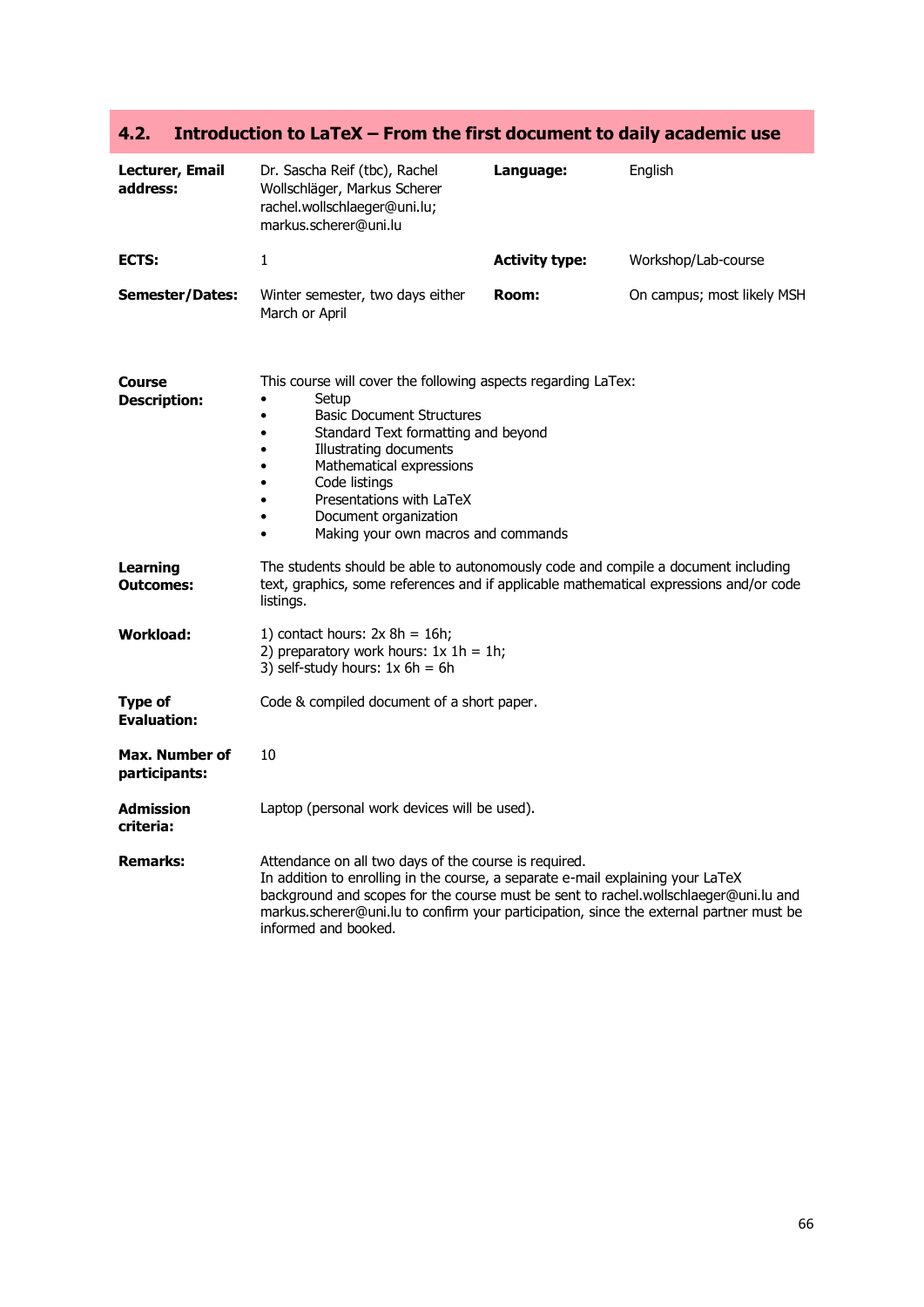| 4.3.<br><b>Interactive Data Visualization</b> |                                                                                                                                                                                                                                                                                                                                                                                                                                                                                 |                       |                  |
|-----------------------------------------------|---------------------------------------------------------------------------------------------------------------------------------------------------------------------------------------------------------------------------------------------------------------------------------------------------------------------------------------------------------------------------------------------------------------------------------------------------------------------------------|-----------------------|------------------|
| Lecturer, Email<br>address:                   | Robin Samuel (Course Intstructor),                                                                                                                                                                                                                                                                                                                                                                                                                                              | Language:             | English          |
|                                               | robin.samuel@uni.lu;                                                                                                                                                                                                                                                                                                                                                                                                                                                            |                       |                  |
|                                               | Hamid Bulut (Teaching Assistant)                                                                                                                                                                                                                                                                                                                                                                                                                                                |                       |                  |
| ECTS:                                         | $\mathbf{1}$                                                                                                                                                                                                                                                                                                                                                                                                                                                                    | <b>Activity type:</b> | Workshop         |
| <b>Semester/Dates:</b>                        | Summer semester, two half-day<br>sessions in April or May                                                                                                                                                                                                                                                                                                                                                                                                                       | Room:                 | Computer lab LLC |
| Course<br><b>Description:</b>                 | The communication of research results is becoming increasingly important.<br>Sophisticated data visualizations on the web are particularly well suited to present<br>complex facts in a target group-oriented way and to make results available to a large<br>audience in a platform-independent way.                                                                                                                                                                           |                       |                  |
|                                               | This course provides a short introduction on how to enhance static content with web-<br>based interactive data visualization and how to enable dynamic analysis. We will use the<br>visualization framework "Shiny" in $R$ . This a simple platform to implement interactive<br>visualizations, web applications, and dashboards in HTML, CSS and JavaScript without<br>much effort.                                                                                            |                       |                  |
| <b>Learning</b><br><b>Outcomes:</b>           | At the end of this course, participants will have gained an understanding of the<br>possibilities of interactive data visualization and a foundation to start building their own<br>visualization projects.                                                                                                                                                                                                                                                                     |                       |                  |
| <b>Workload:</b>                              | 25 hours in total (8 contact hours, 4 hours for preparatory work, 13 hours for<br>assignment and self-study).                                                                                                                                                                                                                                                                                                                                                                   |                       |                  |
| <b>Type of</b><br><b>Evaluation:</b>          | Use the tools and resources of the course to design, produce, and deploy a small data<br>visualization project of your choice.                                                                                                                                                                                                                                                                                                                                                  |                       |                  |
| Max. Number of<br>participants:               | 10                                                                                                                                                                                                                                                                                                                                                                                                                                                                              |                       |                  |
| <b>Admission</b><br>criteria:                 | Participants should be familiar with bivariate and multivariate statistics. If you have<br>never been exposed to t-tests, ANOVA, and (OLS) regression, this is not the course for<br>you. We will use the software $R$ . While some familiarity with $R$ is useful, this is not<br>strictly necessary as long as you have some knowledge of working with other statistical<br>software packages using syntax (e.g., Mplus, Python, Stata, or SPSS) and are willing to<br>learn. |                       |                  |
| <b>Remarks:</b>                               | $\prime$                                                                                                                                                                                                                                                                                                                                                                                                                                                                        |                       |                  |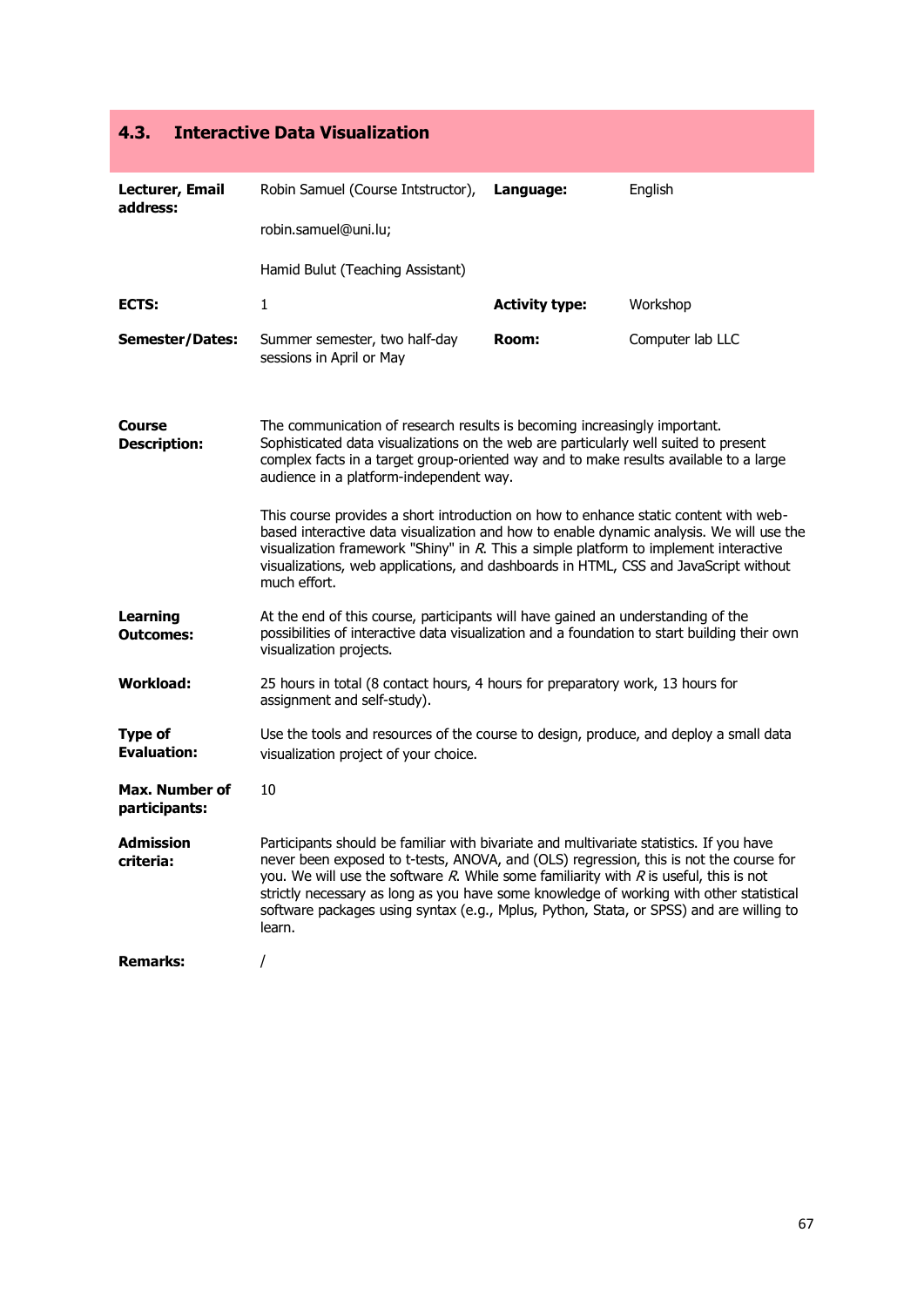| Lecturer, Email<br>address:          | Prof. Dr. Anja Leist<br>anja.leist@uni.lu                                                                                                                                                                                                                                                                                                                                                                                                                                                                                                                                                                                                                                                                                                                                                                                                                                                                                                                                                                               | Language:             | English                          |
|--------------------------------------|-------------------------------------------------------------------------------------------------------------------------------------------------------------------------------------------------------------------------------------------------------------------------------------------------------------------------------------------------------------------------------------------------------------------------------------------------------------------------------------------------------------------------------------------------------------------------------------------------------------------------------------------------------------------------------------------------------------------------------------------------------------------------------------------------------------------------------------------------------------------------------------------------------------------------------------------------------------------------------------------------------------------------|-----------------------|----------------------------------|
| <b>ECTS:</b>                         | 1                                                                                                                                                                                                                                                                                                                                                                                                                                                                                                                                                                                                                                                                                                                                                                                                                                                                                                                                                                                                                       | <b>Activity type:</b> | Workshop                         |
| <b>Semester/Dates:</b>               | Whole year<br>24 and 25 March 2022 or 7 and 8<br>April 2022                                                                                                                                                                                                                                                                                                                                                                                                                                                                                                                                                                                                                                                                                                                                                                                                                                                                                                                                                             | Room:                 | Webex or regular seminar<br>room |
| Course<br><b>Description:</b>        | The course aims to familiarize students with responsible research conduct in all its<br>steps, with an emphasis on relevant research principles in the social and health<br>sciences. Students will get to know and understand the relevant bodies and regulations<br>related to responsible scientific conduct and misconduct. We will consider needs and<br>state-of-the-art research principles when doing research with vulnerable individuals and<br>groups. Group discussions and individual presentations will address recent examples of<br>scientific misconduct with varying levels of severity. We will discuss ethical and research<br>conduct-related challenges in emerging research topics in the social and health sciences<br>with the use of big data, Artificial Intelligence/Machine learning, and digital tools (e.g.,<br>wearables). Further discussions will address issues in academic and research practice<br>related to scientific integrity, e.g., gender bias, diversity, and lab culture. |                       |                                  |
| <b>Learning</b><br><b>Outcomes:</b>  | After attending the course, students will be able to<br>(1) Identify and understand how to deal with scientific misconduct<br>(2) Apply state-of-the-art research principles in the social and health sciences<br>(3) Understand common challenges related to scientific integrity in the social and<br>health sciences and ways to address them                                                                                                                                                                                                                                                                                                                                                                                                                                                                                                                                                                                                                                                                        |                       |                                  |
| <b>Workload:</b>                     | 18hrs teaching, 2hrs preparatory work, 3 hrs self-study                                                                                                                                                                                                                                                                                                                                                                                                                                                                                                                                                                                                                                                                                                                                                                                                                                                                                                                                                                 |                       |                                  |
| <b>Type of</b><br><b>Evaluation:</b> | Presentation                                                                                                                                                                                                                                                                                                                                                                                                                                                                                                                                                                                                                                                                                                                                                                                                                                                                                                                                                                                                            |                       |                                  |
| Max. number of<br>participants:      | 16                                                                                                                                                                                                                                                                                                                                                                                                                                                                                                                                                                                                                                                                                                                                                                                                                                                                                                                                                                                                                      |                       |                                  |
| <b>Admission</b><br>criteria:        |                                                                                                                                                                                                                                                                                                                                                                                                                                                                                                                                                                                                                                                                                                                                                                                                                                                                                                                                                                                                                         |                       |                                  |
| <b>Remarks:</b>                      |                                                                                                                                                                                                                                                                                                                                                                                                                                                                                                                                                                                                                                                                                                                                                                                                                                                                                                                                                                                                                         |                       |                                  |

### **4.4. Good scientific practice in the social and health sciences**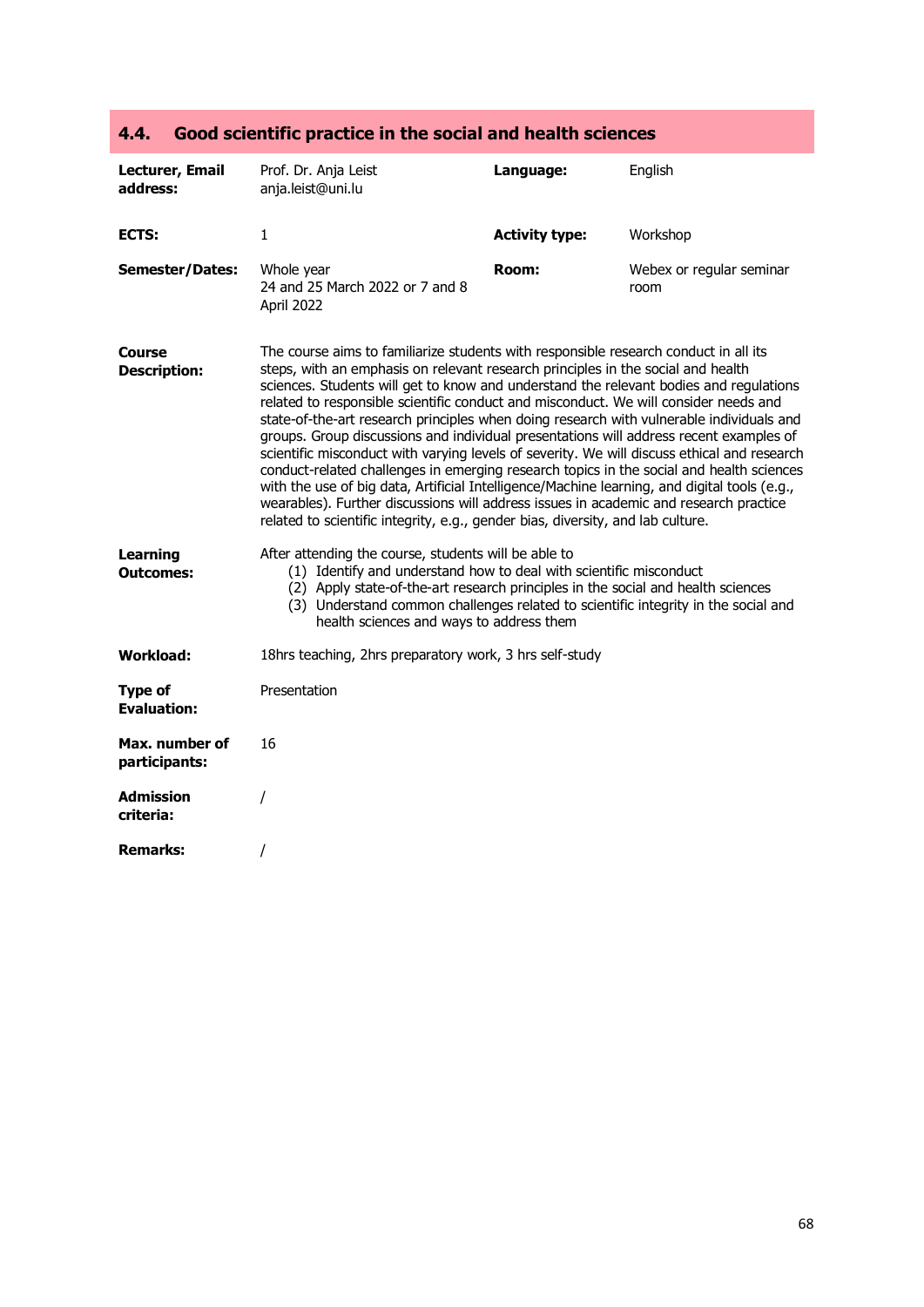### **4.5. Introduction to Doctoral Thesis Writing for Humanities and Social Sciences**

| Lecturer, Email<br>address:          | Dr. Desmond Thomas<br>desmondthomasuk@qmail.com                                                                                                                                                                                                                                                                                                                                                                                                                                                                                                                                                                                                                                                                                                                                                                                                                                                                                                                                                                                                                                                                                                                                                                                                                                                                                                                                                                                                                                                                          | Language:             | English                 |
|--------------------------------------|--------------------------------------------------------------------------------------------------------------------------------------------------------------------------------------------------------------------------------------------------------------------------------------------------------------------------------------------------------------------------------------------------------------------------------------------------------------------------------------------------------------------------------------------------------------------------------------------------------------------------------------------------------------------------------------------------------------------------------------------------------------------------------------------------------------------------------------------------------------------------------------------------------------------------------------------------------------------------------------------------------------------------------------------------------------------------------------------------------------------------------------------------------------------------------------------------------------------------------------------------------------------------------------------------------------------------------------------------------------------------------------------------------------------------------------------------------------------------------------------------------------------------|-----------------------|-------------------------|
| ECTS:                                | $\mathbf{1}$                                                                                                                                                                                                                                                                                                                                                                                                                                                                                                                                                                                                                                                                                                                                                                                                                                                                                                                                                                                                                                                                                                                                                                                                                                                                                                                                                                                                                                                                                                             | <b>Activity type:</b> | Lectures + workshops    |
| <b>Semester/Dates:</b>               | Winter and Summer, dates tba                                                                                                                                                                                                                                                                                                                                                                                                                                                                                                                                                                                                                                                                                                                                                                                                                                                                                                                                                                                                                                                                                                                                                                                                                                                                                                                                                                                                                                                                                             | Room:                 | Belval Campus or online |
| Course<br><b>Description:</b>        | The main aim of this course is to help doctoral researchers develop effective strategies<br>for planning the writing their thesis. This will involve a consideration of aspects of<br>academic reading as well as academic writing at doctoral level. The course has been<br>specifically designed for Social Science or Humanities researchers who are beginning<br>their doctoral studies and who feel that they would benefit from some targeted support<br>in planning the journey ahead. If delivered face-to-face, the course will consist of two<br>intensive days of study; if delivered on-line, there are also possibilities for a non-<br>intensive version spread over several weeks.<br>There are nine focus areas: Developing a Research Topic, Generating Research<br>Questions, Managing Effective Reading, Producing a Literature Review, Exploring Key<br>Concepts, Structuring a Doctoral Thesis, Planning Thesis Chapters, Productive Writing<br>Routines and Developing Oral Presentation Skills to Support Research Writing.<br>Different thesis formats: The course aims to provide support to different groups of<br>researchers whether they intend to produce a monograph or a series of research papers<br>- or are undecided at this stage of their research project. For those engaged in<br>producing a series of papers, the emphasis will be on planning the integration of<br>different papers into a coherent thesis text rather than on the individual research<br>papers themselves. |                       |                         |
| <b>Learning</b><br><b>Outcomes:</b>  | 1. The production of a written research rationale, draft table of contents and<br>abstract<br>The development of effective strategies for identifying and selecting reading<br>2.<br>texts, critical reading and effective note-taking<br>The development of effective strategies for producing various types of<br>3.<br>literature review<br>The exploration and development of the key concepts underlying individual<br>4.<br>research projects                                                                                                                                                                                                                                                                                                                                                                                                                                                                                                                                                                                                                                                                                                                                                                                                                                                                                                                                                                                                                                                                      |                       |                         |
| <b>Workload:</b>                     | 16 contact hours<br>4 preparatory work hours<br>5 post-course task completion hours                                                                                                                                                                                                                                                                                                                                                                                                                                                                                                                                                                                                                                                                                                                                                                                                                                                                                                                                                                                                                                                                                                                                                                                                                                                                                                                                                                                                                                      |                       |                         |
| <b>Type of</b><br><b>Evaluation:</b> | Via post-course writing tasks                                                                                                                                                                                                                                                                                                                                                                                                                                                                                                                                                                                                                                                                                                                                                                                                                                                                                                                                                                                                                                                                                                                                                                                                                                                                                                                                                                                                                                                                                            |                       |                         |
| Max. number of<br>participants:      | 25                                                                                                                                                                                                                                                                                                                                                                                                                                                                                                                                                                                                                                                                                                                                                                                                                                                                                                                                                                                                                                                                                                                                                                                                                                                                                                                                                                                                                                                                                                                       |                       |                         |
| <b>Admission</b><br>criteria:        | $\prime$                                                                                                                                                                                                                                                                                                                                                                                                                                                                                                                                                                                                                                                                                                                                                                                                                                                                                                                                                                                                                                                                                                                                                                                                                                                                                                                                                                                                                                                                                                                 |                       |                         |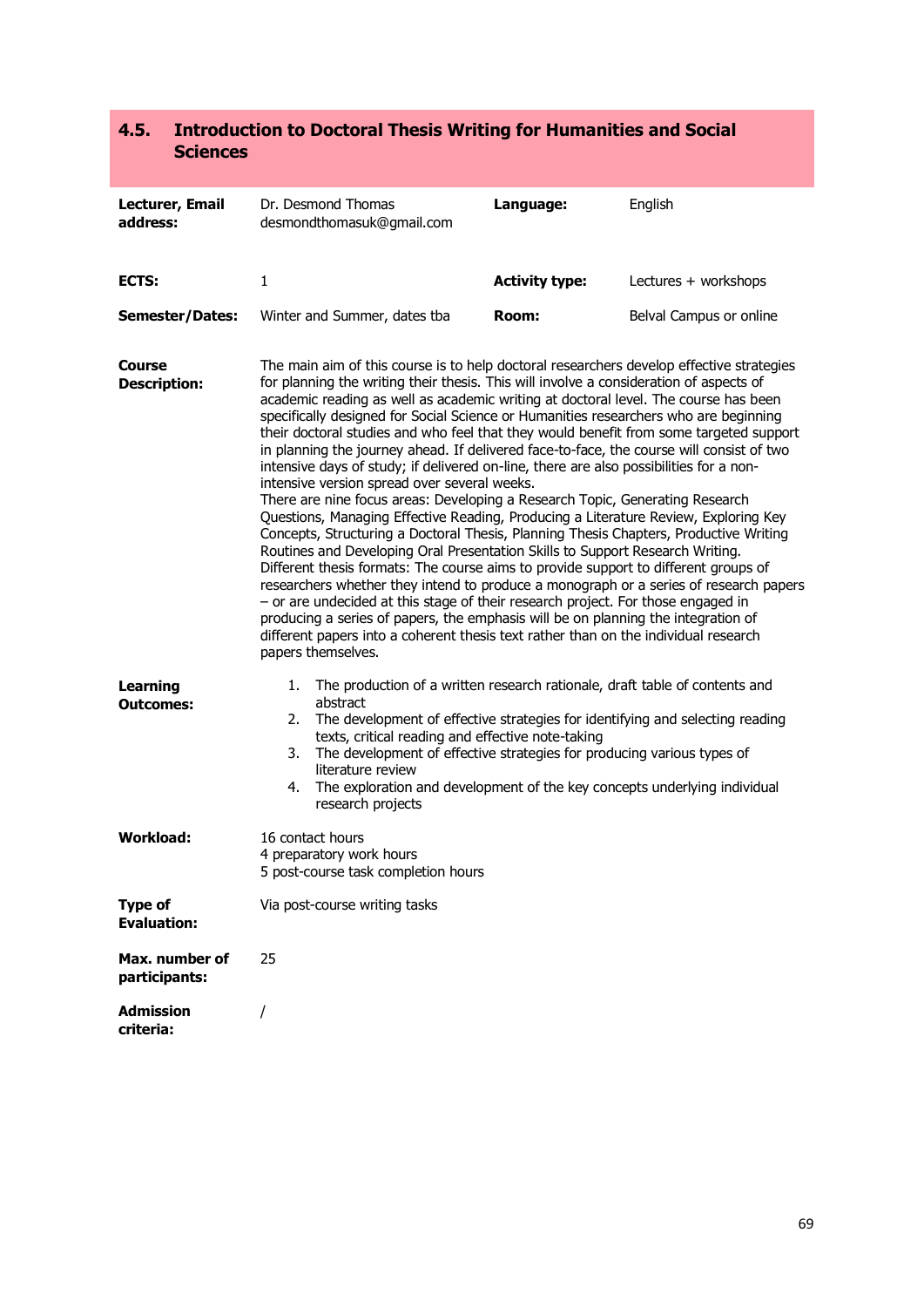| Lecturer, Email<br>address:          | Dr. Desmond Thomas<br>desmondthomasuk@gmail.com                                                                                                                                                                                                                                                                                                                                                                                                                                                                                                                                                                                                                                                                                                                                                                                                                                                                                                                                                                                                                                                                                                                                                                                                                                                                                                                                                                                              | Language:             | English                     |
|--------------------------------------|----------------------------------------------------------------------------------------------------------------------------------------------------------------------------------------------------------------------------------------------------------------------------------------------------------------------------------------------------------------------------------------------------------------------------------------------------------------------------------------------------------------------------------------------------------------------------------------------------------------------------------------------------------------------------------------------------------------------------------------------------------------------------------------------------------------------------------------------------------------------------------------------------------------------------------------------------------------------------------------------------------------------------------------------------------------------------------------------------------------------------------------------------------------------------------------------------------------------------------------------------------------------------------------------------------------------------------------------------------------------------------------------------------------------------------------------|-----------------------|-----------------------------|
| ECTS:                                | $\mathbf{1}$                                                                                                                                                                                                                                                                                                                                                                                                                                                                                                                                                                                                                                                                                                                                                                                                                                                                                                                                                                                                                                                                                                                                                                                                                                                                                                                                                                                                                                 | <b>Activity type:</b> | Lectures + workshops        |
| <b>Semester/Dates:</b>               | Winter and Summer, dates tba                                                                                                                                                                                                                                                                                                                                                                                                                                                                                                                                                                                                                                                                                                                                                                                                                                                                                                                                                                                                                                                                                                                                                                                                                                                                                                                                                                                                                 | Room:                 | Belval Campus and/or online |
| Course<br><b>Description:</b>        | The main aim of this course is to help doctoral researchers develop the skills and<br>strategies that they will need to produce a good quality thesis text. Participants will find<br>the course particularly useful if:<br>a) They have already completed the 'Introduction to Doctoral Thesis Writing' course<br>b) They are already engaged in first draft chapter writing and would benefit from<br>practical advice on how to make improvements to their text.<br>During the course, we will consider different aspects of first draft thesis writing as well<br>as how to approach the task of editing and completing a text. The main areas that will<br>be covered include:<br>Developing effective writing routines<br>How to write clearly and coherently<br>Developing a suitable academic style<br>Producing early drafts of chapters<br>$\overline{\phantom{a}}$<br>Sustaining motivation and overcoming writer's block<br>Reporting, highlighting and analysing findings<br>Editing first draft chapters<br>Different thesis formats: The course aims to provide support to different groups of<br>researchers whether they are in the process of producing a monograph or a series of<br>research papers. For those engaged in producing a series of papers, the emphasis will<br>be on planning the integration of different papers into a coherent thesis text rather than<br>on the individual research papers themselves. |                       |                             |
| <b>Learning</b><br><b>Outcomes:</b>  | 1. The production of a draft chapter, chapter section or research paper forming an<br>integral part of the doctoral thesis. Together with this text, writers will need to<br>complete their own written self-evaluation of this work to be presented for<br>discussion within (but not outside) the group<br>2. The development of effective strategies for writing clearly, coherently and in an<br>appropriate and consistent academic style<br>3. The development of effective strategies for reporting, highlighting and analysing<br>research findings<br>4. Agreeing effective checklists for different aspects of academic text editing                                                                                                                                                                                                                                                                                                                                                                                                                                                                                                                                                                                                                                                                                                                                                                                               |                       |                             |
| <b>Workload:</b>                     | 14-15 contact hours<br>4 preparatory work hours<br>7 course task completion hours                                                                                                                                                                                                                                                                                                                                                                                                                                                                                                                                                                                                                                                                                                                                                                                                                                                                                                                                                                                                                                                                                                                                                                                                                                                                                                                                                            |                       |                             |
| <b>Type of</b><br><b>Evaluation:</b> | Via course writing tasks                                                                                                                                                                                                                                                                                                                                                                                                                                                                                                                                                                                                                                                                                                                                                                                                                                                                                                                                                                                                                                                                                                                                                                                                                                                                                                                                                                                                                     |                       |                             |
| Max. number of<br>participants:      | 20                                                                                                                                                                                                                                                                                                                                                                                                                                                                                                                                                                                                                                                                                                                                                                                                                                                                                                                                                                                                                                                                                                                                                                                                                                                                                                                                                                                                                                           |                       |                             |
| <b>Admission</b><br>criteria:        |                                                                                                                                                                                                                                                                                                                                                                                                                                                                                                                                                                                                                                                                                                                                                                                                                                                                                                                                                                                                                                                                                                                                                                                                                                                                                                                                                                                                                                              |                       |                             |

### **4.6. Advanced Doctoral Thesis Writing for Humanities and Social Sciences**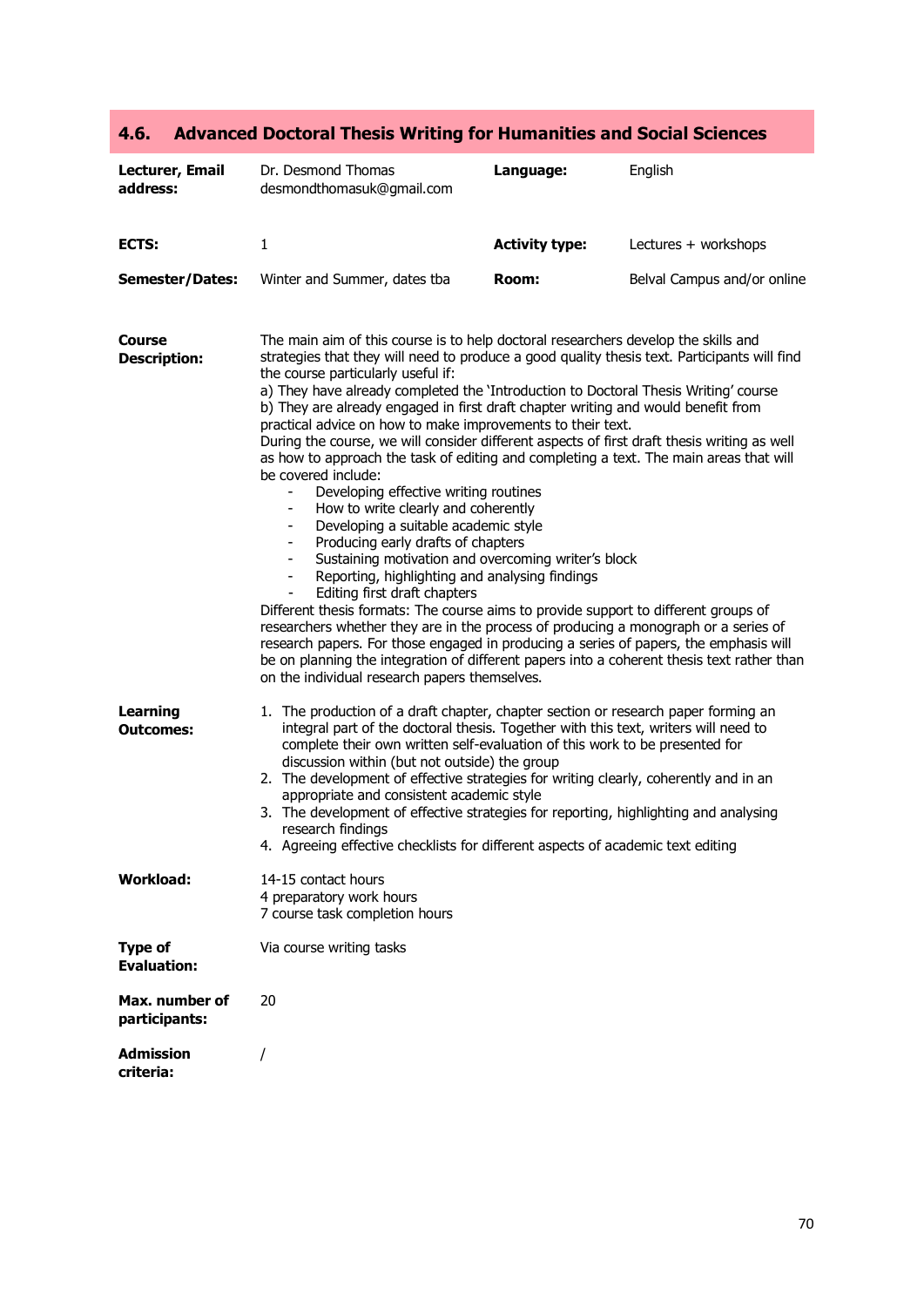### **4.7. Item-writing for Surveys (Questionnaires, Interviews and Focus Groups)**

| Lecturer, Email<br>address:          | Dr Desmond Thomas<br>desmondthomasuk@gmail.com                                                                                                                                                                                                                                                                                                                                                                                                                                                                                                                                                                                                                                                                                  | Language:             | English              |
|--------------------------------------|---------------------------------------------------------------------------------------------------------------------------------------------------------------------------------------------------------------------------------------------------------------------------------------------------------------------------------------------------------------------------------------------------------------------------------------------------------------------------------------------------------------------------------------------------------------------------------------------------------------------------------------------------------------------------------------------------------------------------------|-----------------------|----------------------|
| ECTS:                                | $\mathbf{1}$                                                                                                                                                                                                                                                                                                                                                                                                                                                                                                                                                                                                                                                                                                                    | <b>Activity type:</b> | Lectures + workshops |
| <b>Semester/Dates:</b>               | Winter and summer semesters,<br>dates tba                                                                                                                                                                                                                                                                                                                                                                                                                                                                                                                                                                                                                                                                                       | Room:                 | tba                  |
| <b>Course</b><br><b>Description:</b> | The overall aim of this 2-session course is to provide a practical introduction to the<br>complexities of effective item-writing for questionnaires, interviews and focus groups<br>that seek to elicit survey data. It is generic in nature and not associated with any<br>specific methodology or type of survey design. Its specific aims are:<br>1. To establish sound principles for question/statement design so that each item in a<br>schedule will elicit the required response<br>2. To propose a basic framework for evaluating individual questions or statements<br>3. To identify common pitfall areas in item design<br>4. To enable participants to subject their own draft question items for group appraisal. |                       |                      |
| <b>Learning</b><br><b>Outcomes:</b>  | 1. Improving participants' ability to evaluate individual survey questions or statements<br>so that they can elicit valid answers when designing data collection instruments.<br>2. An increased sensitivity to the criteria essential for determining item validity.<br>3. Identifying common pitfall areas in survey item design<br>4. Comparing and understanding the implications of using different survey formats.<br>5. Participants will also gain valuable structured feedback on their own draft items that<br>will enable them to proceed with more effective and robust survey design.                                                                                                                              |                       |                      |
| Workload:                            | Contact hours: it is suggested that course sessions be organized as follows<br>Day 1 (6 hours)<br>- Introduction to item-writing for questionnaires<br>- Pitfalls in item design<br>- Group tasks working on sample items and formats provided by the tutor<br>- Item- writing for interviews and focus groups<br>- Group tasks with sample items<br>Day 2 (6 hours)<br>- Providing feedback through peer appraisal: an introduction<br>- Participants present their own draft surveys for peer appraisal<br>Suggested times each day: 10.00-13.00 and 14.00-17.00<br>Suggested gap between Day 1 and Day 2 of the course $-1$ or 2 weeks                                                                                       |                       |                      |
|                                      | Preparatory/self-study hours: 7 (estimated)<br>Post-course task hours:                                                                                                                                                                                                                                                                                                                                                                                                                                                                                                                                                                                                                                                          | 7 (estimated)         |                      |
| <b>Type of</b><br><b>Evaluation:</b> | Participants will submit a draft survey or part of a survey to receive detailed tutor<br>feedback.                                                                                                                                                                                                                                                                                                                                                                                                                                                                                                                                                                                                                              |                       |                      |
| Max. number of<br>participants:      | 20                                                                                                                                                                                                                                                                                                                                                                                                                                                                                                                                                                                                                                                                                                                              |                       |                      |
| <b>Admission</b><br>criteria:        | Participants will need to be actively engaged in survey design at doctoral level.                                                                                                                                                                                                                                                                                                                                                                                                                                                                                                                                                                                                                                               |                       |                      |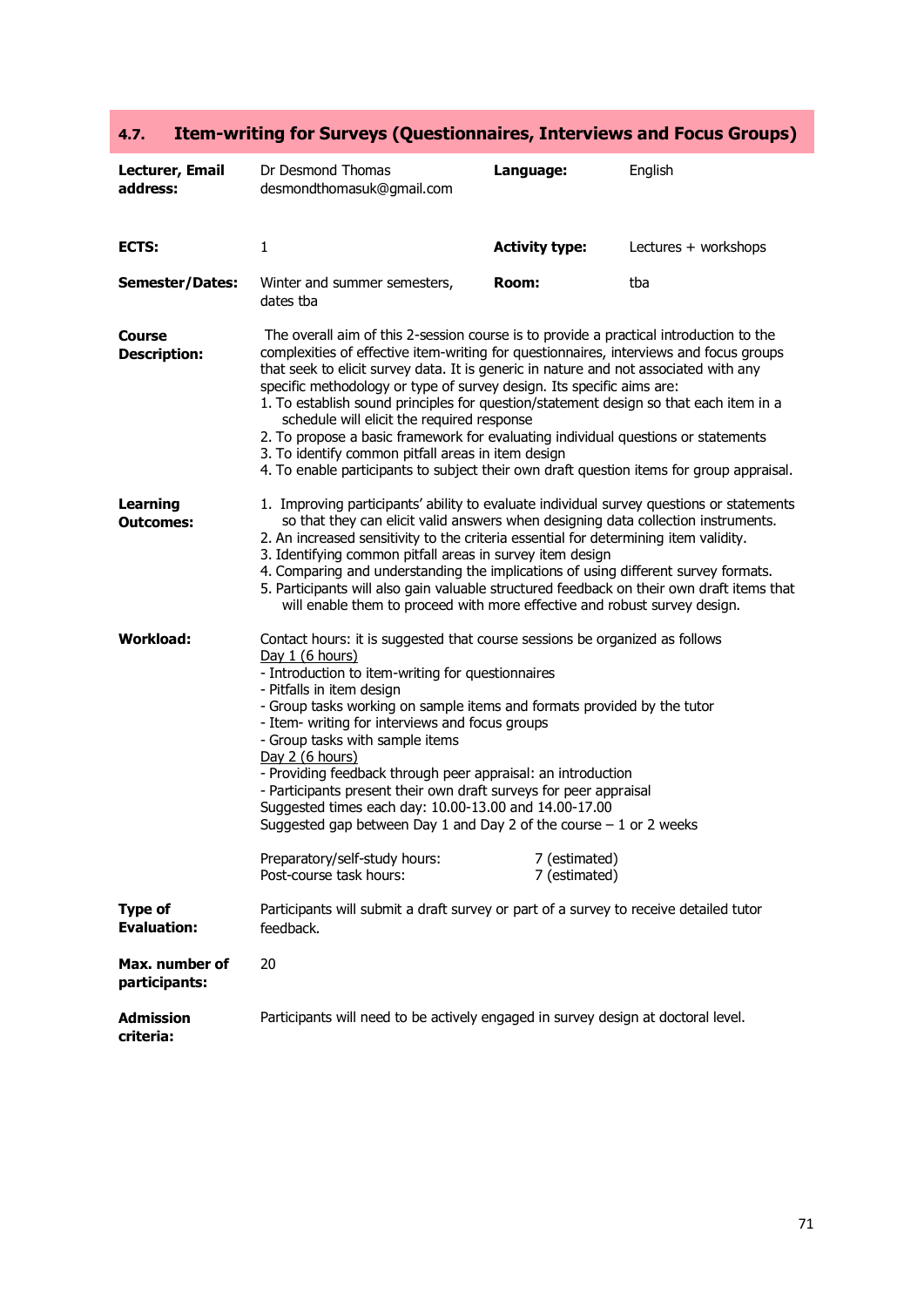|                                        | management for students                                                                                                                                                                                                                                                                                                                                                                                                                                                                                                                                                                                                                                                                                                                                                                                                                                                                                                                                                                                                                                                                                                |                       |                   |
|----------------------------------------|------------------------------------------------------------------------------------------------------------------------------------------------------------------------------------------------------------------------------------------------------------------------------------------------------------------------------------------------------------------------------------------------------------------------------------------------------------------------------------------------------------------------------------------------------------------------------------------------------------------------------------------------------------------------------------------------------------------------------------------------------------------------------------------------------------------------------------------------------------------------------------------------------------------------------------------------------------------------------------------------------------------------------------------------------------------------------------------------------------------------|-----------------------|-------------------|
| Lecturer, Email<br>address:            | Alyssa Grecu<br>alyssa.grecu@uni.lu<br>alyssagrecu@gmail.com                                                                                                                                                                                                                                                                                                                                                                                                                                                                                                                                                                                                                                                                                                                                                                                                                                                                                                                                                                                                                                                           | Language:             | English or German |
| ECTS:                                  | 1                                                                                                                                                                                                                                                                                                                                                                                                                                                                                                                                                                                                                                                                                                                                                                                                                                                                                                                                                                                                                                                                                                                      | <b>Activity type:</b> | One day workshop  |
| Semester/Dates:                        | WS 21-22                                                                                                                                                                                                                                                                                                                                                                                                                                                                                                                                                                                                                                                                                                                                                                                                                                                                                                                                                                                                                                                                                                               | Room:                 | tbd               |
| <b>Course</b><br><b>Description:</b>   | Do you know that feeling being overwhelmed by the amount of literature you should<br>read? Are you sometimes unable to find again important literature or notes you had<br>already prepared? The challenges described above constitute well-known and recurring<br>topics that accompany student and researcher. This course provides you with approved<br>strategies and tools helping you to manage your literature work from literature research<br>over reading, notetaking and managing notes towards using them efficiently for your<br>writing. Not at least this course presents an environmental friendly way of literature<br>management by focusing on digital resources. Overall purpose is to support you in<br>developing your individual working routines by using literature management software<br>like Endnote, Citavi or Mendeley. Hence, the strategies introduced in this course are<br>applicable for any common literature management software. Following a student-<br>centered approach, this course provides room for your own matters in relation to<br>literature research and management. |                       |                   |
| <b>Learning</b><br>Outcomes:           | Completing this course provides you with an understanding of the stages that precede<br>academic writing covering reading, literature organization, notetaking and note<br>organization. Moreover, you will know how to use literature management software<br>efficiently to prepare literature for writing. Finally, you will be confident in applying the<br>features of literature management software to your academic work enabling you to<br>develop your individual working routine.                                                                                                                                                                                                                                                                                                                                                                                                                                                                                                                                                                                                                            |                       |                   |
| <b>Workload:</b>                       | 8 contact hours;<br>1 hour to reflect on the current way of working with scientific literature;<br>1 hour to write a short review what students have learned from the course and how<br>they will apply it to their own study.                                                                                                                                                                                                                                                                                                                                                                                                                                                                                                                                                                                                                                                                                                                                                                                                                                                                                         |                       |                   |
| <b>Type of</b><br><b>Evaluation:</b>   | (Written) report                                                                                                                                                                                                                                                                                                                                                                                                                                                                                                                                                                                                                                                                                                                                                                                                                                                                                                                                                                                                                                                                                                       |                       |                   |
| <b>Max. Number of</b><br>participants: | $10 - 15$                                                                                                                                                                                                                                                                                                                                                                                                                                                                                                                                                                                                                                                                                                                                                                                                                                                                                                                                                                                                                                                                                                              |                       |                   |
| <b>Admission</b><br>criteria:          | For Beginners and Advanced students                                                                                                                                                                                                                                                                                                                                                                                                                                                                                                                                                                                                                                                                                                                                                                                                                                                                                                                                                                                                                                                                                    |                       |                   |